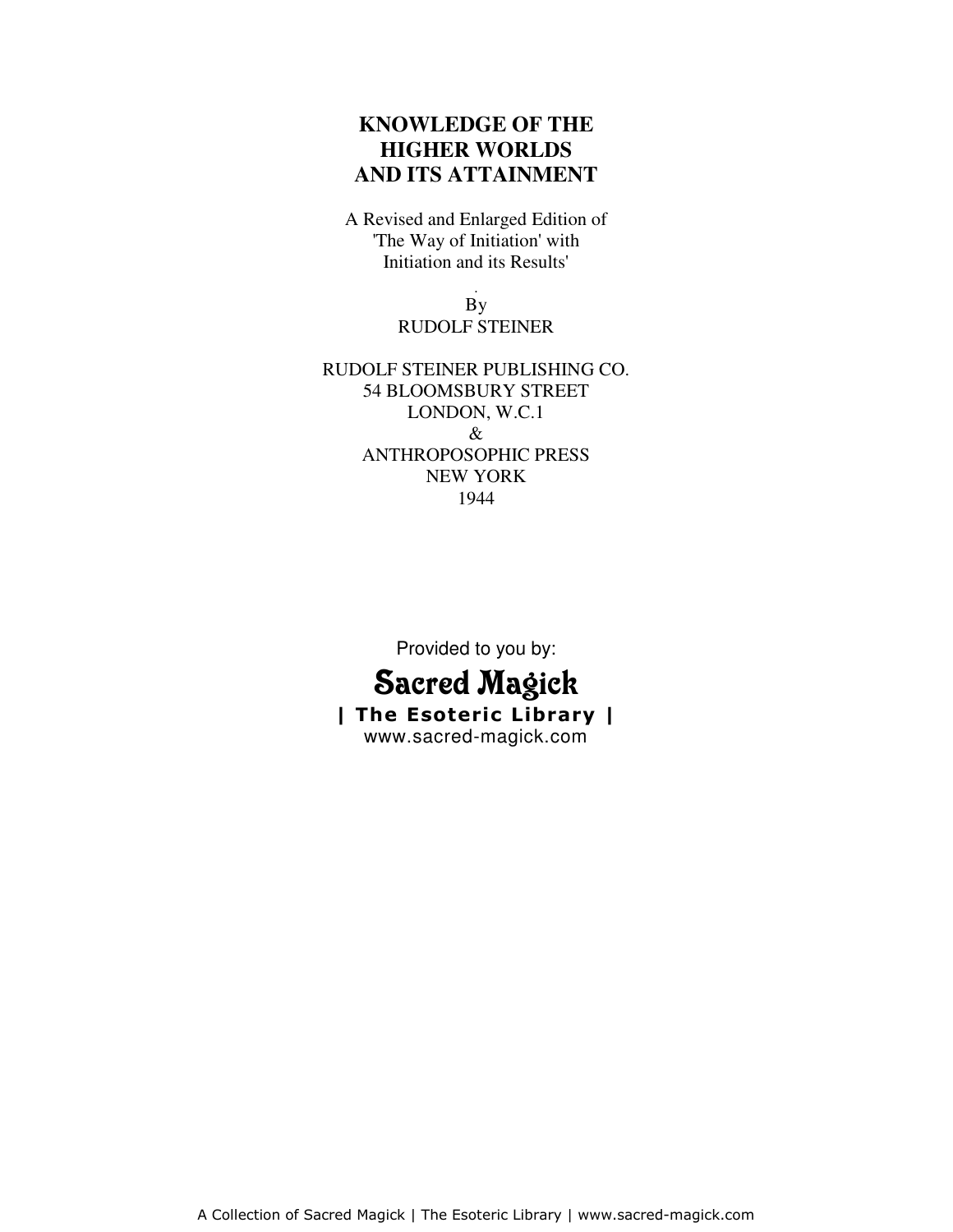Authorized English translation by G. Metaxa Edited by H. Collison

Revised English Edition, first published August 1923 Reprinted May 1928 Reprinted Feb. 1932 Reprinted May 1934 3rd English Edition February 1937 Reprinted Jan. 1938 Reprinted Dec. 1942 Reprinted December, 1944

This translation has been made from the original of Rudolf Steiner by permission of H. Collison, M.A., OXoN., by whom all rights are reserved

THIS BOOK IS PRODUCED COMPLETE CONFORMITY WITH THE AUTHORIZED ECONOMY STANDARDS

MADE IN GREAT BRITAIN PRINTED BY ARTHUILS PRESS LTD., WOODCHESTER, GLOS.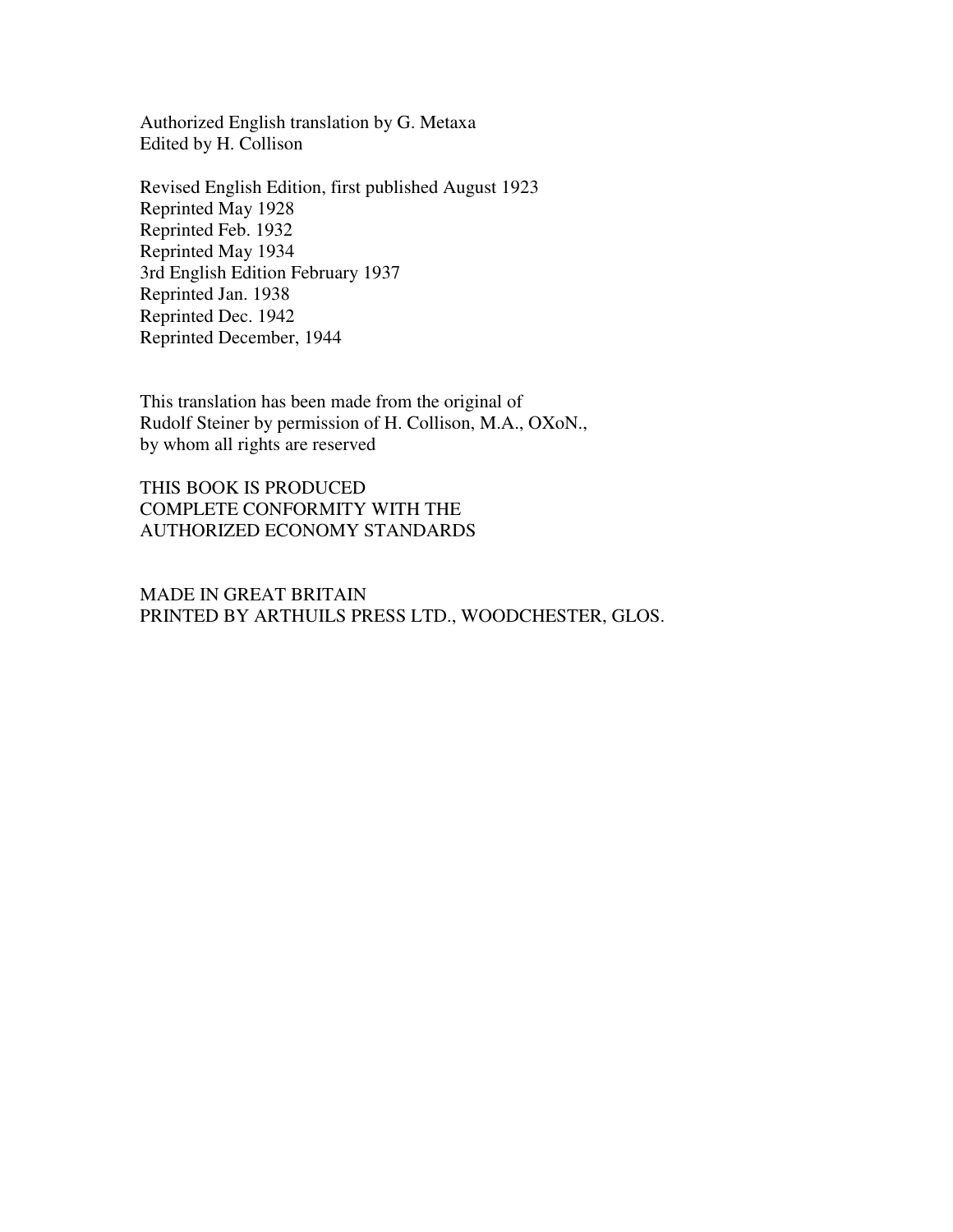## **EDITORIAL PREFACE**

The recommendation to have recourse to a Master or Teacher has been modified by the author, and the reasons are given by him in many places, notably in his own preface to the 6th edition (Sept. 1914) where he writes : - ' In the personal relationship with the teacher one might assume something is required in spiritual effort more essential than what is really intended. But I hope that in this new edition I have succeeded in showing very distinctly that for the student in spiritual training in the sense of modern spiritual conditions much more emphasis should be laid on the complete and immediate connection with the objective spiritual world than any relation to the person of a teacher.' The foundation of a Spiritual Science and its School and Headquarters at Dornach, Switzerland, was meant by Dr. Steiner to replace more and more the individual consultation between pupil and teacher by a directly objective course of direct spiritual teaching, such as is given in this book, and finally referred to on p. 158, in his Appendix to the final Edition of 1918.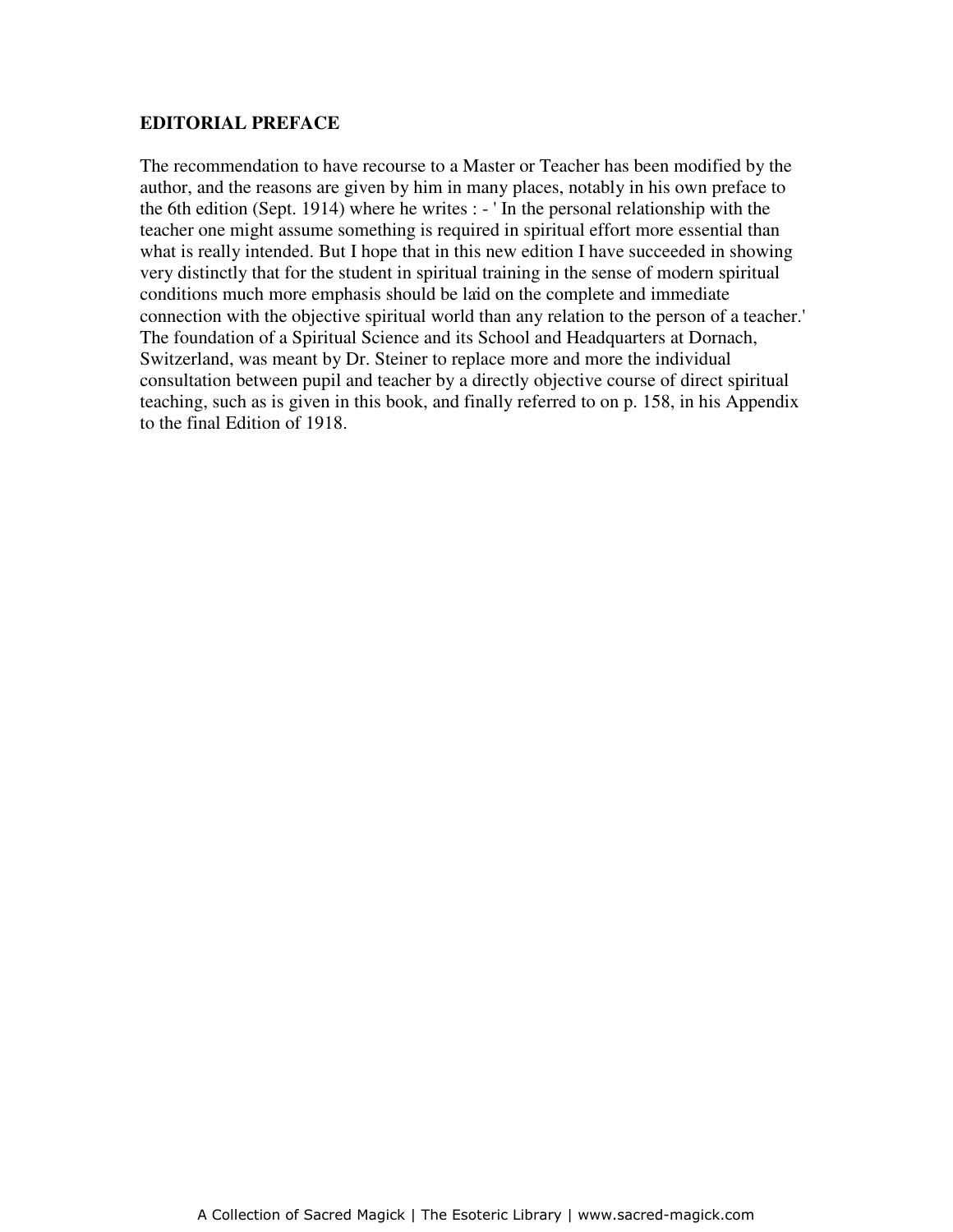# **CONTENTS**

| <b>PART 1:</b> |  |
|----------------|--|
|                |  |
|                |  |
|                |  |
|                |  |
|                |  |
|                |  |
|                |  |
|                |  |
|                |  |
|                |  |

## PART 2: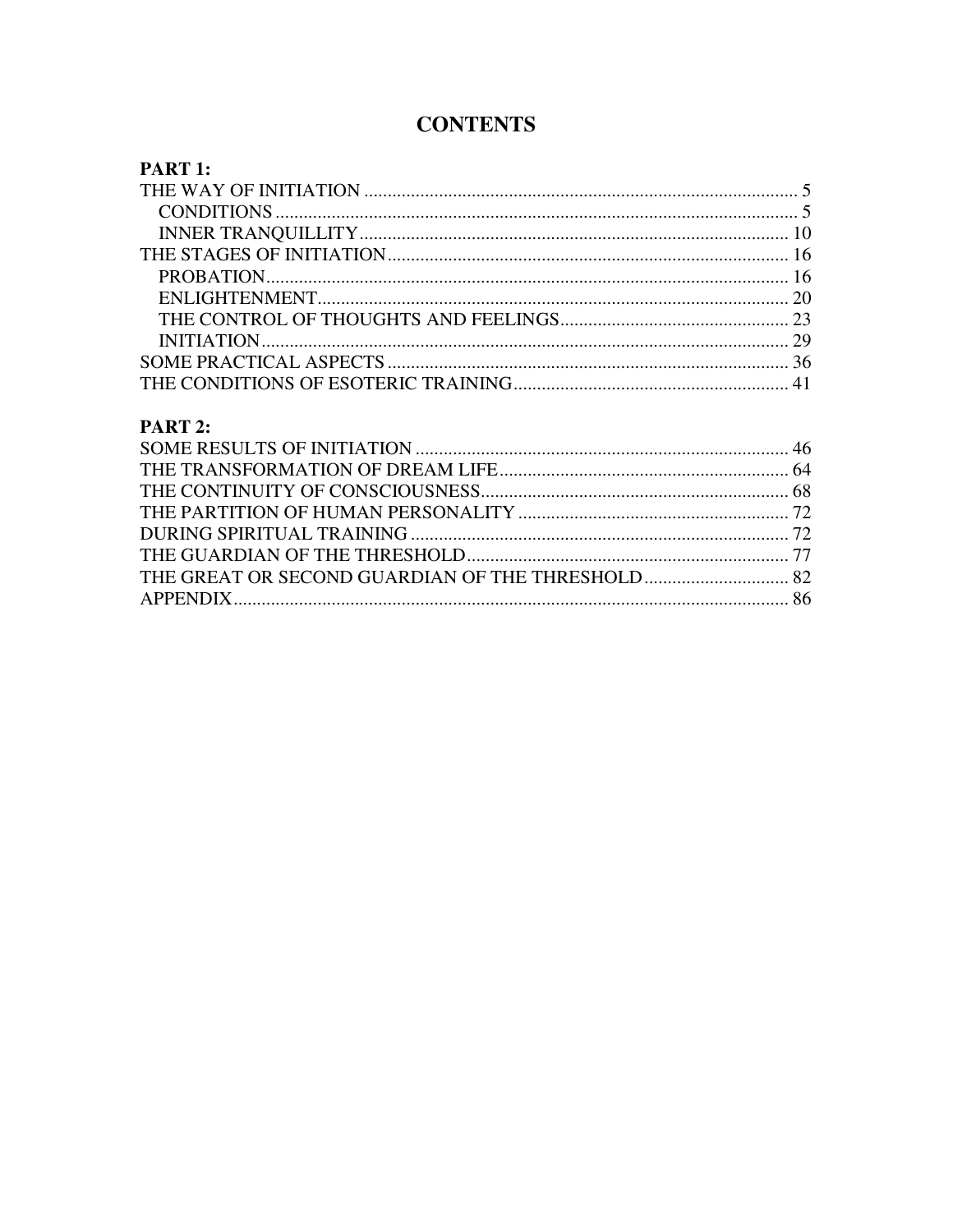## **THE WAY OF INITIATION HOW IS KNOWLEDGE OF THE HIGHER WORLD ATTAINED?**

## <span id="page-4-0"></span>**CONDITIONS**

There slumber in every human being, faculties by means of which he can acquire for himself a knowledge of higher worlds. Mystics, Gnostics, Theosophists - all speak of a world of soul and spirit, which for them is just as real as the world we see with our physical eyes and touch with our physical hands. At every moment the listener may say to himself: that, of which they speak, I too can learn, if I develop within myself certain powers which to-day still slumber within me. There remains only one question - how to set to work to develop such faculties. For this purpose, they only can give advice who already possess such powers. As long as the human race has existed there has always been a method of training, in the course of which, individuals possessing these higher faculties gave instruction to others who were in search of them. Such a training is called occult (esoteric) training, and the instruction thereby received is called occult (esoteric) teaching, or spiritual science. This designation naturally awakens misunderstanding. The listener may very easily be misled into the belief that this training is the concern of a special, privileged class, withholding its knowledge arbitrarily from its fellow-creatures. He may even think that nothing of real importance lies behind such knowledge, for it if were a true knowledge - he is tempted to think - there would be no need to make a secret of it; it might be publicly imparted and its advantages made to all. They who have been initiated into the nature of this higher knowledge, are not in the least surprised that the uninitiated should so think, for the secret of Initiation can only be understood by those who have to a certain degree experienced this Initiation into the higher knowledge of existence. The question may be raised: how, then, are the uninitiated, under these circumstances, to develop any human interest in this so-called esoteric knowledge? How and why are they to seek for something of whose nature they can form no idea! Such a question is based upon an entirely erroneous conception of the real nature of esoteric knowledge. There is, in truth, no difference between esoteric knowledge and all the rest of man's knowledge and proficiency. This esoteric knowledge is no more of a secret for the average human being, than writing is a secret for those who have never learnt. And just as all can learn to write, who choose the correct method, so too, can all who seek the right way become esoteric students, and even teachers. In one respect only, do the conditions here differ from those that apply to external knowledge and proficiency. The possibility of acquiring the art of writing may be withheld from someone through poverty, or through the conditions of civilisation into which he is born; but for the attainment of knowledge and proficiency in the higher worlds, there is no obstacle for those who earnestly seek them.

Many believe that they must discover, at one place or another, the Masters of higher knowledge, in order to receive enlightenment from them. [footnote: See Appendix and the Editorial Preface.] Now in the first place, whoever strives earnestly after higher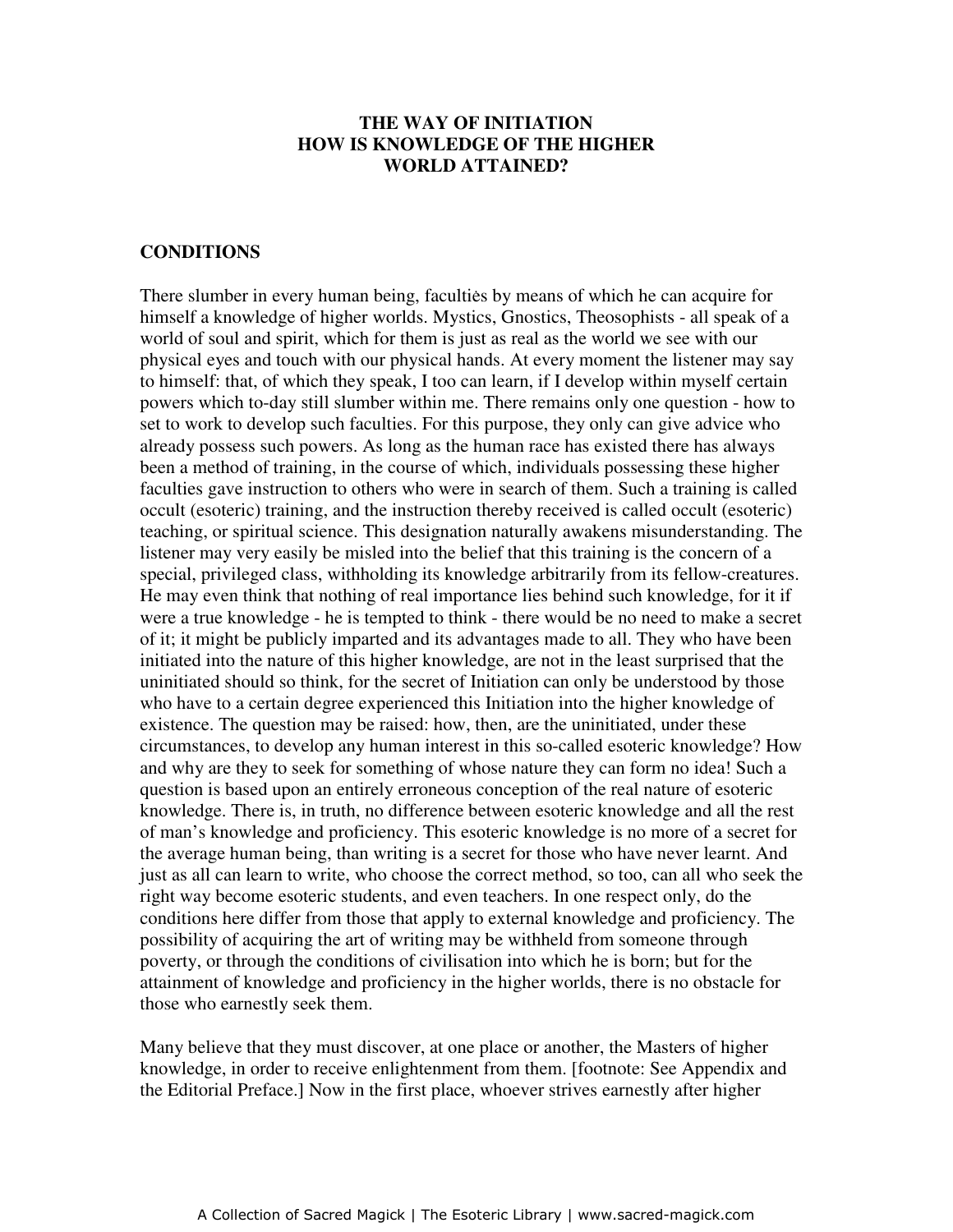knowledge will shun no exertion, and fear no obstacle in his search for an Initiate who can lead him into the higher knowledge of the world. On the other hand, everyone may be certain that Initiation will find him under all circumstances, if he gives proof of an earnest and worthy endeavour to attain this knowledge. It is a natural law among all Initiates to withhold from no man the knowledge that is due to him; but there is an equally natural law which lays down that no word of esoteric knowledge shall be imparted to anyone not qualified to receive it. And the more strictly he observes these laws, the more perfect is an Initiate. The bond of union embracing all Initiates is spiritual and not external, but the two laws here mentioned, form, as it were, strong clasps, by which the component parts of this bond are held together. You may live in intimate friendship with an Initiate, and yet a gap severs you from his essential self, so long as you have not become an Initiate yourself. You may enjoy in the fullest sense, the heart, the love of an Initiate, yet he will only confide his knowledge to you, when you are ripe for it. You may flatter him; you may torture him; nothing can induce him to betray anything to you, inasmuch as you, at the present stage of your evolution, are not competent to receive it into your soul in the right way.

The methods by which a student is prepared for the reception of higher knowledge are minutely prescribed. The direction he is to take is traced with unfading, everlasting letters in the worlds of the spirit, where the Initiates guard the higher secrets. In ancient times, anterior to our history, the temples of the spirit were also outwardly visible; to-day, because our life has become so unspiritual, they are not to be found in the world visible to external sight; yet they are present spiritually everywhere, and all who seek, may find them.

Only within his own soul can a man find the means to unseal the lips of an Initiate. He must develop within himself certain faculties to a definite degree, and then the highest treasures of the spirit can become his own.

He must begin with a certain fundamental attitude of the soul. In Spiritual Science this fundamental attitude is called the path of veneration, of devotion for truth and knowledge. Without this attitude no one can become a student. The disposition shown in their childhood by subsequent students of higher knowledge, is well known to the experienced in these matters. There are children who look up with religious awe to those whom they venerate. For such people they have a respect which forbids them, even in the deepest recess of their heart, to harbour any thought of criticism or opposition. Such children grow up into young men and women who feel happy when they are able to look up to anything that fills them with veneration. From the ranks of such children are recruited many students of higher knowledge. Have you ever paused outside the door of some venerated person, and have you, on this your first visit, felt a religious awe as you pressed on the handle to enter the room which for you is a holy place? If so, a feeling has been manifested within you, which may be the germ of your future adherence to the path of knowledge. It is a blessing for every human being in process of development, to have such feelings upon which to build. Only it must not be thought that this disposition leads to submissiveness and slavery. What was once a childish veneration for persons, becomes, later, a veneration for truth and knowledge. Experience teaches that they can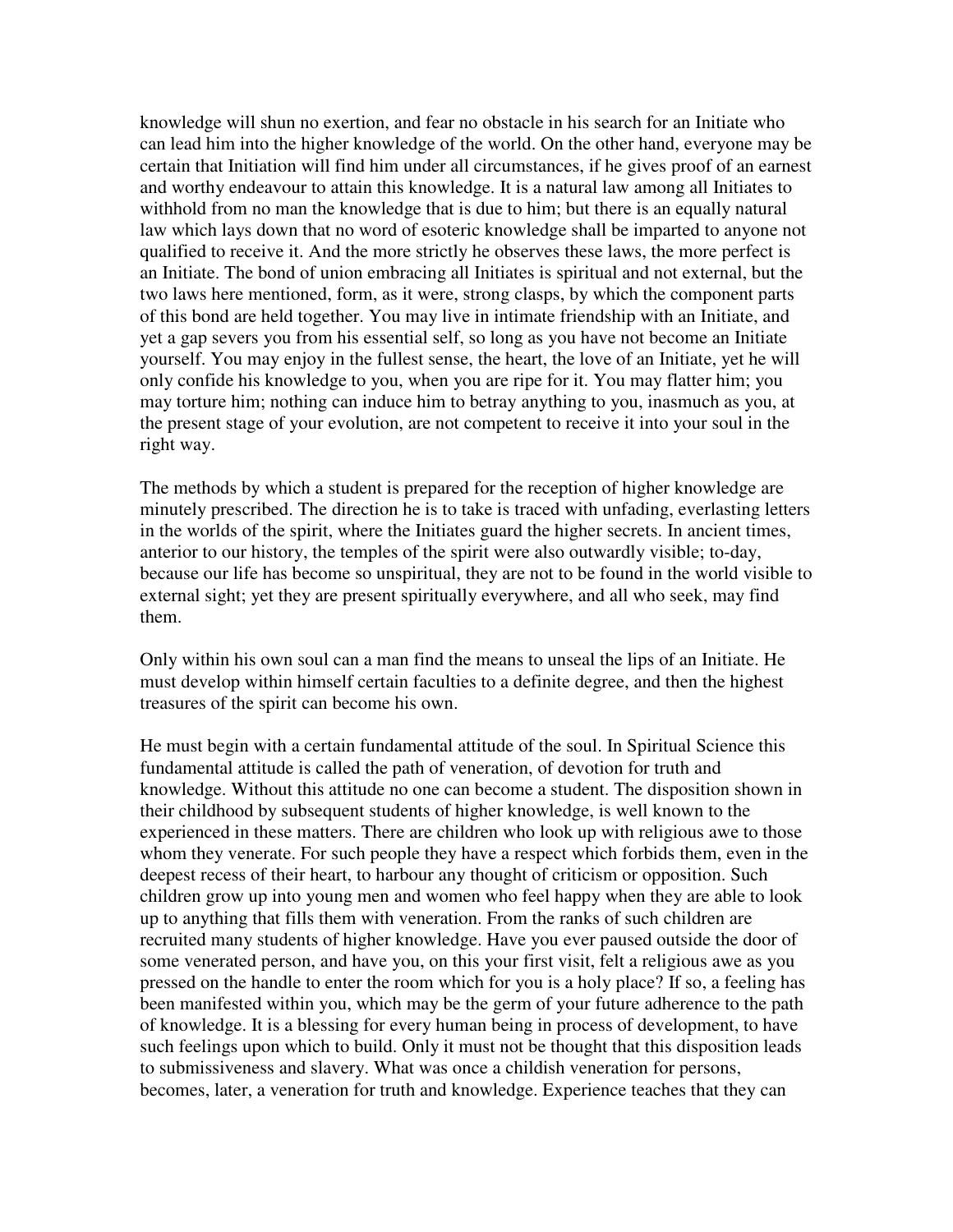best hold their heads erect, who have learnt to venerate where veneration is due; and veneration is always due when it flows from the depths of the heart.

If we do not develop within ourselves this deeply rooted feeling that there is something higher than ourselves, we shall never find the strength to evolve to something higher. The Initiate has only acquired the strength to lift his head to the heights of knowledge by guiding his heart to the depths of veneration and devotion. The heights of the spirit can only be climbed by passing through the portals of humility. You can only acquire right knowledge when you have learnt to esteem it. Man has certainly the right to turn his eyes to the light, but he must first acquire this right. There are laws in the spiritual life, as in the physical life. Rub a glass rod with an appropriate material, and it will become electric, that is, it will receive the power of attracting small bodies. This is in keeping with a law of nature. It is known to all who have learnt a little physics. Similarly, acquaintance with the first principles of Spiritual Science shows that every feeling of true devotion harboured in the soul, develops a power which may, sooner or later, lead further on the path of knowledge.

The student who is gifted with this feeling, or who is fortunate enough to have had it inculcated in a suitable education, brings a great deal along with him, when, later in life, he seeks admittance to higher knowledge. Failing such preparation, he will encounter difficulties at the very first step, unless he undertakes, by rigorous self-education, to create within himself this inner life of devotion. In our time, it is especially important that full attention be paid to this point. Our civilisation tends more towards critical judgment, and condemnation, than towards devotion and selfless veneration. Our children already criticize far more than they worship. But every criticism, every adverse judgment passed, disperses the powers of the soul for the attainment of higher knowledge, in the same measure that all veneration and reverence develops them. In this we do not wish to say anything against our civilization. There is no question here of levelling criticism against it. To this critical faculty, this self-conscious human judgment, this 'prove all things and hold fast what is best', we owe the greatness of our civilization, Man could never have attained to the science, the industry, the commerce, the legal advantages of our time, had he not applied to all things the standard of his critical judgment. But what we have thereby gained in external culture, we have had to pay for with a corresponding loss of higher knowledge of spiritual life. It must be emphasized that higher knowledge is not concerned with the veneration of persons, but the veneration of truth and knowledge.

Now the one thing that everyone must at once admit, is the difficulty for those involved in the external civilization of our time to advance to the knowledge of the higher worlds. They can only do so if they work energetically at themselves. At a time when the conditions of material life were simpler, the attainment of spiritual knowledge was also easier. Objects of veneration and worship stood out in better relief from the ordinary things of the world. In an epoch of criticism, ideals are lowered; other feelings take the place of veneration, respect, prayer and wonder. Our own age thrusts these feelings further and further into the background, so that they can only be conveyed to man, through his everyday life, in a very small degree. Whoever seeks higher knowledge, must create it for himself. He must instil it into his soul. It cannot be done by study; it can only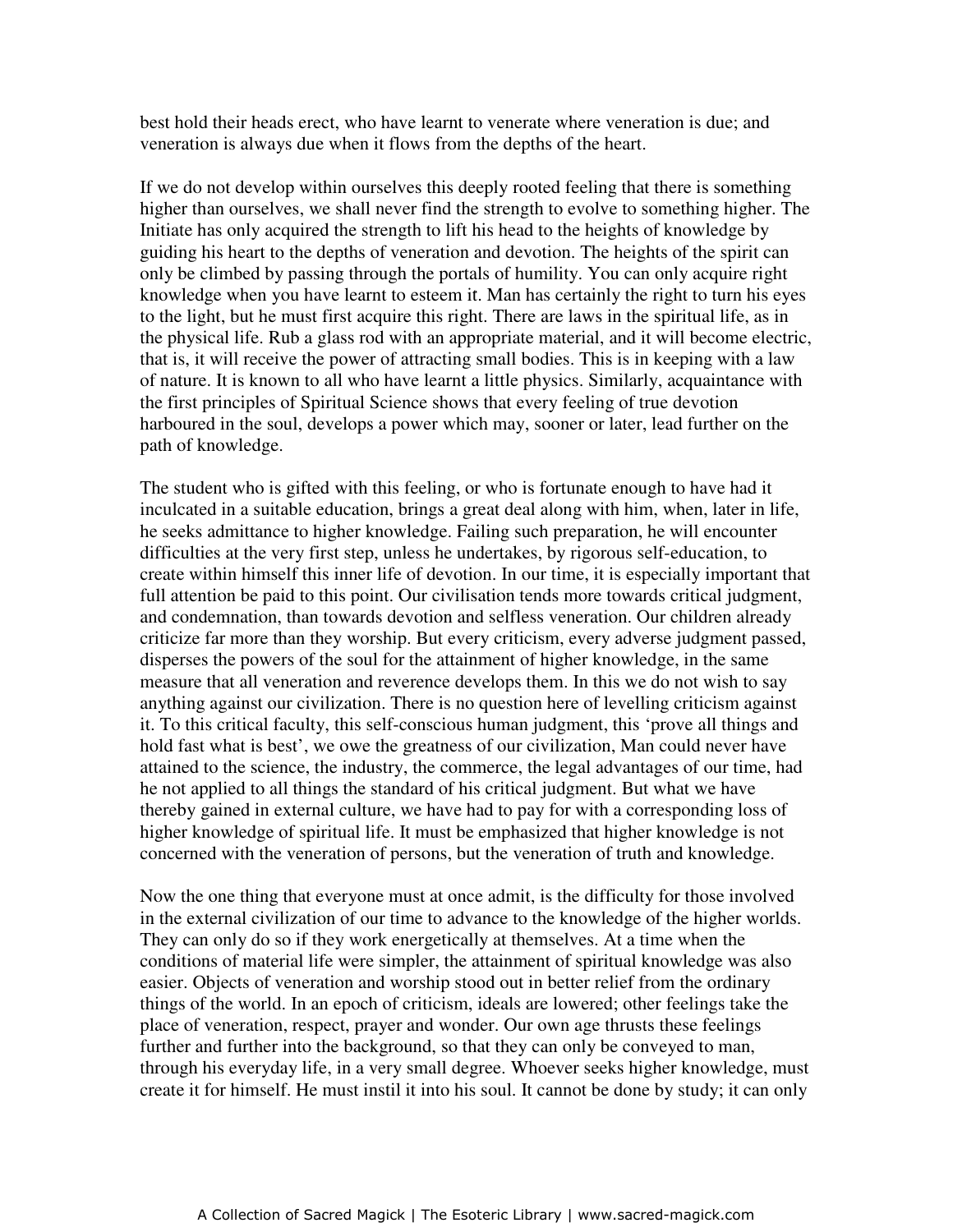be done through life. Whoever, therefore, wishes to become a student of higher knowledge, must assiduously cultivate this inner life of devotion. Everywhere in his environment and in his experiences, he must seek motives of admiration and homage. If I meet a man and blame him for his weakness, I rob myself of power to attain higher knowledge; but if I try to enter lovingly into his merits, I gather such power. The student must continually be intent upon following this advice. The spiritually experienced know how much they owe to the circumstance, that in face of all things, they ever again turn to the good, and withhold adverse judgment. But this must not remain an external rule of life; rather it must take possession of our innermost soul. Man has it in his power to perfect himself, and, in time, completely to transform himself. But this transformation must take place in his innermost self, in his thought-life. It is not enough that I show respect only in my outward bearing; I must have this respect in my thoughts. The student must begin by absorbing this devotion into his thought-life. He must be wary of thoughts of disrespect, of adverse criticism, existing in his consciousness, and he must endeavour straightaway to cultivate thoughts of devotion.

Every moment that we set ourselves to discover in our consciousness, whatever there remains in it of adverse, disparaging and critical judgment of the world and of life; every such moment brings us nearer to higher knowledge. And we rise rapidly when we fill our consciousness in such moments with thoughts evoking in us admiration, respect and veneration for the world and for life. It is well known to those experienced in these matters, that, in every such moment, powers are awakened which otherwise remain dormant. In this way the spiritual eyes of man are opened. He begins to see things around him which he could not have seen before. He begins to understand that hitherto he had only seen a part of the world around him. A human being standing before him, now presents a new and different aspect. Of course this rule of life alone will not yet enable him to see, for instance, what is described as the human aura, because, for this purpose, a still higher training is necessary. But he can rise to this higher training, if he has previously undergone a rigorous training in devotion. [footnote: In the last chapter of his book, Theosophy, the author describes fully this Path of Knowledge; here it is only intended to give some practical details.]

Noiseless and unnoticed by the outer world is the treading of the Path of Knowledge. No change need be noticed in the student. He performs his duties as hitherto; he attends to his business as before. The transformation goes on only in the inner part of the soul hidden from outward sight. At first his entire inner life is flooded by this harmony of devotion for everything which is truly venerable. His entire soul-life finds in this fundamental feeling its pivot. Just as the sun's rays vivify everything living, so does reverence, in the student, vivify all feelings of the soul.

It is not easy, at first, to believe that feelings like reverence and respect have anything to do with cognition. This is due to the fact that we are inclined to set cognition aside as a faculty by itself - one that stands in no relation to what otherwise transpires in the soul. In so thinking, we do not bear in mind that it is the soul which exercises the faculty of cognition; and feelings are, for the soul, what food is for the body. If we give the body stones in place of bread, its activity will cease. It is the same with the soul. Veneration,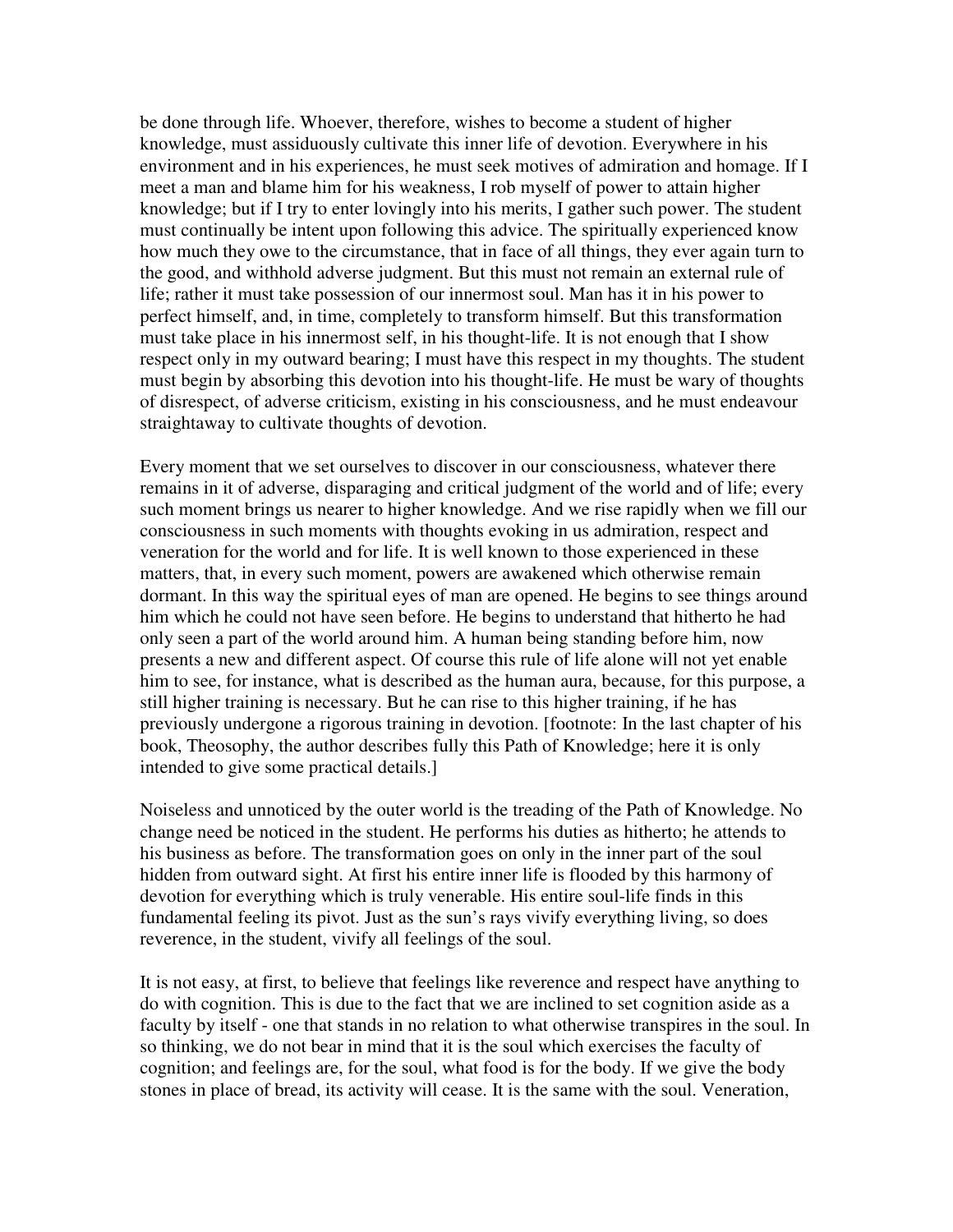homage, devotion are as nutriment making it healthy and strong, especially strong for the activity of cognition. Disrespect, antipathy, under-estimation of what deserves recognition, exert a paralysing and withering effect on this faculty of cognition. For the spiritually experienced, this fact is visible in the aura. A soul which harbours feelings of reverence and devotion, produces a change in its aura. Certain spiritual colourings, as they may be called, yellow-red and brown-red in tone, vanish, and are replaced by bluered tints. Thereby the cognitional faculty is ripened; it receives intelligence of facts in its environment, of which it has hitherto no idea. Reverence awakens a sympathetic power through which we attract qualities in the beings around us, which would otherwise remain concealed. The power obtained through devotion can be rendered still more effective, when the life of feeling is enriched by yet another quality. To achieve this the student learns to give himself up less and less to impressions of the outer world, and to develop instead a vivid inner life. A person who darts from one impression of the outer world to another, who constantly seeks 'distraction', cannot find the way to higher knowledge. The student must not blunt himself to the outer world, but while lending himself to its impressions, he should be directed by his rich inner life. When passing through a beautiful mountain district, the traveller with depth of soul and wealth of feeling has different experiences from one who is poor in feeling. Only what we experience within ourselves unlocks for us the beauties of the outer world. One person sails across the ocean, and only a few inward experiences pass through his soul; another will hear the eternal language of the cosmic spirit; for him are unveiled the mysterious riddles of existence. We must learn to remain in touch with our own feelings and ideas, if we wish to develop any intimate relationship with the outer world. The outer world, with all its phenomena, is filled with divine splendour, but we must have experienced the divine within ourselves, before we can hope to discover it in our environment.

The student is told to set apart moments in his daily life, in which to withdraw into himself, quietly and alone. He is not to occupy himself with the affairs of his own Ego, in such moments This would result in the contrary of what is intended. He should rather let his experiences and the messages from the outer world, re-echo within his own completely silent self. Every flower, every animal, every action will unveil to him in such silent moments, secrets undreamed of. And thus he will prepare himself to receive quite new impressions of the outer world, through quite different eyes. For the desire to enjoy impression after impression merely blunts the faculty of cognition; the latter, however, is nurtured and cultivated, if the enjoyment once experienced is allowed to reveal its message. Thus the student must accustom himself not merely to let the enjoyment reverberate, as it were, but rather to renounce any further enjoyment, and work upon the past experience. The peril here is very great. Instead of working inwardly, it is very easy to fall into the opposite habit of trying to exploit the enjoyment. Let no one undervalue the fact that unforeseen sources of error here confront the student. He must pass through a host of tempters of his soul. They would all harden his Ego and imprison it within itself. He should rather open it wide for all the world. It is necessary that he should seek enjoyment, for only through enjoyment can the outer world reach him. If he blunts himself to enjoyment, he becomes as a plant which cannot any longer draw nourishment from its environment. Yet if he stops short at the enjoyment, he shuts himself up within himself. He will only be something to himself and nothing to the world. However much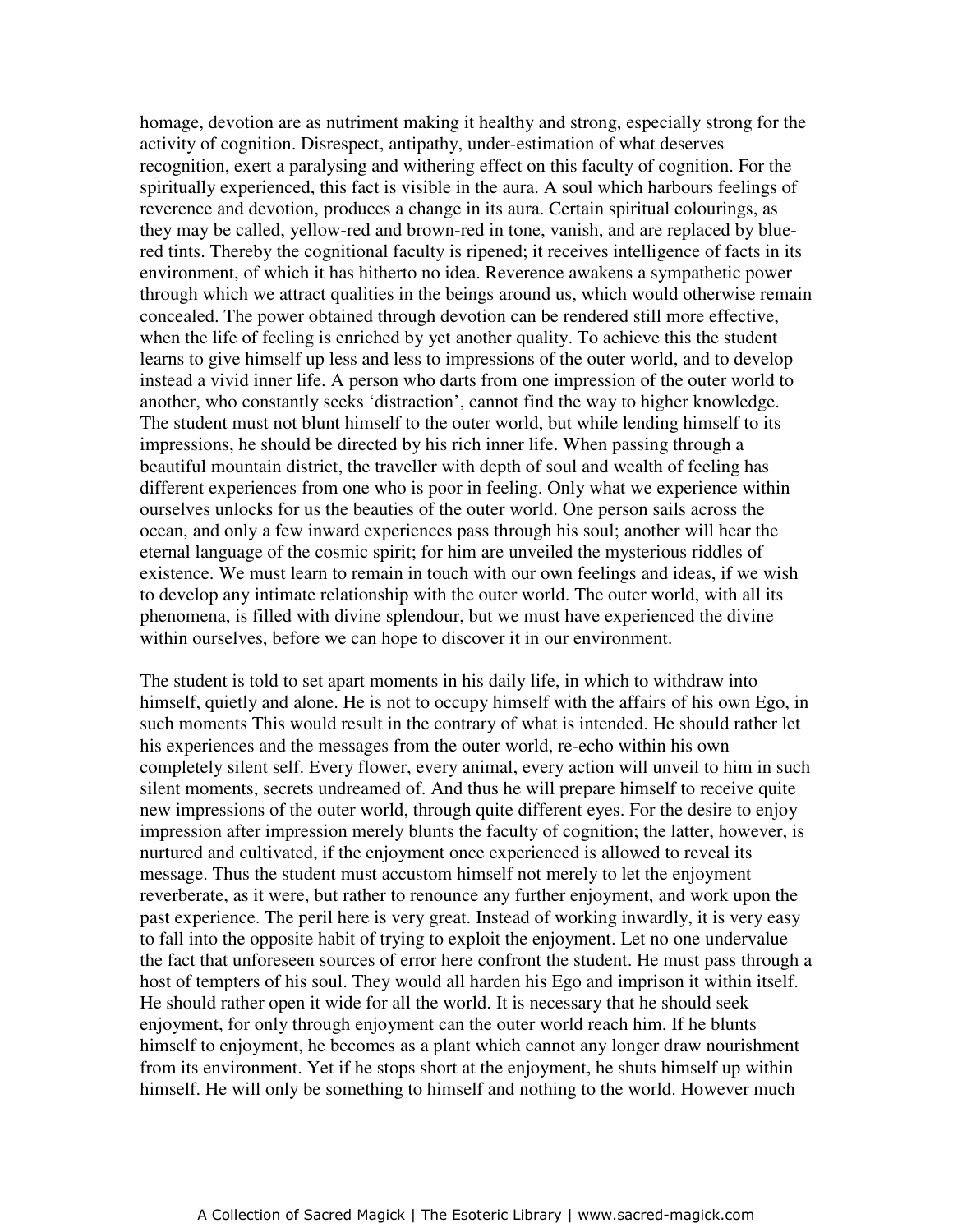<span id="page-9-0"></span>he may live within himself, however intensely he may cultivate his Ego - the world will reject him. For the world he is dead. The student of higher knowledge considers enjoyment only as a means of ennobling himself for the world. Pleasure is to him as a scout informing him concerning the world; but once instructed by pleasure, he passes on to work. He does not learn in order to accumulate learning as his own treasure, but not to occupy in order that he may devote his learning to the service of the world.

In all Spiritual Science there is a fundamental principle which cannot be transgressed without sacrificing success, and it should be impressed on the student in every form of esoteric training. It runs as follows: 'Every knowledge pursued merely for the enrichment of personal learning and the accumulation of personal treasure, leads you away from the path; but all knowledge pursued for growth to ripeness within the process of human ennoblement and cosmic development, brings you a step forward.' This law must be rigidly observed, and no student is genuine until he has adopted it as a guide for his whole life. This truth can be expressed in the following short sentence - every idea which does not become your ideal, slays a force in your soul; every idea which becomes your ideal, creates within you life-forces.

## **INNER TRANQUILLITY**

At the very beginning of his course, the student is directed to the 'Path of Reverence' and the development of the inner life. Spiritual Science now also gives him practical rules, by observing which, he may tread that path and develop that inner life. These practical rules have no arbitrary origin. They rest upon ancient experience and ancient wisdom, and are given out in the same manner, wheresoever the ways to higher knowledge are indicated. All true teachers of the spiritual life are in agreement as to the character of these rules, even though they do not always clothe them in the same words. This difference, which is of a minor character, and is more apparent than real, is due to circumstances which need not be dwelt upon here.

No teacher of the spiritual life wishes to establish a mastery over other persons by means of such rules. He would not tamper with any person's independence. Indeed, none respect and cherish human independence more than the spiritually experienced. It was stated in the preceding pages, that the bond of union embracing all Initiates is spiritual, and that two laws form, as it were, clasps, by which the component parts of this bond are held together. Whenever the Initiate leaves his enclosed spiritual circuit and steps forth before the world, he must immediately take a third law into account. It is this: adapt each one of your actions, and frame each one of your words in such a way that you infringe upon no man's free-will.

The recognition that all true teachers of the spiritual life are permeated through and through with this principle, will convince all who follow the practical rules proffered to them, that they need sacrifice none of their independence.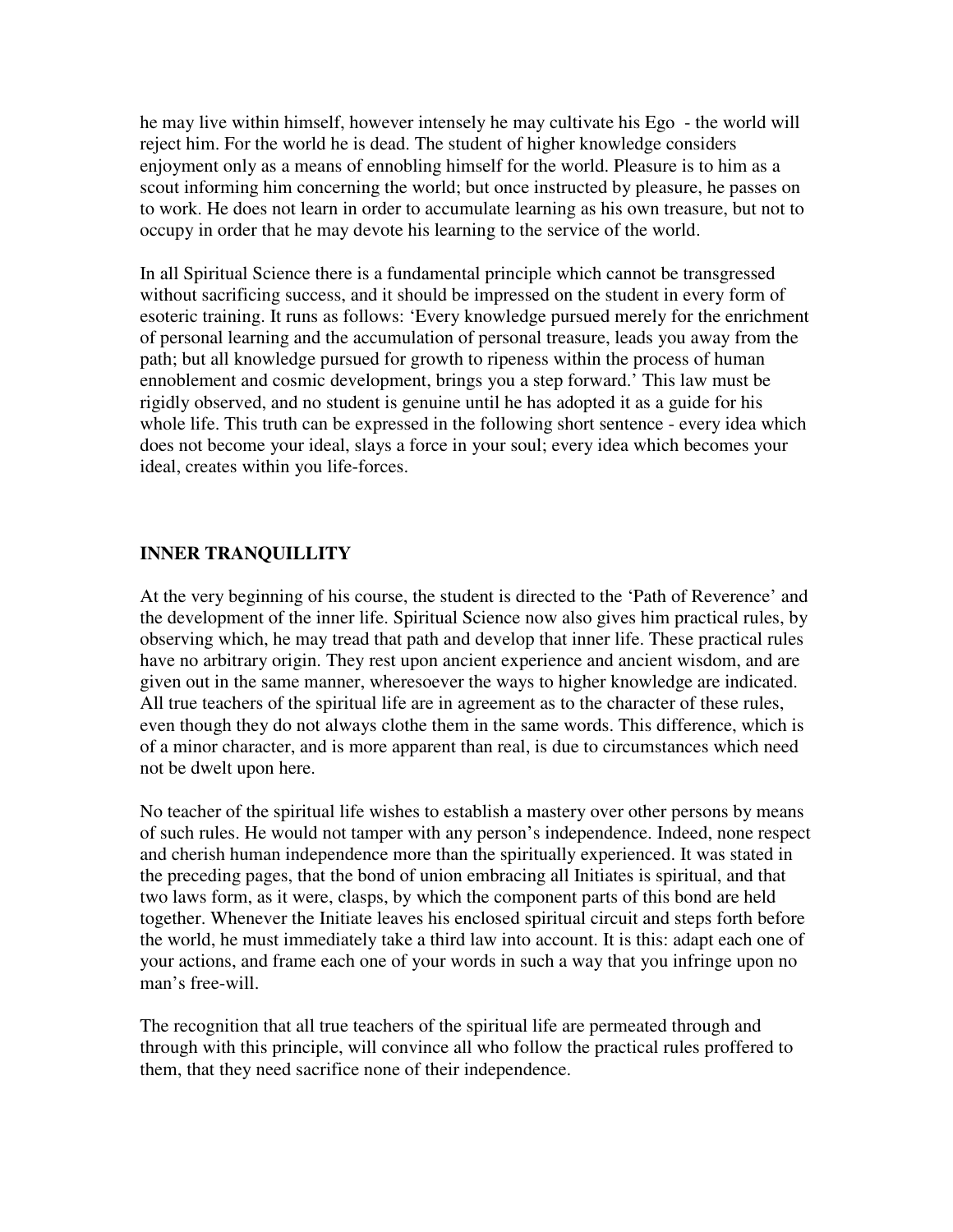One of the first of these rules can be expressed somewhat in the following words of our language: 'Provide for yourself moments of inner tranquillity, and learn, in these moments, to distinguish between the essential and the non-essential.' It is said advisedly: 'Expressed in the words of our language.' Originally all rules and teachings of Spiritual Science were expressed in a symbolical sign-language, some understanding for which must be acquired before its whole meaning and scope can be realized. This understanding is dependent on the first steps towards higher knowledge, and these steps result from the exact observation of such rules as are here given. For all who earnestly will, the path stands open to tread.

Simple, in truth, is the above rule concerning moments of inner tranquillity; equally simple is its observation. But it only achieves its purpose when it is observed in as earnest and strict a manner, as it is, in itself, simple. How this rule is to be observed, will be explained, therefore, without digression.

The student must set aside a small part of his daily life, in which to concern himself with something quite different from the objects of his daily occupation. The way, also, in which he occupies himself at such a time, must differ entirely from the way in which he performs the rest of his daily duties. But this does not mean that what he does in the time thus set apart, has no connection with his daily work. On the contrary, he will soon find that just these secluded moments, when sought in the right way, give him full power to perform his daily task. Nor must it be supposed that the observance of this rule will really encroach upon the time needed for the performance of his duties. Should anyone really have no more time at his disposal, five minutes a day will suffice. It all depends on the manner in which these five minutes are spent.

At these periods, the student should wrest himself entirely free from his work-a-day life. His thoughts and feelings should take on a different colouring. His joys and sorrows, his cares, experiences and actions must pass in review before his soul; and he must adopt such a position that he may regard all his sundry experiences from a higher point of view.

We need only bear in mind how, in ordinary life, we regard the experiences and actions of others quite differently from our own. This cannot be otherwise, for we are interwoven with our own actions and experiences, whereas those of others we only contemplate. Our aim in these moments of seclusion, must be so to contemplate and judge our own actions and experiences, as though they applied not to ourselves but to some other person. Suppose, for example, a heavy misfortune befalls us. How different would be our attitude towards a similar misfortune, had it befallen our neighbour! This attitude cannot be blamed as unjustifiable; it is part of human nature, and applies equally to exceptional circumstances and to the daily affairs of life. The student must seek the power of confronting his own self, at certain times, as a stranger. He must stand before his own self with the inner tranquillity of a judge. When this is attained, our own experiences present themselves in a new light. As long as we are interwoven with them and stand, as it were, within them, we cling to the non-essential just as much as to the essential. If we attain the calm inner survey, the essential is severed from the non-essential. Sorrow and joy, every thought, every resolve, appear different when we confront ourselves in this way. It is as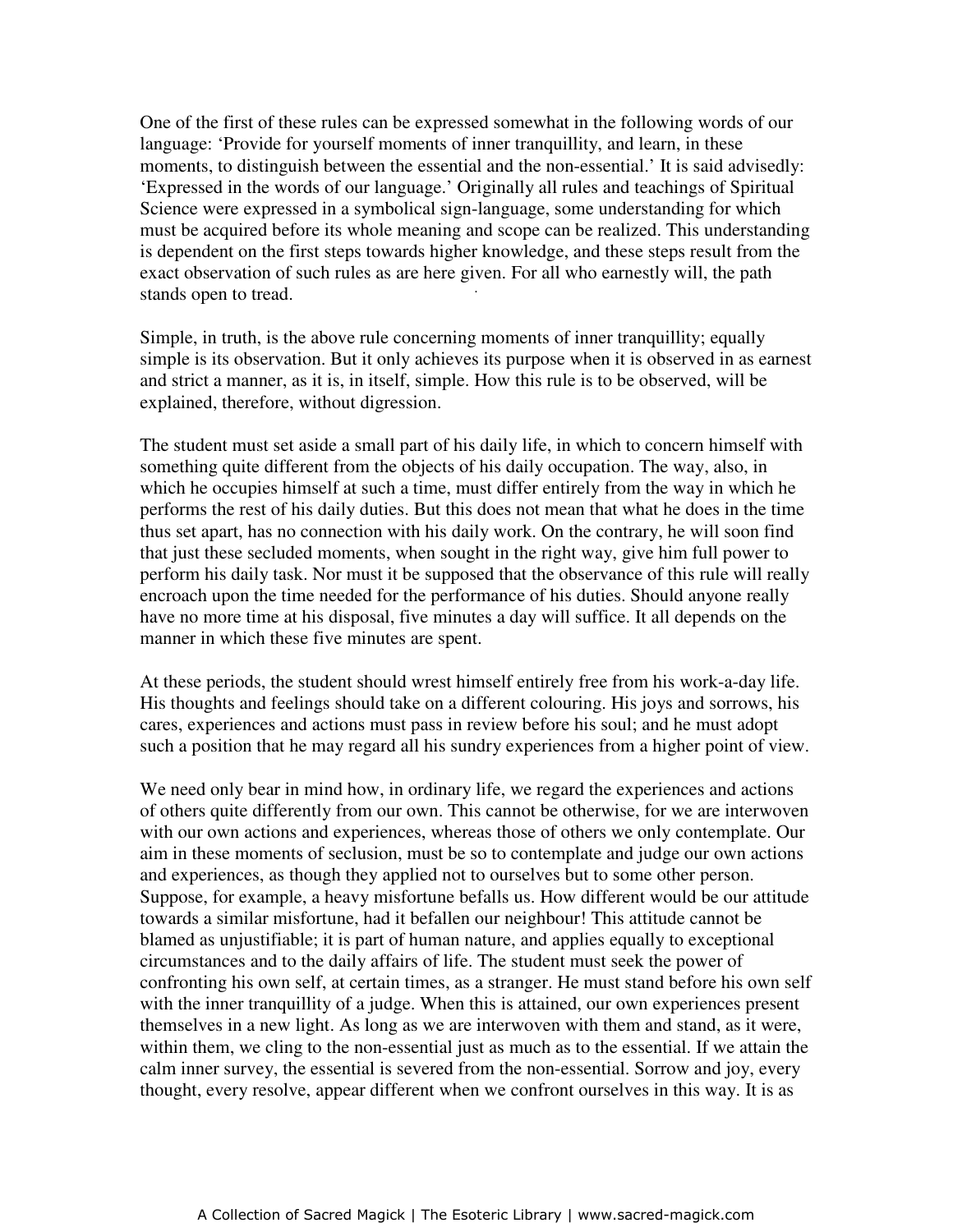though we had spent the whole day in a place where we saw the smallest objects at the same close range as the largest, and in the evening climbed a neighbouring hill, and surveyed the whole scene at a glance. Then the various parts appear related to each other in different proportions from those they bore when seen from within. This exercise will not and need not succeed with current blows of fate, but it should be attempted by the student in connection with misfortune experienced in the past. The value of such inner tranquil self-contemplation depends far less on what is actually contemplated, than on our finding within ourselves the power which such inner tranquillity develops.

For every human being bears within himself, besides what we may call the work-a-day man, a higher man. And each individual can only himself awaken this higher being within him. As long as this higher being is not awakened, the higher faculties, slumbering in every human being, and leading to supersensible knowledge, will remain concealed. The student must resolve to persevere in the strict and earnest observation of the rule here given, so long as he does not feel within himself the fruits of this inner tranquillity. To all who thus persevere, the day will come when spiritual light will envelope them, and a new world will be revealed to an organ of sight of whose existence, within them, they were hitherto unaware.

And no change need take place in the outward life of the student in consequence of this new rule. He performs his duties, and, at first, feels the same joys, sorrows and experiences as before. In no way can it estrange him from life; he can rather devote himself the more thoroughly to this life, for the remainder of the day, having gained a higher life in the moments set apart. Little by little this higher life will make its influence felt on his ordinary life. The tranquillity of the moments set apart will affect also everyday existence. In his whole being, he will grow calmer, he will attain firm assurance in all his actions, and will cease to be put out of countenance by all manner of incidents. By thus advancing he will gradually become more and more his own guide, and will allow himself, less and less, to be led by circumstances and external influences. He will soon discover how great a source of strength is available to him in these moments thus set apart. He will begin no longer to get angry at things which formerly angered him; countless things which he formerly feared cease to alarm him. He acquires a new outlook on life. Formerly he may have approached some occupation in a faint-hearted way. He would say: 'Oh, I lack the power to do this as well as I could wish.' Now this thought does not occur to him, but rather a quite different thought. Henceforth he says to himself: 'I will summon up all my strength to do my work as well as I possibly can.' And he suppresses the thought which makes him faint-hearted; for he knows that this very thought might be the cause of a worse performance on his part, and that, in any case, it cannot contribute to the improvement of his work. And thus thought after thought, each fraught with advantage to his whole life, flow into the student's outlook. They take the place of those that had a hampering, weakening effect. He begins to steer his own ship on a secure course through the waves of life, whereas it was formerly battered to and fro by these waves.

This calm and serenity react on the whole being. They assist the growth of the inner man, and with the inner man, those faculties also grow which lead to higher knowledge. For it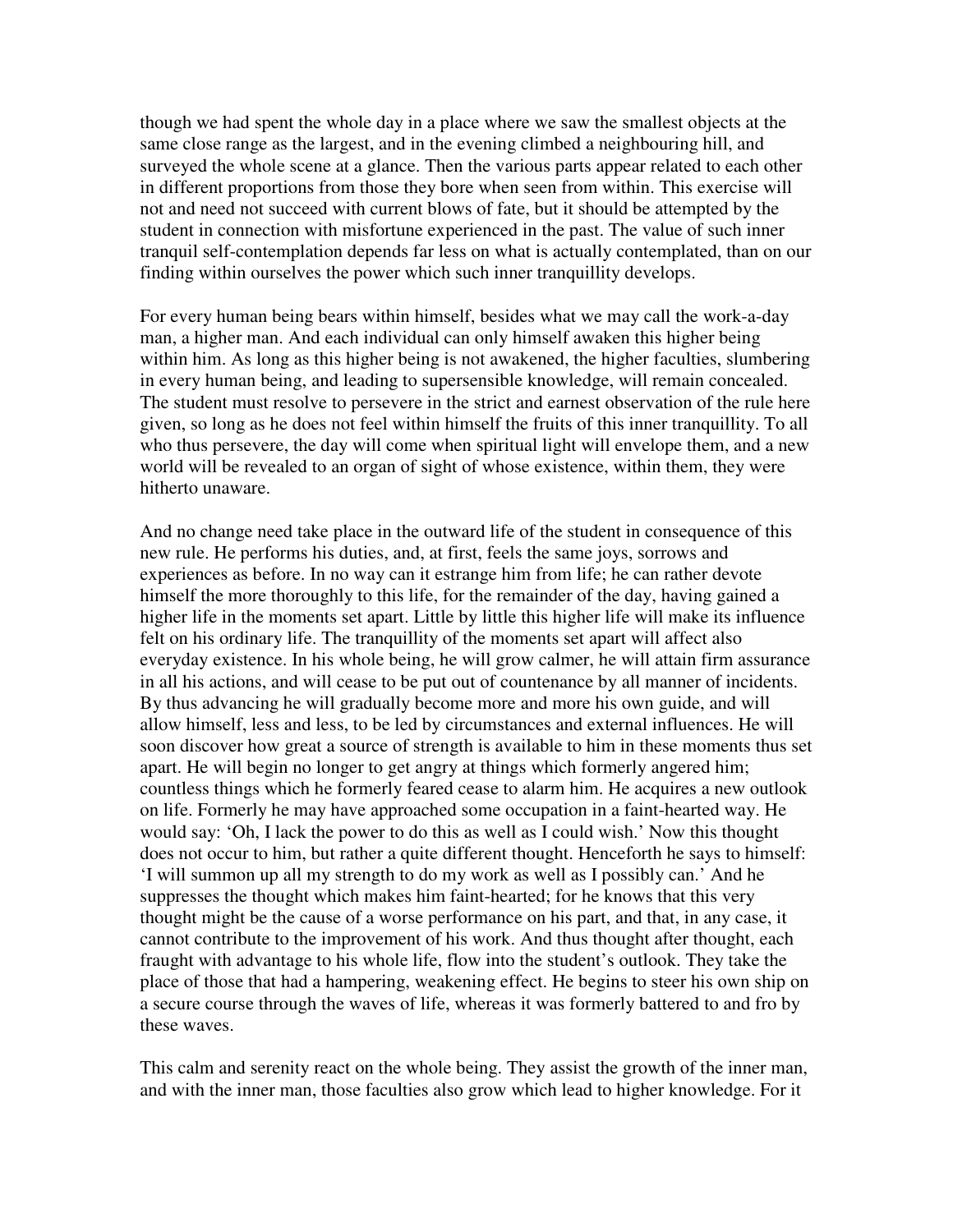is by his progress in this direction that the student gradually reaches the point, when he himself determines the manner in which the impressions of the outer world shall affect him. Thus he may hear a word spoken with the object of wounding or vexing him. Formerly it mould indeed have wounded or vexed him, but now that he treads the path to higher knowledge, he is able to take from the word the sting which gives it the power to wound or vex; before it has found its way to his inner self. Take another example. We easily become impatient when we are kept waiting, but if we tread the path to higher knowledge, we so steep ourselves, in our moments of calm, with the feeling of the and wheelge, we see steep earlier to, in our moments of earnit, while the resing of the uselessness of impatience, that henceforth, on every occasion of impatience, this feeling is immediately present within us. The impatience that was about to make itself felt, vanishes, and an interval which would otherwise have been wasted in expressions of impatience, will be filled by useful observation, which can be made while waiting.

Now the scope and significance of these facts must be realized. We must bear in mind that the higher man within man is in constant development. But only the state of calm and serenity here described renders an orderly development possible. The waves of outward life press in upon the inner man from all sides, if, instead of mastering this outward life, he is mastered by it. Such a man is like a plant which tries to expand in a cleft in the rock, and is stunted in its growth, until new space is given it. No outward forces can supply space to the inner man. It can only be supplied by the inner calm which man himself gives to his soul. Outward circumstances can only alter the course of his outward life; they can never awaken the inner spiritual man. The student must himself give birth to a new and higher man within him.

This higher man now becomes the inner ruler, who directs the circumstances of the outer man with sure guidance. As long as the outer man has the upper hand and control, this inner man is his slave, and therefore cannot unfold his powers. If it depends on something foreign to myself, that I should get angry or not, I am not master of myself, or, to put it better, I have not yet found the ruler within me. I must develop the faculty of letting the impressions of the outer world approach me only in the way in which I myself determine; then only do I become in the real sense a student. And only in so far as the student earnestly seeks this power, can he reach the goal. It is of no importance - how far anyone can get in a given time; the point is that he should earnestly seek. Many have striven for years without noticing any appreciable progress; but many of those who did not despair, but remained unshaken, have then, quite suddenly achieved the 'inner victory'.

No doubt a great effort is required, in many stations of life, to provide these moments of inner calm; but the greater the effort needed, the more important is the achievement. In Spiritual Science everything depends upon the energy, inward truthfulness and uncompromising sincerity with which we confront our own selves, with all our deeds and actions, as a complete stranger.

But only one side of the student's activity is characterized by this birth of his own higher being. Something else is needed in addition. Even if he confronts himself as a stranger, it is only himself that he contemplates; he looks on those experiences and actions with which he is connected through his particular station of life. He must now disengage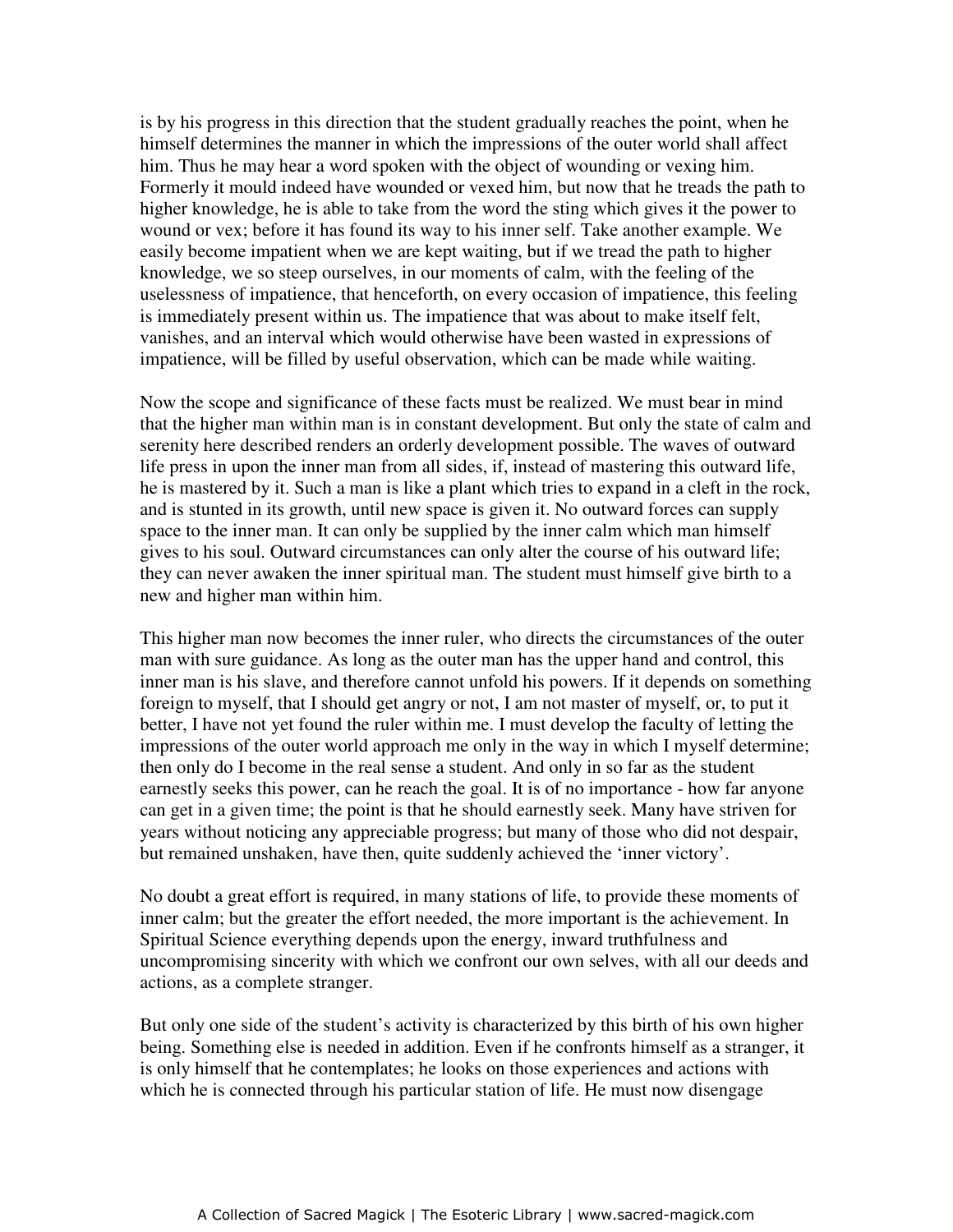himself from it and rise beyond, to a purely human level, which no longer has anything to do with his own special situation. He must pass on to the contemplation of those things which would concern him, if he lived under quite different circumstances, and in quite a different situation. In this way something begins to live within him which ranges above the purely personal. His gaze is directed to higher worlds than those with which everyday life connects him. And thus he begins to feel and realize, as an inner experience, that he belongs to those higher worlds. These are worlds concerning which his senses and his daily occupation can tell him nothing. Thus he now shifts the central point of his being to the inner part of his nature. He listens to the voices within him, which speak to him, in his moments of tranquillity; he cultivates an intercourse with the spiritual world. He is removed from the everyday world. Its noise is silenced. All around him there is silence. He puts away everything that is around him; he even puts away everything that reminds him of such impressions from without. Calm inward contemplation and converse with the purely spiritual world fill his soul. Such tranquil contemplation must become a natural necessity in the life of the student. He is now plunged in a world of thought. He must develop a living feeling for this silent thought-activity. He must learn to love what the spirit pours into him. He will soon cease to feel that this thought-world is less real than the everyday things which surround him. He begins to deal with his thoughts as with things in space, and the moment approaches when he begins to feel that which reveals itself in the silent inward thought-world, to be much higher, much more real than the things in space. He discovers that something living expresses itself in this thought-world. He sees that his thoughts do not merely harbour shadow-pictures, but that, through them, hidden beings speak to him. From out of the silence speech becomes audible to him. Formerly sound only reached him through his ear; now it resounds through his soul. An inner language, an inner word is revealed to him. This moment, when first experienced, is one of greatest rapture for the student. An inner light is shed over the whole external world, and a new life begins for him. Through his being there pours a divine stream from a world of divine rapture.

This life of the soul in thought, which gradually widens into a life in spiritual being, is called by Gnosis and by Spiritual Science, Meditation (contemplative reflection). This meditation is the means to supersensible knowledge. But the student in such moments must not merely indulge in feelings; he must not have indefinite sensations in his soul. That would only hinder him from reaching true spiritual knowledge. His thoughts must be clear, sharp and definite, and he will be helped in this if he does not cling blindly to the thoughts that rise within him. Rather must he permeate himself with the lofty thoughts with which men already advanced and possessed of the spirit were inspired, in such moments. He should take as his starting point the writings which themselves had their origin in such revelation during meditation. In the mystic, gnostic and spiritual scientific literature of to-day, the student will find such writings, and in them the material for his meditation. The seekers of the spirit have themselves set down, in such writings, the thoughts of the divine science, which the Spirit has suffered to be proclaimed to the world through his messengers.

Through such meditation a complete transformation takes place in the student. He begins to form quite new conceptions of reality. All things acquire a fresh value for him. It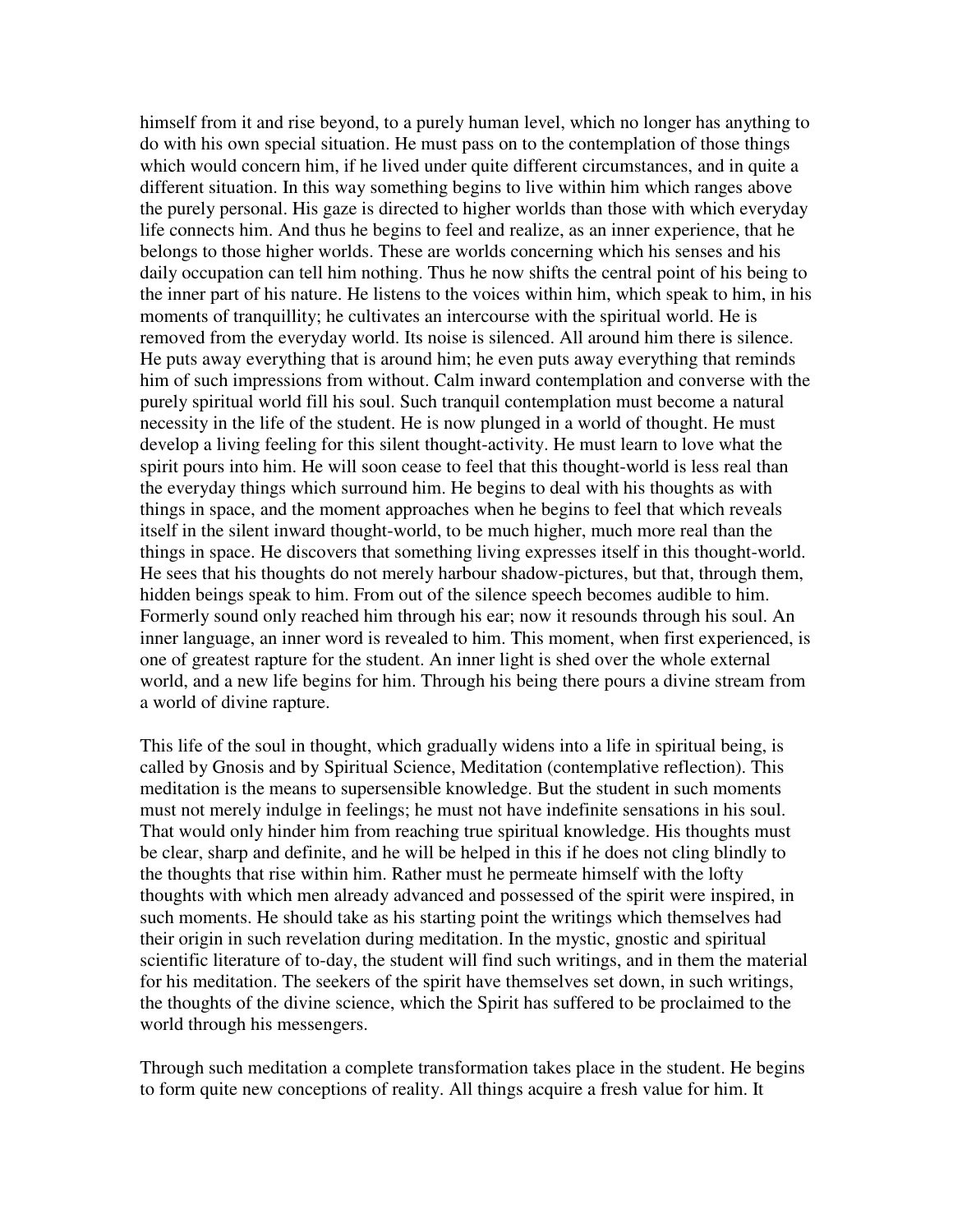cannot be repeated too often that this transformation does not alienate him from the world. He will in no way be estranged from his daily duties, for he comes to realize that the most insignificant action he has to accomplish, the most insignificant experience which offers itself to him, stand in connection with cosmic beings and cosmic events. When once this connection is revealed to him in his moments of contemplation, he engages in his daily circle of activities with a new, fuller power. For now he knows that his labour and his suffering are given and endured for the sake of a great, spiritual, cosmic whole. Not weariness, but strength to live springs from meditation. -

With firm step the student passes through life. No matter what it may bring him, he goes forward erect. In the past he knew not why he laboured and suffered, but now he knows. It is obvious that such meditation leads more surely to the goal, if conducted under the direction of experienced persons, who know of themselves how everything may best be done; and their advice and guidance should be sought. Truly no one loses his freedom. What would otherwise be mere uncertain groping in the dark, becomes, under this direction, precise work. All who apply to such as possess knowledge and experience in these matters will never apply in vain, only they must realize that what they seek is the advice of a friend and not the domination of a would-be ruler. It will always be found that they who really know, are the most modest of men, and that nothing is further from their nature than what is called the lust for power.

When, by means of meditation, man rises to be united with the spirit, he brings to life the eternal in him, which is limited by neither birth nor death. The existence of this eternal being can only be doubted by those who have not themselves experienced it. Thus meditation is the way which also leads man to the knowledge, to the contemplation of his eternal, indestructible, essential being. Gnosis and Spiritual Science tell of the eternal nature of this being, and of its re-incarnation. The question is often asked: Why does a man know nothing of his experiences beyond the borders of life and death? How can we attain such knowledge! In right meditation the path is opened. This alone can revive the memory of experiences beyond the border of life and death. Everyone can attain this knowledge; in each one of us lies the faculty of recognizing and contemplating for ourselves what genuine Mysticism, Spiritual Science, Anthroposophy and Gnosis teach. Only the right means must be chosen. Only a being with ears and eyes can apprehend sounds and colours, nor can the eye perceive, if the light, which makes things visible, be wanting. Spiritual Science gives the means of developing the spiritual ears and eyes, and kindling the spiritual light; this method of spiritual training may be described as consisting of three stages: (1) Probation; this develops the spiritual senses. (2) Enlightenment; this kindles the spiritual light. (3) Initiation; this establishes intercourse with the higher spiritual beings.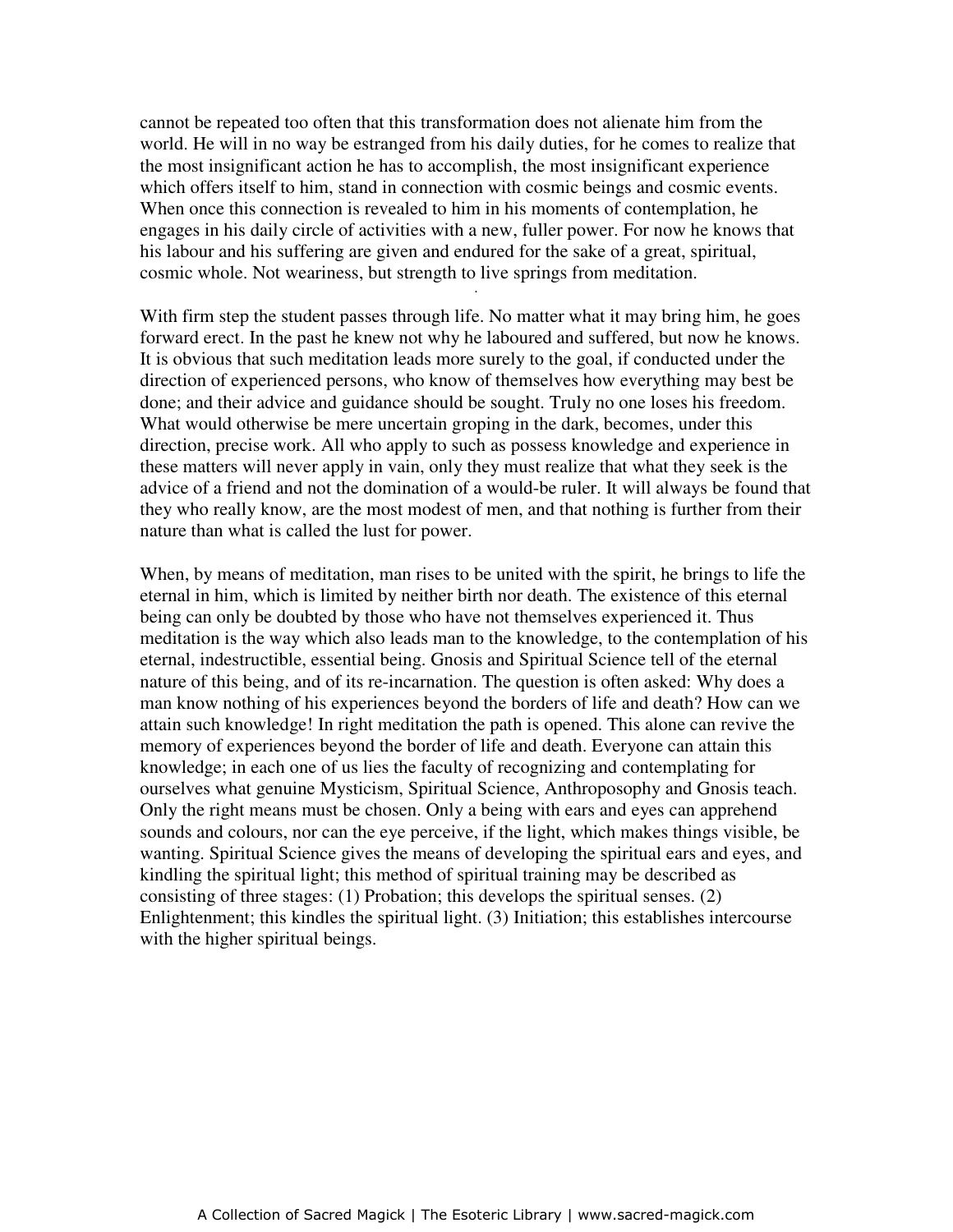## <span id="page-15-0"></span>**THE STAGES OF INITIATION**

THE information given in the following chapters forms part of an esoteric training, the name and character of which will be understood by all who apply this information in the right way. It refers to the three stages through which the training of the spiritual life leads to a certain degree of Initiation. But only so much will here be explained as can be publicly imparted. These are merely indications extracted from a still far deeper and more intimate doctrine. In esoteric training itself a quite definite course of instruction is followed. Certain exercises enable the soul to attain a conscious intercourse with the spiritual world. These exercises bear about the same relation to what will be imparted in the following pages, as the instruction given in a higher, strictly disciplined school, to the incidental teaching in a preparatory school. And yet the earnest and persevering pursuit of the course here indicated, will lead to a genuine esoteric training. But an impatient dabbling, devoid of earnest perseverance, can lead to nothing at all. The study of Spiritual Science can only be successful if the student will retain what has already been indicated in the preceding chapter, and on the basis of this proceed further.

The three stages which the above-mentioned tradition specifies, are as follows: (1) Probation; (2) Enlightenment; (3) Initiation. It is not altogether necessary that the first of these three stages should be completed before the second can be begun, nor that the second, in turn, be completed before the third be started. In certain respects it is possible to partake of Enlightenment, and even of Initiation, and in other respects still be in the probationary stage. Yet it will be necessary to spend a certain time in the stage of Probation, before any Enlightenment can begin, and at least in some respects, Enlightenment must be completed before it is even possible to enter upon the stage of Initiation. But in describing them, it is necessary, for the sake of clarity, that the three stages be made to follow in turn.

## **PROBATION**

Probation consists of a strict and definite cultivation of the life of thought and feeling through which the psychic-spiritual 'body' becomes equipped with organs of sense activity, in the same way that natural forces have fitted the physical body with organs built out of indeterminate living matter.

To begin with, the attention of the soul is directed to certain events in the world that surrounds us. Such events are, on the one hand, life that is budding, growing and flourishing, and, on the other hand, all phenomena connected with fading, decaying and withering. The student can observe these events simultaneously, wherever he turns his eyes, and on every occasion they naturally evoke in him feelings and thoughts; but under ordinary circumstances, he does not devote himself sufficiently to them. He hurries on too quickly from impression to impression. It is necessary, therefore, that he should fix his attention intently and consciously upon these phenomena. Wherever he observes a definite kind of blooming and flourishing, he must banish everything else from his soul,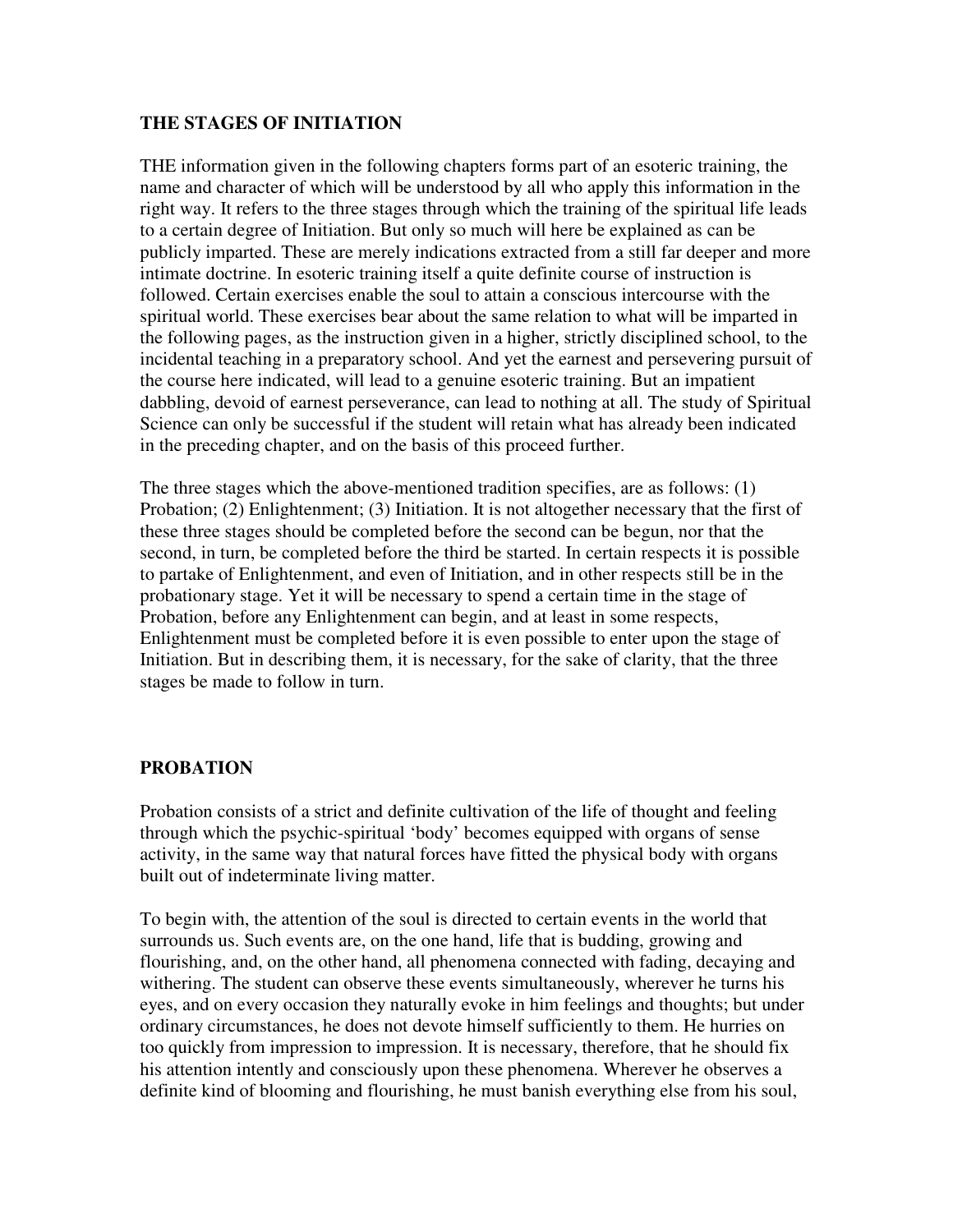and entirely surrender himself, for a short time, to this one impression. He will soon convince himself that a feeling which heretofore, in a similar case, would merely have flitted through his soul, now swells out, and assumes a powerful and energetic form. He must now allow this feeling to reverberate quietly within himself while keeping inwardly quite still. He must cut himself off from the outer world, and simply and solely follow what his soul tells him of this blossoming and flourishing.

Yet it must not be thought that much progress can be made if the senses are blunted to the world. First look at the things as keenly and as intently as you possibly can; then only let the feeling which expands to life, and the thought which arises in the soul, take possession of you. The point is that the attention should be directed with perfect inner balance, upon both phenomena. If the necessary tranquillity be attained, and if you surrender yourself to the feeling which expands to life in the soul, then, in due time, the following experience will ensue. Thoughts and feelings will be noticed, of a new kind and unknown before, uprising in the soul. Indeed, the more the attention be fixed, in this way, upon something growing, blossoming and flourishing, and upon something else that is fading and decaying, the more vivid will these feelings become. And just as natural forces build out of living matter the eyes and ears of the physical body, so will the organs of clairvoyance build themselves from the feelings and thoughts thus evoked. A quite different form of feeling is connected with growth and expansion, and another equally definite with all that is fading and decaying. But this is only the case if the effort be made to cultivate these feelings in the way indicated. It is possible to describe approximately what these feelings are like. A full conception of them is within the reach of all who undergo these inner experiences. If the attention be frequently fixed on the phenomena of growing, blooming and flourishing, a feeling remotely allied to the sensation of a sunrise will ensue, while the phenomena of fading and decaying will produce an experience comparable, in the same way, to the slow rising of the moon on the horizon. Both these feelings are forces which, when duly cultivated and developed to ever-increasing intensity, lead to the most significant spiritual results. A new world is opened to the student if he systematically and deliberately surrenders himself to such feelings. The soul-world, the so-called astral plane, begins to dawn upon him. Growth and decay are no longer facts which make indefinite impressions on him, as of old, but rather they form into spiritual lines and figures, of which he had previously suspected nothing. And these lines and figures have, for the different phenomena, different forms. A blooming flower, a young animal, a tree that is decaying, evoke in his soul different lines. The soul-world (astral plane) broadens out slowly before him. These lines and figures are not mere inventions. Two students who have reached the corresponding stage of development, will always see the same lines and figures, under the same conditions. Just as a round table will be seen as round by two normal persons and not as round by one and square by the other - so too, at the sight of a flower, the same spiritual figure is presented to the soul. And just as the forms of animals and plants are described in ordinary natural history, so, too, the spiritual scientist describes or draws the spiritual forms of the processes of growth and decay, according to species and kind.

If the student has progressed so far that he can perceive the spiritual forms of those phenomena which are physically visible to his external sight, he will then not be far from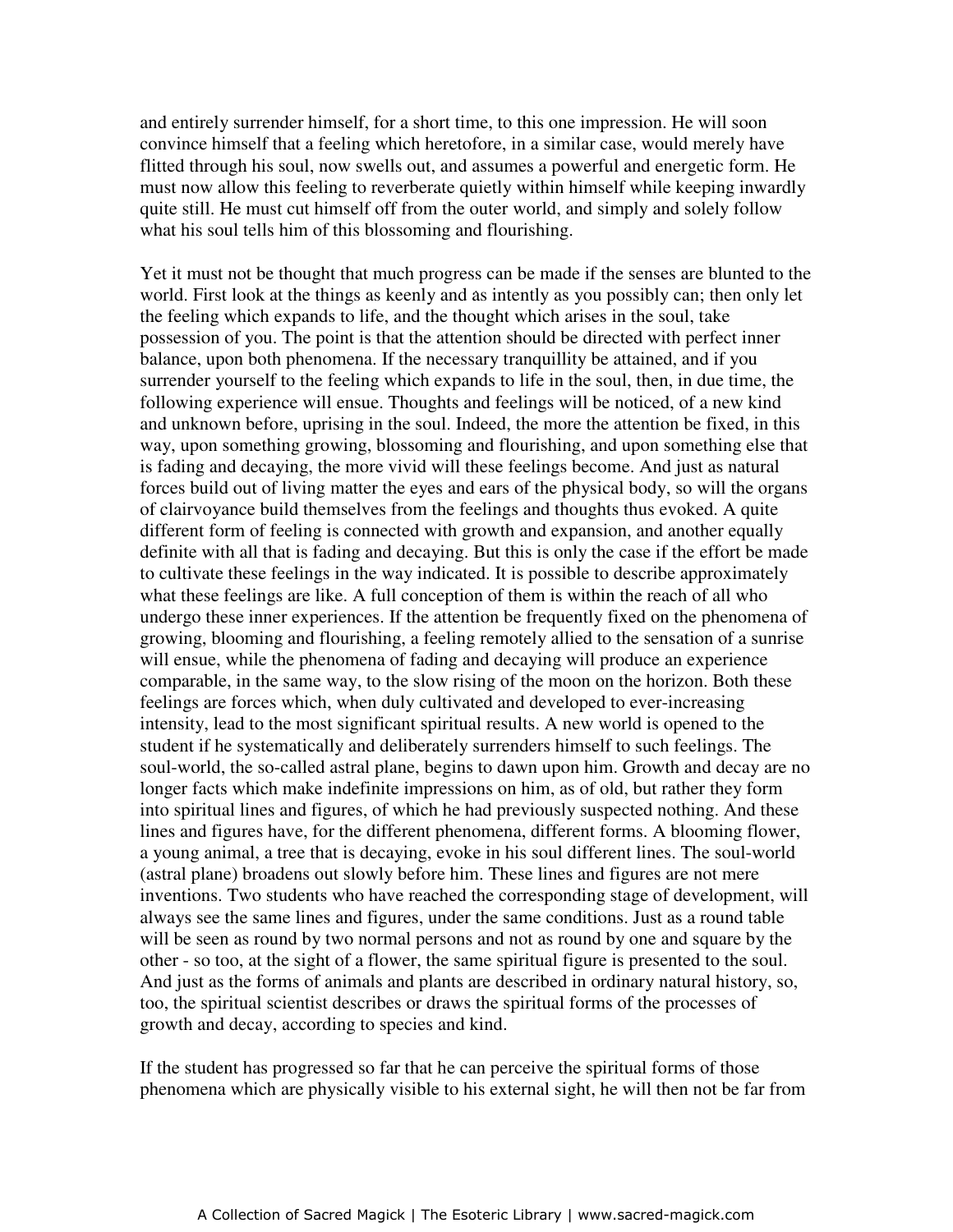the stage, when he shall behold things which have no corresponding physical existence, and which therefore remain entirely hidden (occult) from those who have not received suitable instruction and training.

It should be emphasized that the student must never lose himself in speculations on the meaning of one thing or another. Such intellectualizing will only bring him away from the right road. He should look out on the world with keen, healthy senses, and quickened power of observation, and then give himself up to the feeling that arises within him. He should not try to make out, through intellectual speculation, what the things mean, but rather allow the things themselves to tell him. It should be remarked that artistic feeling, when coupled with a quiet introspective nature, forms the best preliminary condition for the development of spiritual faculties. This feeling pierces through the superficial aspect of things, and, in so doing, touches their secrets.

A further point of importance is what Spiritual Science calls 'Orientation' in the higher worlds. This is attained when the student is permeated, through and through, with the conscious realization that feelings and thoughts are veritable realities, just as much as are tables and chairs in the world of the physical senses. In the soul- and thought-world, feelings and thoughts react upon each other just as physical objects react upon each other in the physical world. As long as the student is not vividly permeated with this consciousness, he will not believe that a wrong thought in his mind may have as devastating an effect upon other thoughts that spread life in the thought-world, as the effect wrought by a bullet fired at random, upon the physical objects it hits. He will perhaps never allow himself to perform a physically visible action which he considers to be wrong, though he will not shrink from harbouring wrong thoughts and feelings, when these appear harmless to the rest of the world. There can be no progress, however, on the path to higher knowledge, unless we guard our thoughts and feelings in just the same way as we guard our steps in the physical world. If we see a wall before us, we do not attempt to dash right through it, but turn aside. In other words, we guide ourselves by the laws of the physical world. There are such laws, too, for the soul- and thought-world, only they cannot impose themselves on us from without. They must flow out of the life of the soul itself. This can be attained if we forbid ourselves to harbour wrong thoughts and feelings. All arbitrary flitting to-and-fro in thought, all accidental ebbing and flowing of emotion must be forbidden in the same way. In so doing we do not become deficient in feeling. On the contrary, if we regulate our inner life in this way, we shall soon find ourselves becoming rich in feelings and creative with genuine imagination. In the place of petty emotionalism, and capricious flights of thought, there appear significant emotions and thoughts that are fruitful. Feelings and thoughts of this kind lead the student to orientation in the spiritual world. He attains a right position in relation to the things of the spiritual world; a distinct and definite result comes into effect in his favour. Just as he, as a physical man, finds his way between physical things so, too, his path now leads him between growth and decay, which he has already come to know in the way described above. He follows, then, all processes of growing and flourishing, and, on the other hand, of withering and decaying, in a way that is necessary for his own and the world's advancement.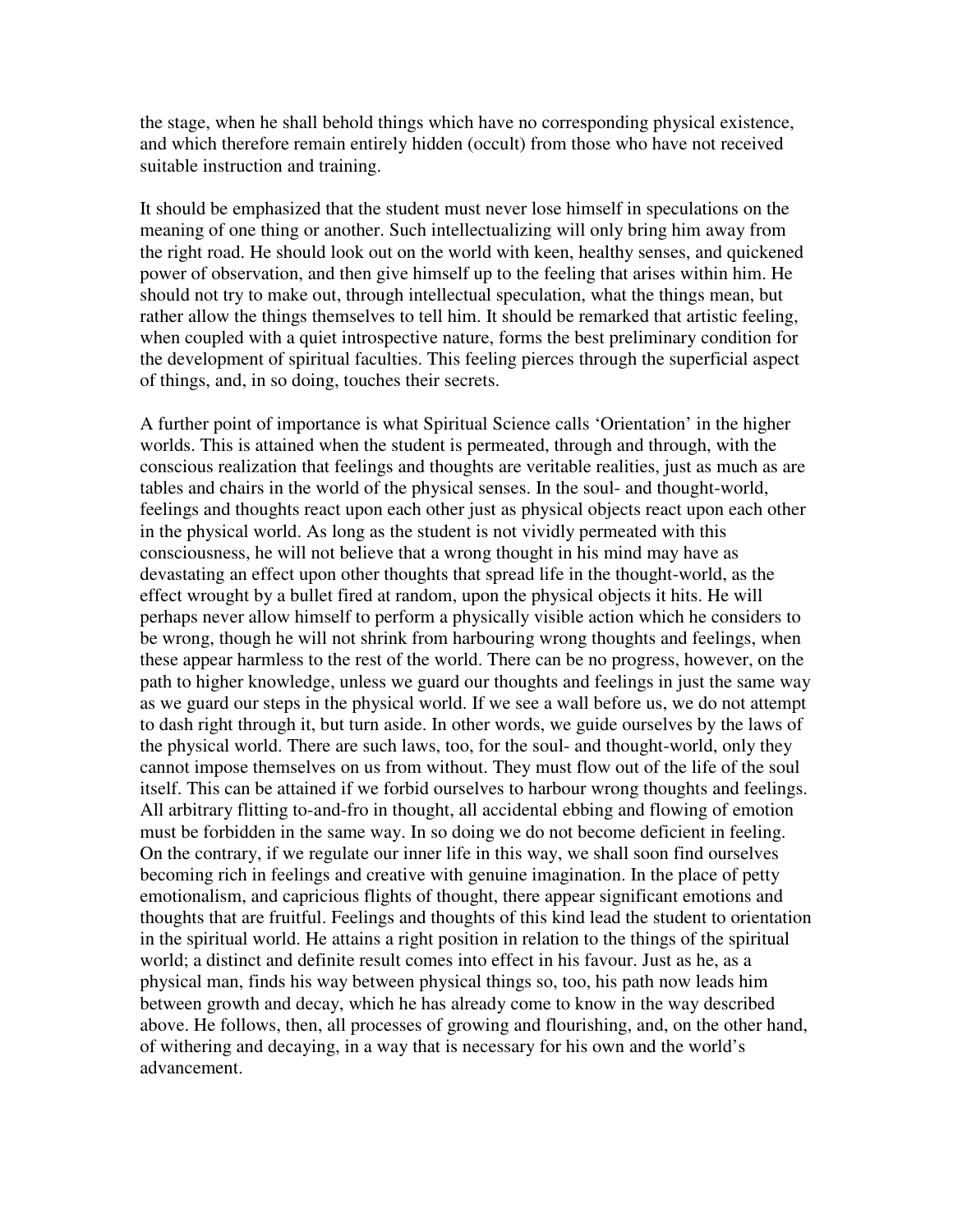The student has also to bestow a further care on the world of sound. He must discriminate between sounds that are produced by the So-called inert (lifeless) bodies, as, for instance, a bell, or a musical instrument, or a falling mass, and those which proceed from a living creature (an animal or a human being). When a bell is struck, we hear the sound and connect a pleasant feeling with it; but when we hear the cry of an animal, we can detect through it, besides our own feeling, the manifestation of an inward experience of the animal, whether of pleasure or of pain. It is with the latter kind of sound that the student sets to work. He must concentrate his whole attention on the fact that the sound tells him of something that lies outside his own soul. He must merge himself into this foreign thing. He must closely unite his own feeling with the pleasure or pain of which the sound tells him. He must get beyond the point of caring whether, for him, the sound is pleasant or unpleasant, agreeable or disagreeable, and his soul must be filled with whatever is transpiring in the being from which the sound proceeds. Through such exercises, if systematically and deliberately performed, the student will develop within himself the faculty of intermingling, as it were, with the being from which the sound proceeds. A person sensitive to music will find it easier to cultivate his inner life in this way, than one who is unmusical; but no one should suppose that a mere sense for music can take the place of this inner activity. The student must learn to feel in this way in the face of the whole of nature. By doing so, a new faculty is implanted in this world of thought and feeling. Through her resounding tones, the whole of nature begins to whisper her secrets to the student. What was hitherto merely incomprehensible noise to his soul, will become by this means a coherent language of nature. And whereas hitherto, he only heard sound, from the so-called inanimate objects, he now is aware of a new language of the soul. Should he advance further in this inner culture, he will soon learn that he can hear what hitherto he did not even surmise. He begins to hear with the soul.

To this, one thing more must be added before the highest point in this region can be attained. Of very great importance for the development of the student is the way in which he listens to others when they speak. He must accustom himself to do this in such a way that, while listening, his inner self is absolutely silent. If someone expresses an opinion, and another listens, assent or dissent will, generally speaking, stir in the inner self of the listener. Many people, in such cases, feel themselves impelled to an expression of their assent, or, more especially, of their dissent. In the student, all such assent or dissent must be silenced. It is not imperative that he should suddenly alter his way of living, by trying to attain at all times, this complete inner silence. He will have to begin by doing so in special cases, deliberately selected by himself. Then quite slowly and by degrees, this new way of listening will creep into his habits, as of itself. In spiritual investigation this is systematically practised. The student feels it his duty to listen, by way of practice, at certain times, to the most contradictory views, and, at the same time, entirely to bring to silence all assent, and, more especially, all adverse criticism. The point is, that in so doing, not only all purely intellectual judgment be silenced, but also all feelings of displeasure, denial or even especially, of their dissent. dissent must be silenced. assent. The student must at all times be particularly watchful lest such feelings, even when not on the surface, should still lurk in the innermost recess of the soul. He must listen, for example, to the statements of people who are, in some respects, far beneath him, and yet while doing so, suppress every feeling of greater knowledge or superiority. It is useful for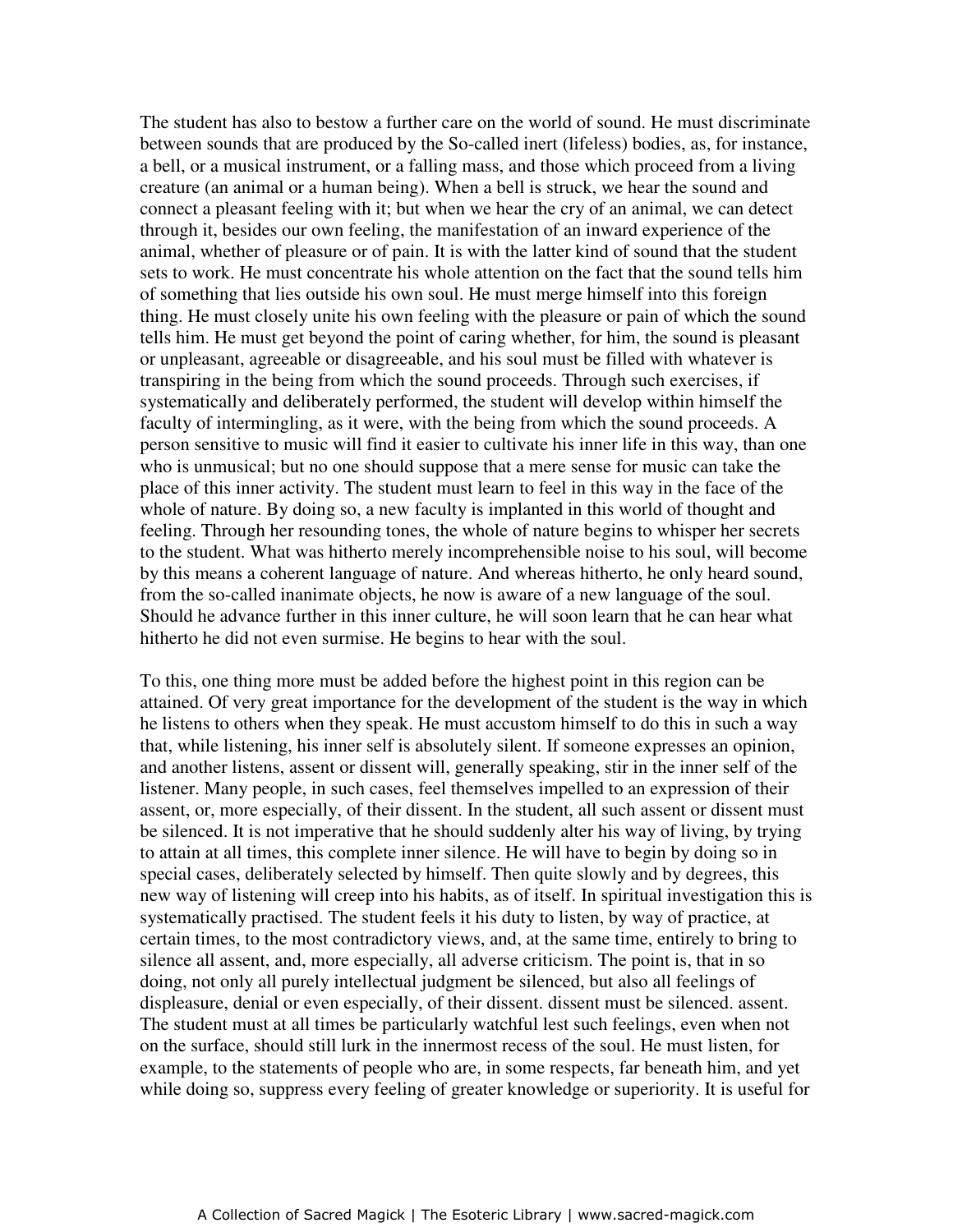<span id="page-19-0"></span>everyone to listen in this way to children, for even the wisest can learn incalculably much from children. The student can thus train himself to listen to the words of others quite selflessly, completely shutting out his own person, and his opinions and way of feeling. When he practises listening without criticism, even when a completely contradictory opinion is advanced, when the most 'hopeless mistake' is committed before him, then he learns, little by little, to blend himself with the being of another and become identified with it. Then he hears through the words, into the soul of the other. Through continued exercise of this kind, sound becomes the right medium for the perception of soul and spirit. Of course it implies the very strictest self-discipline, but the latter leads to a high goal. When these exercises are practised in connection with the others already given, dealing with the sounds of nature, the soul develops a new sense of hearing. It is now able to perceive manifestations from the spiritual world, which do not find their expression in sounds apprehensible by the physical ear. The perception of the 'inner word' awakens. Gradually truths reveal themselves to the student, from the spiritual world. He hears speech uttered to him in a spiritual way. Only to those who, by selfless listening, train themselves to be really recipient from within, in stillness, unmoved by personal opinion or feeling, only to such can the higher beings speak, of whom Spiritual Science tells. As long as one hurls any personal opinion or feeling against the speaker to whom one must listen, the beings of the spiritual world remain silent.

All higher truths are attained through such 'inwardly instilled speech', and what we hear from the lips of a true spiritual teacher, has been experienced by him in this manner. But this does not mean that it is unimportant for us to acquaint ourselves with the writings of Spiritual Science, before we can ourselves hear such 'inwardly instilled speech'. On the contrary, the reading of such writings and the listening to the teachings of Spiritual Science, are themselves means of attaining personal knowledge. Every sentence of Spiritual Science we hear is of a nature to direct the mind to the point which must be attained before the soul can experience real progress. To the practice of all that has here been indicated, must be added the ardent study of what the spiritual investigators impart to the world. In all esoteric training, such study belongs to the probationary period, and all other methods will prove ineffective, if due receptivity for the teachings of the spiritual investigators be lacking. For inasmuch as these instructions are culled from the living 'inner word' from the living 'inwardly instilled speech', they are themselves gifted with spiritual life. They are not mere words; they are living powers. And while you follow the words of one who knows, while you read a book that springs from real inner experience, powers are at work in your soul which make you clairvoyant, just as natural forces have created out of living matter your eyes and your ears.

#### **ENLIGHTENMENT**

Enlightenment is the result of very simple processes. Here, too, it is a matter of developing certain feelings and thoughts which slumber in every human being and must be awakened. It is only when these simple processes are carried out with unfailing patience, continuously and strenuously, that they can lead to the perception of the inner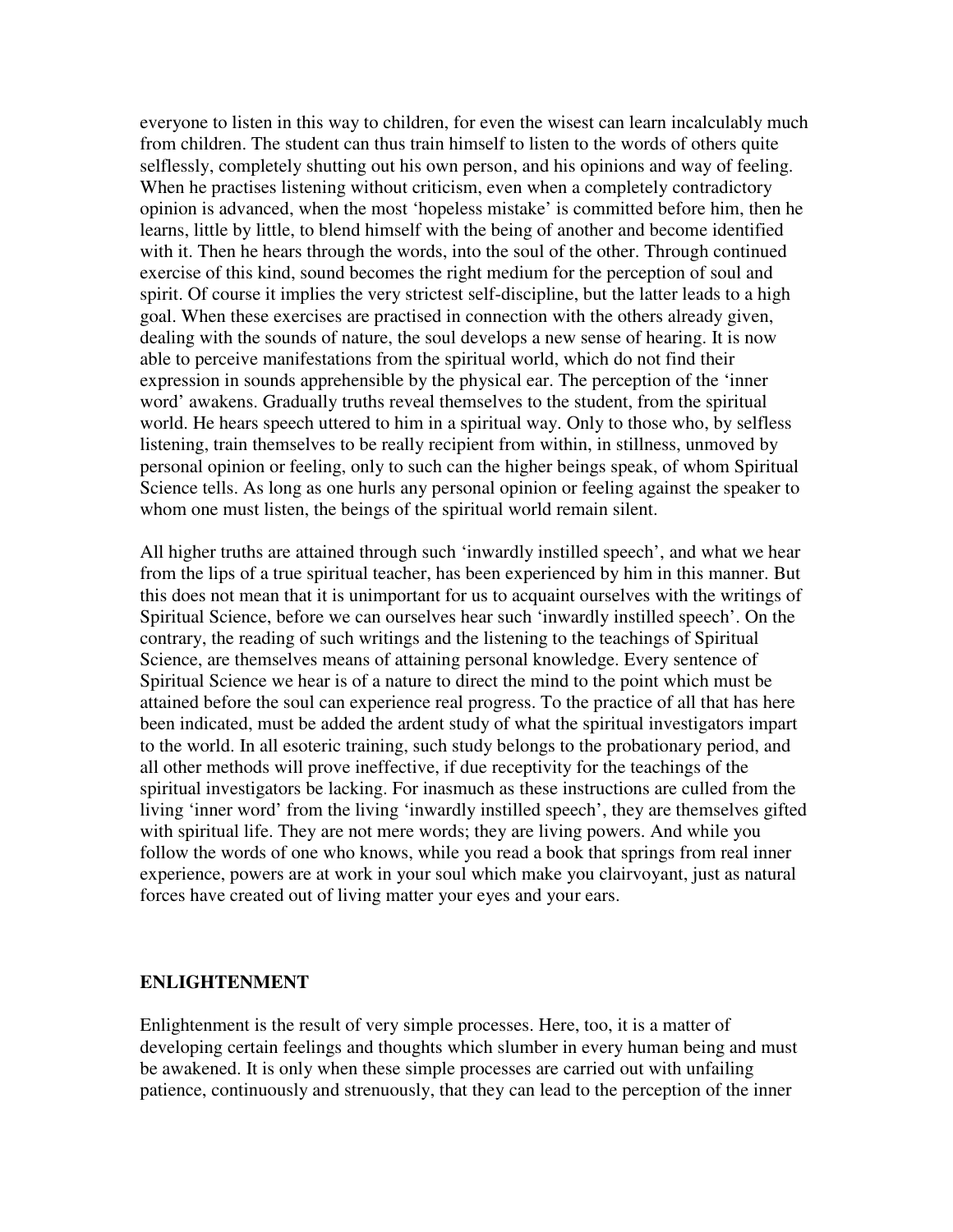light-forms. The first step is taken by observing different natural objects in a particular way; for instance, a transparent and beautifully formed stone (a crystal), a plant and an animal. The student should endeavour, at first, to direct his whole attention to a comparison of the stone with the animal, in the following manner. The thoughts here mentioned shall pass through his soul accompanied by vivid feelings, and no other thought, no other feeling, must mingle with them, and disturb what should be an intensely attentive observation. The student says to himself: 'The stone has a form; the animal also has a form. The stone remains motionless in its place. The animal changes its place. It is instinct (desire) which causes the animal to change its place. Instincts, too, are served by the form of the animal. Its organs and limbs are fashioned in accordance with these instincts. The form of the stone is not fashioned in accordance with desires, but in accordance with desireless force.' [footnote: The fact here mentioned, in its bearing on the contemplation of crystals, is in many ways distorted by those who have only heard of it in an outward, esoteric manner, and in this way such practices as crystal gazing have their origin. Such manipulations are based on a misunderstanding. They have been described in many books, but they never form the subject of genuine esoteric-teaching]

By sinking deeply into such thoughts, and while doing so, observing the stone and the animal with rapt attention, there arise in the soul two quite separate kinds of feelings. From the stone there flows into the soul the one kind of feeling, and from the animal the other kind. The attempt will probably not succeed at first, but little by little, with genuine and patient practice, these feelings ensue. This should be practised over and over again. At first the feelings are only present as long as the observation lasts. Later on they continue, and then they grow to something which remains living in the soul. The student has then only to reflect, and both the feelings will always arise, even without the contemplation of an external object. Out of these feelings and the thoughts that are bound up with them, the organs of clairvoyance are formed. If the plant should then be included, it will be noticed that the feeling flowing from it lies between the feelings derived from the stone and the animal, both in quality and degree. The organs thus formed are spiritual eyes. The student gradually learns, by their means, to see something like psychic and spiritual colours. The spiritual world, with its lines and figures, remains dark, as long as he has only attained what has been described as Probation; through Enlightenment it becomes light. Here also, it must be noted that the words 'dark' and 'light', as well as the other expressions used, do but approximately describe what is meant. This cannot be otherwise, if ordinary language is used, for this language was created to suit physical conditions. Spiritual Science describes that which, for clairvoyant organs, flows from the stone, as 'blue', or 'blue-red'; and that which is felt as coming from the animal as 'red' or 'red-yellow'. In reality colours of a spiritual kind are seen. The colour proceeding from the plant is green, which little by little, resolves itself into a light ethereal pink. The plant is actually that product of nature which in higher worlds resembles, in certain respects, its constitution in the physical world. The same does not apply to the stone and the animal. It must now be clearly understood that the above-mentioned colours only represent the principal shades in the stone, plant and animal kingdoms. In reality all possible intermediate shades are present. Every stone, every plant, every animal has its own particular shade of colour. In addition to these, there are also the beings of the higher worlds, which never incarnate physically, but which have their colours, often wonderful,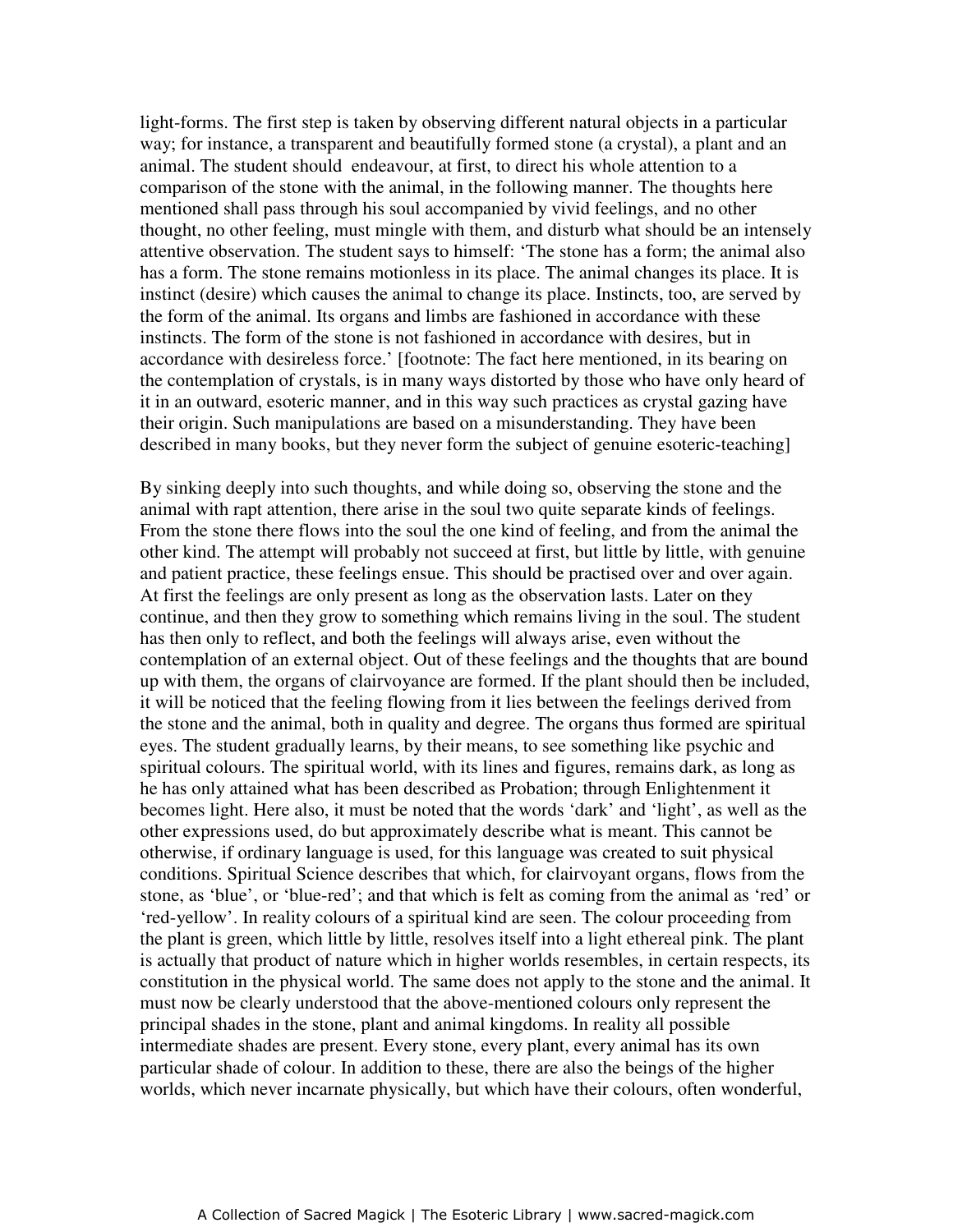often horrible. Indeed the wealth of colour in these higher worlds is immeasurably greater than in the physical world.

Once the faculty of seeing with spiritual eyes has been acquired, one then encounters, sooner or later, the beings here mentioned, some of them higher, some lower than man himself - beings which never enter physical reality.

If this point has been reached, the way to a great deal lies open. But it is inadvisable to proceed further, without paying careful heed to what is said or otherwise imparted by the spiritual investigator. And for that too, which has been described, attention paid to such experienced guidance is the very best thing. Moreover if a man has the strength and the endurance to travel so far, that he fulfils the elementary conditions of Enlightenment, he will assuredly seek and find the right guidance.

But, under all circumstances, one precaution is necessary, failing which, it were better to leave untrodden all steps on the path to higher knowledge. It is necessary that the student should lose none of his qualities as a good and noble man, or his receptivity for all physical reality. Indeed, throughout his training, he must continually increase his moral strength, his inner purity and his power of observation. To give an example: during the elementary exercises on Enlightenment, the student must have a care to be always enlarging his sympathy for the animal and the human worlds, and his sense for the beauty of nature. Failing this care, such exercises would continually blunt that feeling and that sense; the heart would become hardened, and the senses blunted, and that could only lead to perilous results.

How Enlightenment proceeds, if the student rises, in the sense of the foregoing exercises, from the stone, the plant and the animal, up to man, and how, after Enlightenment, under all circumstances, the union of the soul with the spiritual world is effected, leading to Initiation - of these things the following chapters will deal, in so far as they can and may do so.

In our time, the path to Spiritual Science is sought by many. It is sought in many ways, and many dangerous and even objectionable practices are tried. It is for this reason that they who claim to know something of the truth in these matters, place before others the possibility of learning something of esoteric training. Only so much is here imparted as corresponds with this possibility. It is necessary that something of the truth should become known, so as to prevent error causing great harm. No harm can come to anyone following the way here described, so long as he does not force things. Only one thing should be noted; no student should spend more time and strength upon these exercises than he can spare, with due regard to his station of life and his duties, nor should he change anything, for the time being, in the external conditions of his life, through taking this path. Without patience, no genuine results can be attained. After doing an exercise for a few minutes, the student must be able to stop, and continue quietly his daily work, and no thought of these exercises should mingle with the day's work. No one is of use as an esoteric student or will ever attain results of real value, who has not learnt to wait in the highest and best sense of the word.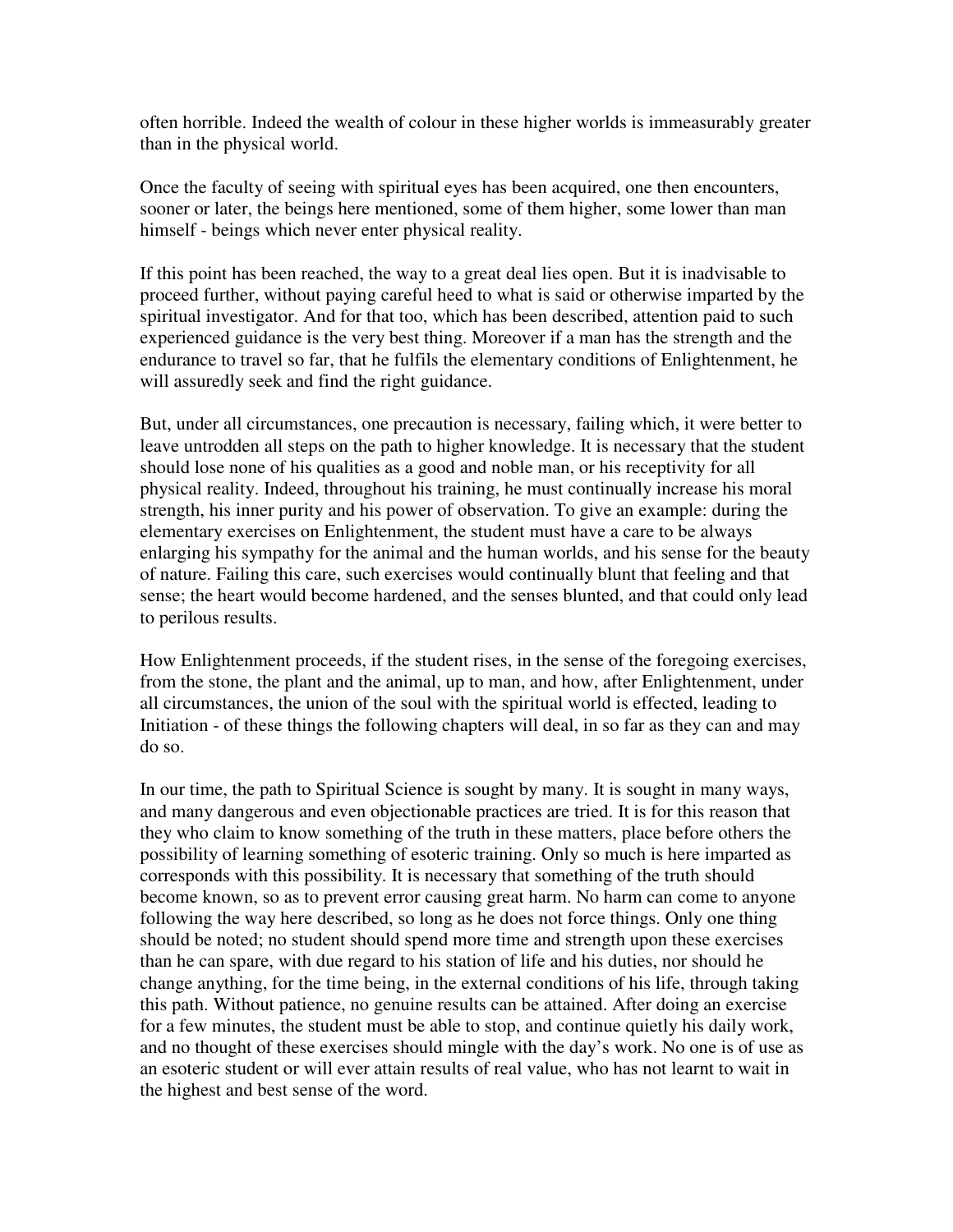### <span id="page-22-0"></span>**THE CONTROL OF THOUGHTS AND FEELINGS**

When the student seeks the path leading to higher knowledge in the way described in the preceding chapter, he should not omit to fortify himself, throughout his work, with one ever-present thought. He must never cease repeating to himself that he may have made quite considerable progress, after a certain interval, though it may not be apparent to him in the way he perhaps expected; otherwise he can easily lose heart, and abandon all attempts after a short time. The powers and faculties to be developed are of a most subtle kind, and differ entirely, in their nature, from the conceptions formed of them by the student in advance. His occupation has been restricted to the physical world alone; and it is therefore not surprising if he does not immediately notice the powers of soul and spirit now developing in him. In this respect there is a possibility of error for those setting out on the path to higher knowledge, if they ignore the experience gathered by responsible investigators. The teacher is aware of the progress made by his pupil long before the latter is conscious of it. He knows how the delicate spiritual eyes begin to form themselves, long before the pupil is aware of their existence, and a great part of what he has to say is couched in such terms as to prevent the pupil from losing patience and perseverance, before he can himself attain knowledge of his own progress. The teacher, as we know, can confer upon the pupil no powers which are not already latent within him, and his sole function is to assist in the awakening of slumbering faculties. But what he imparts out of his own experience is a pillar of strength for him who will penetrate through darkness to light. Many abandon the path to higher knowledge, soon after having set foot upon it, because their progress is not immediately apparent to them. And even when the first experiences begin to dawn upon the seeker, he is apt to regard them as illusions, because he had formed quite different conceptions of what he was going to experience. He loses courage, either because he regards these first experiences as being of no value, or because they appear to him to be so unlikely that he cannot believe they will lead him to any appreciable results within a measurable time. Courage and selfconfidence are two beacons which must never be extinguished on the path to higher knowledge. No one will ever travel far who cannot bring himself to repeat, over and over again, an exercise which has failed, apparently, for a countless number of times.

Long before any distinct perception of progress, there rises, in the student, from the hidden depths of the soul, a feeling that he is on the right path. This feeling should be cherished and fostered, for it can develop into a trustworthy guide. Above all it is imperative to extirpate the idea that any fantastic, mysterious practices are required for the attainment of higher knowledge. It must be clearly realized that a start has to be made with the thoughts and feelings with which we continually live, and that these feelings and thoughts are given a new direction. Everyone must say to himself: 'In my own world of thought and feeling, the deepest mysteries lie hidden, only hitherto I have been unable to perceive them.' In the end it all resolves itself into the fact that man ordinarily carries body, soul and spirit about with him, and yet is conscious, in a true sense, only of his body, and not of his soul and spirit. The student becomes conscious of soul and spirit, just as the ordinary person is conscious of his body. Hence it is highly important to give the proper direction to thoughts and feelings, for then only can the perception be developed of all that is invisible in ordinary life. One of the ways by which this development may be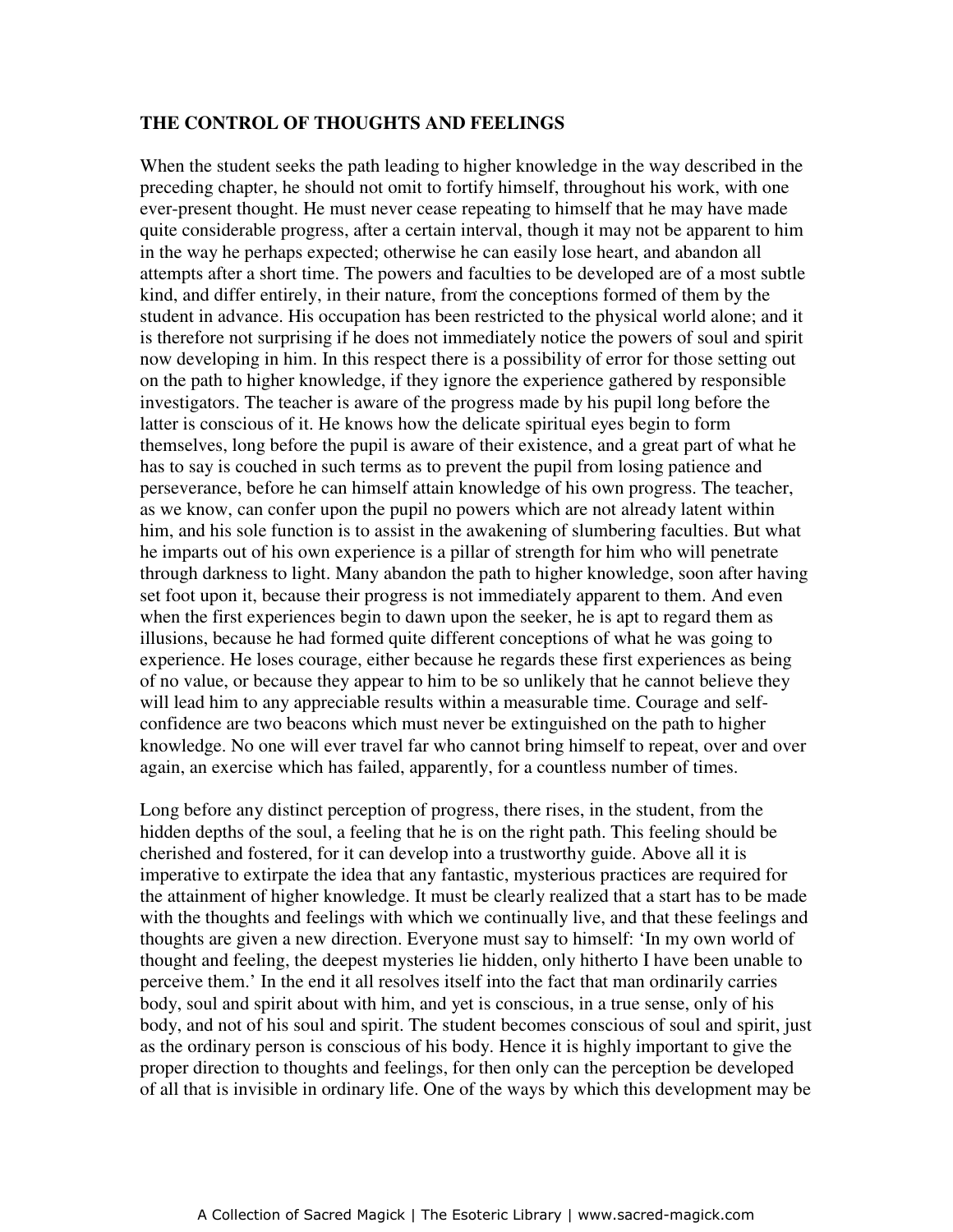carried out will now be indicated. Again, like almost everything else so far explained, it is quite a simple matter. Yet its results are of the greatest consequence, if the necessary devotion and sympathy be applied.

Let the student place before himself the small seed of a plant, and while contemplating this insignificant object, construct with intensity, the right kind of thoughts, and through these thoughts develop certain feelings. In the first place let him clearly grasp what he really sees with his eyes. Let him describe to himself the shape, colour and all other qualities of the seed. Then let his mind dwell upon the following train of thought: 'Out of the seed, if planted in the soil, a plant of complex structure will grow.' Let him build up this plant in his imagination, and reflect as follows: 'What I am now picturing to myself in my imagination, will, later on, be drawn out of the seed by the forces of the earth and of light. If I had before me an artificial object, which imitated the seed to such a deceptive degree that my eyes could not detect it from a real seed, no forces of the earth or of light could avail to produce from it a plant.' If the student thoroughly grasps this thought so that it becomes an inward experience, he will also be able to form the following thought and couple it with the right feeling: 'All that will ultimately grow out of the seed is now secretly enfolded within it, as the force of the whole plant. In the artificial imitation of the seed, there is no such force present. And yet both appear alike to my eyes. The real seed therefore contains something invisible, which is not present in the imitation.' It is on this invisible something that thought and feeling are to be concentrated. [footnote: 'Anyone objecting that a microscopical examination would reveal the difference between the real seed and the imitation, would only show that he had failed to grasp the point. The intention is not to investigate the physical nature of the object, but to use it for the development of psychic- spiritual forces.]

Let the student fully realize that this invisible something will transmute itself later on into a visible plant, which he will have before him in its shape and colour. Let him cling to the thought: 'The invisible will become visible. If I could not think, then that could not already make its presence felt to me, which will only become visible later on.' Particular stress must be laid on the following point: what the student thinks, he must also feel with intensity. In inner tranquillity, the thought mentioned above, must become a conscious inner experience, to the exclusion of all other thoughts and disturbances. And sufficient time must be taken to allow the thought and the feeling which is coupled to it, to bore themselves into the soul. If this be accomplished in the right way, then, after a time possibly not until after numerous attempts - an inner force will make itself felt. This force will create new powers of perception. The grain of seed will appear as if enveloped in a small luminous cloud. In a sensible-supersensible way, it will be felt as a kind of flame. The centre of this flame evokes the same feeling as when one is under the impression of the colour lilac, and the edges as when under the impression of a bluish tone. What was formerly invisible now becomes visible, for it is created by the power of the thoughts and the feelings we have stirred to life within ourselves. The plant itself will not become visible until later, so that the physically invisible now reveals itself in a spiritually visible way.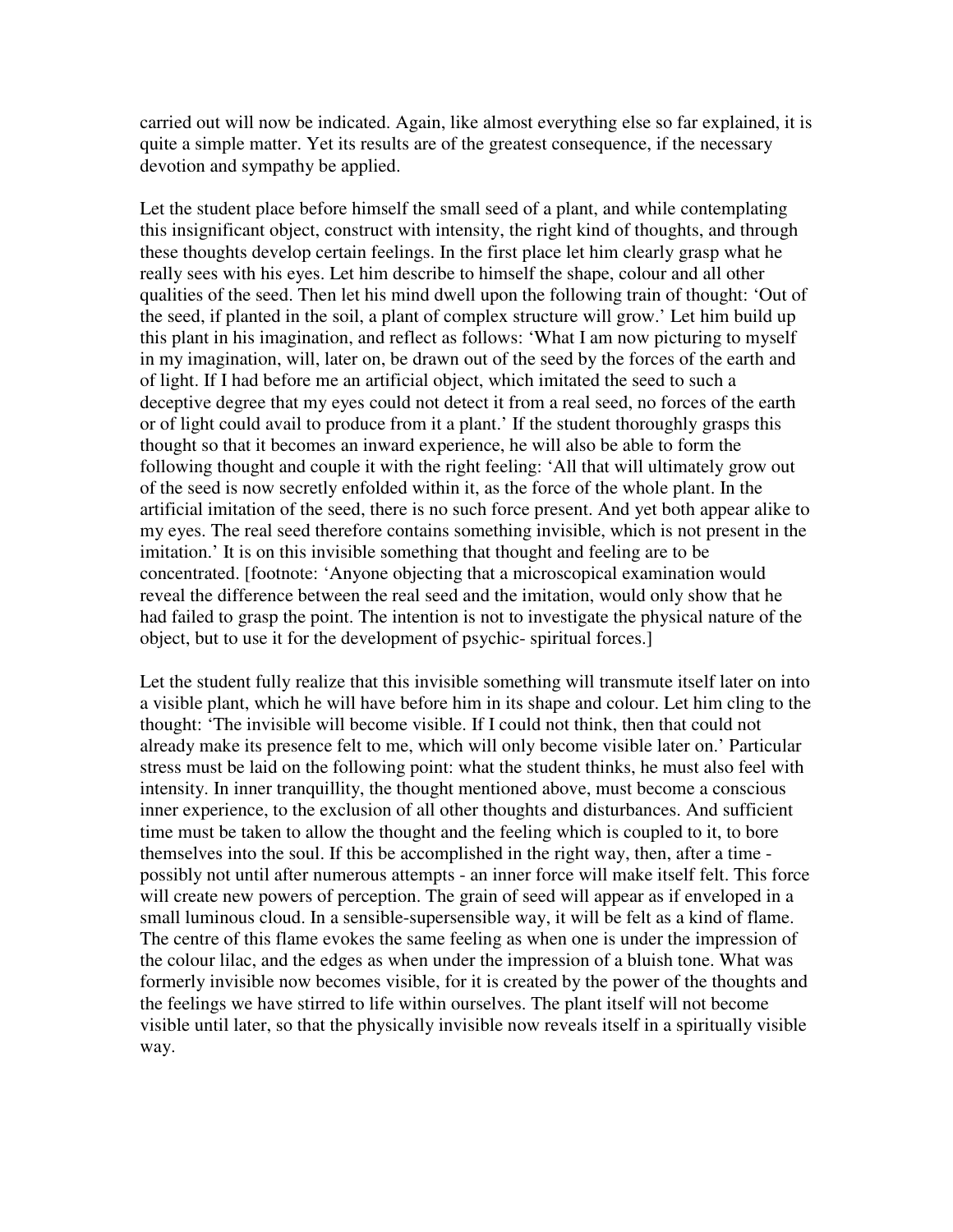It is not surprising that all this appears to many as illusion. 'What is the use of such visions,' they ask, 'and such hallucinations?' And many will thus fall away and abandon the path. But this is precisely the important point: not to confuse spiritual reality with imagination, at this difficult stage of human evolution, and furthermore, to have the courage to press onward and not become timorous and faint-hearted. On the other hand, however, the necessity must be emphasized of maintaining unimpaired and of perpetually cultivating that healthy sound sense which distinguishes truth from illusion. Fully conscious self-control must never be lost during all these exercises, and they must be accompanied by the same sane, sound thinking which is applied to the details of everyday life. To lapse into reveries would be fatal. The intellectual clarity, not to say the sobriety of thought, must never for a moment be dulled. The greatest mistake would be made, if the student's mental balance were disturbed through such exercises, or if he were hampered from judging the matters of his daily life as sanely and as soundly as before. He should examine himself again and again to find out if he has remained unaltered in relation to the circumstances among which he lives, or whether he may perhaps have become unbalanced. Above all, strict care must be taken not to drift at random into vague reveries, or to experiment with all kinds of exercises. The trains of thought here indicated have been tested and practised in esoteric training since the earliest times, and only such are given in these pages. Anyone attempting to use others devised by himself, or of which he may have heard or read, at one place or another, will inevitably go astray and find himself on the path of bound- less chimera.

As a further exercise, to succeed the one just described, the following may be taken: Let the student place before him a plant which has attained the stage of full development. Now let him fill his mind with the thought that the time will come when this plant will wither and die. 'Nothing will be left of what I now see before me. But this plant will have developed seeds, which, in their turn, will develop to new plants. I again become aware that in that which I see, something lies hidden which I cannot see. I fill my mind entirely with the thought: this plant, with its form and colours, will in time be no more. But the reflection that it produces seeds, teaches me that it will not disappear into nothing. I cannot at present see with my eyes that which guards it from disappearance, any more than I previously could discern the plant in the grain of seeds. Thus there is something in the plant which my eyes cannot see. If I let this thought live within me, and if the corresponding feeling be coupled with it, then, in due time, there will again develop in my soul, a force which will ripen into a new perception. 'Out of the plant there again grows a kind of spiritual flame-form, which is, of course, correspondingly larger than the one previously described. The flame can be felt as being greenish-blue in the centre, and yellowish-red at the outer edge.

It must be explicitly emphasized that the colours here described are not seen as the physical eyes see colours, but that through spiritual perception, the same feeling is experienced as in the case of a physical colour-impression. To apprehend blue spiritually, means to have a sensation similar to the one experienced when the physical eye rests on the colour blue. This fact must be noted by all who intend to rise to spiritual perception. Otherwise they will expect a mere repetition of the physical in the spiritual. This could only lead to the bitterest deception.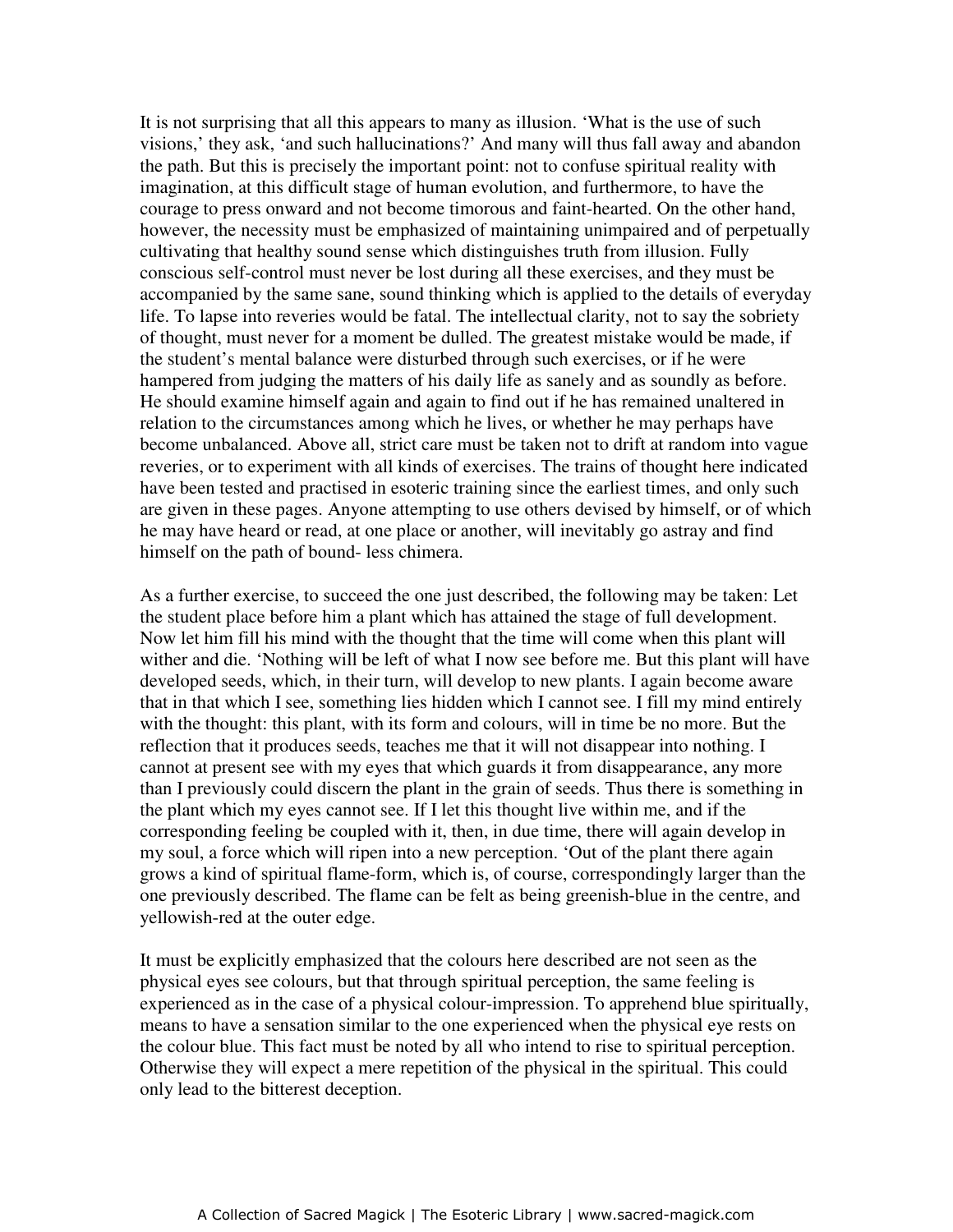Anyone having reached this point of spiritual vision, is the richer by a great deal, for he can perceive things not only in their present state of being, but also in their process of growth and decay. He begins to see in all things the spirit, of which physical eyes can know nothing. And therewith he has taken the first step towards the gradual solution, through personal vision, of the secret of birth and death. Fur the outer senses a being comes into existence through birth, and passes away through death. This, however, is only because these senses cannot perceive the concealed spirit of the being. For the spirit, birth and death are merely a transformation, just as the unfolding of the flower from the bud is a transformation enacted before our physical eyes. But if we desire to learn this through personal vision we must first awaken the requisite spiritual sense in the way here indicated.

In order to meet another objection, which may be raised by certain people who have some psychic experience, let it at once be admitted that there are shorter and simpler ways, and that there are persons who have acquired knowledge of the phenomena of birth and death through personal vision, without first going through all that has here been described. There are, in fact, people with considerable psychic gifts, who need but a slight impulse in order to find themselves already developed. But they are the exceptions, and the methods described above are safer and apply equally to all. It is possible to acquire some knowledge of chemistry in an exceptional way, but if you wish to become a chemist, you must follow the recognized and reliable course.

An error fraught with serious results would ensue, if it were assumed that the desired result could be reached more easily, if the grain of seed or the plant mentioned above, were merely imagined, were merely pictured in the imagination. This might lead to results, but not so surely as the method here given. The vision thus attained would, in most cases, be a mere figment of the imagination, the transformation of which into genuine spiritual vision, would still remain to be accomplished. It is not intended arbitrarily to create visions, but to allow reality to create them within oneself. The truth must well up from the depths of our own soul; it may not be conjured forth by our ordinary Ego, but by the beings themselves, whose spiritual truth we are to contemplate.

Once the student has found the rudiments of spiritual vision by means of such exercises, he may proceed to the contemplation of man himself. Simple appearances of human life must first be chosen. But before making any attempts in this direction, it is imperative for the student to strive for the absolute purity of his moral character. He must banish all thought of ever using knowledge gained in this way for his own personal benefit. There must be no fear in his mind that he would ever, under any circumstances, avail himself in a sense that is evil, of any power he may gain over his fellow-creatures. For this reason, all who seek to discover through personal vision the secrets in human nature, must follow the golden rule of true Spiritual Science. This golden rule is as follows: For every one step that you take in the pursuit of higher knowledge, take three steps in the perfection of your own character. If this rule be observed, such exercises as the following may be attempted: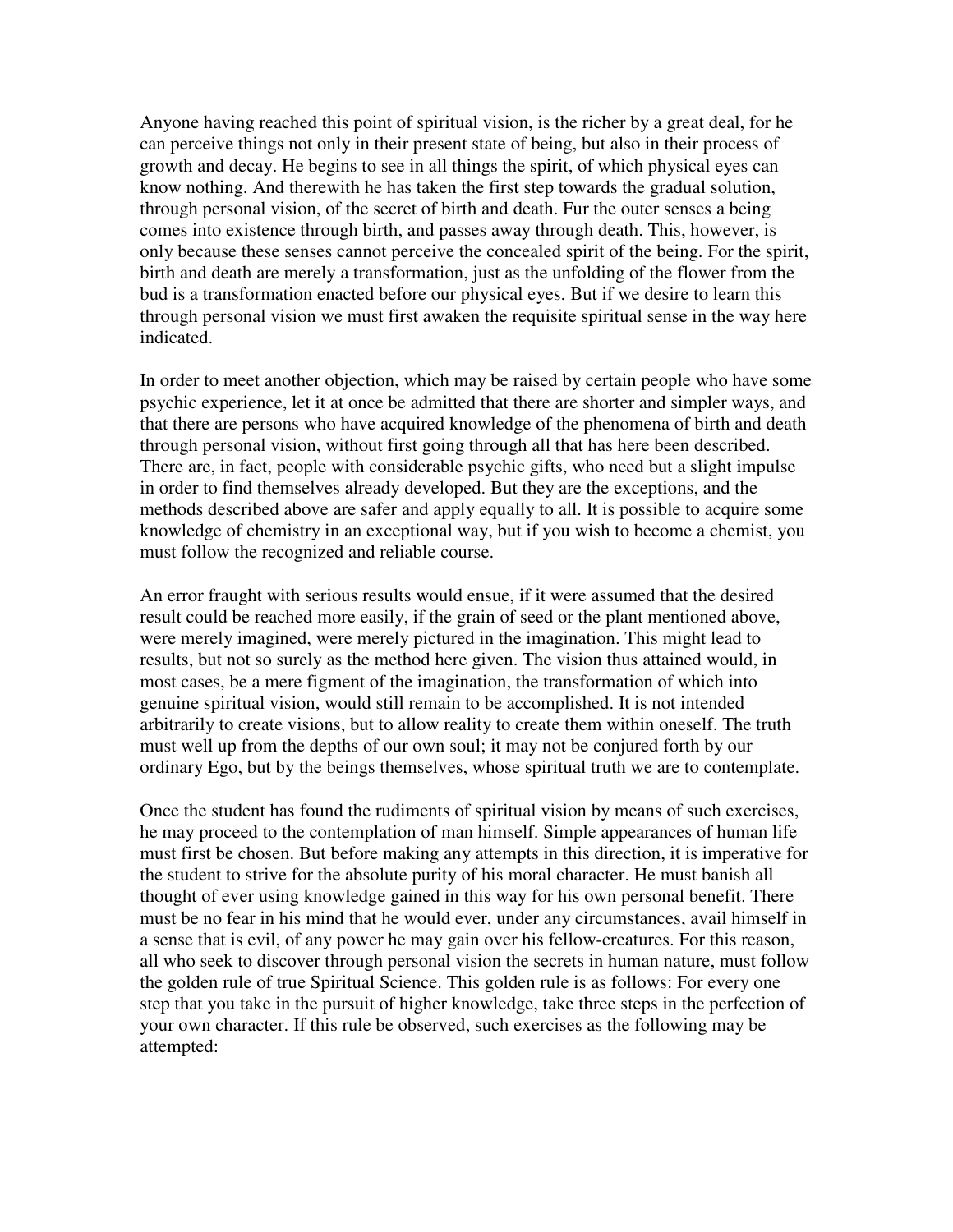Recall to mind some person whom you may have observed when he was filled with desire for some object. Direct your attention to this desire. It is best to recall to memory that moment when the desire was at its height, and it was still uncertain whether the object of the desire would be attained. And now fill your mind with this recollection, and reflect on what you can thus observe. Maintain the utmost inner tranquillity. Make the greatest possible effort to be blind and deaf to everything that may be going on around you, and take special heed that through the conception thus evoked, a feeling should awaken in your soul. Allow this feeling to rise in your soul like a cloud on the cloudless horizon. As a rule, of course, your reflection will be interrupted, because the person whom it concerns, was not observed in this particular state of soul for a sufficient length of time. The attempt will most likely fail hundreds and hundreds of times. It is just a question of not losing patience. After many attempts you will succeed in experiencing a feeling in your soul corresponding to the state of soul of the person observed, and you will begin to notice that through this feeling, a power grows in your soul, that leads to spiritual insight into the state of soul of the other. A picture experienced as luminous appears in your field of vision. This spiritually luminous picture is the so-called astral embodiment of the desire observed in that soul. Again the impression of this picture may be described as flame-like, yellowish-red in the centre, and reddish-blue or lilac at the edges. Much depends on treating such spiritual experiences with great delicacy. The best thing is not to speak to anyone about them, except to your teacher, if you have one. Attempted descriptions of such experiences, in inappropriate words, usually only lead to gross self-deception. Ordinary terms are employed, which are not intended for such things, and are therefore too gross and clumsy. The consequence is that in the attempt to clothe the experience in words, we are misled into blending the actual experience with all kinds of fantastic delusions. Here again is another important rule for the student: know how to observe silence concerning your spiritual experiences. Yes, observe silence even towards yourself. Do not attempt to clothe in words what you contemplate in the spirit, or to pore over it with clumsy intellect. Lend yourself freely and without reservation to these spiritual impressions, and do not disturb them by reflecting and pondering over them too much. For you must remember that your reasoning faculties are, to begin with, by no means equal to your new experience. You have acquired these reasoning faculties in a life hitherto confined to the physical world of the senses; the faculties you are now acquiring transcend this world. Do not try therefore to apply to the new and higher perceptions, the standard of the old. Only he who has gained some certainty and steadiness in the observation of inner experiences can speak about them, and thereby stimulate his fellow-men.

The exercise just described may be supplemented by the following. Direct your attention in the same way upon a person to whom the fulfilment of some wish, the gratification of some desire has been granted. If the same rules and pre- cautions be adopted as in the previous instance, spiritual insight will once more be attained. A spiritual flame-form will be distinguished, creating an impression of yellow in the centre and green at the edges.

By such observation of his fellow-creatures the student may easily lapse into a moral fault. He may become uncharitable. Every conceivable effort must be made to prevent this. Such observation should only be practised by one who has already risen to the level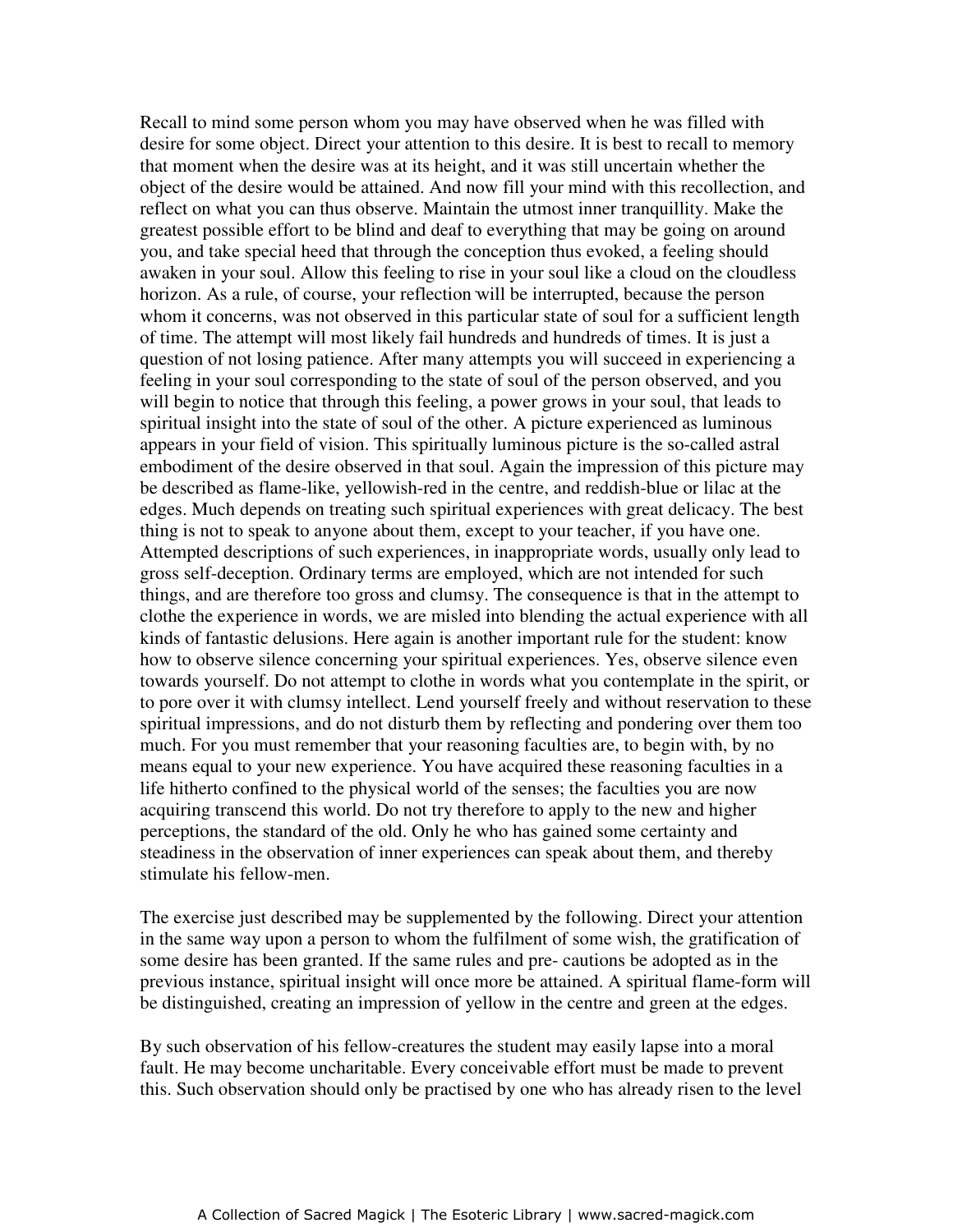on which complete certainty is found that thoughts are real things. He will then no longer allow himself to think of his fellow-men in a way that is incompatible with the highest reverence for human dignity and human liberty. The thought that a human being could be merely an object for observation, must never for a moment be entertained. Self-education must see to it that this insight into human nature should go hand in hand with an unlimited respect for the personal privilege of each individual, and with the recognition of the sacred and inviolable nature of that which dwells in each human being. A feeling of reverential awe must fill us, even in our recollections.

For the present, only these two examples can be given to show how enlightened insight into human nature may be achieved; they will at least serve to point out the way to be taken. By gaining the inner tranquillity and repose indispensable for such observation, the student will have undergone a great inner transformation. He will then soon reach the point when this enrichment of his inner self will lend confidence and composure to his outward demeanour. And this transformation of his outward demeanour will again react favourably on his soul. Thus he will be able to help himself further along the road. He will find ways and means of penetrating more and more into the secrets of human nature, which are hidden from our external senses, and he will then also become ripe for a deeper insight into the mysterious connections between human nature and all else that exists in the universe. By following this path, the student approaches closer and closer to the moment when he can effectively take the first steps of Initiation. But before these can be taken, one thing more is necessary, though at first its necessity will be least of all apparent; later on, however, he will be convinced of it.

The would-be Initiate must bring with him a certain measure of courage and fearlessness. He must absolutely go out of his way to find opportunities for developing these virtues. His training should provide for their systematic cultivation. In this respect, life itself is a good school - possibly the best school. The student must learn to look danger calmly in the face, and try to overcome difficulties unswervingly. For instance, when in the presence of some peril, he must immediately rally to the conviction that fear is of no possible use; I may not feel afraid; I must only think of what is to be done. And he must improve to the extent of feeling, upon occasions which formerly inspired him with fear, that 'to be frightened', 'to be disheartened', are things that are out of the question, as far as his own inmost self is concerned. By self-discipline in this direction, quite definite qualities are developed, which are necessary for Initiation into the higher Mysteries. Just as man requires nervous force in his physical being, in order to use his physical senses, so also he requires, in his soul-nature, the force which is only developed in the courageous and the fearless. For in penetrating to the higher Mysteries he will see things which are concealed from ordinary humanity by the illusion of the senses. If the physical senses do not allow us to perceive the higher truth, they are also for this reason our benefactors. Things are thereby hidden from us which, if realized without due preparation, would throw us into unutterable consternation and the sight of which we could not endure. The student must be fit to endure this sight. He loses certain supports in the outer world, which he owes to the very illusion surrounding him. It is truly and literally as if the attention of someone were called to a danger which had threatened him for a long time,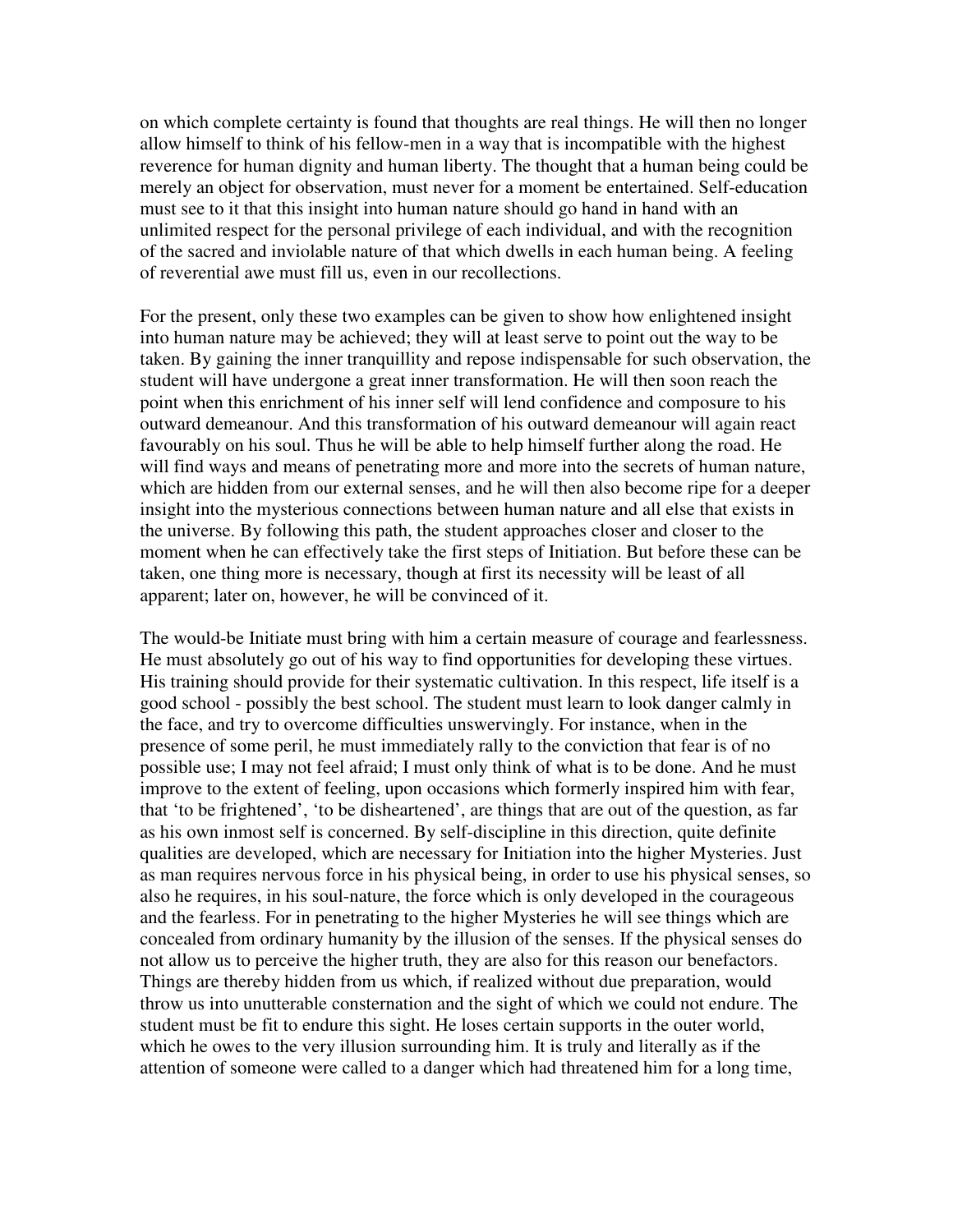<span id="page-28-0"></span>but of which he knew nothing. Hitherto he felt no fear, but now that he knows, he is overcome by fear, though the danger has not been rendered greater by his knowing it.

The forces at work in the world are both destructive and constructive; the destiny of manifested beings is birth and death. The seer is to behold the working of these forces and the march of destiny. The veil enshrouding the spiritual eyes in ordinary life is to be removed. But man is interwoven with these forces and with this destiny. His own soul reveals itself to the seer as undisguisedly as the other objects. He must not lose strength in the face of this self-knowledge; but strength will fail him unless he brings a surplus on which to draw. For this purpose he must learn to maintain inner calm and steadiness in the face of difficult circumstances; he must cultivate a strong trust in the beneficent powers of existence. He must be prepared to find that many motives which had actuated him hitherto will do so no longer. He will have to recognize that he hitherto only thought and acted in a certain way because he was still in the throes of ignorance. Reasons influencing him formerly will now disappear. He often acted out of vanity; he will now see how utterly futile all vanity is for the seer. He often acted out of avarice; he will now become aware how destructive all avarice is. He will have to develop quite new motives for his thoughts and actions and it is just for this purpose that courage and fearlessness are required.

It is pre-eminently a question of cultivating this courage and this fearlessness in the inmost depths of thought-life. 'The student must learn never to despair over failure. He must be equal to the thought: 'I will forget that I have failed in this matter, and I will try once more as though nothing had happened.' Thus he will struggle through to the firm conviction that the fountain-head of strength from which he may draw is inexhaustible. He struggles ever on to the spirit which will uplift him and support him, however weak and impotent his earthly self may have proved. He must be capable of pressing on to the future undismayed by any experiences of the past. If the student has acquired these faculties, up to a certain point, he is then ripe to hear the real names of things, which are the key to higher knowledge. For Initiation consists in this very act of learning to call the things of the world by those names which they bear in the spirit of their divine Author. In these their names lies the mystery of things. It is for this reason that the Initiates speak a different language from the uninitiate, for the former know the names by which the beings themselves are called into existence.

#### **INITIATION**

Initiation is the highest stage of an esoteric training concerning which it is possible to give some indications in a book intended for the general public. Whatever lies beyond forms a subject difficult to understand, yet the way to it can be found by all who have passed through Probation, Enlightenment and Initiation, and have reached the lower Mysteries. The knowledge and proficiency conferred by Initiation cannot be obtained in any other manner, except in some far distant future, after many incarnations, by quite different means and in quite a different form. The Initiate of to-day undergoes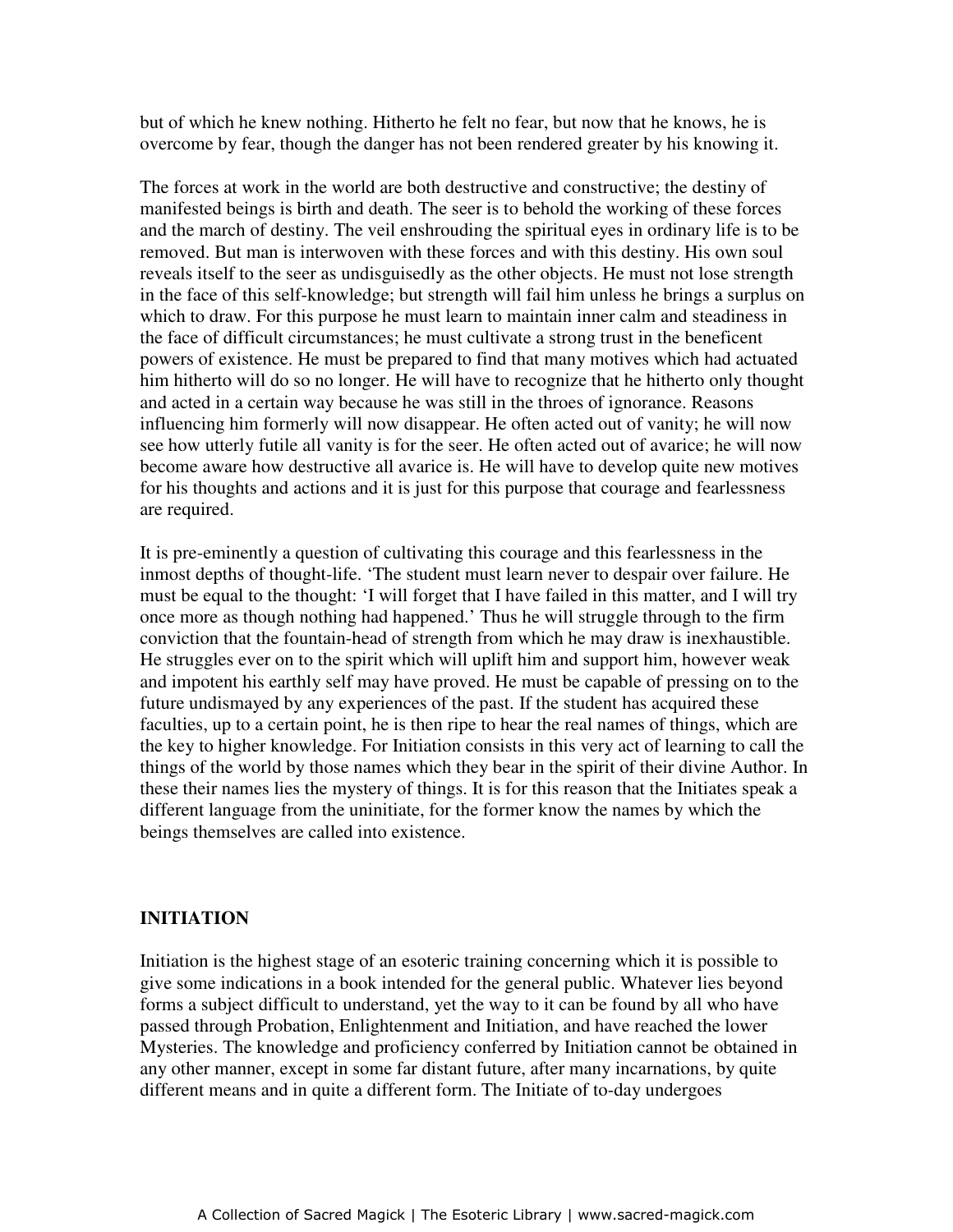experiences which would otherwise come to him much later, under quite different circumstances.

The secrets of existence are only accessible to an extent corresponding to man's own degree of fitness. For this reason alone, the path to the higher stages of knowledge and power is beset with obstacles. A firearm should not be used until sufficient experience has been gained to avoid damage being caused by its use. A person initiated to-day without further ado would lack the experience which the future revelation of this higher knowledge would duly bring to him in the course of his incarnations and his normal development. At the Portal of Initiation, therefore, this experience must be supplied in some other way. Thus the first instructions given to the candidate for Initiation serve as a substitute for these future experiences. These are the so-called 'Trials', which he has to undergo, and which constitute a normal course of inner development resulting from due application to such exercises as are described in the preceding chapters.

These Trials are often discussed in books, but it is only natural that such discussions should as a rule give quite false impressions of their nature. For without passing through Probation and Enlightenment no one can know anything of these tests and appropriately describe them.

The would-be Initiate must come into contact with certain things and facts belonging to the higher worlds, but he can only see and hear them if his feeling is ripe for the perception of the spiritual forms, colours, tones, etc., described in the chapters on Probation and Enlightenment.

The first Trial consists in obtaining a truer vision than is the case with the average man of the corporeal attributes of lifeless things, and later of plants, animals and of human beings. This does not mean what is called to-day scientific knowledge, for it is a question not of science but of vision. As a rule the would-be Initiate proceeds to learn how the objects of nature and the beings gifted with life manifest themselves to the spiritual ear and the spiritual eye. In a certain way, these things then lie disclosed – naked - before the beholder. The qualities which can then be seen and heard are concealed from the physical eyes and ears. For physical perception they are enwrapped as in a veil, and the falling away of this veil for the would-be Initiate consists in a process designated as the process of 'Purification by Fire'. The first trial is therefore known as the 'Fire-Trial'.

For many people, ordinary life is itself a more or less unconscious process of Initiation through the Fire-Trial. Such people have passed through a wealth of experience, so that their self-confidence, courage and fortitude have been greatly strengthened in a normal manner, while learning to bear sorrow, disappointment and failure in their under-takings, with greatness of soul, and especially with equanimity and unbroken strength. Thus they are often Initiates without knowing it, and it then needs but little to unseal their spiritual hearing and sight, so that they become clairvoyant. For it must be noted that a genuine Fire-Trial is not intended to satisfy the curiosity of the candidate. It is true that he learns many things of which others can have no idea, but this acquisition of knowledge is not the end, but the means to the end; the latter consists in the attainment, thanks to this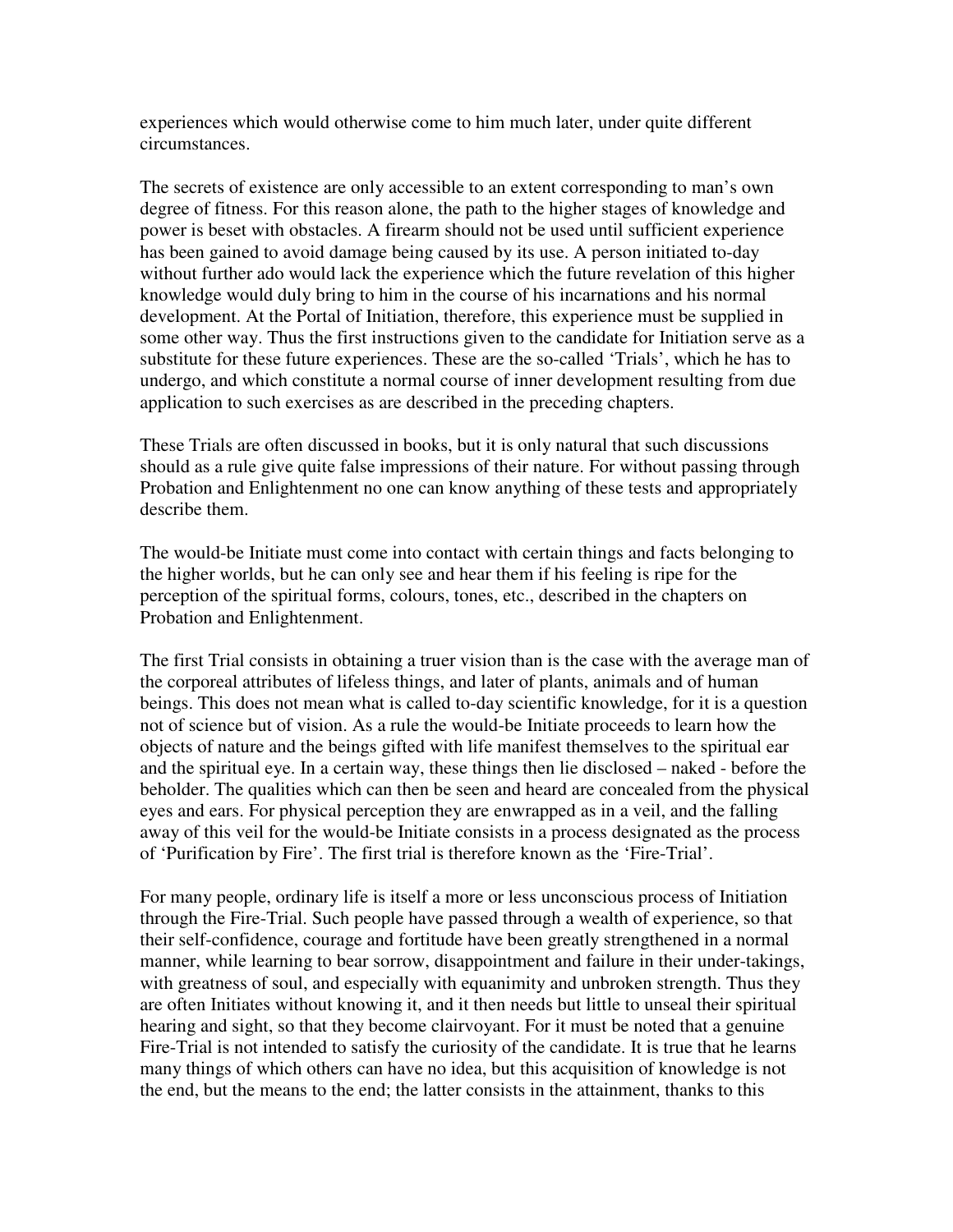knowledge of the higher worlds, of greater and truer self-confidence, of a higher degree of courage and a magnanimity and per- severance such as cannot, as a rule, be acquired in the lower world.

The candidate may always turn back after the Fire-Trial. He will then resume his life, strengthened in body and soul, and wait for a future incarnation to continue his Initiation. In his present incarnation he will prove himself a more useful member of society and of humanity than he was before. In whatever position he may find himself, his firmness, prudence, resoluteness and his beneficent influence over his fellows will have greatly increased.

But if, after completing the Fire-Trial, he should wish to continue the path, a certain writing-system, generally adopted in esoteric training, must now be revealed to him. The actual teachings manifest themselves in this writing, because the hidden (occult) qualities of things cannot be directly expressed in the words of ordinary language, nor can they be set forth in ordinary writing. The pupils of the Initiates translate the teachings into ordinary language as best they can. The hidden writing reveals itself to the soul when the soul has attained spiritual perception, for it is traced in the spiritual world and remains there for all time. It cannot be learnt as an artificial writing is learnt and read. The candidate grows into clairvoyant knowledge, in an appropriate way, and, during this growth, a new strength is developed in his soul, as a new faculty, through which he feels himself impelled to decipher the occurrences and the beings of the spiritual world like the characters of a writing. This strength, with the experience it brings of the corresponding Trial, might possibly awaken in the soul as though of its own accord, as the soul continually develops, but it will be found safer to follow the instructions of those who are spiritually experienced, and who hare some proficiency in deciphering the hidden writing.

The signs of the hidden writing are not mere inventions, they correspond to the forces actively engaged in the world. It becomes immediately apparent to the candidate that the signs he is now learning, correspond to the forms, colours, tones, etc., which he learnt to perceive during his Probation and Enlightenment. He realizes that all he learnt previously was only like learning how to spell, and that he is only now beginning to read in the higher worlds. All the isolated figures, tones and colours reveal themselves to him now in one great connected whole. Now, for the first time, he attains complete certainty in observing the higher worlds. Hitherto he could never know positively whether the things he saw were rightly seen. A regular understanding is now, too, at last possible between the candidate and the Initiate in the spheres of higher knowledge. For whatever form the intercourse between an Initiate and another person may take in ordinary life, the higher knowledge in its immediate form can only be imparted by the Initiate in the abovementioned sign-language.

Thanks to this language the student also learns certain rules of conduct and certain duties of which he formerly knew nothing. Having learnt these he is able to perform actions endowed with a significance and a meaning such as the actions of one not initiated can never possess. He acts from out of the higher worlds. Instructions concerning such action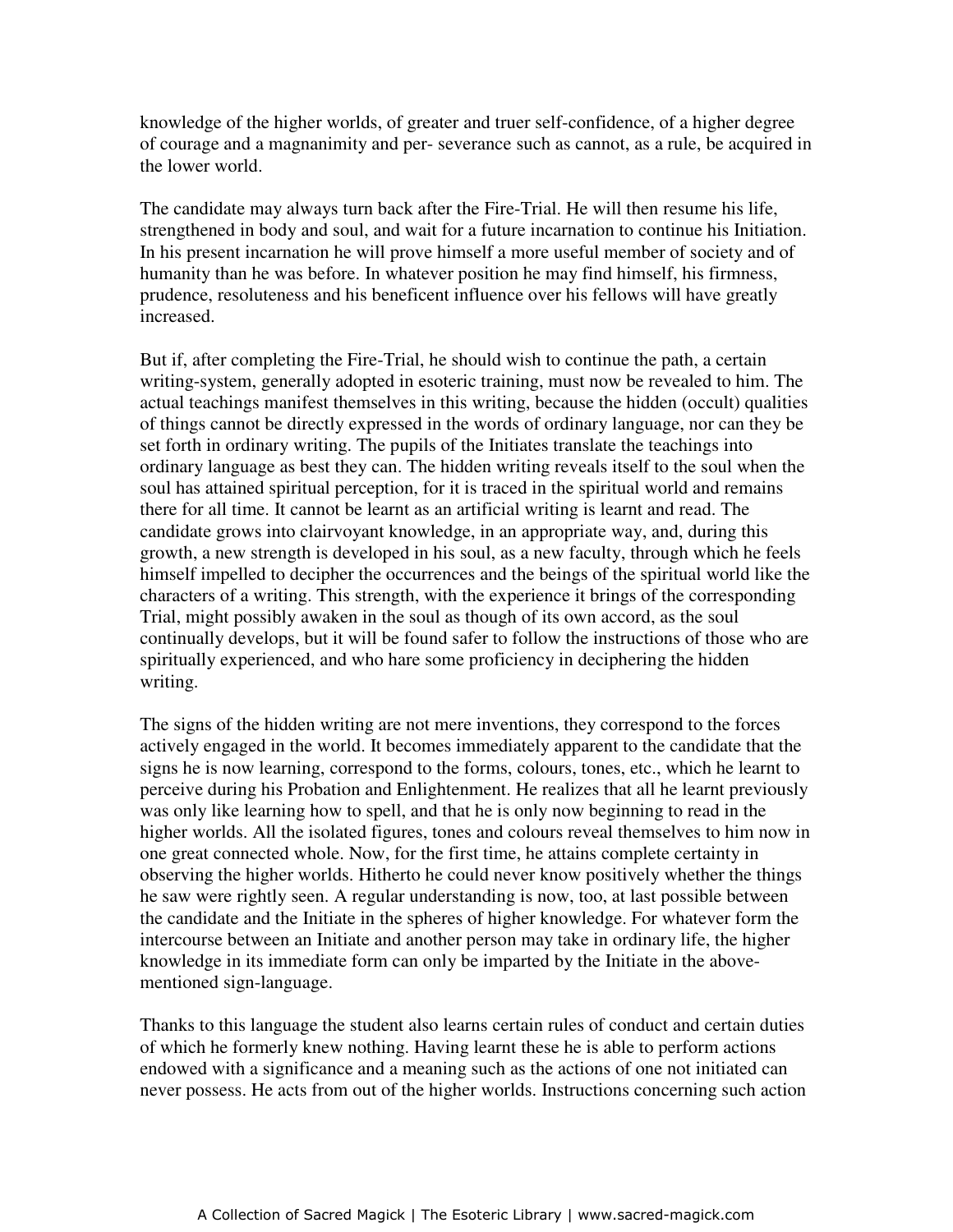call only be read and understood in the writing in question. Yet it must be emphasized that there are people unconsciously gifted with the ability and faculty of performing such actions, though they have never undergone an esoteric training. Such 'helpers of the world and of humanity', pass through a life of blessing and good deeds. For reasons here not to be discussed, gifts have been bestowed on them which appear supernatural. What distinguishes them from the candidate for Initiation, is only that the latter acts consciously and with full insight into the entire situation. He acquires by training the gifts bestowed on others by higher powers for the good of humanity. We can sincerely honour and respect these favoured of God; but we should not for this reason regard the work of esoteric training as superfluous.

Once the student has learnt the sign-language, there awaits him yet another Trial, to prove whether he can move with freedom and certainty in the higher worlds. In ordinary life he is impelled to action by exterior motives. He works at one occupation or another because one duty or another is imposed on him by outward circumstances. It need hardly be mentioned that the student must in no way neglect any of his duties in ordinary life because he is living and working in higher worlds. There is no duty in a higher world that can force a person to neglect any single one of his duties in the ordinary world. The father will remain just as good a father to his family, the mother just as good a mother, and neither the official nor the soldier, nor anyone else will he detained from their work, if they become esoteric students. On the contrary, all the qualities which make a human being capable and efficient, are enhanced in the student to a degree, of which the uninitiated can form no idea. If, in the eyes of the uninitiated, this does not always appear to be the case, it is simply because he often lacks the ability to judge the Initiate correctly. The deeds of the latter are not always intelligible to the former. But this only happens in special cases.

At this stage of Initiation there are duties to be performed for which no outward stimulus is given. The candidate will not be moved to action by external pressure, but only through adherence to the rules of conduct revealed to him in the hidden writing. He must now show, in this second Trial, that, led by such rules, he can act with the same firmness and precision, with which, for instance, an official performs the duties that accrue to him. For this purpose, and in the course of his further training, he will find himself faced by a certain definite task. He must perform some action in consequence of observations made on the basis of what he has learnt during Probation and Enlightenment. The nature of this action can be understood by means of the hidden writing with which he is now familiar. If he recognizes his duty and acts rightly, his Trial has been successful. The success can be recognized in the alteration produced by his action in the figures, colours and tones apprehended by his spiritual eyes and ears. Exact indications are given, as the training progresses, showing how these figures, etc., appear and are experienced after the action has been performed, and the candidate must know how to produce this change. This Trial is known as the 'Water-Trial', because in his activity in these higher worlds, he is deprived of the support derived from outward circumstances, as a swimmer is without support when swimming in water that is beyond his depth. This activity must be repeated until the candidate attains absolute poise and assurance.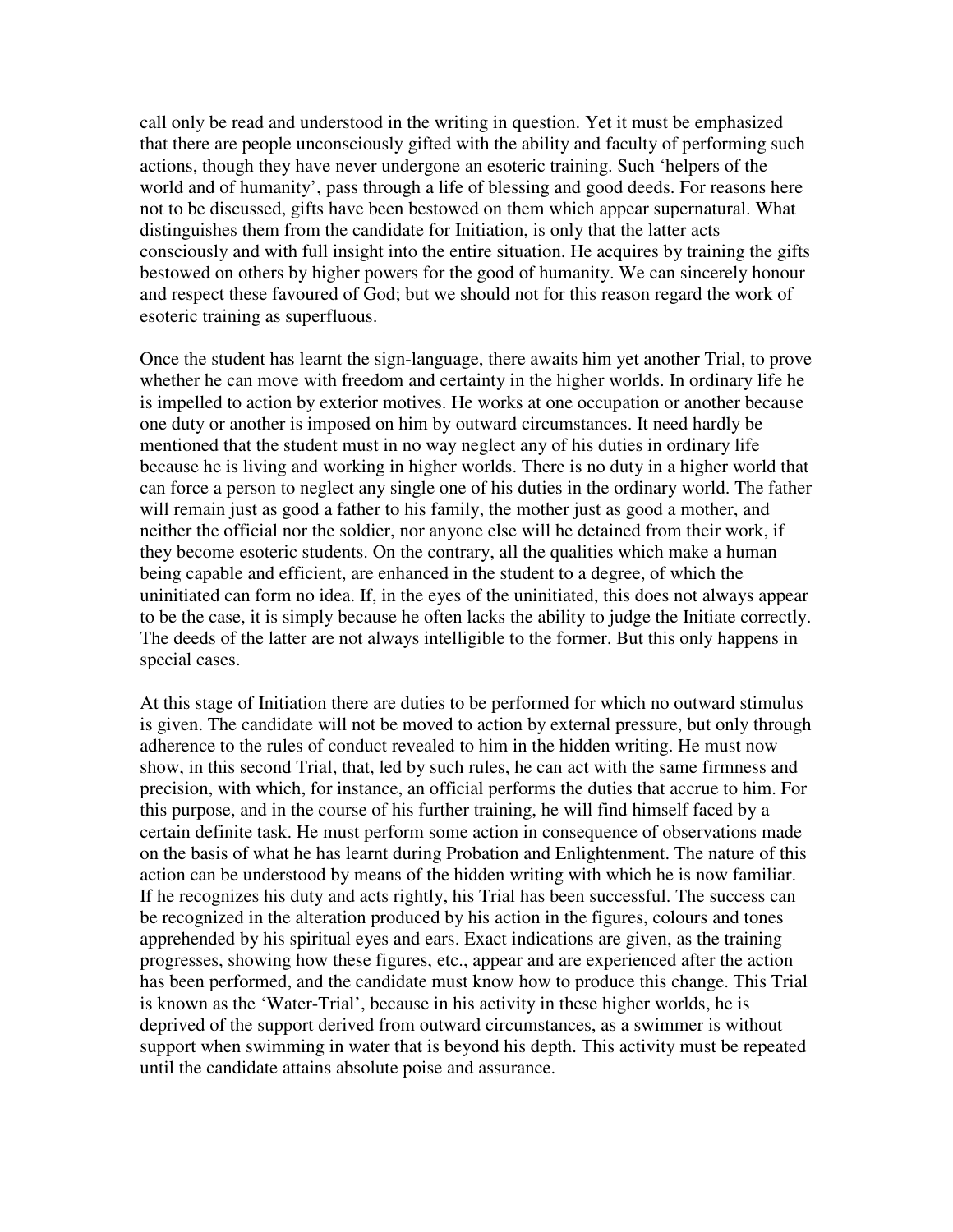The importance of this Trial lies again in the acquisition of a quality. Through his experiences in the higher worlds, the candidate develops this quality, in a short time, to such a high degree, that he would otherwise have to go through many incarnations, in the ordinary course of his development, before he could acquire it to the same extent. It all centres round the fact that he must only be guided by the results of his higher perception, and of his reading the hidden writing, in order to produce the changes in question, in these higher regions of existence. Should he, in the course of his activity, introduce any of his own opinions, desires, etc., or should he diverge for one moment from the laws which he has recognized to be right, in order to follow his own wilful inclination, then the result produced would differ entirely from what was intended. He would lose sight of the goal to which his action tended, and confusion would result. Hence ample opportunity is given him in the course of this Trial to develop self-control. This is the object in view. Here again, this Trial can be more easily endured by those whose life, before Initiation, has led them to acquire self-control. Anyone having acquired the faculty of following high principles and ideas, while putting into the background all personal predilection; anyone capable of always performing his duty, with inclinations and sympathies only too ready to seduce him from this duty - such a one is unconsciously an Initiate in the midst of ordinary life. He will need but little to succeed in this particular Trial. Indeed, a certain measure of Initiation thus unconsciously acquired in life, will, as a rule, be indispensable for success in this second Trial. For even as it is difficult for those who have not learnt to spell correctly in their childhood, to make good this deficiency when fully grown up, so too, it is difficult to develop the necessary degree of self-control, upon glancing into the higher worlds, if a certain measure of it has not been acquired in ordinary life. The objects of the physical world do not alter, whatever the nature of our wishes, desires and inclinations. In the higher worlds, however, our wishes, desires and inclinations are causes that produce effects. If we wish to produce a particular effect in these worlds, we must hold ourselves completely under control; we must strictly follow the right precautions and subdue every wayward impulse.

A certain human quality is of very special importance, at this stage of Initiation, namely, an unquestionably sound judgment. Attention should be paid to the training of this faculty during all the previous stages; for it now remains to be proved whether the candidate is shaping in a way that shows him to be fit for the true path of knowledge. Further progress is now only possible if he is able to distinguish illusion, superstition and all manner of fancifulness, from true reality. This is, at first, more difficult to accomplish upon the higher stages of existence than upon the lower. Every prejudice, every cherished opinion with regard to the things in question, must vanish; truth alone must guide. There must be perfect readiness to abandon at once any idea, opinion or inclination when logical thought demands. Certainty in higher worlds is only likely to be attained when personal opinion is never spared.

People whose mode of thought tends to fancifulness and superstition, can make no progress on the path to higher knowledge. It is indeed a precious treasure that the student is to acquire. All doubt regarding the higher worlds is removed from him. With all their laws they reveal themselves to his gaze. But he cannot achieve this fortune so long as he is the prey of fancies and illusions. It would indeed be fatal if his imagination and his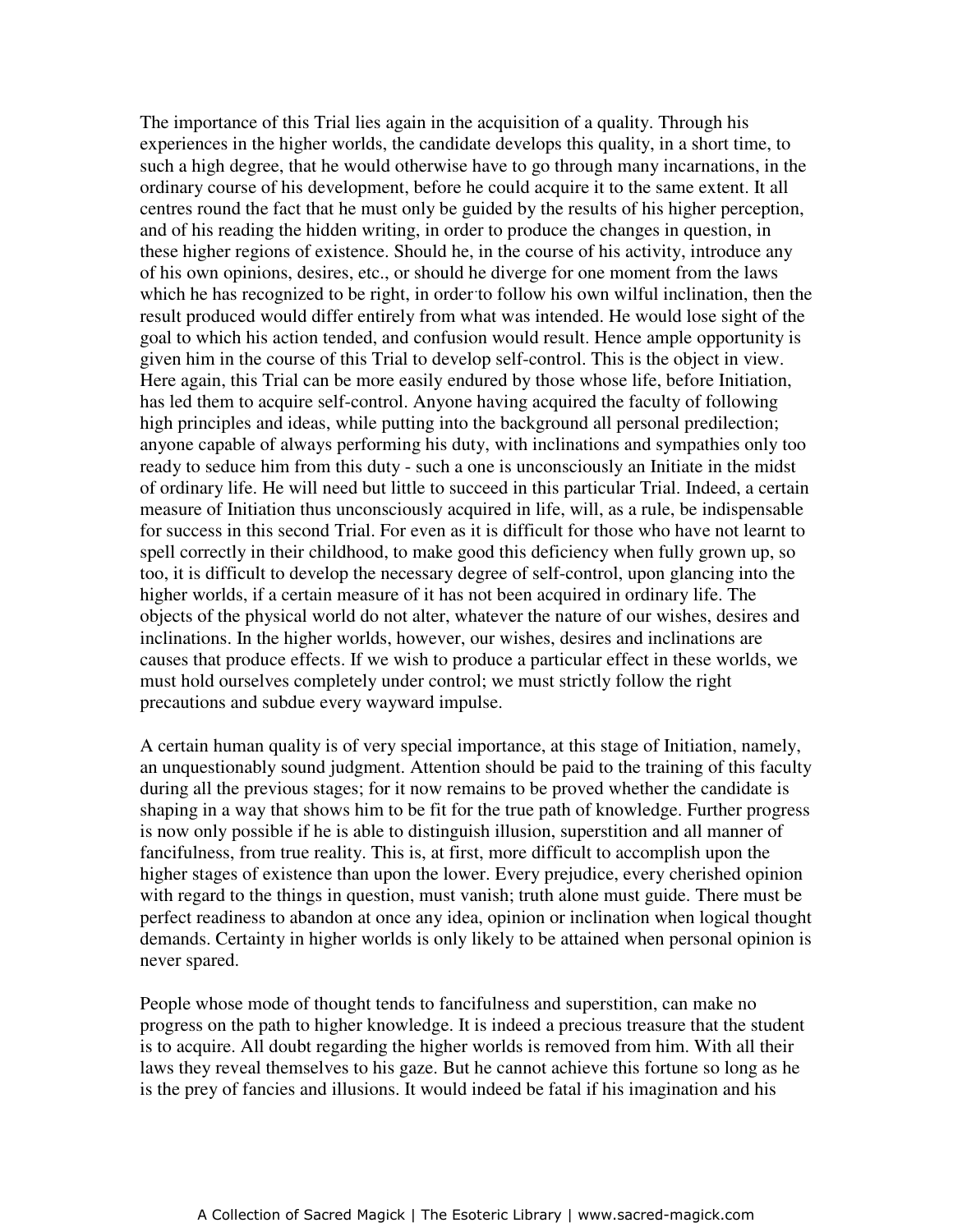prejudices ran away with his intellect. Dreamers and fantastical people are as unfit for the path to higher knowledge as superstitious people. This cannot be over-emphasized. For the most dangerous enemies on the way to knowledge of the higher worlds lurk in such fantastical reveries and superstitions. Yet no one need believe that the student loses all sense of poetry in life, all power of enthusiasm because the words: 'All prejudice must quit you,' are written over the gateway leading to the second Trial of Initiation, and because upon the portal, at the entrance of the first Trial, he reads: 'Without normal common sense all your efforts are in vain.'

If the candidate be in this way sufficiently advanced, a third Trial awaits him. He finds here no definite goal to be reached. All is left in his own hands. He finds himself in a situation where nothing occasions him to act. He must find his way all alone and from out of himself. Things or people to stimulate him to action are non-existent. Nothing and nobody can give him the strength he needs but he himself alone. Failure to find this inner strength will leave him standing where he was. Few of those, however, who have successfully endured the previous Trials will fail to find the necessary strength at this point. Either they will have turned back already or they succeed at this point also. All that the candidate requires is the ability to come quickly to terms with himself, for he must here find his 'higher self' in the truest sense of the word. He must rapidly decide in all things to listen to the inspiration of the spirit. There is no time for doubt or hesitation. Every minute of hesitation would prove that he was still unfit. Whatever prevents him from listening to the voice of the spirit must be eradicated. It is a question of showing presence of mind in this situation, and the training at this stage is concerned with the perfect development of this quality. All inducements to act or even to think, as he has been accustomed, now cease. In order not to remain inactive he must not lose himself, for only within himself can he find the one central point of vantage where he can gain a firm hold. No one on reading this, without further acquaintance with these matters, should feel an antipathy for this principle of being thrown back on oneself, for success in this Trial brings with it a moment of supreme happiness.

At this stage no less than at the others, ordinary life is itself an esoteric training for many. Anyone having reached the point of being able, when suddenly confronted with some task or problem in life to come to a swift decision without hesitation or delay, for him life itself has been a training in this sense. Such situations are here meant when success is instantly lost, if action is not rapid. A person who is quick to act when a misfortune is imminent, whereas a few moments of hesitation would have seen the misfortune an accomplished fact, and who has turned this ability into a permanent personal quality, has unconsciously acquired the degree of maturity necessary for the third Trial. For at this stage everything centres round the development of absolute presence of mind. This Trial is known as the 'Air-Trial', because, while undergoing it, the candidate can support himself neither upon the firm basis of external incentive, nor upon the figures, tones and colours which he has learnt in Probation and Enlightenment, but exclusively upon himself.

Upon successfully enduring this Trial, the student is permitted to enter the 'Temple of Higher Wisdom'. All that is here said on this subject, can only be the slenderest allusion.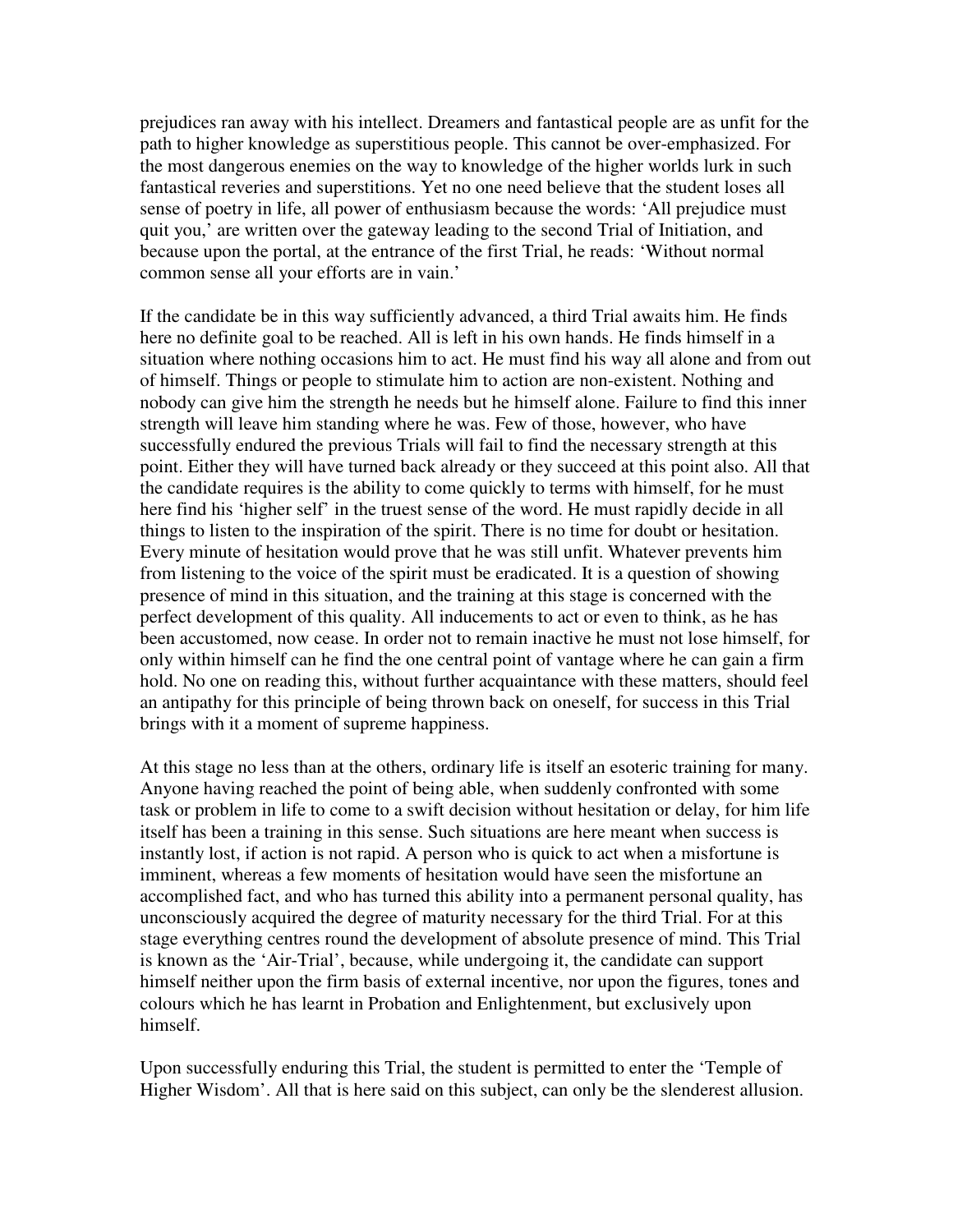The task now to be performed is often expressed in the statement that the student must take an 'oath' never to 'betray' anything he has learnt. These expressions, however, 'oath' and 'betray' are inappropriate and actually misleading. There is no question of an 'oath' in the ordinary sense of the word, but rather of an experience that comes at this stage of development. The candidate learns how to apply the higher knowledge, how to place it at the service of humanity. He then begins really and truly to understand the world. It is not so much a question of withholding the higher truths, but far more of serving them in the right way and with the necessary tact. The 'silence' he is to 'keep' refers to something quite different. He acquires this fine quality with regard to things he had previously spoken, and especially with regard to the manner in which they were spoken. He would be a bad Initiate who did not place all the higher knowledge he had acquired at the service of humanity, as well and as far as this is possible. The only obstacle to giving information in these matters is the lack of understanding on the part of the recipients. It is true, of course, that the higher knowledge does not lend itself to promiscuous talk; but no one having reached the stage of development described above, is actually 'forbidden' to say anything. No other person, no being exacts an 'oath' from him with this intent. Everything is placed on his own responsibility, and he learns in every situation to discover within himself what he has to do, and an 'oath' means nothing more than that he has been found qualified to be entrusted with such a responsibility.

If the candidate is found fit for the foregoing experiences, he is then given what is called symbolically the 'draught of forgetfulness'. This means that he is initiated into the secret knowledge that enables him to act without being continually disturbed by the lower memory. This is necessary for the Initiate, for he must have full faith in the immediate present. He must be able to destroy the veil of memory which envelops man every moment of his life. If we judge something that happens to us to-day according to the experience of yesterday, we are exposed to a multitude of errors. Of course this does not mean that all experience gained in life should be renounced. It should always be kept in mind as clearly as possible. But the Initiate must have the ability of judging every new experience wholly according to what is inherent in it, and of letting it react upon him, unobscured by the past. We must be prepared at every moment, that every object and every being shall bring to us some new revelation. If we judge the new by the standard of the old, we are liable to error. The memory of past experiences will be of greatest use for the very reason that it enables us to perceive the new. Had we not gone through a definite experience, we should perhaps be blind to the qualities of the object or being that comes before us. Thus experience should serve the purpose of perceiving the new and not of judging it by the standard of the old. In this respect the Initiate acquires certain definite qualities, and thereby many things are revealed to him which remain concealed from the uninitiate.

The second 'draught' presented to the Initiate is the 'draught of remembrance'. Through its agency he acquires the faculty of retaining the knowledge of the higher truths ever present in his soul. Ordinary memory would be unequal to this task. We must unite ourselves and become as one with the higher truths. We must not only know them, but be able, quite as a matter of course, to manifest and administer them in living actions, even as we ordinarily eat and drink. They must become our practice, our habit, our inclination.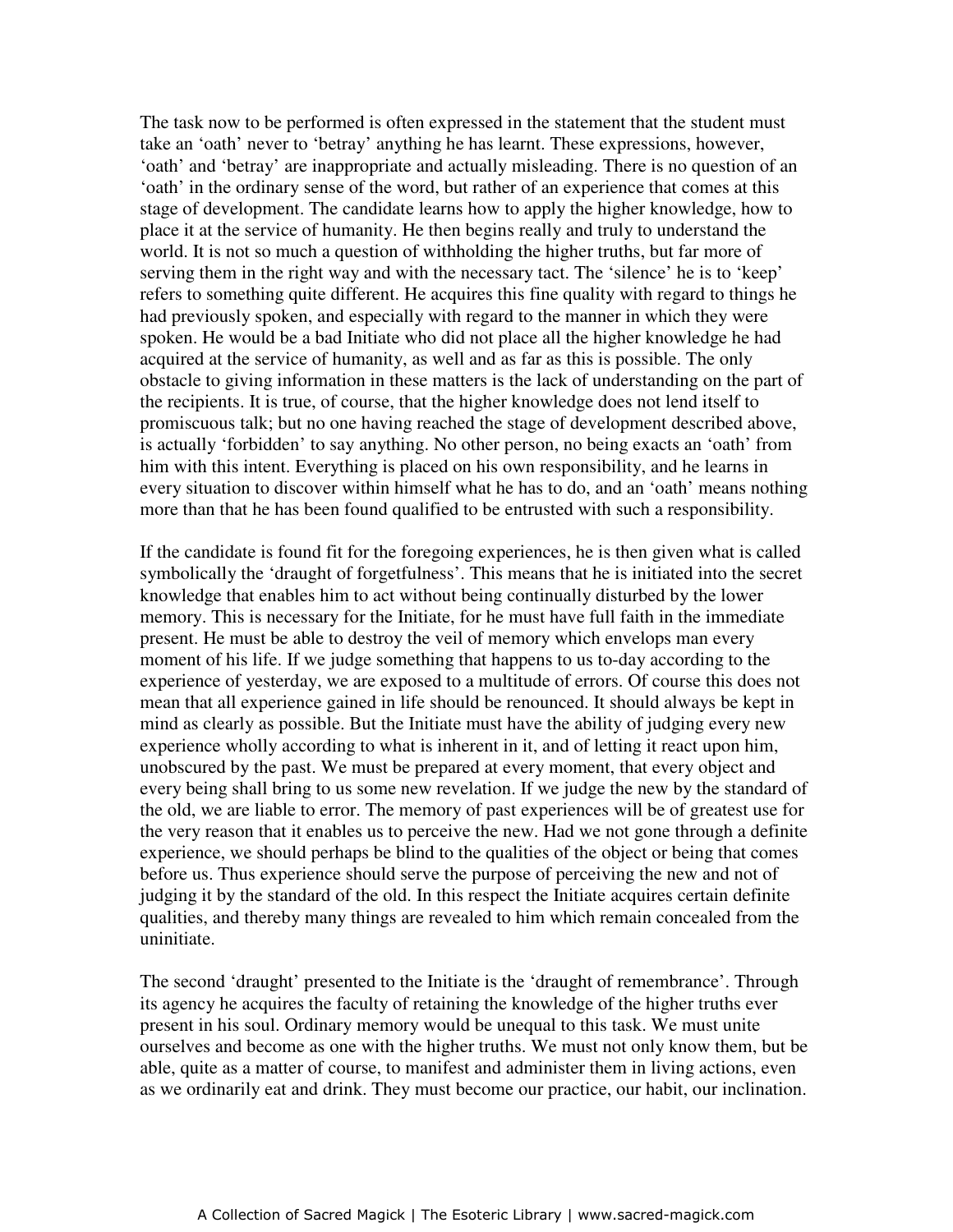<span id="page-35-0"></span>'There must be no need to keep thinking about them, in the ordinary sense; they must come to living expression through man himself; they must flow through him as the functions of life through his organism. Thus doth man ever raise himself, in a spiritual sense, to that same height to which Nature raised him in a physical.

## **SOME PRACTICAL ASPECTS**

THE training of thoughts and feelings, pursued in the way described in the chapters on Probation, Enlightenment and Initiation, introduces into the soul and spirit the same organic symmetry with which Nature has constructed the physical body. Before this development, soul and spirit are undifferentiated masses. The clairvoyant perceives them as interlacing, rotating, cloud-like spirals, dully glimmering with reddish, reddish-brown, or also, reddish-yellow tones. After this training they begin to assume a brilliant yellowish-green, or greenish-blue colour, and show a regular structure. This inner regularity, leading to higher knowledge, is attained when the student introduces into his thoughts and feelings the same orderly system with which Nature has endowed his bodily organs, so that he should see, hear, digest, breathe, speak, etc. Gradually he learns to breathe and see with his soul, to speak and hear with the spirit.

In the following pages some practical aspects of the higher education of soul and spirit will be treated in greater detail. They are such that anyone can put into practice, regardless of the other rules, and thereby be led some distance further into Spiritual Science.

A particular effort must be made to cultivate the quality of patience. Every symptom of impatience produces a paralyzing, even a destructive effect on the higher faculties that slumber in us. We must not expect an immeasurable view into the higher worlds from one day to the next, for, under such conditions, we shall assuredly be disappointed. Contentment with the smallest fragment attained, repose and tranquillity, must more and more take possession of the soul. It is quite conceivable that the student should await results with impatience; organic symmetry with physical body. Before but he will achieve nothing so long as he fails to master this impatience. Nor is it of any use to combat this impatience merely in the ordinary sense, for it will become only so much the stronger. We overlook it in self-deceit while it plants itself all the more firmly in the depths of the soul. It is only when we ever and again surrender ourselves to a certain definite thought, making it absolutely our own, that any result can be attained. This thought is as follows: I must certainly do everything I can for the training and development of my soul and spirit, but I will wait patiently until higher powers shall have found me worthy of definite Enlightenment. If this thought becomes so powerful in the student that it grows into an actual feature of his character, he is treading the right path. This feature soon sets its mark on his exterior. The gaze of his eye becomes steady, the movement of his body becomes sure, his decisions definite and all that goes under the name of nervousness gradually disappears. Rules that appear trifling and insignificant must be taken into account. For example, supposing someone affronts us. Before our training we should have directed our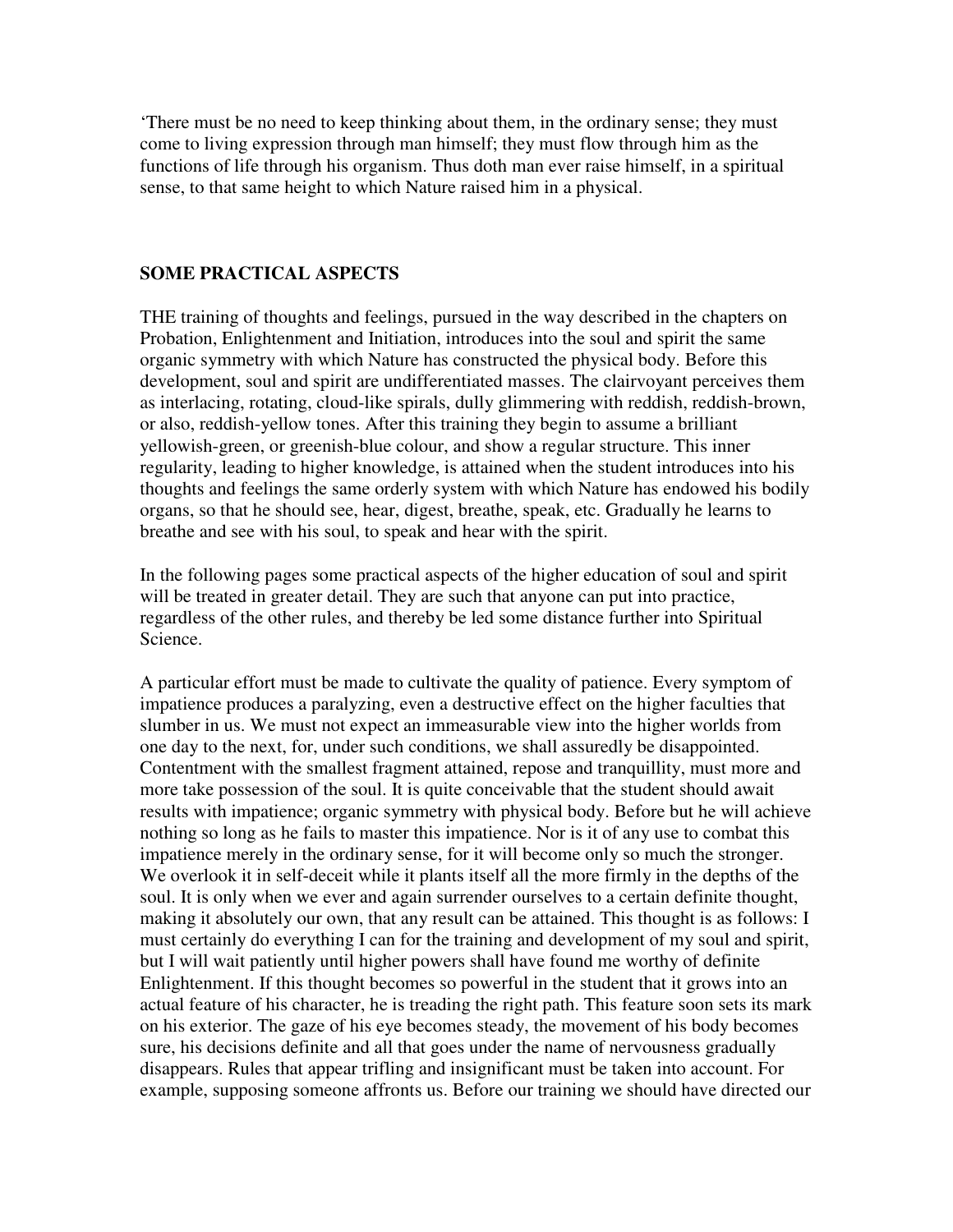resentment against the offender; a wave of anger would have surged up within us. In a similar case, however, the thought is immediately present in the mind of the student that such an affront makes no difference to his intrinsic worth. And he does whatever must be done to meet the affront with calm and composure, and not in a spirit of anger. Of course it is not a case of simply accepting every affront, but of acting with the same calm composure when dealing with an affront against our own person, as we would, if the affront were directed against another person, in whose favour we had the right to intervene. It must always be remembered that this training Is not carried out in rough outward processes but in subtle, silent alterations in the life of thought and feeling. -

Patience has an attractive, impatience a repellent effect on the treasures of the higher knowledge. In the higher regions of existence noticing can be attained by haste and unrest. Above all things, desire and craving must be silenced, for these are qualities of the soul before which all higher knowledge bashfully withdraws. However precious this knowledge is accounted, the student must not crave for it or anticipate the time of its coming·. If he wishes to have it for his own sake, he will never attain It. This requires that he should be honest with himself in his innermost soul. He must in no case be under any illusion concerning his own self. With a feeling of inner truth, he must look at his own faults, weaknesses and unfitness full in the face. The moment he tries to excuse to himself any one of his weaknesses, he has placed a stone before him on the path which is to lead him upward. Such obstacles can only be removed by self-enlightenment. There is only one may to get rid of faults and failings, and that is, by a just recognition of them. Everything slumbers in the human soul and can be awakened. A person can even improve his intellect and reason, if he quietly and calmly makes it clear to himself why he is weak in this respect. Such self-knowledge is, of course, difficult, for the temptation to selfdeceit is immeasurably great. Anyone making a habit of being truthful with himself, lays open the portal leading to a deeper insight.

All curiosity must fall away from the student. He must rid himself as much as possible of the habit of asking questions merely for the sake of gratifying a selfish thirst for knowledge. He must only ask when knowledge can serve to perfect his own being in the service of evolution, nevertheless his delight in knowledge and his devotion to it, should in no way be weakened. He should listen devoutly to all that contributes to such an end, and should seek every opportunity for such devotional attention.

Special attention must be paid, in esoteric training, to the education of desires. This does not mean that we are to become destitute of desire, for if we are to attain something we must also desire it, and desire will always tend to fulfilment if backed by a certain particular force. This force is derived from a right knowledge. Do not desire at all until you know what is right in any one sphere. That is one of the golden rules for the student. The wise man first ascertains the laws of the world, and then his desires become powers which realize themselves. The following example brings this out clearly. There are certainly many people who would like to learn from their own intuition, something about their life before birth. Such a desire is altogether useless and leads to no result, so long as the person in question has not acquired a knowledge of the laws that govern the nature of the eternal, and a knowledge of them in their subtlest and most intimate character,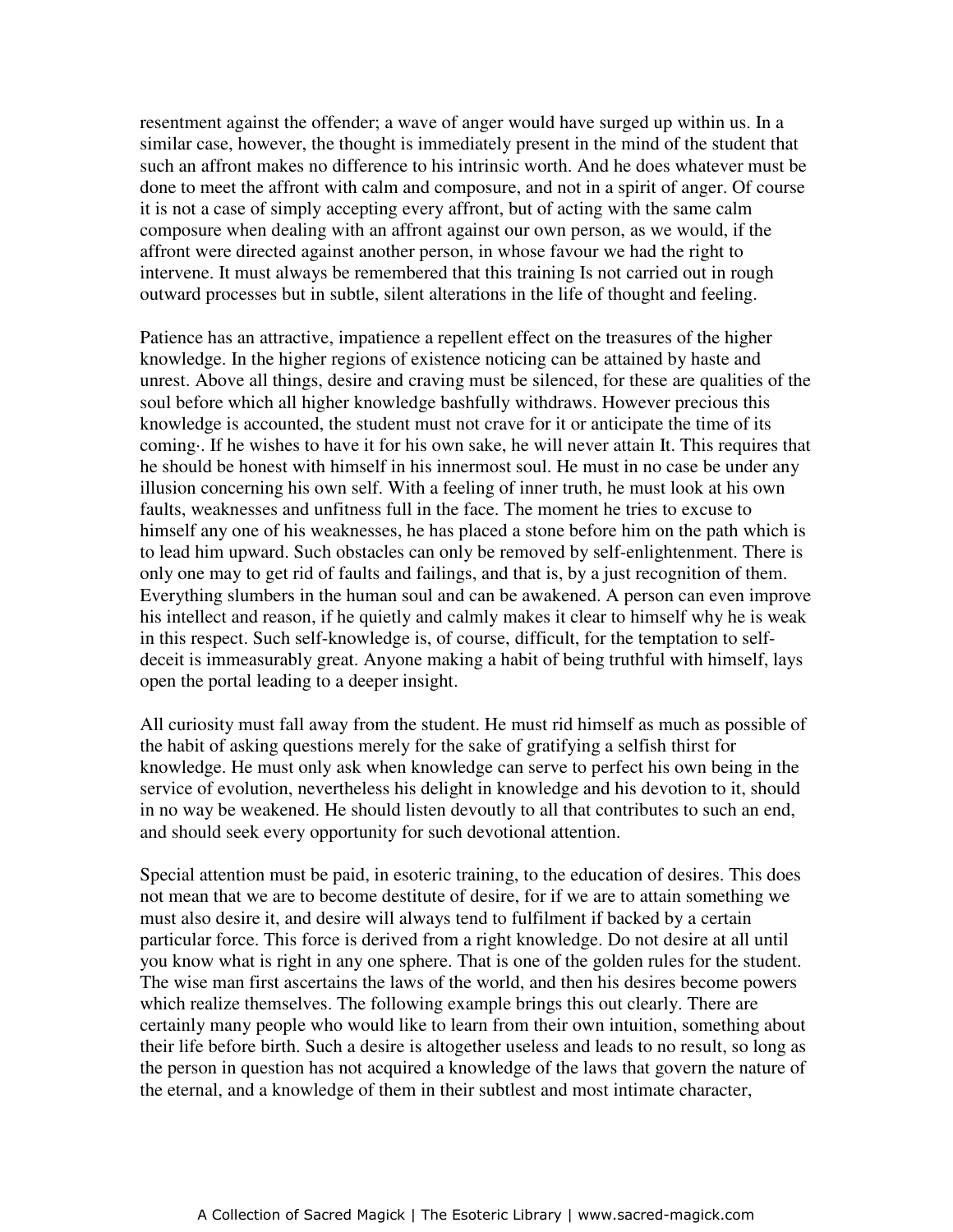through the study of Spiritual Science. But if, having really acquired this knowledge, he wishes to proceed further, his desire, now ennobled and purified, will enable him to do so.

It is also no use saying: 'I particularly wish to examine my previous life, and shall study only for this purpose.' We must rather be capable of abandoning this desire, of eliminating it altogether, and of studying, at first, with no such intention. We should cultivate a feeling of joy and devotion for what we learn, with no thought of the above end in view. We should learn to cherish and foster a particular desire in such a way that it brings with it its own fulfilment.

If we become angered, vexed or annoyed, we erect a wall around ourselves in the soulworld, and the forces which are to develop the eyes of the soul cannot approach. For instance, if a person angers me, he sends forth a psychic current into the soul-world. I cannot see this current so long as I am myself capable of anger. My own anger conceals it from me. We must not, however, suppose that when we are free from anger, we shall immediately have a psychic (astral) vision. For this purpose an organ of vision must have been developed in the soul. The beginnings of such an organ are latent in every human being, but remain ineffective so long as he is capable of anger. Yet this organ is not immediately present the moment anger has been combatted to a small extent. We must rather persevere in this combating of anger and proceed patiently on our way ; then some day we shall find that this eye of the soul has become developed. Of course anger is not the only failing to be combatted for the attainment of this end. Many grow impatient or sceptical, because they have for years combatted certain qualities, and yet clairvoyance has not ensued. They have just trained some qualities and allowed others to run riot. The gift of clairvoyance first manifests itself when all those qualities which stunt the growth of the latent faculties, are suppressed. Undoubtedly the beginnings of such seeing and hearing may appear at an earlier period, but these are only young and tender shoots, which are subjected to all possible error, and which, if not carefully tended and guarded, may quickly die.

Other qualities which, like anger and vexation, have to be combatted, are timidity, superstition, prejudice, vanity and ambition, curiosity, the mania of imparting information, and the making of distinctions in human beings according to the outward characteristics of rank, sex, race and so forth. In our time it is difficult for people to understand how the combatting of such qualities can have anything to do with the heightening of the faculty of cognition. But every spiritual scientist knows that much more depends upon such matters than upon the increase of intelligence and the employment of artificial exercises. This point can be easily misunderstood, especially if the belief prevails that we must become foolhardy because Re must be fearless; that we must close our eyes to the differences in men, because we must combat the prejudices of rank, race and so forth. Rather is it true that a just recognition of all things is only to be attained when we are no longer entangled in prejudice. Even in the ordinary sense it is true that the fear of some phenomenon prevents us from estimating it rightly; that a racial prejudice prevents us from seeing into a man's soul. It is this ordinary sense that the student must develop, in all its delicacy and subtlety.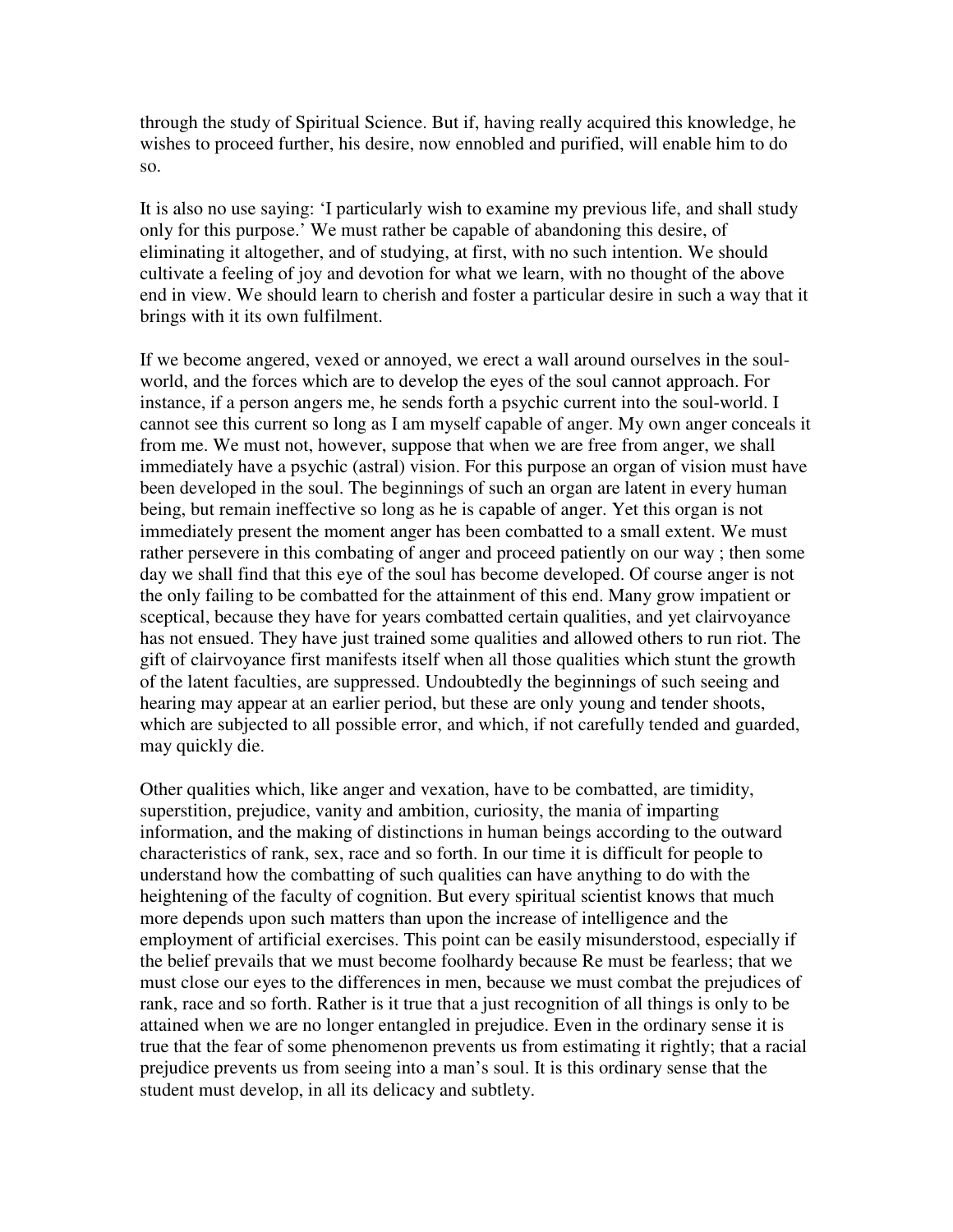Every word spoken without having been thoroughly purged in thought, is a stone thrown in the way of esoteric training. And here something must be considered which can only be explained by giving an example. If anything be said to which we must reply, we must be careful to consider the speaker's opinion, feeling and even his prejudice, rather than what we have to say at the moment on the subject under discussion. In this example a refined quality of tact is indicated to the cultivation of which the student must devote his care. He must learn to judge what importance it may have for the other person, if he opposes the latter's opinion with his own. This does not mean that he must withhold his opinion. There can be no question of that. But he must listen to the speaker as carefully and as attentively as he possibly can, and let his reply derive its form from what he has just heard. In such cases one particular thought recurs ever and again to the student and he is treading the right path if this thought lives with him to the extent of becoming a feature of his character. This thought is as follows: 'The importance lies not in the difference of our opinions but in his discovering what is right if I contribute something towards it.' Thoughts of this and similar nature cause the character and the behaviour of the student to be permeated with a quality of gentleness, which is one of the chief means used in all esoteric training. Harshness scares away the soul-pictures to be evoked by the eye of the soul; gentleness clears the obstacles away and unseals the inner organs.

Along with gentleness, another feature will presently be developed in the soul of the student, of quietly paying attention to all the subtleties in the soul-life of his environment, while reducing to absolute silence any sound within himself. The soul-life of his environment will impress itself on him in such a way that his own soul will grow, and as it grows, become regular in its structure, as a plant expanding in the sunlight. Gentleness and patient reserve open the soul to the soul-world, and the spirit to the spirit-world. Persevere in silent inner seclusion; close the senses to all that they brought you before your training; reduce to absolute immobility all the thoughts which, according to your previous habits, surged up and down within you, wait in patience, and then tile higher worlds will begin to fashion and perfect the organs of sight and hearing in your soul and spirit. Do not expect immediately to see and hear in the world of soul and spirit, for all that you are doing does but contribute to the development of your higher senses, and you mill only be able to hear with soul and spirit when you possess these higher senses. Having persevered for a time in silent inner seclusion, go about your customary daily affairs, imprinting deeply upon your mind this thought: 'Some day, when I am ready, I shall attain what I am to attain,' and make no attempt to attract forcefully any of these higher powers to yourself. Every student receives these instructions at the outset. By observing them he perfects himself. If he neglects them, all his labour is in vain. But they are only difficult of achievement for the impatient and the unpersevering. No other obstacles exist save those which we ourselves place on our own path, and which can be avoided by all who really will. This point must be continually emphasized, because many people form an altogether wrong conception of the difficulties that beset the path to higher knowledge. It is easier, in a certain sense, to accomplish the first steps along this path, than to get the better of the commonest everyday difficulties, without this training. Apart from this, only such things are here imparted as are attended by no danger to the health of soul and body. There are other ways which lead quicker to the goal, but what is here explained has nothing to do with them, because they have certain effects which no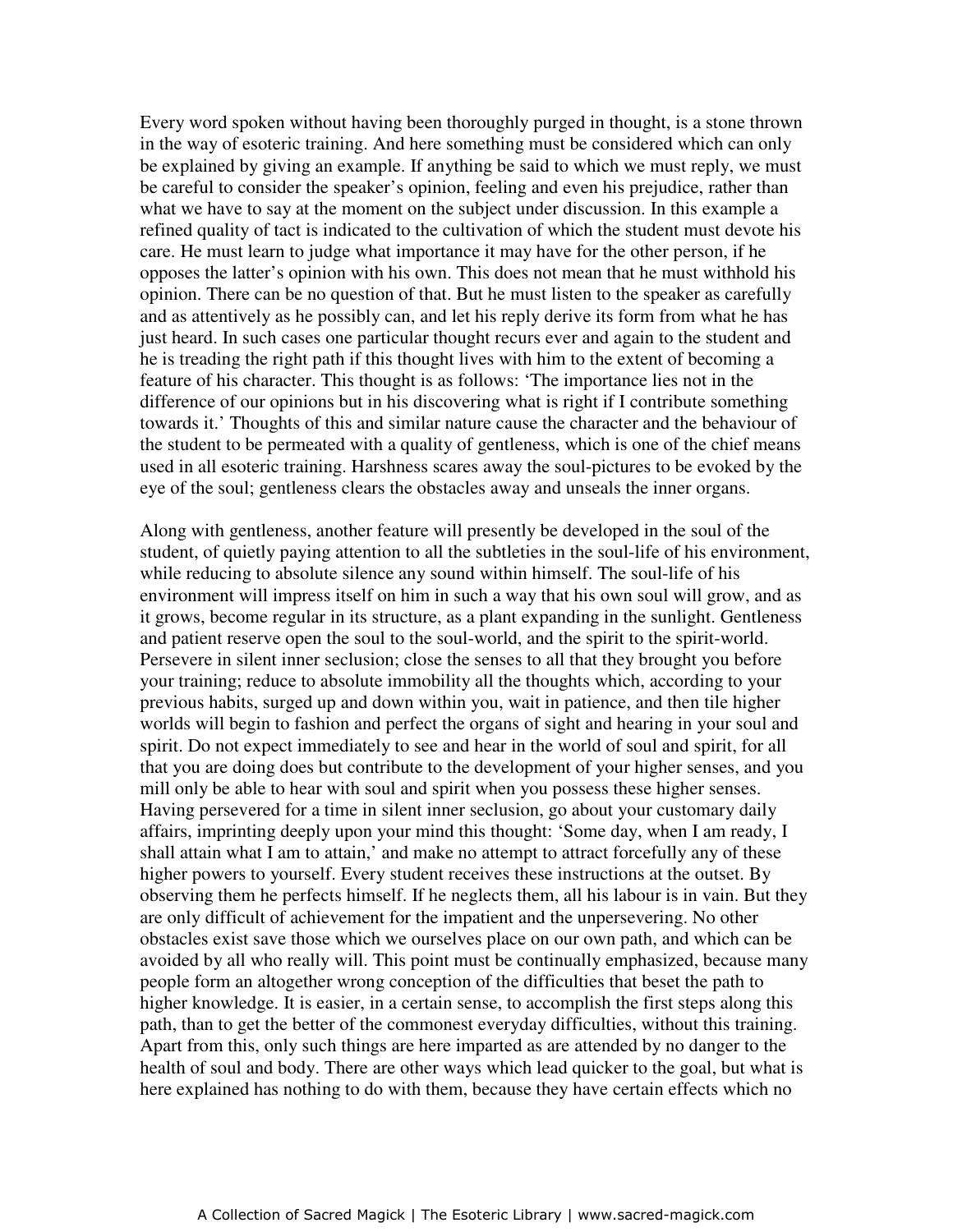experienced spiritual scientist considers desirable. Since fragmentary information concerning these ways is continually finding its way into publicity, express warning must be given against entering upon them. For reasons which only the initiated can understand, these ways can never be made public in their true form. The fragments appearing here and there call never lead to profitable results, but may easily undermine health, happiness and peace of mind. It were far better for people to avoid having anything to do with such things, rather than risk entrusting themselves to wholly dark forces, of whose nature and origin they can know nothing.

Something may here be said concerning the environment in which this training should be undertaken, for this is not without some importance. And yet the case differs for almost every individual. Anyone practising in an environment filled only with self-seeking interests as, for example, the modern struggle for existence, must be conscious of the fact that these interests are not without their effect on the development of his spiritual organs. It is true that the inner laws of these organs are so powerful that this influence cannot be fatally injurious. Just as a lily can never grow into a thistle, however inappropriate its environment, so, too, the eye of the soul can never grow to anything but its destined end, even though it be subjected to the self-seeking interests of modern cities. But, under all circumstances, it is well if the student seeks, now and again for his environment, the restful peace, the inner dignity and sweetness of Nature. Especially fortunate is the student who can carry out his esoteric training surrounded by the green world of plants, or among the sunny hills, where Nature weaves her web of sweet simplicity. This environment develops the inner organs in a harmony which can never ensue in a modern city. He, too, is more favourably situated than the townsman, who, during his childhood, at least, was able to breathe the perfume of pines, to gaze on snow-y peaks, and observe the silent activity of woodland creatures and insects. Yet no city-dweller should fail to give to the organs of his soul and spirit, as they develop, the nurture that comes from the inspired teachings of spiritual investigation. If our eyes cannot follow the woods in their mantle of green, every spring, day by day, we should instead open our soul to the glorious teachings of the Bhagavad Gita, or of St. John's Gospel, or of St. Thomas à Kempis, and to the descriptions resulting from Spiritual Science. There are many ways to the summit of insight. The spiritually experienced could say much concerning these paths, much that might seem strange to the uninitiated. Someone, for instance, might be very far advanced on the path; he might be standing, so to speak, at the very entrance of sight and hearing with soul and spirit; he is then fortunate enough to make a journey over the calm or maybe over the tempestuous ocean, and a veil falls away from the eyes of his soul; suddenly he becomes a seer. Another is equally so far advanced that this veil only needs to be loosened; this occurs through some stroke of destiny. On another this stroke might well have had the effect of paralysing his powers and undermining his energy; for the esoteric student it becomes the occasion of his Enlightenment. A third perseveres patiently for years without any marked result. Suddenly, while silently seated in his quiet chamber, spiritual light envelops him; the walls disappear, become transparent for his soul, and a new world expands before his eyes that have become seeing, or resounds in his ears that have become spiritually hearing.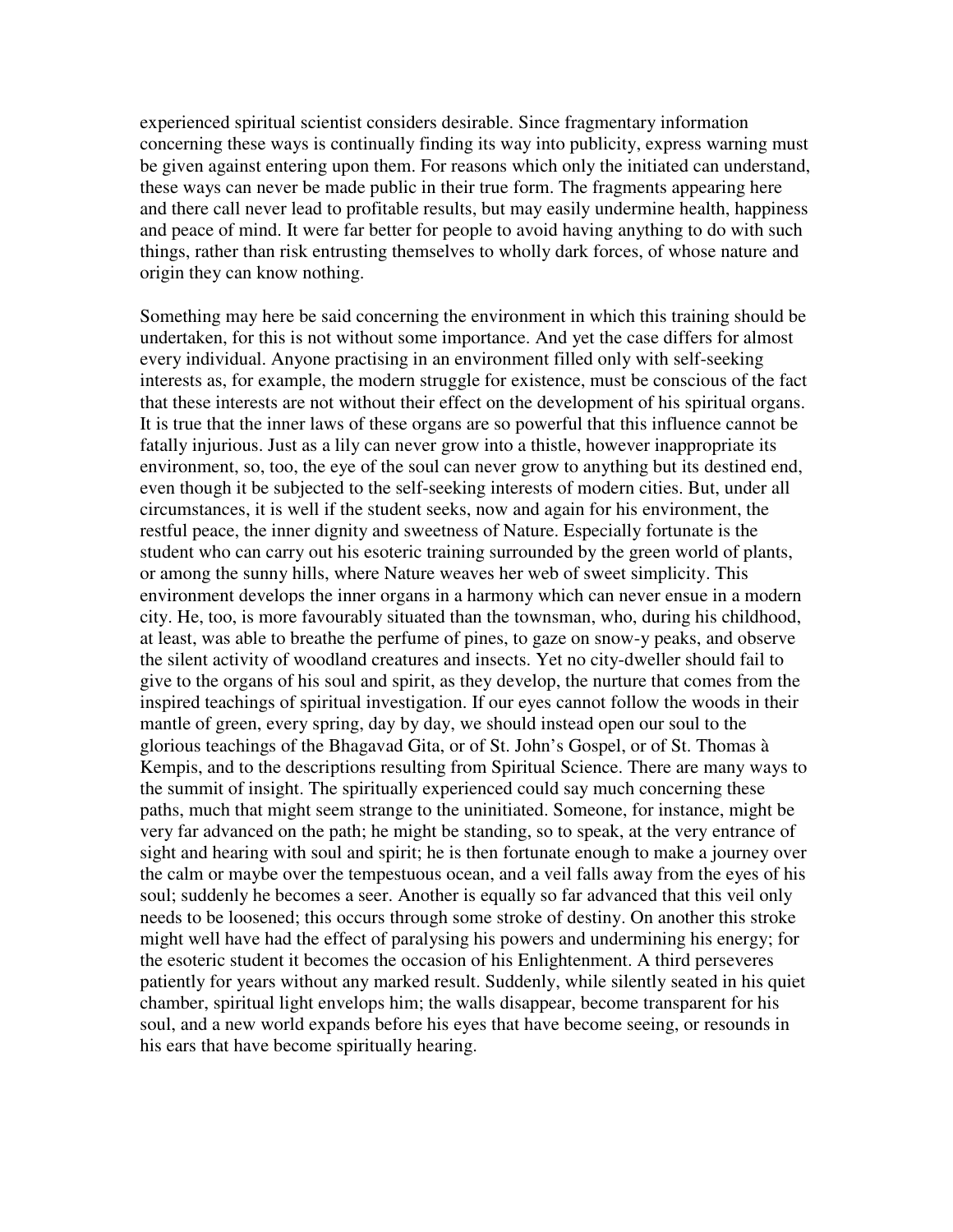### **THE CONDITIONS OF ESOTERIC TRAINING**

The conditions attached to esoteric training are not mere inventions. They are the natural outcome of esoteric knowledge. Just as no one can become a painter who refuses to handle a paintbrush, so, too, no one can receive esoteric training who is unwilling to meet the demands considered necessary by a teacher. In the main, the latter can give nothing except advice, and everything he says should be accepted in this sense. [footnote: See Appendix and Editorial Preface.] He has already passed through the preparatory stages leading to a knowledge of the higher worlds, and knows from experience what is necessary. It depends entirely upon the freewill of each individual, whether he chooses to tread the same path or not. To insist on being admitted to esoteric training without fulfilling the conditions, would be equivalent to saying: 'Teach me how to paint, but do not ask me to handle a paintbrush.' The teacher can never offer anything unless the recipient comes forward to meet him of his own freewill. But it must be emphasized that a general desire for higher knowledge is not sufficient. This desire will, of course, be felt by many, but nothing can be achieved with it alone, so long as the special conditions attached to esoteric training are not accepted. This point should be considered by those who complain that the training is difficult. Failure or unwillingness to fulfil these strict conditions must entail the abandonment of esoteric training, for the time being. It is true the conditions are strict, yet they are not harsh, since their fulfilment not only should be, but indeed must be a voluntary action.

If this fact be overlooked, esoteric training can easily appear in the light of a coercion of the soul or the conscience; for the training is based on the development of the inner life, and the teacher must necessarily give advice concerning this inner life. And yet no compulsion is used when a demand is met out of free choice. On the other hand, to ask a teacher: 'Give me your higher knowledge, but leave me my customary emotions, feelings and thoughts,' would be an impossible demand. In this case the gratification of curiosity would be the only motive. When pursued in such a spirit, higher knowledge can never be attained.

Let us now consider in turn the conditions imposed on the student. It should be emphasized that the complete fulfilment of any one of these conditions is not insisted upon, but only the corresponding effort. It is the effort of will that matters and the ready disposition to enter upon this path.

1. The first condition is that the student should pay heed to the advancement of bodily and spiritual health. Of course, health does not depend, in the first instance, upon the individual; but the effort to improve, in this respect, lies within the scope of all. Sound knowledge can alone proceed from sound human beings. The unhealthy are not rejected, but it is demanded of the student that he should have the will to lead a healthy life. In this respect he must attain the greatest possible independence. The good counsels of others, freely bestowed though generally unsought, are, as a rule superfluous. Each must endeavour to take care of himself. From the physical aspect, it will be more a question of warding off harmful influences than of anything else. In carrying out our duty, we must often do things that are disadvantageous to our health. We must decide at the right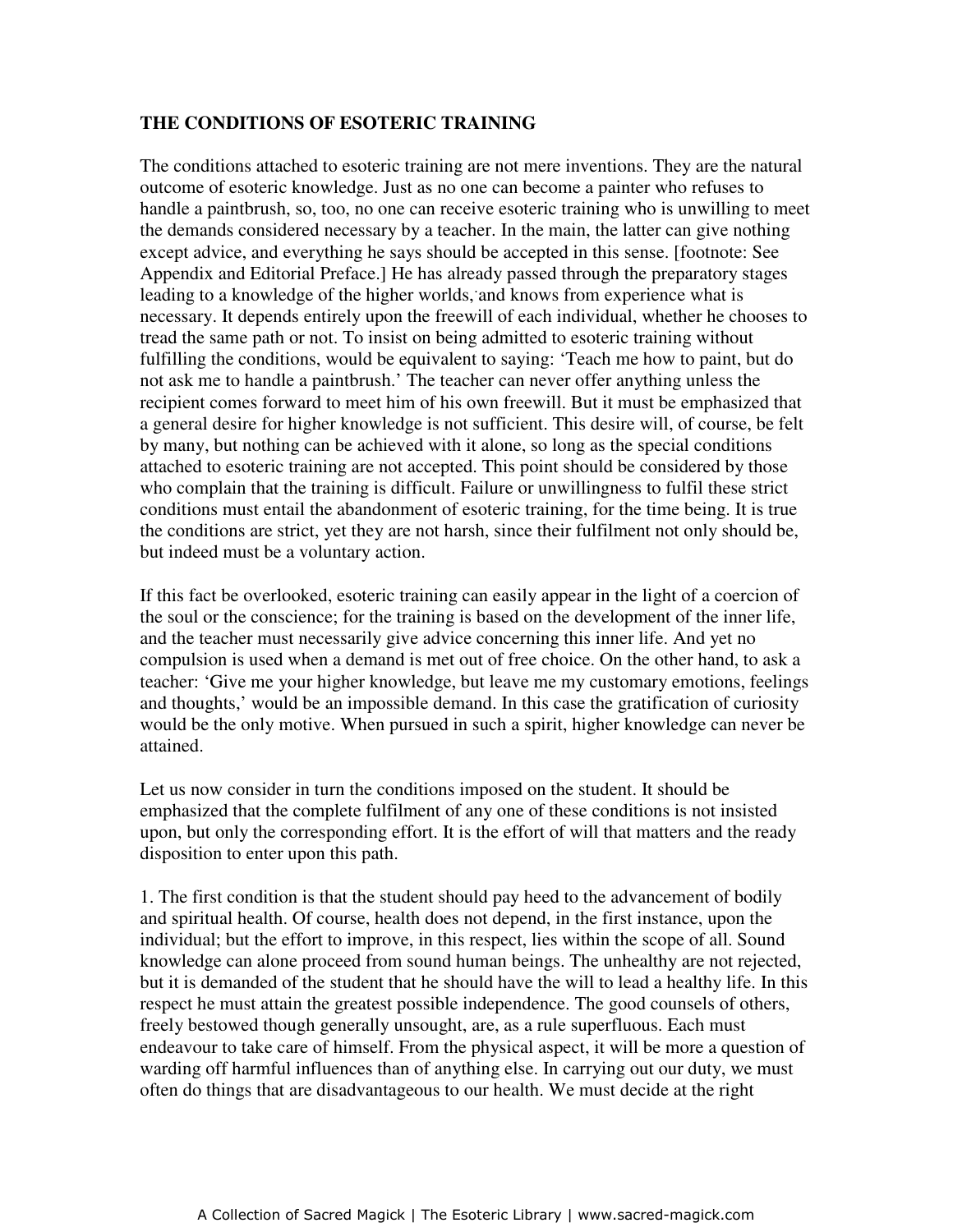moment to place duty higher than the care of our health. But just think how much can be discontinued, with a little goodwill. Duty must in many cases, stand higher than health, often, even, than life itself, but pleasure must never stand higher, as far as the student is concerned. For him pleasure can only be a means to health and to life, and in this connection we must, above all, be honest and truthful with ourselves. It is no use leading an ascetic life, when the underlying motive is the same, in this case as with other enjoyments. Some may derive satisfaction from asceticism as others from wine-bibbing, but they must not imagine that asceticism of this kind will assist them to attain higher knowledge. Many ascribe to their station of life everything which apparently prevents them from making progress. They say they cannot develop themselves under their conditions of life. Now many may find it desirable, in other respects, to change their station of life, but no one need do so for the purpose of esoteric training. For the latter, a person need only do as much as possible, whatever his position, to further the health of body and soul. Every kind of work can serve the whole of humanity; and it is a surer sign of greatness of soul to perceive clearly how necessary for this whole is a petty, perhaps even an unsightly employment, than to think: 'This work is not good enough for me; I am destined for something better.' Of special importance for the student is the effort to retain complete health of mind. An unhealthy life of thought and feeling will not fail to obstruct the path to higher knowledge. Clear, calm thinking, with stability of feeling and emotion, here form the basis of all work. Nothing should be further removed from the student than an inclination towards a fantastical, excitable life, towards nervousness, exaggeration and fanaticism. He should acquire a healthy outlook on all circumstances of life; he should meet the demands of life with steady assurance, quietly letting all things make their impression on him and reveal their message. He should be at pains to do justice to life on every occasion. All one-sided and extravagant tendencies in his sentiments and criticisms should be avoided. Failing this he would find his way merely into worlds of his own imagination, instead of higher worlds; in place of truth, his own pet opinions would assert themselves. It is better for the student to be matter-of-fact than excitable and fantastic.

2. The second condition is that the student should feel himself co-ordinated as a link in the whole of life. Much is included in the fulfilment of this condition, but each can only fulfil it in his own manner. If I am a teacher and my pupil does not answer my expectations, I must not direct my resentment against my pupil, but against myself. I must feel myself as one with my pupil, to the extent of asking myself: 'Is my pupil's deficiency not the result of my own action?' Instead of directing my feelings against him, I shall rather reflect on the way I should myself behave, so that the pupil may, in the future, be better able to satisfy my demands. Proceeding from such an attitude, a change will come over the whole of the student's way of thinking. This holds good in all things, great or small. Such an attitude of mind, for instance, alters the way I regard a criminal. I suspend my judgment, and say to myself: 'I am only a human being as he is. Through favourable circumstances, I received an education which perhaps alone saved me from a similar fate.' I may then also come to the conclusion that this brother of mine would have become a different man, had the same pains been taken with him by my teachers, as they took with me. I shall reflect on the fact that something was given to me which was withheld from him. And then I shall naturally come to think of myself as a link in the whole of humanity, and a sharer in the responsibility for everything that occurs. This does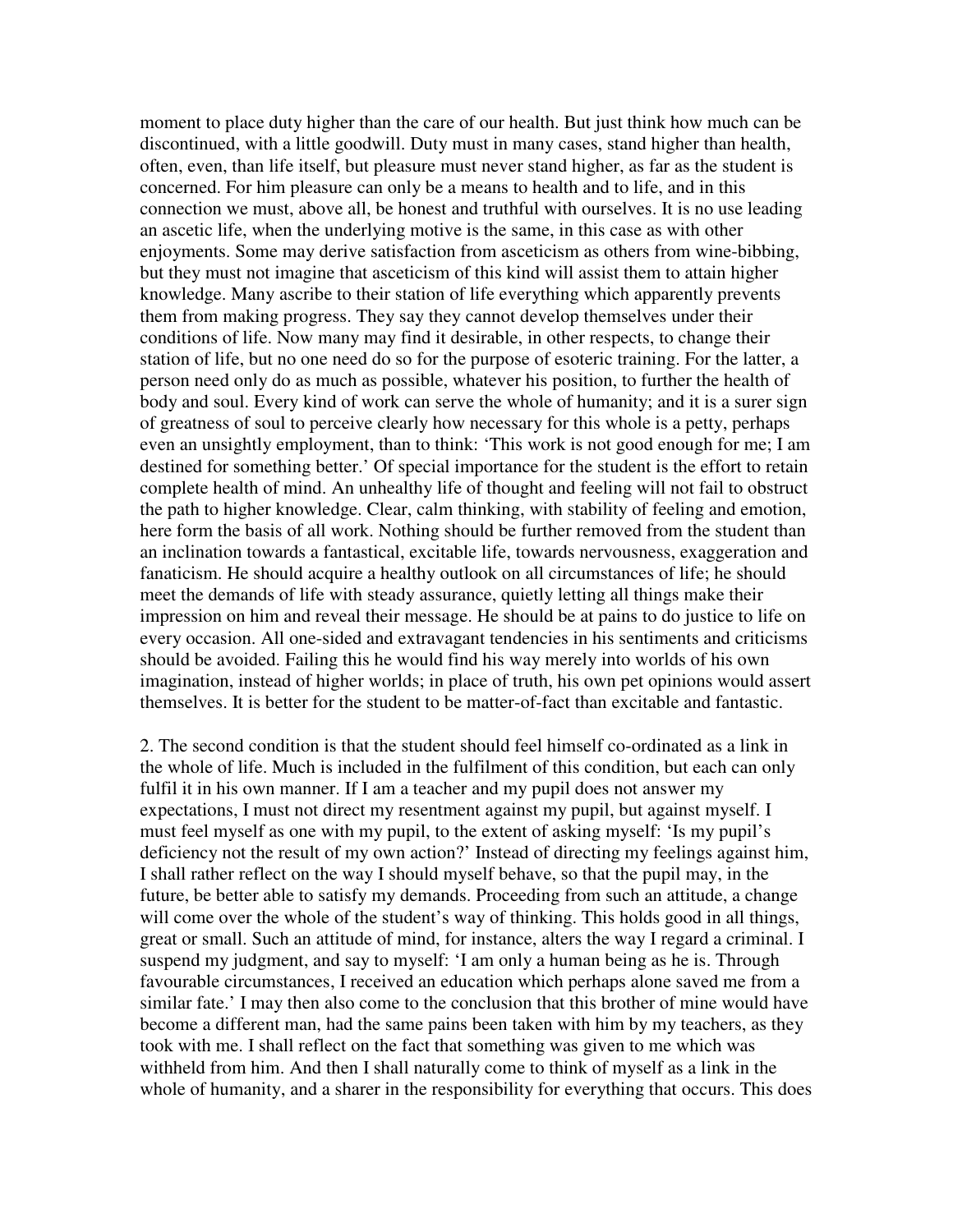not imply that such a thought should be immediately translated into external action and agitation. It should be cherished in stillness within the soul. Then, quite gradually, it will set its mark on the outward demeanour of the student. In such matters each can only begin by reforming himself. It is of no avail, in the sense of the foregoing thoughts, to make general claims on the whole of humanity. It is easy to decide what men ought to be; but the student works in the depths, not on the surface. It would, therefore, be quite wrong to relate the demand here indicated with any external, say, political claims; with such, this training can have nothing to do. Political agitators 'know', as a rule, what to 'demand' of other people; but they say little of demands on themselves. -

3. This brings us to the third condition. The student must work his way upward to the realization that his thoughts and feelings are as important for the world as his actions. It must be realized that it is equally injurious to hate a fellow-being, as to strike him. The realization will then follow, that by perfecting ourselves, we accomplish something not only for ourselves, but for the whole world. The world derives equal benefit from our untainted feelings and thoughts, as from our good demeanour, and as long as we cannot believe in this cosmic importance of our inner life, we are unfit for the path that is here described. We are only filled with the right faith in the significance of our inner self, of our soul, when we work at it as though it were at least as real as all external things. We must admit that our every feeling produces an effect, just as every action of our hand.

4. These words express the fourth condition: to acquire the conviction that the real being of man does not lie in his exterior, but in his interior. Anyone regarding himself as a product of the outer world, as a result of the physical world, cannot succeed in this esoteric training, for the feeling that we are beings of soul and spirit forms its very basis. The acquisition of this feeling renders the student fit to distinguish between inner duty and outward success. He learns that the one cannot be directly measured by the other. He must find the direct mean between what is indicated by external conditions, and what he recognizes to be the right conduct for himself. He is not to force upon his environment anything for which it can have no understanding, but he must be quite free from the desire to do only what can be appreciated by those around him. The voice of his own soul struggling manfully towards knowledge, is to bring to him the one and only recognition of the truths for which he stands. But he must learn as much as he possibly can from his environment so as to discover what those around him need, and what is of use to them. In this way he will develop within himself what is known in Spiritual Science as the 'spiritual balance'. An 'open heart' for the needs of the outer world, lies on one of the scales, and 'inner fortitude and unfaltering endurance' on the other.

5. This brings us to the fifth condition: steadfastness in carrying out a resolution. Nothing should induce the student to deviate from a resolution he may have taken, save only the admission that he was in error. Every resolution is a force, and if this force does not produce an immediate effect at the point to which it was applied, nevertheless it works on in its own way. Success is only decisive when an action arises from desire. But all actions arising from desire are worthless in relation to the higher worlds. Their love towards an action is alone decisive. In this love every motive is implanted that impels the student to action. Undismayed by failure he will never grow weary of endeavouring repeatedly to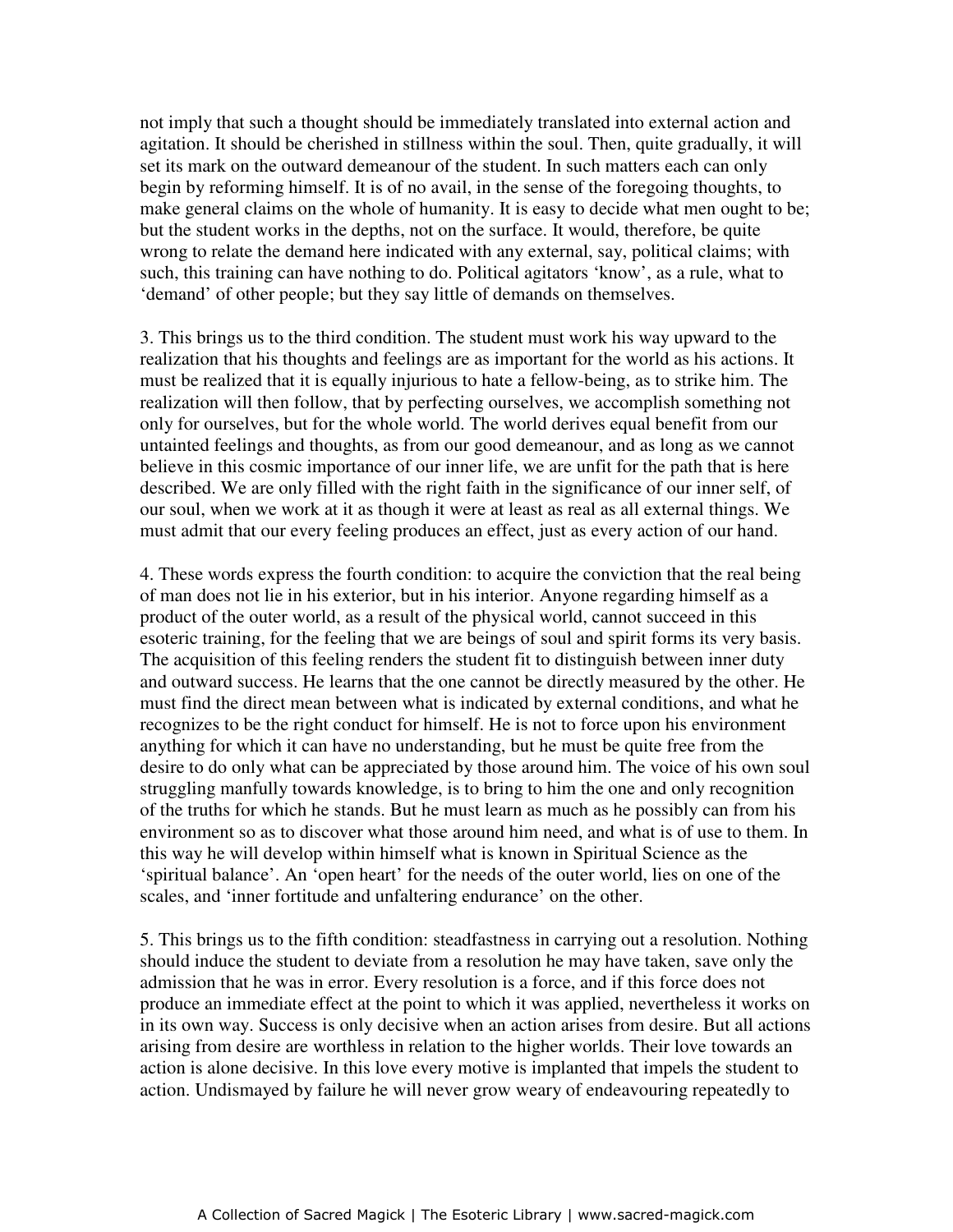translate some resolution into action. And in this way he reaches the stage of not waiting to see the outward effect of his actions, but of contenting himself with performing them. He will learn to sacrifice his actions, even his whole being, to the world, however the world may receive his sacrifice. Readiness for a sacrifice, for an offering such as this, must be shown by all who would pursue the path of esoteric training.

6. A sixth condition is the development of a feeling of thankfulness for everything with which man is favoured. We must realize that our existence is a gift from the entire universe. How much is needed to enable each one of us to receive and maintain his existence! How much do we not owe to Nature and to our fellow human beings! Thoughts such as these must come naturally to all who seek esoteric training, for if they do not feel disposed to them, they will be incapable of developing within themselves that all-embracing love, which is necessary for the attainment of higher knowledge. Nothing can reveal itself to us which we do not love. And every revelation must fill us with thankfulness, for we ourselves are the richer for it.

7. All these conditions must be united in a seventh: to regard life unceasingly in the manner demanded by these conditions. The student thus makes it possible to give his life the stamp of uniformity. All his modes of expression, will, in this way, be brought into harmony, and no longer contradict each other. And thus he will prepare himself for the inner tranquillity he must attain during the preliminary steps of his training.

Anyone sincerely showing the goodwill to fulfil these conditions may decide to seek esoteric training. He will then be ready to follow the advice given above. Much of this advice may appear to be merely on the surface, and many will perhaps say that they did not expect the training to proceed in such strict forms. But everything interior must manifest itself in an exterior way, and just as a picture is not evident, when it exists only in the mind of the painter, so, too, there can be no esoteric training without outward expression. Disregard for strict forms is only shown by those who do not know that the exterior is the avenue of expression for the interior. No doubt it is the spirit that really matters, and not the form; but just as form without spirit is null and void, so also would spirit remain inactive if it did not create for itself a form.

The above conditions are calculated to render the student strong enough to fulfil the further demands made on him in his training. If he fail in these conditions, he will hesitate before each new demand, and, without them, he will lack that faith in man which he must possess. For all striving for truth must be founded on faith in and true love for man. But though this is the foundation it is not the source of all striving for truth, for such striving can only flow from the soul's own fountain-head of strength. And the love of man must gradually widen to a love for all living creatures, yes, for all existence. Through failure to fulfil the condition here given, the student will lack the perfect love for everything that fashions and creates, and the inclination to refrain from all destruction as such. He must so train himself that not only in his actions, but also in his words, feelings and thoughts he will never destroy anything for the sake of destruction. His joy must be in growth and life, and he must only lend his hand to destruction, when he is also able, through and by means of destruction, to promote new life. This does not mean that the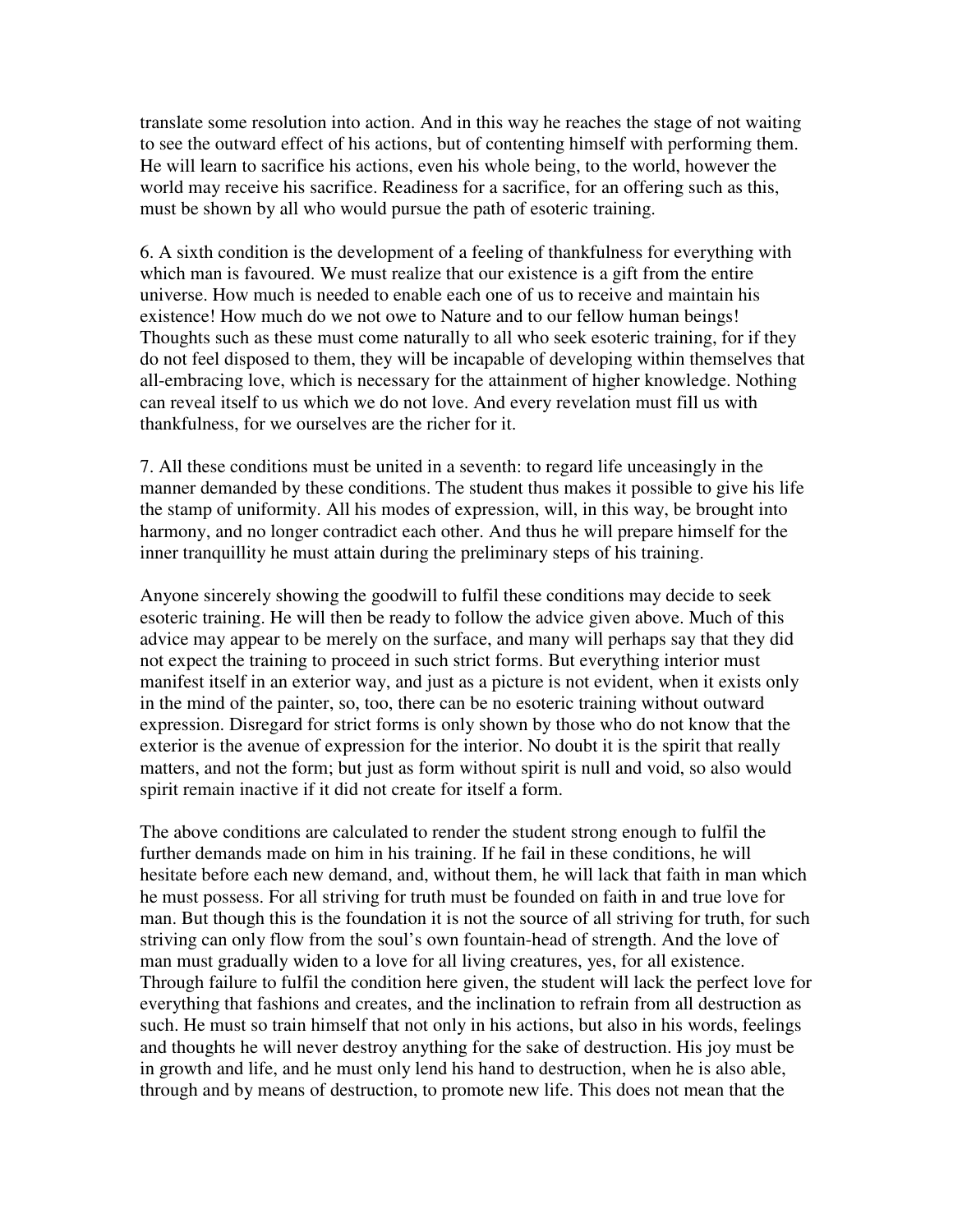student must simply look on while evil runs riot; but rather that he must seek, even in evil, that side through which he may transform it into good. He will then see more and more clearly that evil and imperfection may best be combatted by the creation of the good and the perfect. The student knows that out of nothing, nothing can be created, but also that the imperfect can be transformed into the perfect. Anyone developing within himself the disposition to create, will soon find himself capable of facing evil in the right way.

It must be clearly realized that the purpose of this training is to build and not to destroy. - The student should therefore bring with him the goodwill for sincere and devoted work, and not the intention to criticize and destroy. He should be capable of devotion, for he must learn what he does not yet know; he should look reverently on that which discloses itself. Work and devotion, these are the fundamental qualities which must be demanded of the student. Some come to realize that they are making no progress, though, in their own opinion, they are untiringly active. The reason is that they have not grasped the meaning of work and devotion in the right way. Work done for the sake of success will be the least successful, and learning pursued without devotion will be the least conducive to progress. Only the love of work, and not of success, leads to progress. And if in learning, the student seeks straight thinking and sound judgment, he need not spoil his devotion with doubts and suspicions.

We are not reduced to servile subjection in listening to some information with respectful sympathy, and because we do not at once oppose it with our own opinion. Anyone having advanced some way in the attainment of higher knowledge, knows that he owes everything to quiet attention and active reflection, and not to wilful personal judgment. We should always bear in mind that we do not need to learn what we can critically judge. Therefore if our sole intention is to judge, we can learn nothing more. Esoteric training, however, centres round learning; we must have absolutely the goodwill to be learners. If we cannot understand something, it is far better not to judge than to judge adversely. We can wait until later, for a true understanding. The higher we climb the ladder of knowledge, the more do we require the faculty of listening with quiet devotion. All perception of truth, all life and activity in the world of the spirit, become subtle and delicate in comparison with the processes of the ordinary intellect, and of life in the physical world. The more the sphere of our activity widens out before us, the more delicate are the processes in which we are engaged. It is for this reason that men arrive at such different 'opinions' and 'points of view', regarding the higher regions. But there is one and only one opinion regarding higher truths and this one opinion is within reach of all who, through work and devotion, have so risen that they can really behold truth and contemplate it. Opinions differing from the one true opinion can only be arrived at when people, insufficiently prepared, judge in accordance with their pet theories, their habitual ways of thought and so forth. Just as there is only one correct opinion concerning a mathematical problem, so also is this true with regard to the higher worlds. But before such an 'opinion' can be arrived at, due preparation must first be undergone. If this were only considered, the conditions attached to esoteric training would be surprising to none. It is indeed true that truth and the higher life abide in every soul, and that each can and must find them for himself. But they lie deeply buried, and can only be brought up from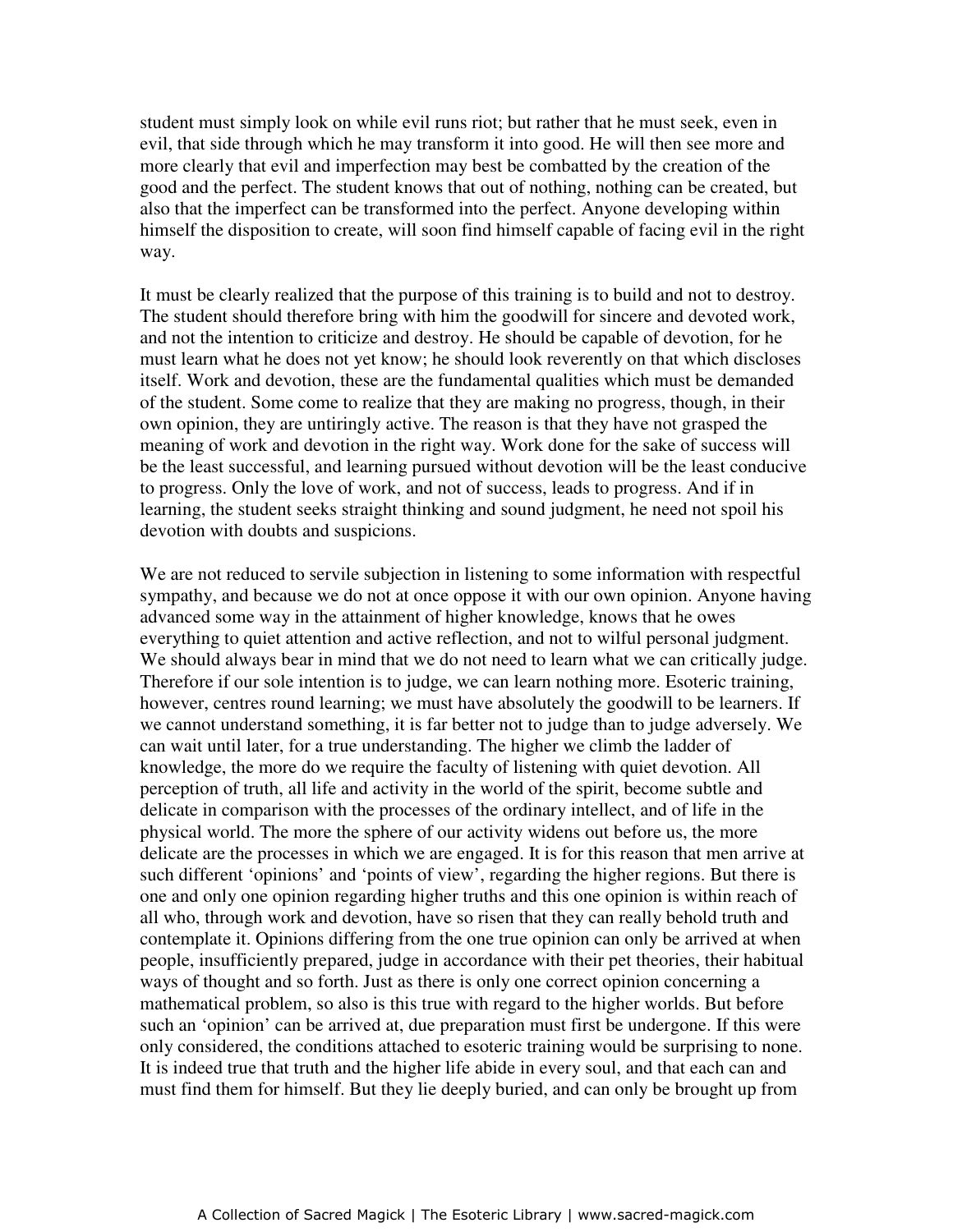their deep shafts after all obstacles have been cleared away. Only the experienced can advise how this may be done. Such advice is found in Spiritual Science. No truth is forced on anyone, no dogma is proclaimed; a way, only, is pointed out. It is true that everyone could find this way unaided, but only perhaps after many incarnations. By this esoteric training this way is shortened. We thus reach more quickly a point from which we can co-operate in those worlds, where salvation and evolution of man are furthered by spiritual work. This brings to an end the indications to be given in connection with the attainment of knowledge of the higher worlds. In the following chapters, and in further connection with the above, it will be shown how this development affects the higher elements of the human organism (the soul-organism or astral body, and the spirit or thought-body). In this way, the indications here given will be placed in a new light, and it mill be possible to penetrate them in a deeper sense.

# **SOME RESULTS OF INITIATION**

One of the fundamental principles of true Spiritual Science is that the individual devoting himself to its study, should do so with full consciousness; he should attempt nothing and practise nothing without knowledge of the effect produced. A teacher of Spiritual Science, when giving advice or instruction, will always explain to those in search of higher knowledge, the effects produced on body, soul and spirit, if his advice and instructions be followed. [footnote: See p. 158 and Editorial Preface.]

Some effects produced upon the soul of the student will here be indicated, for such knowledge is indispensable to anyone attempting the exercises leading to the knowledge of the higher worlds with full consciousness of action. Without the latter, no genuine esoteric training is possible, for it must be understood that all groping in the dark is discouraged, and that failure to pursue this training with open eyes may lead to 'mediumship', but not to 'exact clairvoyance' in the sense of Spiritual Science.

The exercises described in the preceding chapters, if practised in the right way, involve certain changes in the organism of the soul (astral body). The latter is only perceptible to the clairvoyant, and may be compared to a more or less luminous cloud, in the centre of which the physical body is discerned. In this astral body desires, lusts, passions, ideas, etc., become visible in a spiritual way. Sensual appetites, for instance, create the impression of a dark red radiance, with a definite shape; a pure and noble thought finds its expression in a reddish-violet radiance; the clear-cut conception of the logical thinker is experienced as a yellowish figure with sharply defined outline; the confused thought of the muddled head appears as a figure with vague outline. The thoughts of a person with one-sided, perverse views, appear sharply outlined but immobile, while the thoughts of people who are accessible to the points of view of others are seen to have mobile, changeable outlines. [footnote: In all these and the following descriptions, it must be noted that with seeing a colour, spiritual seeing is meant. When the clairvoyant speaks of 'seeing red,' he means: 'I have an experience, in a psychic-spiritual way, which is equivalent to the physical experience when an impression of red is received.' This mode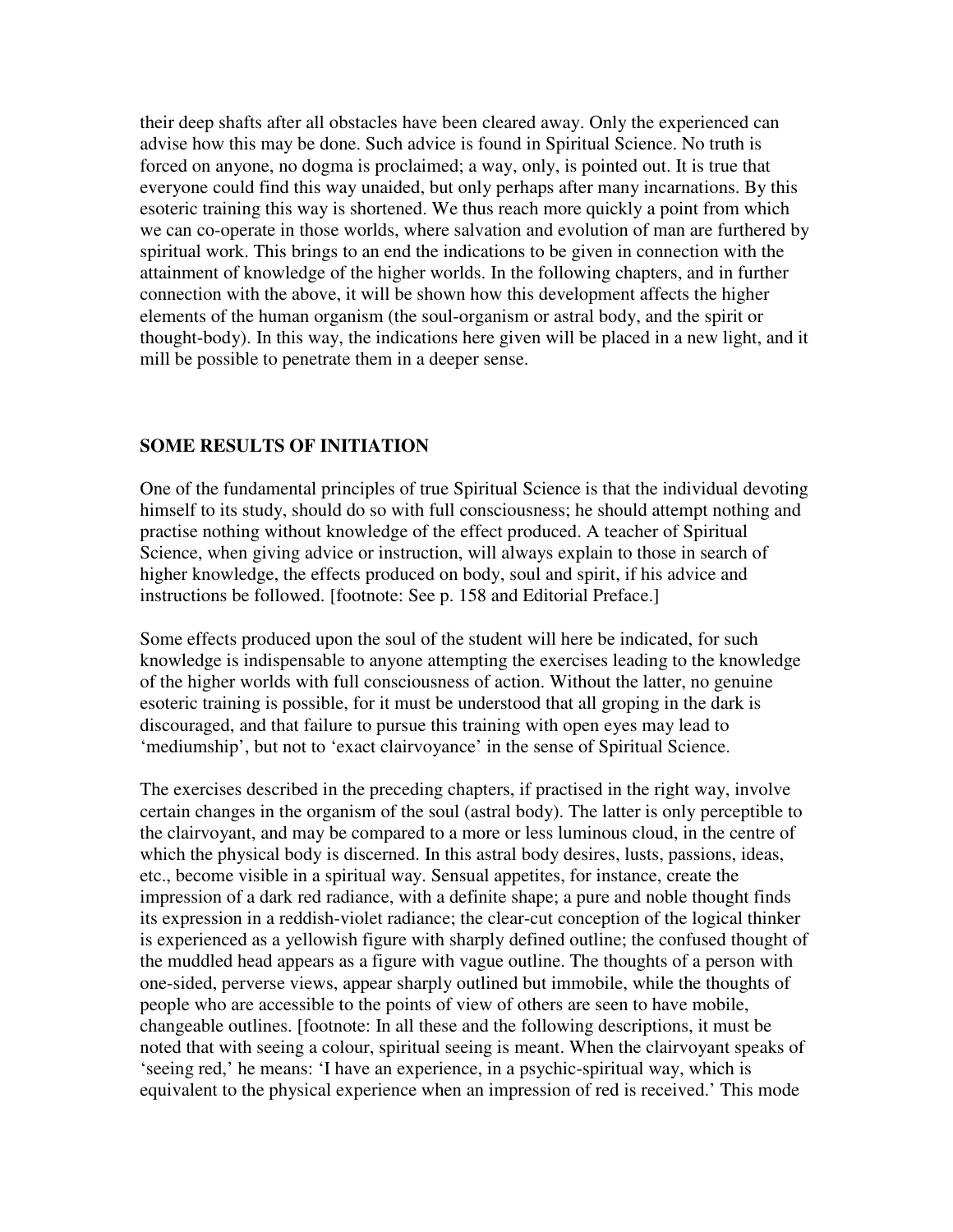of expression is here used because it is perfectly natural to the clairvoyant. If this point is overlooked, a mere colour-vision may easily be mistaken for a genuine clairvoyant experience.]

The further the student advances in his inner development, the greater will be the organic differentiation introduced into his astral body. The latter is confused and undifferentiated in the case of a person of undeveloped inner life; yet the clairvoyant can perceive even the unorganized astral body as a figure standing out distinctly from its environment. It extends from the centre of the head to the middle of the physical body, and appears like an independent body possessing certain organs. These organs, now to be considered, are apparent to the clairvoyant near the following parts of the physical body: the first between the eyes; the second near the larynx; the third in the region of the heart; the fourth in the so-called pit of the stomach; the fifth and sixth are situated in the abdomen. These organs are technically known as wheels, chakrams or lotus flowers. They are so called on account of their likeness to wheels or flowers, but of course it should be clearly understood that such an expression is not to be applied more literally than when the lungs are called wings. Just as there is no question of wings in the case of lungs, so, too, in the case of the lotus flowers, the expression must be taken as a figurative comparison. In undeveloped persons these lotus flowers are dark in colour, motionless and inert. In the clairvoyant, however, they are luminous, mobile, and of variegated colour. Something of this kind applies to the medium, though in a different way; but this question need not here be pursued.

Now when the student begins his exercises, the lotus flowers become brighter; later on they begin to revolve. When this occurs, clairvoyance begins. For these flowers are the sense organs of the soul, and their revolutions express the fact that the clairvoyant perceives supersensibly. No one can perceive the supersensible until he has developed his astral senses in this way. Thanks to the spiritual organ situated in the vicinity of the larynx, it becomes possible to survey clairvoyantly the thoughts and mentality of other beings, and to obtain a deeper insight into the true laws of natural phenomena. The organ situated near the heart permits of clairvoyant knowledge of the sentiments and disposition of other souls. When developed, this organ also makes it possible to observe certain deeper forces in animals and plants. By means of the organ in the so-called pit of the stomach, knowledge is acquired of the talents and capacities of souls; by its means, too, the part played by animals, plants, stones, metals, atmospheric phenomena and so on in the household of Nature, becomes apparent.

The organ in the vicinity of the larynx has sixteen petals or spokes; the one in the region of the heart twelve, and the one in the pit of the stomach ten.

Now certain activities of the soul are connected with the development of these organs, and anyone devoting himself to them in a certain definite way, contributes something to the development of the corresponding organs. In the 16-petalled lotus, eight of its sixteen petals were developed during an earlier stage of human evolution, in a remote past. Man himself contributed nothing to this development; he received them as a gift from nature, at a time when his consciousness was in a dull, dreamy condition. At that stage of human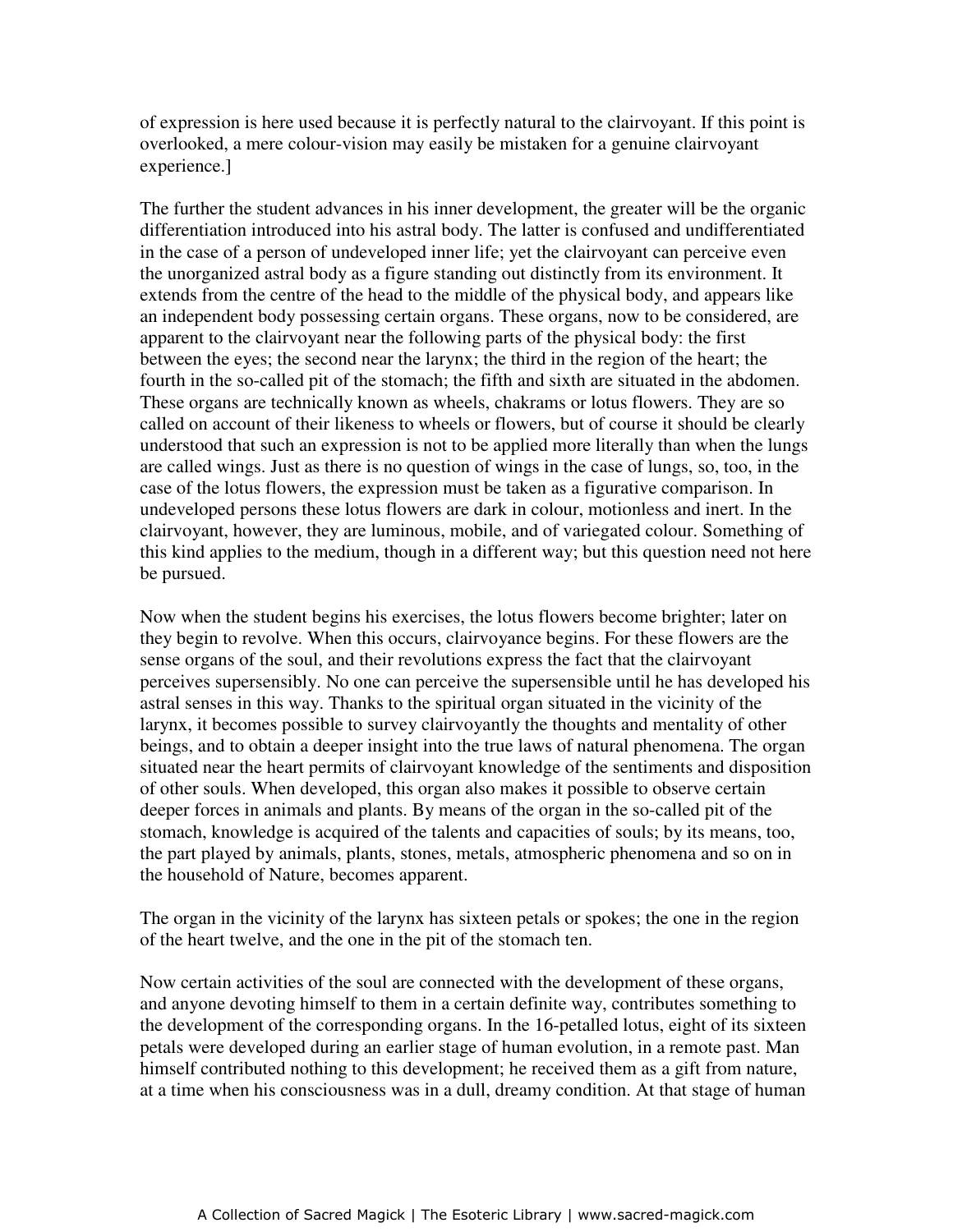evolution, they were in active use, but the manner of their activity was only compatible with that dull state of consciousness. As consciousness became clearer and brighter, the petals became obscured and ceased their activity. Man himself can now develop the remaining eight petals by conscious exercises, and thereby the whole lotus flower becomes luminous and mobile. The acquisition of certain faculties depends on the development of each one of the sixteen petals. Yet, as already shown, only eight can be consciously developed; the remainder then appear of their own accord.

The development proceeds in the following manner. The student must first apply himself with care and attention to certain functions of the soul, hitherto exercised by him in a careless and inattentive manner. There are eight such functions. The first is the way in which ideas and conceptions are acquired. In this respect people usually allow themselves to be led by chance alone. They see or hear one thing or another and form their ideas accordingly. While this is the case, the sixteen petals of the lotus flower remain ineffective. It is only when the student begins to take his self-education in hand, in this respect, that the petals become effective. His ideas and conceptions must be guarded; each single idea should acquire significance for him; he should see in it a definite message instructing him concerning the things of the outer world, and he should derive no satisfaction from ideas devoid of such significance. He must govern his mental life so that it becomes a true mirror of the outer world, and direct his effort to the exclusion of incorrect ideas from his soul.

The second of these functions is concerned with the control of resolutions. The student must not resolve upon even the most trifling act, without well-founded and thorough consideration. Thoughtless and meaningless actions should be foreign to his nature. He should have well-considered grounds for everything he does, and abstain from everything for which no significant motive is forthcoming.

The third function concerns speech. The student should utter no word that is devoid of sense and meaning; all talking for the sake of talking draws him away from his path. He must avoid the usual kind of conversation, with its promiscuous discussion of indiscriminately varied topics. This does not imply his preclusion from intercourse with his fellows. It is precisely in such intercourse that his conversation should develop to significance. He is ready to converse with everyone, but he does so thoughtfully and with thorough deliberation. He never speaks without grounds for what he says. He seeks to use neither too many nor too few words.

The fourth is the regulation of outward action. The student tries to adjust his actions in such a way that they harmonize with the actions of his fellow-men and with the events in his environment. He refrains from actions which are disturbing to others and antagonistic to his surroundings. He seeks to adjust his actions so that they combine harmoniously with his surroundings, with his position in life, etc. When an external motive causes him to act, he considers how he can best respond. When the impulse proceeds from himself he weighs with minute care the effects of his activity.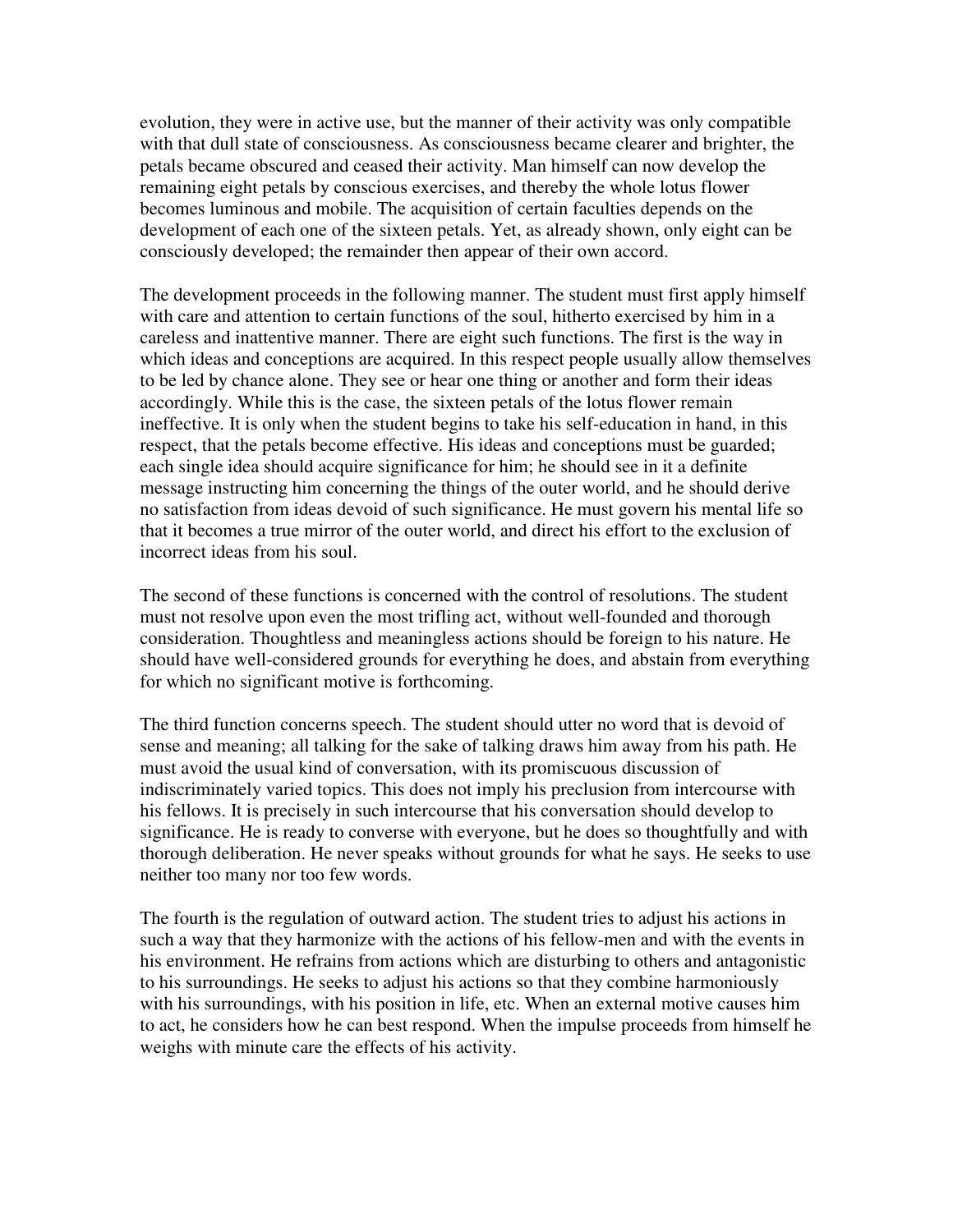The fifth function includes the management of the whole of life. The student endeavours to live in conformity with both Nature and spirit. Never over-hasty, he is also never indolent. Excessive activity and laziness are equally alien to him. He looks upon life as a means for work and disposes it accordingly. He regulates his habits, the care of his health, etc., in such a way that a harmonious whole is the outcome.

The sixth is concerned with human endeavour. The student tests his capacities and proficiency, and conducts himself in the light of such self-knowledge, He attempts nothing that is beyond his powers, but seeks to omit nothing that is within their scope. On the other hand he sets before himself aims that coincide with the ideals and the great duties of a human being. He does not mechanically regard himself as a wheel in the vast machinery of mankind, but seeks to comprehend the tasks of his life, and to look out beyond the limit of the daily and trivial. He endeavours to fulfil his obligations ever better and more perfectly.

The seventh deals with the effort to learn as much from life as possible. Nothing passes before the student without giving him occasion to accumulate experience which is of value to him for life. If he has performed anything wrongly or imperfectly, he lets this be an incentive for repeating the performance later on, but this time rightly and perfectly. When others act, he observes them with the same end in view. He tries to gather a rich store of experience, and ever to turn to it for counsel; nor indeed will he ever do anything without looking back on experiences from which he can derive help in his decisions and affairs.

Finally, the eighth is that the student must, from time to time, glance introspectively into himself, sink back into himself, take himself carefully to task, form and test the fundamental principles of his life, run over, in his thoughts, the sum total of his knowledge, weigh his duties, reflect upon the content and aim of life and so on. All these things have been mentioned in the preceding chapters; here they are merely recapitulated in connection with the development of the 16-petalled lotus. By means of these exercises the latter will become ever more and more perfect, for it is upon such exercises that the development of clairvoyance depends. The better the student's thoughts and speech harmonize with the processes in the outer world, the more quickly will he develop this faculty. Whoever thinks and speaks what is contrary to truth destroys something in the bud of his 16-petalled lotus. Truthfulness, uprightness and honesty are in this connection creative forces, while mendacity, deceitfulness and dishonesty are destructive forces. The student must realize, however, that actual deeds are needed, and not merely 'good intentions'. If I think or say anything that does not conform with reality, I kill something in my spiritual organs, even though I believe my intentions to be ever so good. It is here as with the child which needs must burn itself when it falls into the fire, even though it did so out of ignorance. The regulation of the above activities of the soul in the manner described, causes the 16-petalled lotus to ray forth in glorious hues, and imparts to it a definite movement. Yet it must be noted that the faculty of clairvoyance cannot make its appearance before a definite degree of development has been attained. It cannot appear so long as it is irksome for the student to regulate his life in this manner. He is still unfit, so long as the activities described above are a matter of special pre-occupation for him. The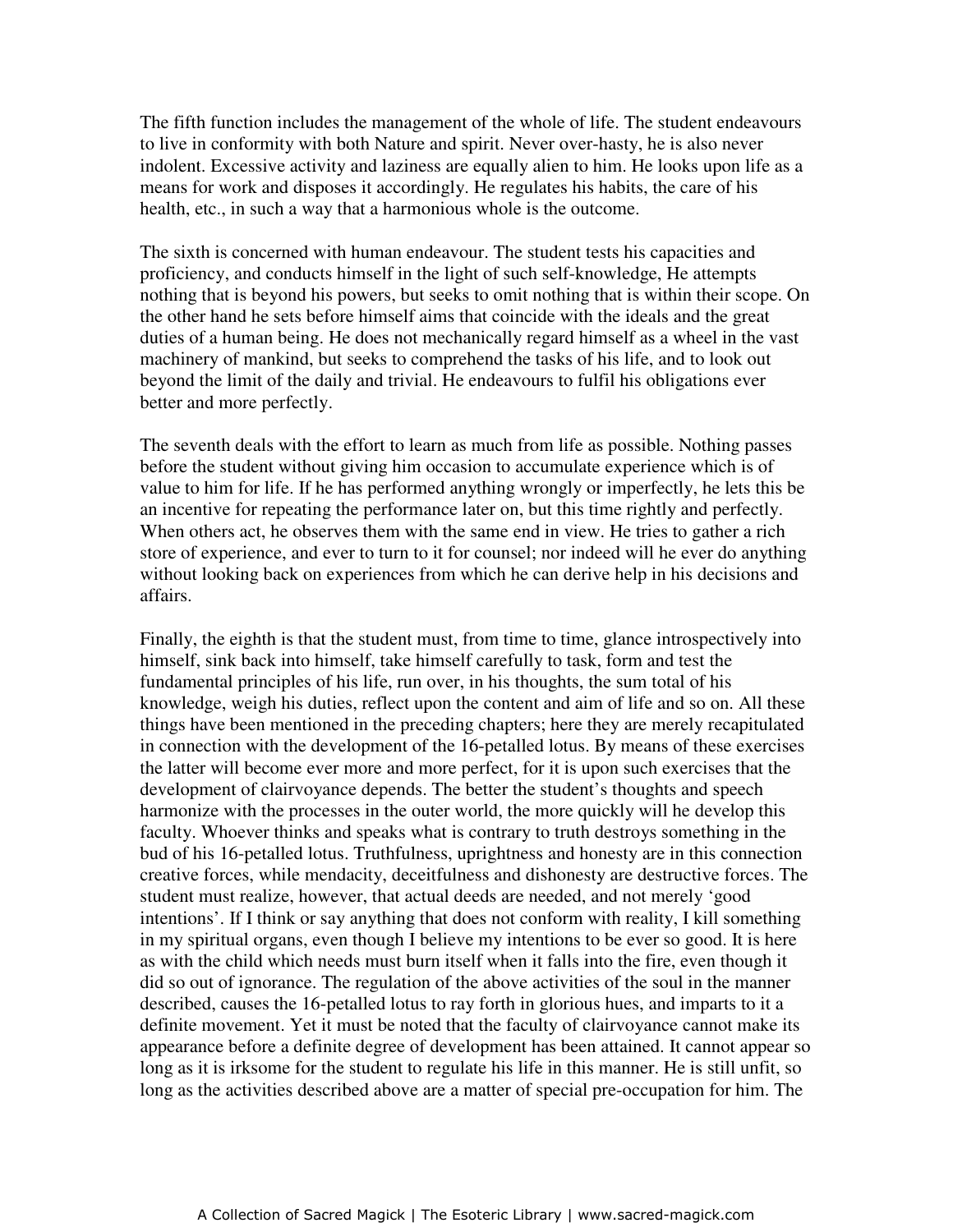first traces of clairvoyance only appear when he has reached the point of being able to live in the specified way, as a person habitually lives. These things must then no longer be irksome, but must have become a matter of course. There must be no need for him to be continually watching himself, and urging himself on to live in this way. It must all become a matter of habit.

Now this lotus flower may be made to develop in another way by following certain other instructions. But all such methods are rejected by true Spiritual Science, for they lead to the destruction of physical health and to moral ruin. They are easier to follow than those here described. The latter, though protracted and irksome, lead to the true goal and cannot but strengthen morally.

The distorted development of a lotus flower results not only in illusions and fantastic conceptions, should a certain degree of clairvoyance ensue, but also in errors and instability in ordinary life. Such a development may be the cause of timidity, envy, vanity, haughtiness, wilfulness and so on in a person who hitherto was free from these defects. It has already been explained that eight of the sixteen petals of this lotus flower were developed in a remote past, and that these will reappear of themselves, in the course of esoteric development. All the effort and attention of the student must be devoted to the remaining eight. Faulty training may easily result in the reappearance of the earlier petals alone, while the new petals remain stunted. This will ensue especially if too little logical, rational thinking is introduced into the instruction. It is of supreme importance that the student should be a rational and clear-thinking person, and of further importance that he should practise the greatest clarity of speech. People who begin to have some presentiment of supersensible things, are apt to wax talkative on this subject, thereby retarding their normal development. The less one talks about these matters the better. No one should speak about them until he has achieved a certain degree of clarity. At the beginning of their instruction, students are as a rule astonished at the teacher's lack of curiosity concerning their own experiences. It mere much the best for them to remain entirely silent on this subject, and to content themselves with mentioning if they have been successful or unsuccessful in performing the exercises and observing the instructions given them. For the teacher has quite other means of estimating their progress than their own communications. The eight petals now under consideration always become a little hardened through such communications, whereas they should he kept soft and supple. The following example, taken, for the sake of clarity, not from the supersensible world, but from ordinary life, will illustrate this point. Suppose I hear a piece of news and thereupon immediately form an opinion. Shortly afterwards I receive some further news which does not harmonize with the previous information. I am thereby obliged to reverse my previous judgment. The result is an unfavourable influence upon my 16-petalled lotus. Quite the contrary would have been the case had I, in the first place, suspended my judgment, and remained silent both inwardly in thought and outwardly in word, concerning the whole affair, until I had acquired reliable grounds for forming my judgment. Caution in the formation and pronouncement of judgments becomes, by degrees, the special characteristic of the student. On the other hand his receptivity for impressions and experiences increases; he lets them pass over him silently, so as to collect and have the largest possible number of facts at his disposal, when the time comes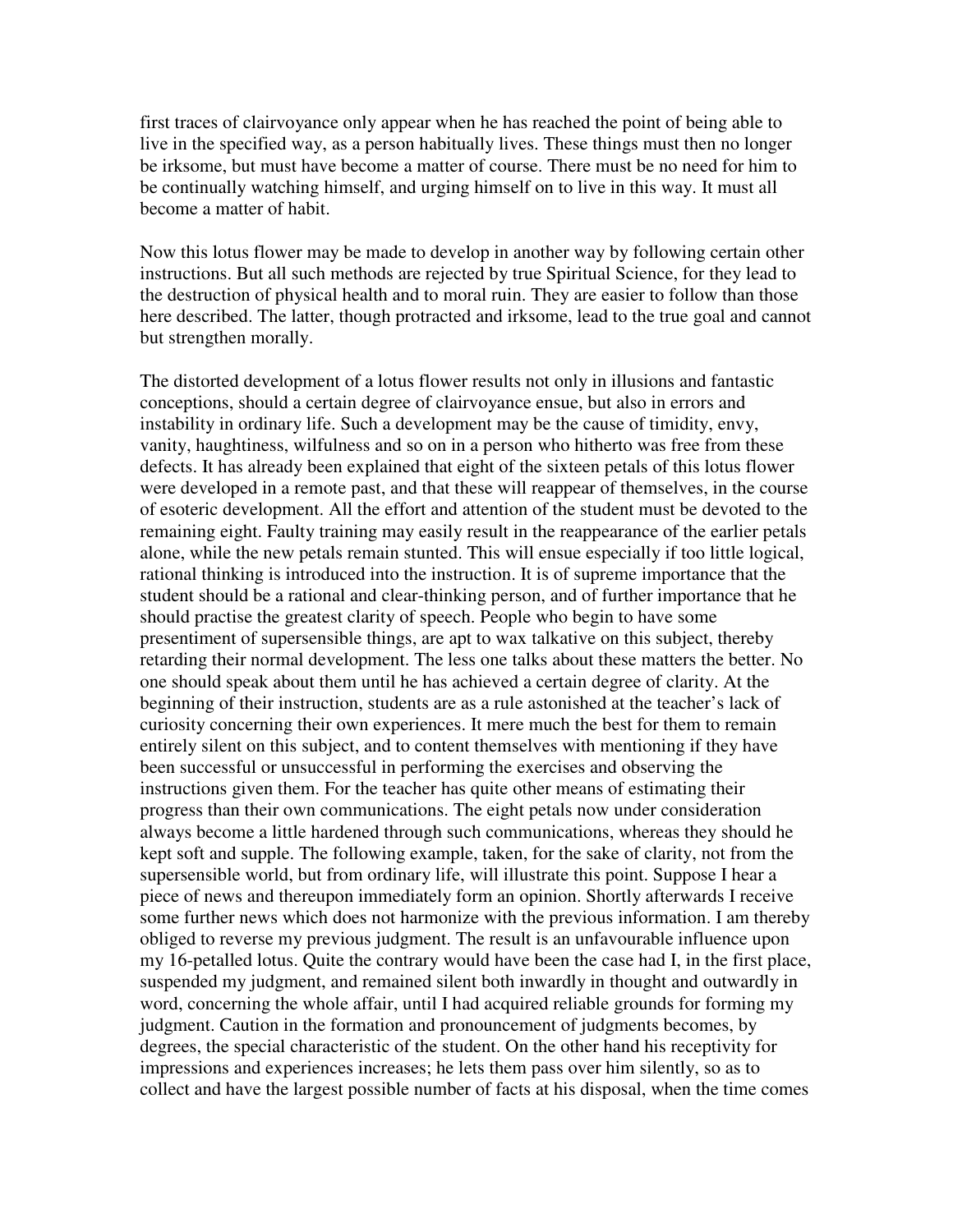to form his opinions. Bluish-red and reddish-pink shades colour the lotus flower as the result of such circumspection, whereas, in the opposite case, dark red and orange shades appear. [footnote: Students will recognize in the conditions attached to the development of the 16-petalled lotus, the instructions given by the Buddha to his disciples for the 'Path'. Yet there is no question here of teaching Buddism, but of describing conditions governing development, which are the natural outcome of Spiritual Science. The fact that these conditions harmonize with certain teachings of the Buddha is no reason for not finding them true in themselves.] -

The 12-petalled lotus situated in the region of the heart, is developed in a similar way. Half its petals, too, were already existent and in active use, in a remote stage of human evolution. Thus these six petals need not now be especially developed in esoteric training; they appear of themselves, and begin to revolve when the student sets to work on the other six. Here again he learns to promote this development by consciously controlling and directing certain inner activities in a special way.

It must be clearly understood that the perceptions of each single spiritual organ bear a different character. The 12- and 16-petalled lotus flowers transmit quite different perceptions. The latter perceives forms. The thoughts and mentality of other beings and the laws governing natural phenomena become manifest, through the 16-petalled lotus, as figures, not rigid motionless figures, but mobile forms filled with life. The clairvoyant in whom this sense is developed, can distinguish, for every mode of thought and for every law of Nature, a form bearing their impression. A revengeful thought, for example, assumes an arrow-like, pronged form, while a kindly thought is often formed like an opening flower, and so on. Clear-cut, significant thoughts are regular and symmetrical in form, while confused thoughts have wavy outlines. Quite different perceptions are received through the 12-petalled lotus. These perceptions may be in a sense likened to warmth and cold, as applied to the soul. A clairvoyant equipped with this faculty feels this warmth and cold streaming out from the forms discerned by the 16-petalled lotus. Had he developed the 16- and not the 12-petalled lotus, he would only perceive, in the kindly thought, for instance, the figure described above, while a clairvoyant in whom both senses were developed, would also notice what can be described as soul-warmth, flowing from the thought. It should be noticed, in passing, that esoteric training never develops one organ without the other, so that the above-mentioned example may be regarded as an exception referred to for the sake of lucidity. The 12-petalled lotus, when developed, reveals to the clairvoyant a deep understanding of the processes of Nature. From every manifestation of growth and development there issue rays of soul-warmth, while everything that is encompassed by decay, destruction, ruin, presents an impression of cold.

The development of this sense may be furthered in the following manner. To begin with, the student applies himself to regulating his sequence of thought (control of thought). Just as the 16-petalled lotus is developed by cultivating thoughts that conform with truth and are significant, so, too, the 12-petalled lotus is developed by inwardly controlling the trains of thought. Thoughts that dart to and fro like will-o'-the-wisps, and follow each other in no logical or rational sequence, but merely by pure chance, destroy its form. The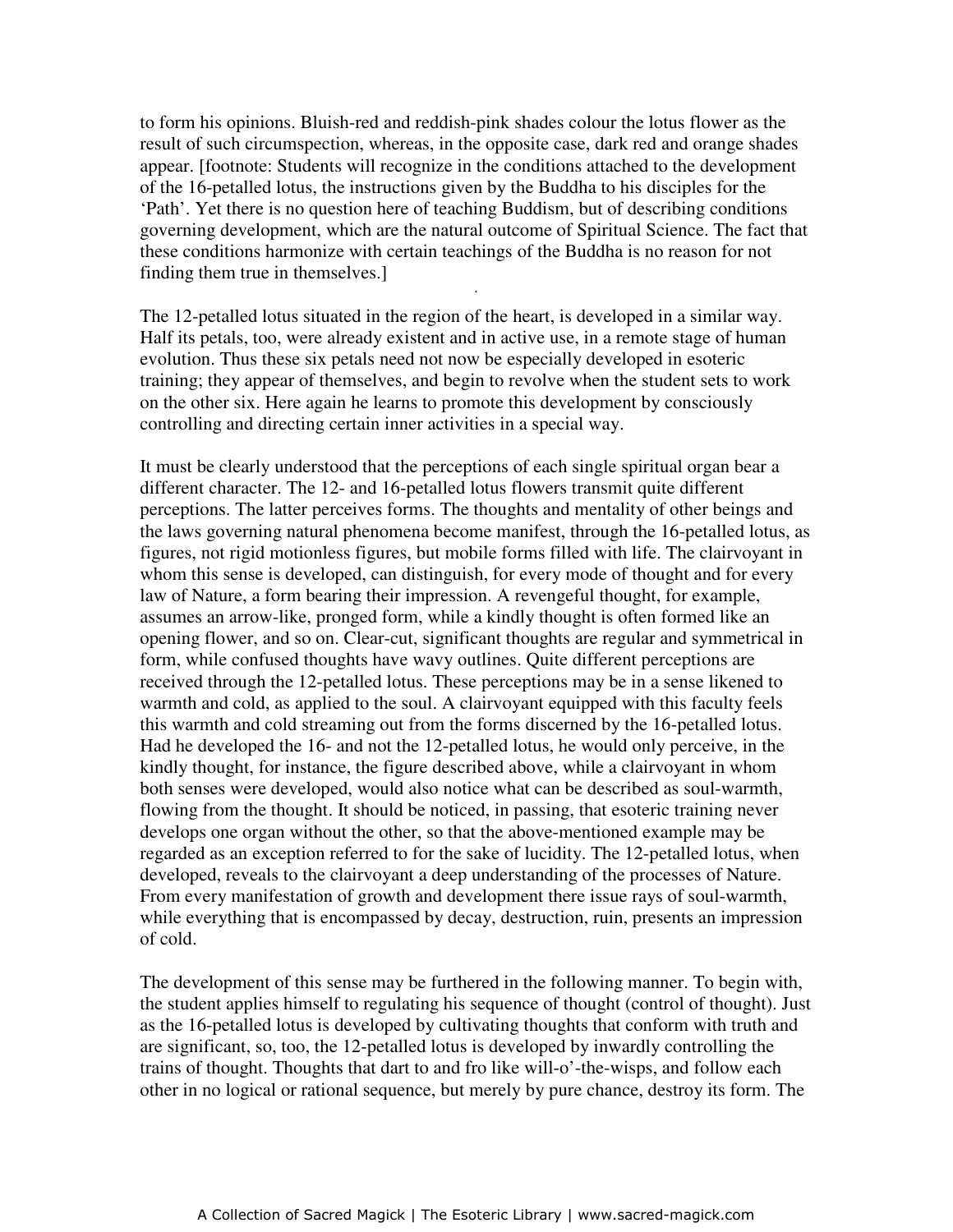latter is developed to ever-increasing perfection, the closer thought is made to follow upon thought, and the more strictly everything of illogical nature is avoided. If the student hears illogical thoughts, he immediately lets the right thoughts pass through his mind. He should not, however, withdraw in a loveless way from what is perhaps an illogical environment, in order to further his own development. Neither should he feel himself impelled to correct all the illogical thoughts expressed around him. He should rather co-ordinate silently the thoughts as they pour in upon him, in a way conforming with logic and sense, and himself endeavour, in every case, to retain this same method in his own thinking. An equal supervision in his actions forms the second requirement (control of actions). All inconstancy, all disharmony of action conduces to the destruction of the lotus flower here in question. When the student performs some action, he must see to it that his succeeding action follows in logical sequence, for if he acts from day to day with variable intent, he will never develop the faculty here considered.

The third requirement is the cultivation of endurance (perseverance). The student is impervious to all influences which would divert him from the goal he has set himself, so long as he can regard it as the right goal. For him, obstacles contain a challenge to surmount them, but are never a reason for restraining his progress.

The fourth requirement is forbearance (tolerance) towards persons, creatures and also circumstances. The student suppresses all superfluous criticism of everything that is imperfect, evil and bad, and seeks rather to understand everything that comes under his notice. Even as the sun does not withdraw its light from the bad and the evil, so he, too, does not refuse them an intelligent sympathy. Should some trouble befall him, he does not proceed to condemn and criticize, but accepts what necessity has brought him, and endeavours to the best of his ability, to give the matter a turn for the best. He does not consider the opinions of others merely from his own standpoint, but seeks to put himself into the other's position.

The fifth requirement is impartiality towards everything that life brings. In this connection we speak of faith and trust. The student encounters every human being and every creature with this trust, and lets it inspire his every action. Upon hearing some information, he never says to himself: 'I don't believe it; it contradicts my present opinions.' He is far rather ready to test and rectify his views and opinions. He ever remains receptive for everything that confronts him, and he trusts in the effectiveness of his undertakings. Timidity and scepticism are banished from his being. He harbours a faith in the power of his intentions. A hundred failures cannot rob him of his faith. This is the 'faith which can move mountains'.

The sixth requirement is the cultivation of a certain inner balance (equanimlity). The student endeavours to retain his composure in the face of joy and sorrow, and discards the tendency to fluctuate between the seventh heaven of joy and the depths of despair. Misfortune and danger, fortune and advancement alike find him ready armed.

The reader will recognize in the qualities here described, the 'six attributes', which the candidate for Initiation strives to acquire. The intention has been to show their connection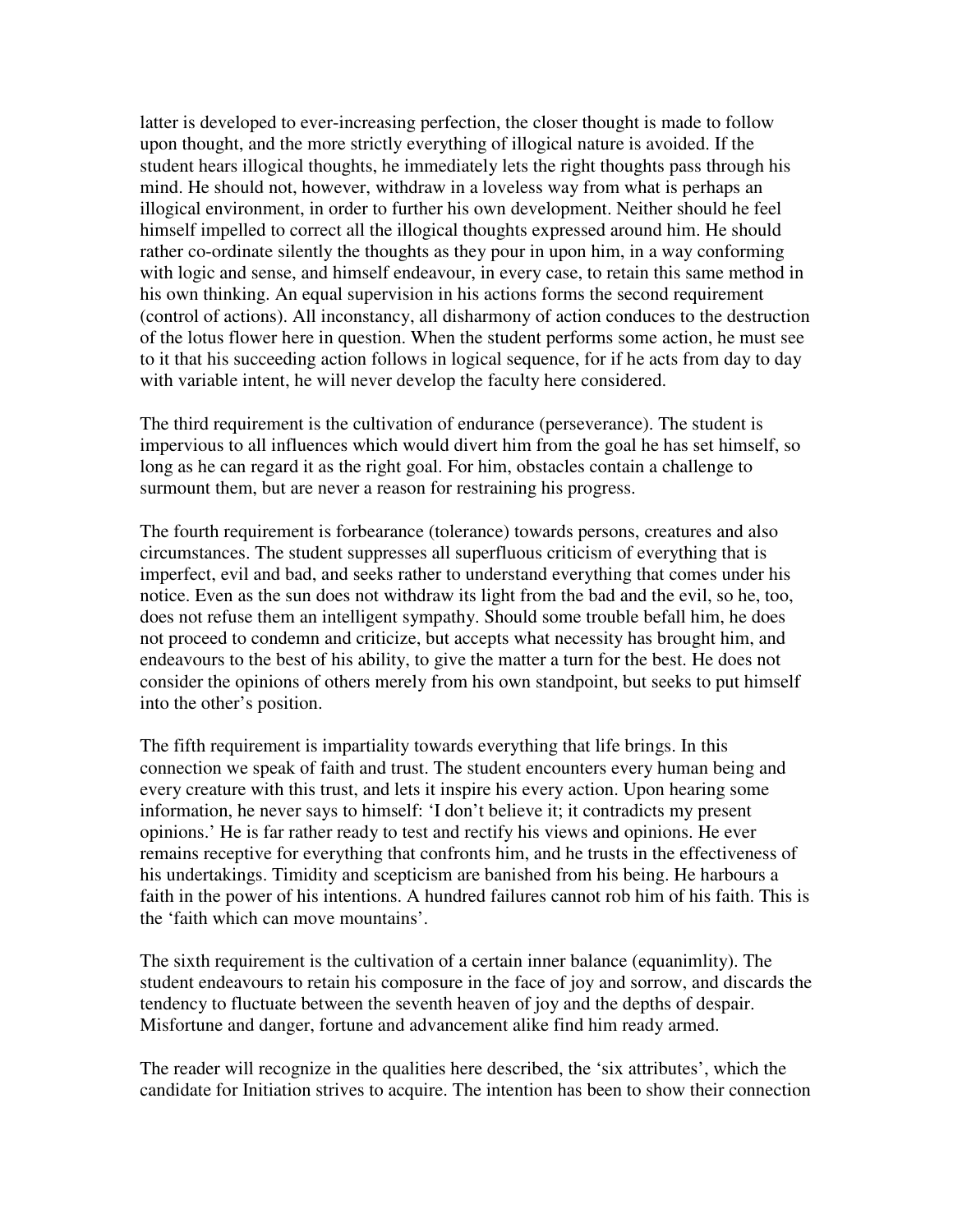with the spiritual organ known as the 12-petalled lotus flower. As before, special instructions can be given to bring this lotus flower to fruition, but here again, the perfect symmetry of its form depends on the development of the qualities mentioned, the neglect of which results in this organ being formed to a caricature of its proper shape. In this case, should a certain clairvoyance be attained, the qualities in question may take an evil instead of a good direction. A person may become intolerant, timid or contentious towards his environment; may, for instance, acquire some feeling for the sentiments of others, and for this reason shun them or hate them. This may even reach the point that, by reason of the inner coldness overwhelming him, he is unable to listen to repugnant opinions, or he may behave in an objectionable manner.

The development of this organ may be accelerated, if, in addition to all that has been stated, certain other injunctions be observed which can only be imparted to the student by word of mouth. Yet the instructions given above do actually lead to genuine esoteric training, and moreover, the regulation of life in the way described, can be advantageous to all who cannot or will not undergo esoteric training. For it does not fail to produce an effect upon the organism of the soul, even though slowly. As regards the esoteric student, the observance of these principles is indispensable Should he attempt esoteric training without conforming to them, this could only result in his entering the higher worlds with inadequate organs, and instead of perceiving the truth, he would be subjected to deceptions and illusions. He would attain a certain clairvoyance, but for the most part, be the victim of greater blindness than before. Formerly he at least stood firmly within the physical world; now he sees through this physical world, and goes astray in it before acquiring a firm footing in a higher world. All power of distinguishing truth from error, would then perhaps fail him, and he would entirely lose his way in life. It is just for this reason that patience is so necessary in these matters. It must ever be borne in mind that the instructions given in esoteric training may go no further than is compatible with the willing readiness shown to develop the lotus flowers to their regular shape. Should these flowers be brought to fruition before they had quietly attained their correct form, mere caricatures would be the result. Their fruition can be accelerated by the special instructions given in esoteric training, but their form is dependent on the method of life described above. An inner training of a particularly intimate character is necessary for the development of the l0-petalled lotus flower, for it is now a question of learning consciously to control and dominate the sense-impressions themselves. This is of particular importance in the initial stages of clairvoyance, for it is only by this means that a source of countless illusions and fancies is avoided. People, as a rule, do not realize by what factors their sudden ideas and memories are dominated, and how they are produced. Consider the following case. Someone is travelling by railway; his mind is busy with one thought; suddenly his thought diverges; he recollects an experience that befell him years ago, and interweaves it with his present thought. He did not notice that in looking through the window, he had caught sight of a person who resembled another intimately connected with the recollected experience. He remains conscious, not of what he saw, but of the effect it produced, and so believes that it all came to him 'of its own accord'. Now much in life occurs in such a way! How great is the part played in our life by things we hear and learn, without our consciously realizing the connection! Someone, for instance, cannot bear a certain colour, but does not realize that this is due to the fact that the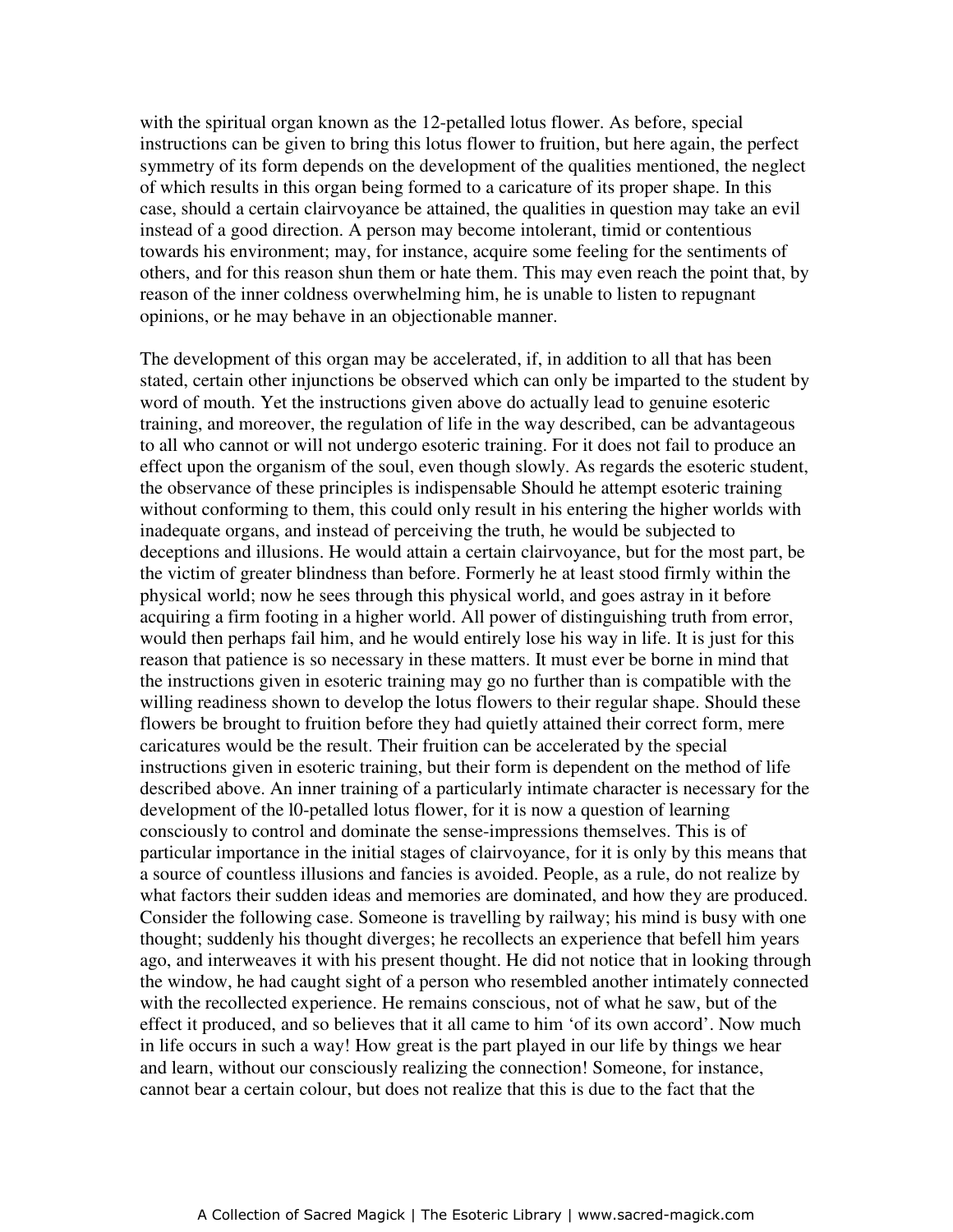school-teacher who used to worry him many years ago, wore a coat of that colour. Innumerable illusions are based upon such associations. Many things leave their mark upon the soul, while remaining outside the pale of consciousness. The following may occur. Someone reads in the paper about the death of a well-known person, and forthwith claims to have had a 'presentiment' of it 'yesterday', although he neither heard nor saw anything that might have given rise to such a thought. And indeed it is quite true that the thought occurred to him 'yesterday', as though of its own accord, that this particular person would die; only one thing escaped his attention: two or three hours before this thought occurred to him yesterday, he went to visit an acquaintance; a newspaper lay on the table; he did not actually read it, but his eyes unconsciously fell on the announcement of the dangerous illness of the person in question. He remained unconscious of the impression he received, and yet this impression resulted in his 'presentiment'.

Reflection upon these matters will show how great a source of illusion and fantasy is contained in such associations. It is just this source which must be dammed up by all who seek to develop their l0-petalled lotus flower. Deeply hidden characteristics in other souls can he perceived by this organ, but their truth depends on the attainment of immunity from the above-mentioned illusions. For this purpose it is necessary that the student should control and dominate everything that seeks to influence him from outside. He should reach the point of really receiving no impressions beyond those he wishes to receive. This can only be achieved by the development of a powerful inner life; by an effort of the will he only allows such things to impress him to which his attention is directed, and he actually evades all impressions to which he does not voluntarily respond. If he sees something, it is because he wills to see it. And if he does not voluntarily take notice of something, it is actually non-existent for him. The greater the energy and inner activity devoted to this work, the more extensively will this faculty be attained. The student must avoid all vacuous gazing and mechanical listening. For him only those things exist to which he turns his eye or his ear. He must practise the power of hearing nothing, even in the greatest disturbance, if he does not will to hear; and he must make his eyes unimpressionable to things of which he does not particularly take notice. He must be shielded as by an inner armour against all unconscious impressions. In this connection, the student must devote special care to his thought-life. He singles out a particular thought and endeavours to link on to it only such other thoughts as he can himself consciously and voluntarily produce. He rejects all casual fancies, and does not connect this thought with another until he has investigated the origin of the latter. He goes still further. If, for instance, he feels a particular antipathy for something, he will combat it and endeavour to establish a conscious relation between himself and the thing in question. In this way the unconscious elements that intrude into his soul will become fewer and fewer. Only by such severe self-discipline can the l0-petalled lotus flower attain its proper form. The student's inner life must become a life of attention, and he must learn really to keep away from himself everything to which he should not or does not wish to direct his attention.

If this strict self-discipline be accompanied by meditation prescribed in esoteric training, the lotus flower in the region of the pit of the stomach comes to fruition in the right way, and light and colour of a spiritual kind are now added to the form and warmth perceptible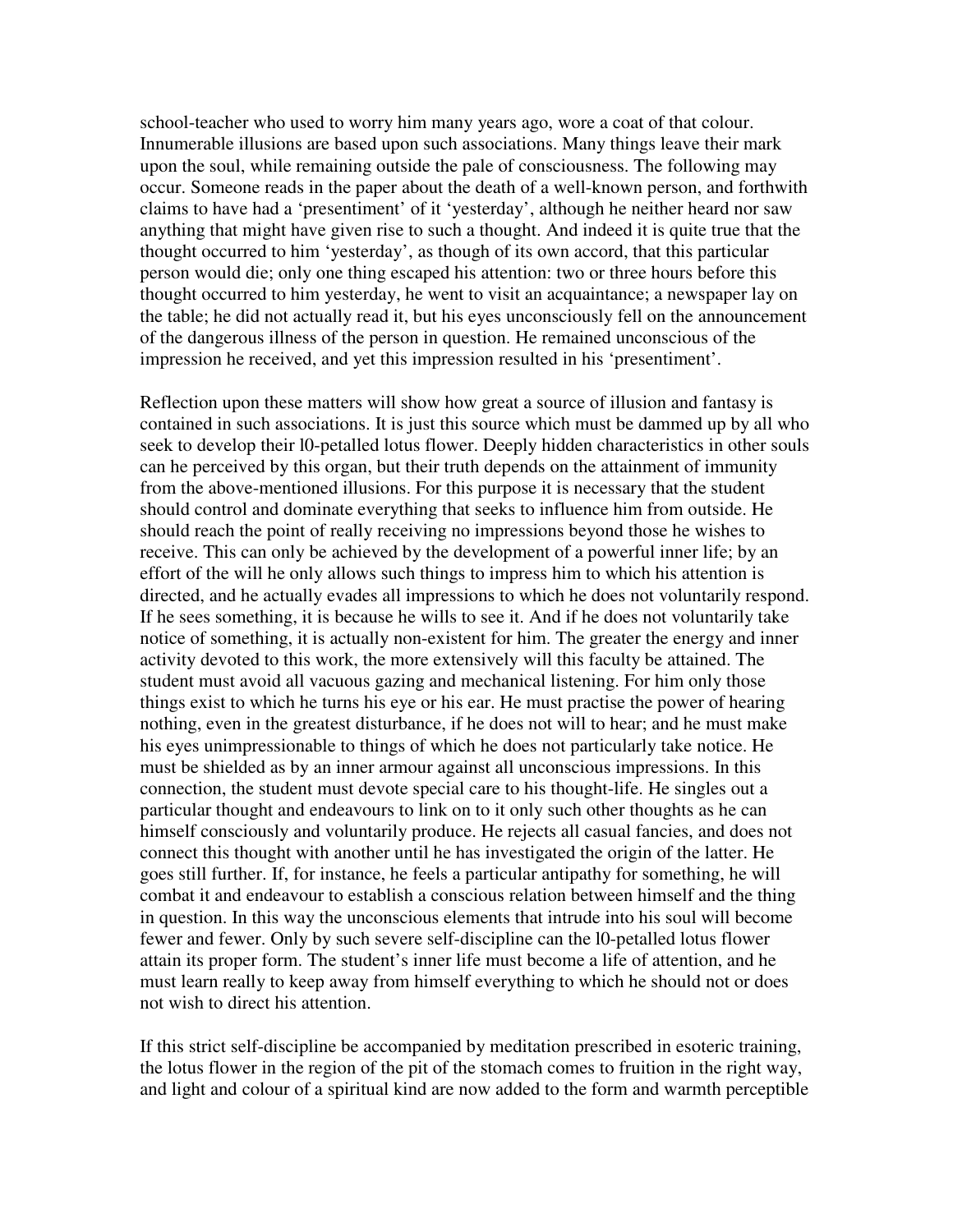to the organs described above. The talents and faculties of other beings are thereby revealed, also the forces and the hidden attributes of Nature. The coloured aura of living creatures then becomes visible; all that is around us manifests its spiritual attributes. It will be admitted that the very greatest care is necessary at this stage of development, for the play of unconscious memories is here exceedingly active. If this were not the case, many people would possess this inner sense, for it comes almost immediately into evidence, when the impressions delivered by the outer senses are held so completely under control, that they become dependent on nothing save attention or inattention. This inner sense remains ineffective so long as the powerful outer senses smother it and render it insensible.

Still greater difficulty attends the development of the 6-petalled lotus flower situated in the centre of the body, for it can only be achieved as the result of complete mastery and control of the whole personality through consciousness of self, so that body, soul and spirit form one harmonious whole. The functions of the body, the inclinations and passions of the soul, the thoughts and ideas of the spirit, must be tuned to perfect unison. The body must be so ennobled and purified that its organs are impelled to nothing that is not in the service of the soul and spirit. The soul must not be impelled, through the body, to lusts and passions which are antagonistic to pure and noble thought. The spirit, however, must not stand as a slave-driver over the soul, dominating it with laws and commandments; the soul must rather learn to follow these laws and duties out of its own free inclination. The student must not feel duty to be an oppressive power to which he unwillingly submits, but rather something which he performs out of love. His task is to attain an equilibrium of soul between body and spirit, and he must perfect himself in this way, to the extent of being free to abandon himself to the functions of the senses, for these should be so purified that they lose the power to drag him down to their level. He must no longer require to curb his passions, inasmuch as they of their own accord follow the good. So long as self-chastisement is necessary, no one can attain a certain stage of esoteric development for a virtue practised on constraint is devoid of value. One single remaining lust will disturb esoteric development, however great the effort made not to humour it. Nor does it matter whether this desire proceeds from the soul or the body. For example, if a certain stimulant be avoided for the purpose of self-purification, this deprivation will only prove helpful if the body suffers no harm from it. Should the contrary he the case, this proves that the body craves for the stimulant, and that abstinence from it is of no value. In this case it may actually be a question of renouncing the ideal to be attained, until more favourable physical conditions, perhaps in another life, shall be forthcoming. A wise renunciation is, at a certain stage, a far greater achievement than the struggle for something which, under given conditions, remains unattainable. Indeed a renunciation of this kind, contributes more towards development than the opposite course.

The 6-petalled lotus flower, when developed, permits of intercourse with beings of higher worlds, though only if their existence is manifested in the astral or soul-world. The development of this lotus flower, however, is not advisable unless the student has made great progress on that path of esoteric development which enables him to raise his spirit into a still higher world. The entry into the spiritual world proper must always run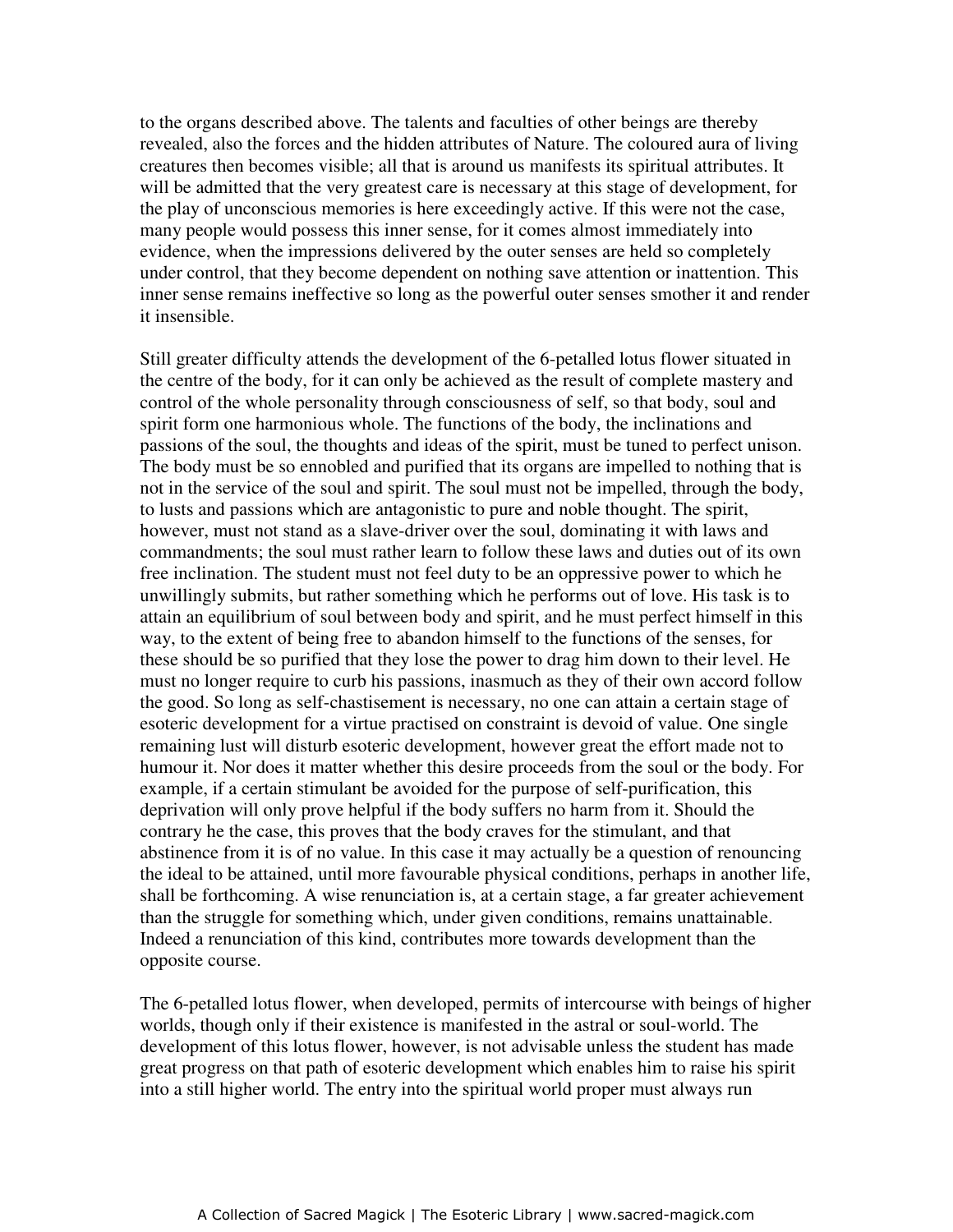parallel with the development of the lotus flowers, otherwise the student will fall into error and confusion. He would undoubtedly be able to see, but he would remain incapable of forming a correct estimate of what he saw. Now the development of the 6-petalled lotus flower itself provides a certain security against confusion and instability, for no one call be easily confused who has attained perfect equilibrium between sense (or body), passion (or soul) and idea (or spirit). And yet, something more than this security is required, when, through the development of the 6-petalled lotus flower, living beings of independent existence are revealed to his spirit, beings belonging to a world so completely different from the world known to his physical senses. The development of the lotus flowers alone does not ensure sufficient security in these higher worlds; other higher organs are necessary. The latter will now be described before the remaining lotus flowers and the further organization of the soul-body [footnote: This expression, though obviously contradictory, when taken literally, is used because, to clairvoyant perception, the impression received spiritually corresponds to the impression received physically when the physical body is perceived.] are discussed.

The development of the soul-body in the manner described above permits of perception in a supersensible world, but anyone wishing to find his way in this world must not remain stationary at this stage of development. The mere mobility of the lotus flowers is not sufficient. The student must acquire the power or regulating and controlling the movement of his spiritual organs independently and with complete consciousness. Otherwise he would become a plaything for external forces and powers. To avoid this he must acquire the faculty of hearing what is called the 'inner word', and this involves the development not only of the soul-body but also of the etheric body. The latter is revealed to the clairvoyant as a kind of double to the physical body, and forms to a certain extent an intermediate step between the soul and the physical body. It is possible for one equipped with clairvoyant powers, consciously to suggest away for himself the physical body of a person. On a higher plane this corresponds merely to an exercise in attentiveness on a lower plane. Just as a person can divert his attention from something in front of him, so that it becomes non-existent for him, the clairvoyant can extinguish a physical body from his field of observation so that it becomes physically transparent to him. If he exerts this faculty in the case of some person standing before him, then only the etheric [footnote: The word ether is merely used to suggest the fineness of the body in question, and need not in anyway be connected with the hypothetical ether of physics.] body remains visible to his clairvoyant sight, besides the soul-body, which is larger than the other two and interpenetrates them both. The etheric body has approximately the size and form of the physical body, so that it practically fills the same space. It is an extremely delicate and finely organized structure.

Its ground-colour is different from the seven colours contained in the rainbow. Anyone capable of observing it will find a colour which is actually non-existent for sense perception, and which can be preferably compared to the colour of young peach-blossom. If desired, the etheric body can be examined alone; for this purpose the soul-body must be extinguished by an effort of attentiveness in the manner described above. Otherwise the etheric body will present an ever-changing picture owing to its interpenetration by the soul-body.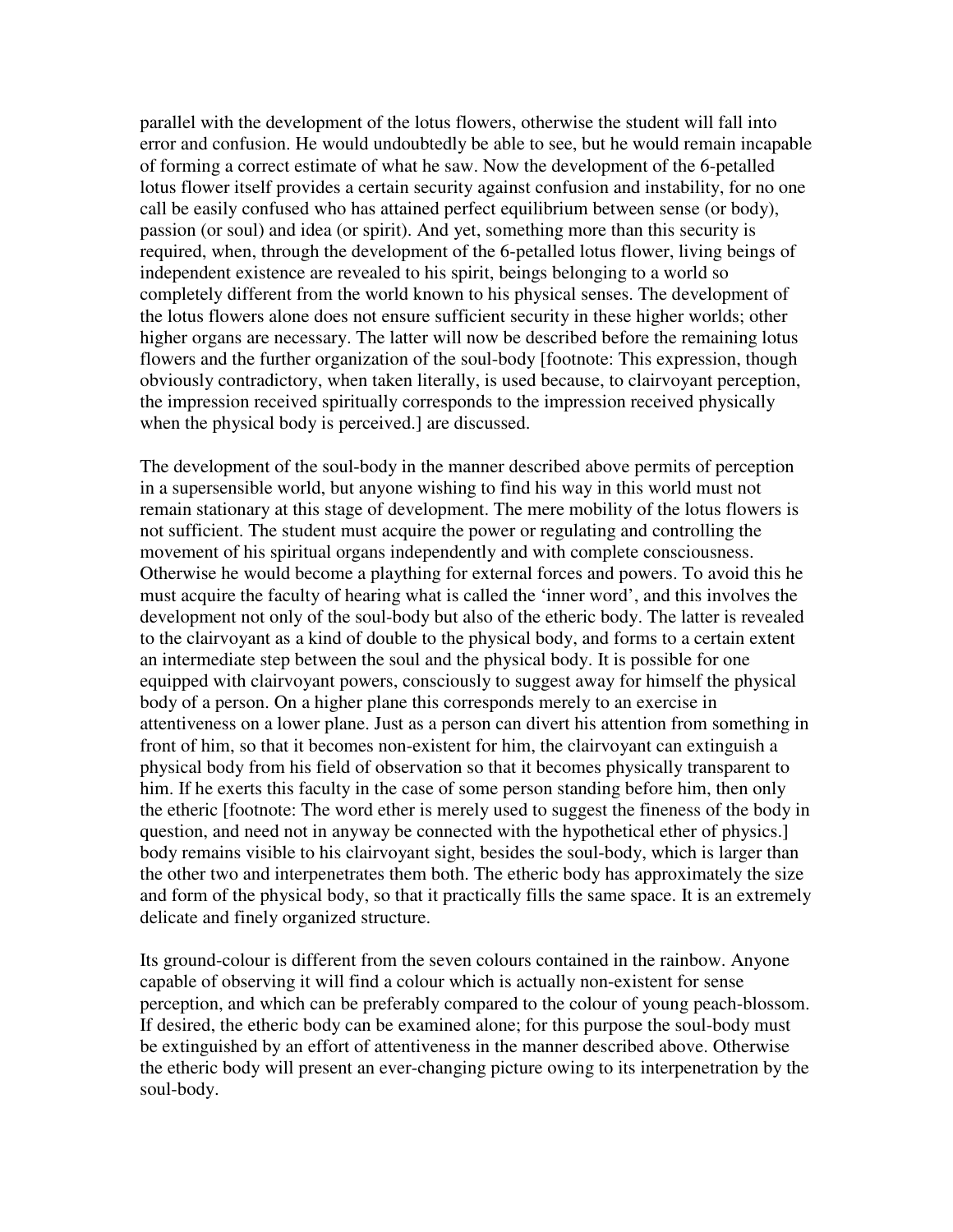Now the particles of the etheric body are in continual motion. Countless streams pass through it in every direction. By these currents life itself is maintained and regulated. Every body that has life, including animals and plants, possesses an etheric body. Even in minerals traces of it can be observed. These currents and movements are, to begin with, independent of human will and consciousness, just as the action of the heart or stomach is beyond our jurisdiction, and this independence remains unaltered so long as we do not take our development in hand in the sense of acquiring supersensible faculties. For development, at a certain stage, consists precisely in adding to the unconscious currents and movements of the etheric body, others that are consciously produced and controlled.

When esoteric development has progressed so far that the lotus flowers begin to stir, much has already been achieved by the student which can result in the formation of certain quite definite currents and movements in his etheric body. The object of this development is the formation of a kind of centre in the region of the physical heart, from which currents and movements, in the greatest variety of colours and forms, radiate. This centre is, in reality, not a mere point, but a most complicated structure, a most wonderful organ. It glows and shimmers with every shade of colour, and displays forms of great symmetry, capable of rapid transformation. Other forms and streams of colour radiate from this organ to the other parts of the body, and beyond it, to the astral body, which they completely permeate and illumine. The most important part of these currents flows to the lotus flowers. They permeate each petal and regulate its revolutions; then streaming out at the points of the petals, they lose themselves in outer space. The greater the development of a person, the greater the circumference to which these rays extend.

The 12-petalled lotus flower has a particularly close connection with this central organ. The currents flow directly into it and through it, proceeding, on the one side, to the 16 and the 2-petalled lotus flowers, and on the other, the lower side, to the flowers of eight, six and four petals. It is for this reason that the very greatest care must be devoted to the development of the 12-petalled lotus, for an imperfection in the latter would result in the irregular formation of the whole structure. The above will give an idea of the delicate and intimate nature of esoteric training, and of the accuracy needed, if the development is to be regular and correct. It will also be evident beyond doubt, that directions for the development of supersensible faculties can only be the concern of those who have themselves experienced everything which they propose to awaken in others, and who are unquestionably in a position to know whether the directions they give lead to the exact results desired. If the student follows the directions that have been given him, he introduces into his etheric body currents and movements which are in harmony with the laws and the evolution of the world to which he belongs. Consequently these instructions are reflections of the great laws of cosmic evolution. They consist of the abovementioned and similar exercises in meditation and concentration, which, if correctly practised, produce the results described. 'The student must, at certain times, let these instructions permeate his soul with their content, so that he is inwardly entirely filled with it. A simple start is made with a view to deepening the logical activity of the mind, and producing an inward intensification of thought. Thought is thereby made free and independent of all sense impressions and experiences; it is concentrated in one point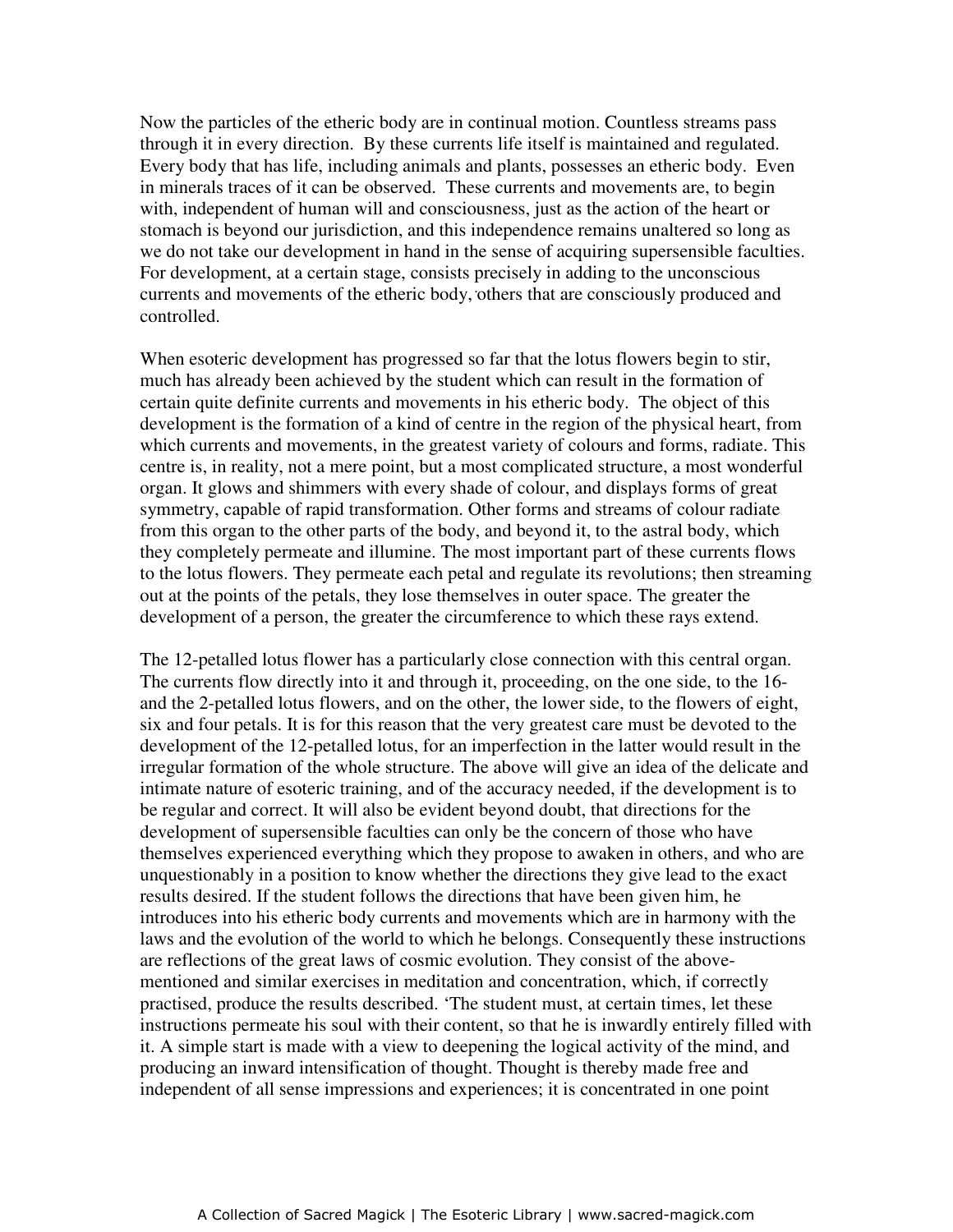which is held entirely under control. Thus a preliminary centre is formed for the currents of the etheric body. This centre is not yet in the region of the heart, but in the head, and it appears to the clairvoyant as the point of departure for movements and currents, No esoteric training can be successful which does not first create this centre. If the latter were first formed in the region of the heart, the aspiring clairvoyant would doubtless obtain glimpses of the higher worlds, but he would lack every true insight into the connection between these higher worlds and the world of our senses. This, however, is an unconditional necessity for man at the present stage of evolution. The clairvoyant must not become a visionary; he must retain a firm footing upon the earth.

The centre in the head, once duly fixed, is then transferred lower down, to the region of the larynx. This is effected by further exercises in concentration. Then the currents of the etheric body radiate from this point and illumine the astral space surrounding the individual.

Continued practice enables the student to determine for himself the position of his etheric body. Hitherto this position depended upon the forces proceeding from without or from within the physical body. Through further development the student is able to direct his etheric body to all sides. This faculty is effected by currents moving approximately along both hands, and centred in the 2-petalled lotus in the region of the eyes. All that is made possible through the radiations from the larynx assuming round forms, of which a number how to the 2-petalled lotus, and thence form undulating currents along the hands. As a further development these currents branch out and ramify in the most delicate manner, and become, as it were, a kind of web, which then encompasses the entire etheric body as though with a network. Whereas hitherto the etheric body was not closed to the outer world, so that the life currents from the universal ocean of life flowed freely in and out, it now becomes necessary that these currents should pass through this membrane. Thus the individual becomes sensitive to these external streams; they become perceptible to him. And now the time has come to give the complete system of currents and movements its centre situated in the region of the heart. This again is effected by persevering with the exercises in concentration and meditation; and at this point also the stage is reached when the student becomes gifted with the 'inner word.' All things now acquire a new significance for him. They become as it were spiritually audible in their innermost self, and speak to him of their essential being. The currents described above place him in touch with the inner being of the world to which he belongs. He begins to mingle his life with the life of his environment and can let it reverberate in the movements of his lotus flowers.

At this point the spiritual world is entered. If the student has advanced so far, he acquires a new understanding for all that the great teachers of humanity have uttered. The sayings of the Buddha and the Gospels, for instance, produce a new effect on him. They pervade him with a felicity of which he had not dreamed before. For the tone of their words follows the movements and rhythms which he has himself formed within himself. He can now have positive knowledge that a Buddha or the Evangelists did not utter their own personal revelations, but those which flowed into them from the innermost Being of all things. A fact must here be pointed out which can only be understood in the light of what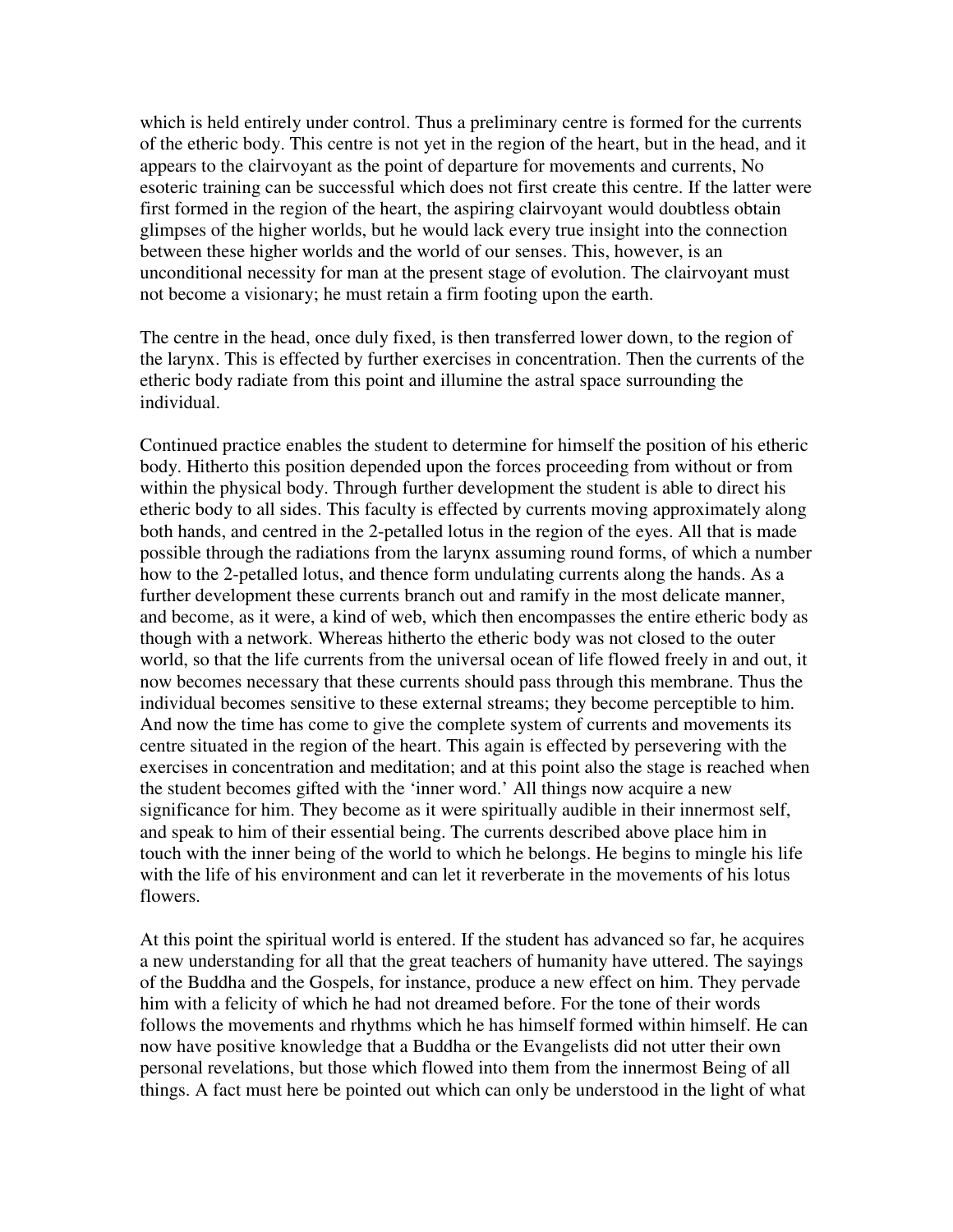has been said above. The many repetitions in the sayings of the Buddha are not comprehensible to people of our present evolutionary stage. For the esoteric student, however, they become a force on which he gladly lets his inner senses rest, for they correspond with certain movements in the etheric body. Devotional surrender to them, with perfect inner peace, creates an inner harmony with these movements, and because the latter are an image of certain cosmic rhythms which also at certain points repeat themselves and revert to former modes, the individual listening to the wisdom of the Buddha, unites his life with that of the cosmic mysteries. -

In esoteric training, there is question of four attributes which must be acquired on the socalled probationary path for the attainment of higher knowledge. The first is the faculty of discrimination in thoughts between truth and mere semblance or opinion. The second attribute is the correct estimation of what is inwardly true and real, as against what is merely apparent. The third rests in the practice of the six qualities already mentioned in the preceding pages: [see above] thought-control, control of actions, perseverance, tolerance, faith and equanimity. The fourth attribute is the love of inner freedom.

A mere intellectual understanding of what is included in these attributes is of no value. They must become so incorporated into the soul that they form the basis of inner habits. Consider, for instance, the first of these attributes: the discrimination between truth and semblance.

The student must so train himself that he quite as a matter of course distinguishes, in everything that confronts him, between the non-essential elements and those that are significant and essential. He will only succeed in this if, in his observation of the outer world, he quietly and patiently ever and again repeats the attempt. And at the end he will naturally single out the essential and the true at a glance, whereas formerly the nonessential, too, could content him. 'All things corruptible are but reflection' - is a truth which becomes an unquestionable conviction of the soul. The same applies to the remaining three of the four attributes mentioned.

Now these four inner habits do actually produce a transformation of the delicate human etheric body. By the first, discrimination between truth and semblance, the centre already described is formed in the head, and the centre in the region of the larynx prepared. The actual development of these centres is of course dependent on the exercises in concentration described above; the latter develop, and the four attributes bring to fruition. Once the centre in the larynx has been prepared, the free control of the etheric body and its enclosure within a network covering, as explained above, result from the correct estimation of what is true as against what is apparent and non-essential. If the student acquires this faculty of estimation, the facts of the higher worlds will gradually become perceptible to him. But he must not think that he has merely to perform actions which appear significant when judged by the standard of a mere intellectual estimate. The most trifling action, every little thing accomplished has something of importance in the great cosmic household. A correct estimation of the affairs of daily life is required, not an under-estimation of them. The six virtues of which the third attribute consists have already been dealt with; they are connected with the development of the 12-petalled lotus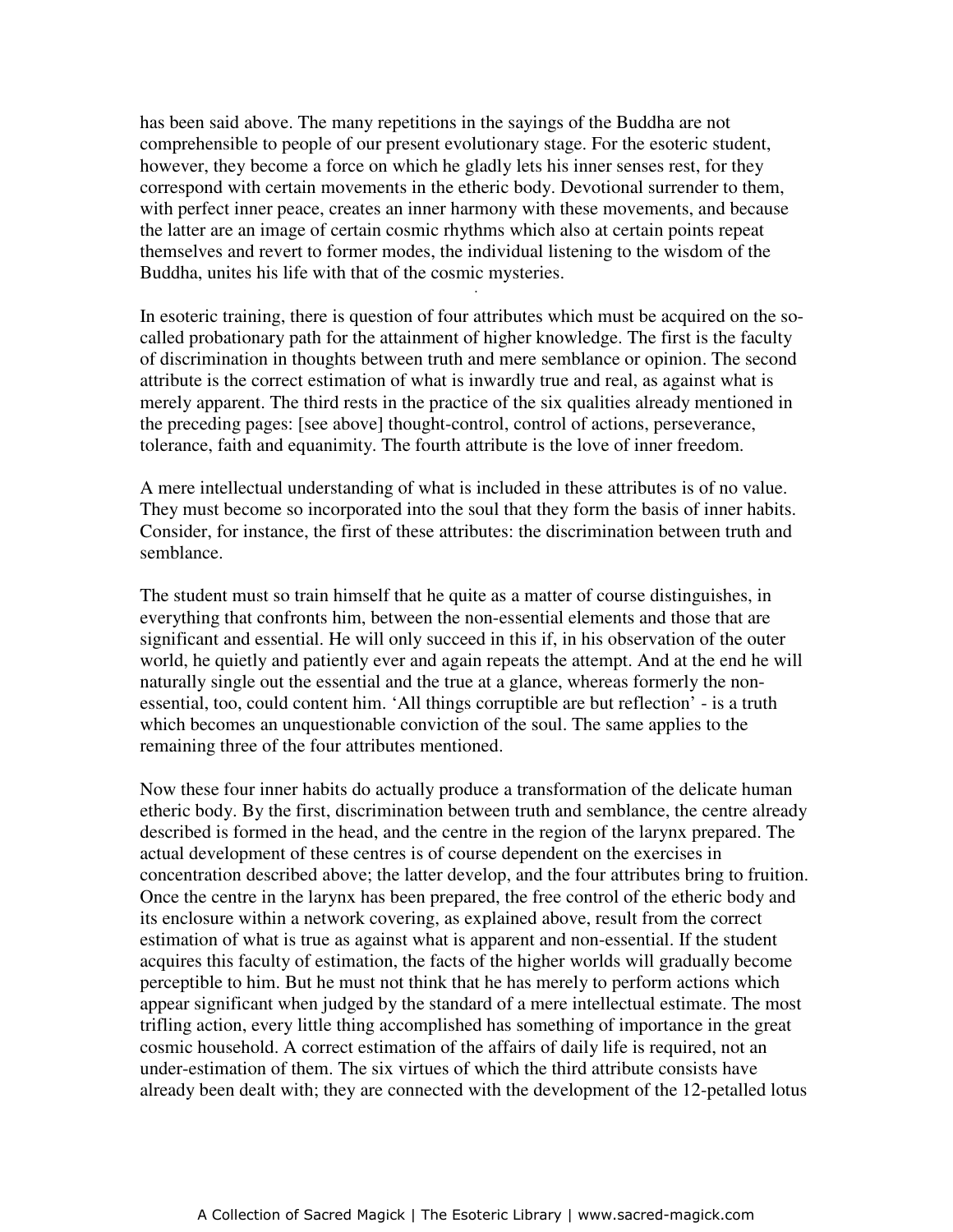in the region of the heart, and, as already indicated, it is to this centre that the life-currents of the etheric body must be directed. The fourth attribute, the longing for liberation, serves to bring to fruition the etheric organ in the heart region. Once this attribute becomes an inner habit, the individual frees himself from everything which depends only upon the faculties of his own personal nature. He ceases to view things from his own separate standpoint, and the boundaries of his own narrow self fettering him to this point of view disappear. The secrets of the spiritual world gain access to his inner self. This is liberation from those fetters which constrain the individual to regard things and beings in a manner corresponding to his own personal limitations. It is from this personal manner of regarding things that the student must become liberated and free.

It will be clear from the above that the instructions given in esoteric training exert a determining influence reaching the innermost depths of human nature. Such are the instructions regarding the four qualities mentioned above. They can be found in one form or another in all the great religions. The founders of the great religions did not give mankind these teachings from some vague feeling. They gave them for the good reason that they were great Initiates. Out of their knowledge did they shape their moral teachings. They knew how these would react upon the finer nature of men, and desired that their followers should gradually achieve the development of this finer nature. To live in the sense of these great religions means to work for the attainment of personal spiritual perfection. Only by so doing can man become a servant of the world and of humanity. Self-perfection is by no means self-seeking; for the imperfect man is an imperfect servant of the world and of humanity. The more perfect a man is, the better does he serve the world. 'If the rose adorns herself, she adorns the garden.'

The founders of the great religions are therefore the great Initiates. Their teaching flows into the soul of men, and thus, with humanity, the whole world moves forward. Quite consciously did they work to further this evolutionary process of humanity. Their teachings can only be understood if it be remembered that they are the product of knowledge of the innermost depths of human nature. The great Initiates knew, and it is out of their knowledge that they shaped the ideals of humanity. Yet man approaches these great leaders when he uplifts himself, in his own development, to their heights.

A completely new life opens out before the student, when the development of his etheric body begins in the way described above, and at the proper time, in the course of his training, he must receive that enlightenment which enables him to adapt himself to this new existence. The 16-petalled lotus, for instance, enables him to perceive spiritual figures of a higher world. He must learn now how different these forms can be when caused by different objects or beings. In the first place, he must notice that his own thoughts and feelings exert a powerful influence on certain of these figures, on others little or no influence. One kind of figure alters immediately if the observer, upon seeing them, says to himself: 'that is beautiful,' and then in the course of his observation, changes this thought to: 'that is useful.' It is characteristic of the forms proceeding from minerals or from artificial objects, that they change under the influence of every thought and every feeling directed upon them by the observer. This applies in a lesser degree to the forms belonging to plants, and still less to those corresponding to animals. These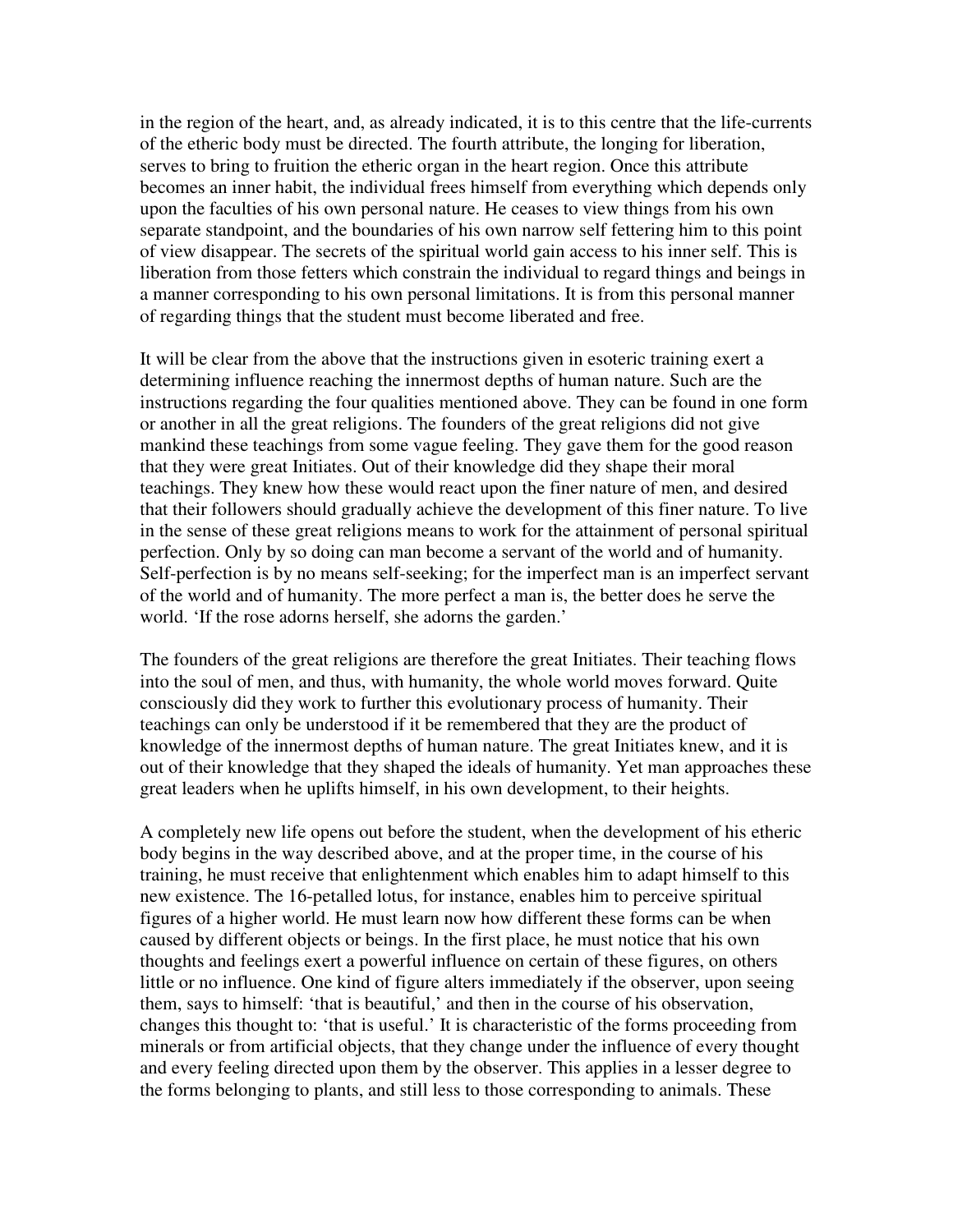figures, too, are full of life and motion, but this motion is only partially due to the influence of human thoughts and feelings; in other respects it is produced by causes which are beyond human influence. Now there appears within this whole world a species of form which remains almost entirely unaffected by human influence. The student can convince himself that these forms proceed neither from minerals, nor from artificial objects, nor, again, from plants or animals. To gain complete understanding, he must study those forms which he can realize to have proceeded from the feelings, instincts and passions of human beings. Yet he call find that these forms too are influenced by his own passions of namal semger. The can thin that these forms too are immedied by the thoughts, if only to a relatively small extent. But there always remains a residuum of forms in this world upon which such influences are less and less effective. Indeed at the outset of his career, the student can perceive little beyond this residuum.

He can only discover its nature by observing himself. He then learns what forms he himself produces, for his will, his wishes and so on, are expressed in these forms. An instinct that dwells in him, a desire that fills him, an intention that he harbours and so forth are all manifested in these forms; indeed his whole character displays itself in this world of forms.

By his thoughts and feelings, he consciously can influence all forms not proceeding from himself; on the other hand he has no influence on those created unconsciously by his own being in the higher worlds once he has created them. Now it follows from what has been said that, on this higher plane, man's inner life of instincts, desires, ideas displays itself outwardly in exterior forms, just like all other beings and objects.

For higher knowledge, the inner world appears as part of the outer world. Just as though anyone in the physical world were surrounded by mirrors and could observe his physical body in that way; thus, too, in a higher world, man's inner being confronts him as a reflected image.

At this stage of development, the student has reached the point when he can free himself from the illusion derived from the limitation of his personal self. He can now observe that inner self as the outer world, just as he hitherto regarded as outer world everything that affected his senses. Thus he learns by gradual experience to deal with himself just as hitherto he dealt with the beings around him.

Were the student to obtain an insight into these higher worlds without sufficient preparation regarding their nature, he would find himself confronted by the picture of his own soul as though by an enigma. There his own desires and passions confront him in animal or, more seldom, in human forms. It is true that the animal forms of this world are never quite similar to those of the physical world, yet they possess a remote resemblance. Inexpert observers often take them to be identical. Now upon entering this world, an entirely new method of judgment must be acquired. For apart from the fact that things actually pertaining to inner nature appear as outer world, they also hear the character of mirrored reflections of what they really are. When, for instance, a number is perceived, it must be reversed, as a picture in a mirror; 265 would mean here in reality 562. A sphere is perceived as though from its centre. This inner perception must then be translated. The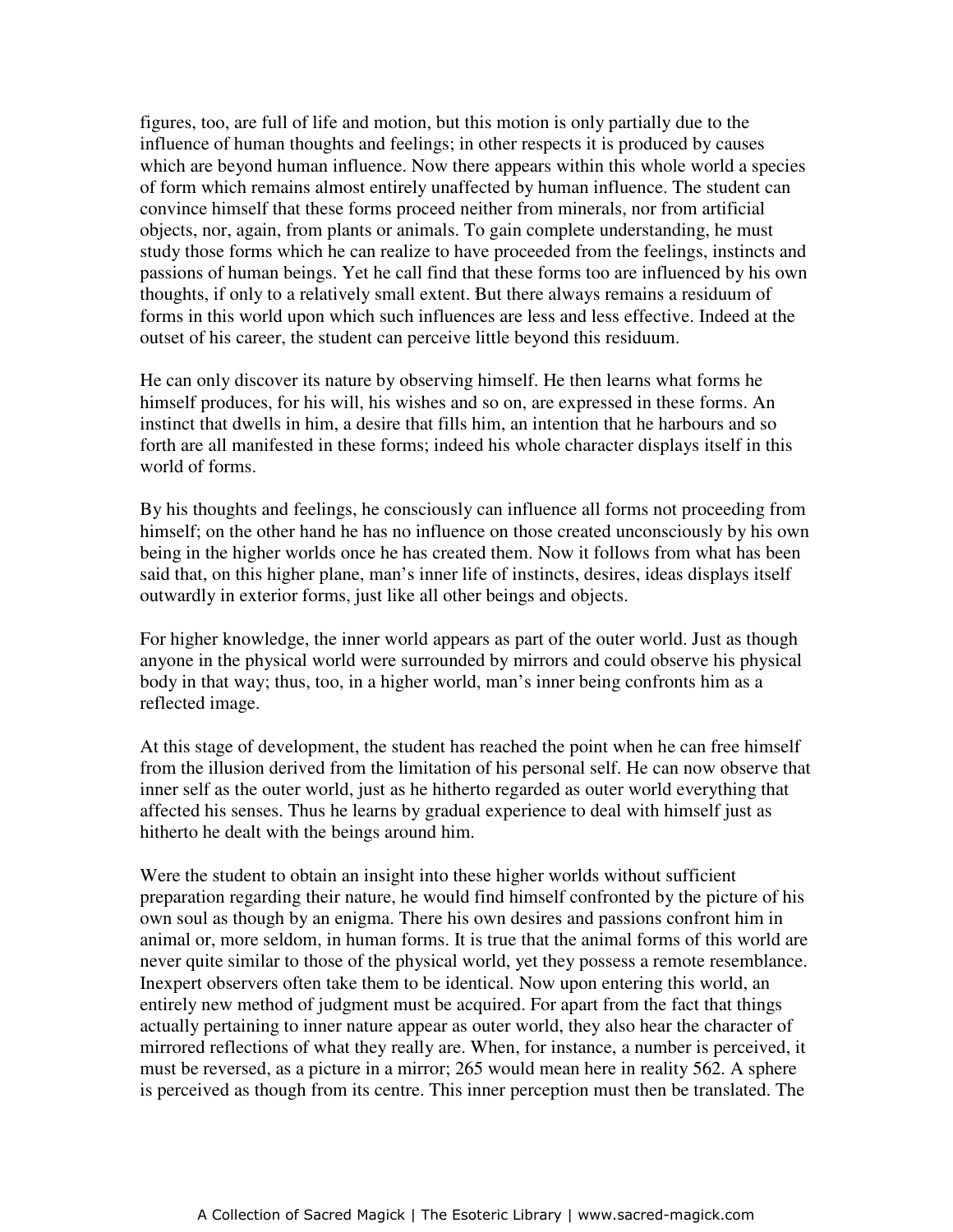qualities of the soul appear likewise as in a mirror. A wish directed towards an outer object appears as a form moving towards the person wishing. Passions residing in the lower part of human nature can assume animal forms or similar shapes, that hurl themselves against the individual. In reality, these passions are struggling outward; they seek satisfaction in the outer world, but this search in an outward direction appears in the mirrored reflection as an attack on the individual from whom they proceed.

If the student, before attaining insight into higher worlds, has learnt by quiet and sincere self-observation to realize the qualities and defects of his own character, he will then, at the moment when his own inner self confronts him as a mirrored image, find strength and courage to conduct himself in the right way. People who have failed to test themselves in this way, and are insufficiently acquainted with their own inner self, will not recognize themselves in their own mirrored image, and will mistake it for a reality foreign to themselves. Or they may become alarmed at the vision, and, because they cannot endure the sight, deceive themselves into believing the whole thing is nothing but an illusion which cannot lead them anywhere. In either case the person in question, through prematurely attaining a certain stage of inner development, would himself fatally obstruct his own progress.

It is absolutely necessary that the student should experience this aspect of his own inner self before progressing to higher spheres. For he possesses in himself a psychic-spiritual element of which he is himself the best judge. If he has thoroughly realized the nature of his own personality in the physical world, and if the image of his personality first appears to him in a higher world, he is then able to compare the one with the other. He can refer the higher to something already known to him, so that his point of departure is on firm ground. Whereas, on the other hand, if ever so many other spiritual beings appeared to him, he would find himself unable to discover their nature and qualities, and would soon feel the ground giving way beneath him. Thus it cannot be too often repeated that the only safe entrance into the higher worlds is at the end of a path leading through a genuine knowledge and estimate of one's own nature.

Pictures, then, of a spiritual kind, are first encountered by the student on his progress into higher worlds; and the reality to which these pictures correspond, is actually within himself. He should be far enough advanced to refrain from desiring reality of a more direct kind, at this initial stage, and regard these pictures as appropriate. He will soon meet something quite new within this world of pictures. His lower self is before him as a mirrored image; but from within this image there appears the true reality of his higher self. From out of the picture of his lower personality, the form of the spiritual Ego becomes visible. Then threads are spun from the latter to other and higher spiritual realities.

This is the moment when the 2-petalled lotus in the region of the eyes is required. If it now begins to stir, the student finds it possible to set his higher Ego in connection with higher spiritual beings. The currents from this lotus flower flow towards the higher entities in such a way that the movements in question are fully apparent to the individual.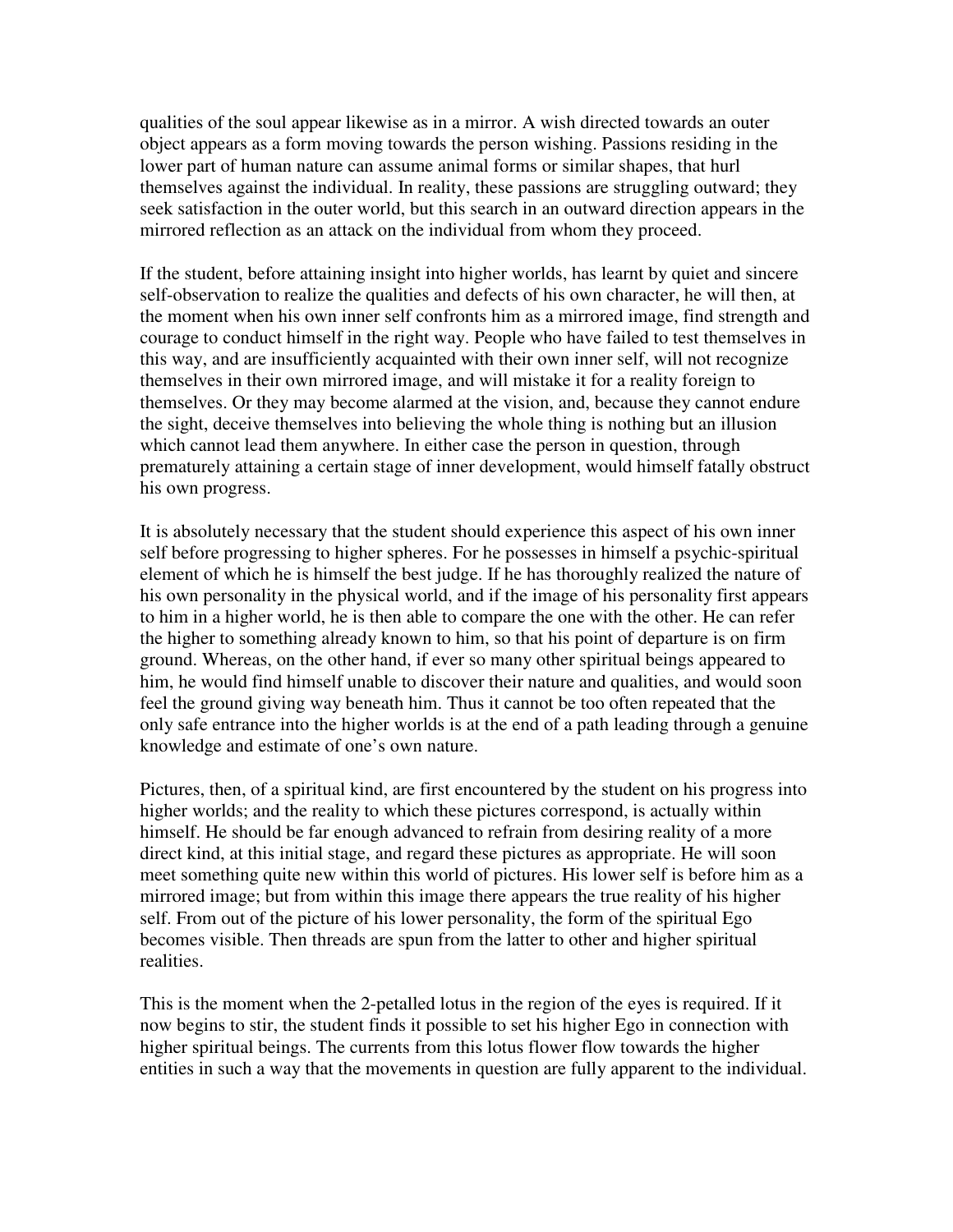Just as the light renders the physical objects visible, so, too, these currents disclose spiritual beings of higher worlds.

Through inward application to the fundamental truths derived from Spiritual Science, the student learns to set in motion, and then to direct the currents proceeding from the lotus flower between the eyes.

It is at this stage of development especially that the value of sound judgment, and a training in clear and logical thought, is proved. The higher self which hitherto slumbered unconsciously, in an embryonic state, is now born into conscious existence. This is not a figurative, but a positive birth in the spiritual world, and the being now born, the higher self, if it is to be capable of life, must enter that world with all the necessary organs and aptitudes. Just as Nature must provide for a child being born into the world with suitable eyes and ears, so, too, the laws of self-development must provide for the necessary qualities, with which the higher self can enter existence. These laws governing the development of the higher spiritual organs are none other than the laws of sound reason and morality of the physical world. The spiritual self matures in the physical self as a child in the mother's womb. The constitution of the spiritual self is similarly conditioned by the laws of common intelligence and reason that govern physical life. No one can give birth to a soundly constituted higher self, whose life in thought and feeling, in the physical world, is not sound and healthy. Natural, rational life is the basis of all genuine spiritual development. Just as the child when still in the maternal womb, lives in accordance with natural forces to which it has access, after its birth, through its organs of sense, so, too, the human higher self lives in accordance with the laws of the spiritual world, even during physical existence. And even as the child, out of a dim life-instinct, acquires the requisite forces, so, too, can man acquire the powers of the spiritual world before his higher self is born. Indeed he must do this if the latter is to enter the world as a fully developed being. It would be quite wrong for anyone to say: 'I cannot accept the teachings of Spiritual Science until I myself become a seer,' for without inward application to the results of spiritual investigation, there is no chance whatever of attaining genuine higher knowledge. It would be as though a child, during gestation, were to refuse the forces coming to it through its mother, and proposed to wait until it could create them for itself. Just as the child in its incipient feeling for life, learns to appreciate what is offered to it, so can the non-seer appreciate the truth of the teachings of Spiritual Science. An insight into these teachings, based on a deeply rooted feeling for truth, and a clear, sound, all-round critical and reasoning faculty, is possible, even before spiritual things are actually perceived. The esoteric knowledge must first be studied, so that this study becomes a preparation for clairvoyance. A person attaining clairvoyance without such preparation would resemble a child born with eyes and ears but without a brain. The entire world of sound and colour would display itself before him, but he would be helpless in it.

At this stage of his esoteric development, the student realizes, through personal inward experience, all that had previously appealed to his sense of truth, to his intellect and reason. He has now direct knowledge of his higher self. He learns how his higher self is connected with exalted spiritual beings, and forms with them a united whole. He sees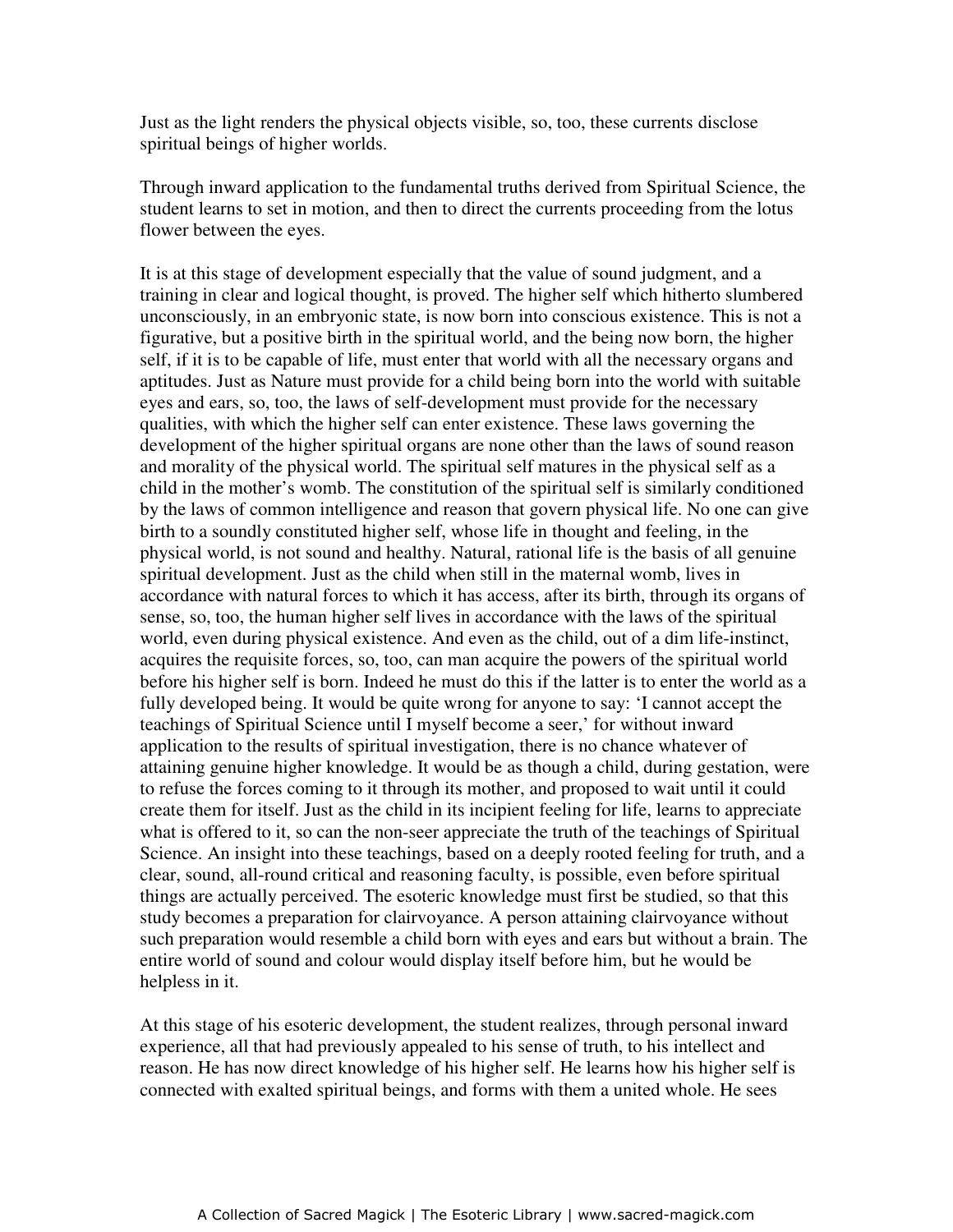how the lower self originates in a higher world, and it is revealed to him how his higher nature outlasts his lower. He can now distinguish the imperishable in himself from the perishable; that is, he learns, through personal insight, to understand the doctrine of the incarnation of the higher self in the lower. It will become plain to him that he is involved in a great spiritual complex, and that his qualities and destiny are due to this connection. He learns to recognize the law of his life, his Karma. He realizes that his lower self, constituting his present existence, is only one of the forms which his higher being can adopt. He discerns the possibility of working down from his higher self on to his lower self, so that he may perfect himself ever more and more. Now, too, he can rightly distinguish the great differences between human beings, in regard to their level of perfection. He becomes aware that there are others above him, who have already traversed the stages which still lie before him, and he realizes that the teachings and deeds of such men proceed from the inspiration of a higher world. He owes this knowledge to his first glimpse into this higher world. The so-called great Initiates of humanity now become vested with reality for him. These, then, are the gifts which the student owes to his development at this stage: insight into his higher self; insight into the doctrine of the incarnation of this higher being into a lower; insight into the laws by which life in the physical world is regulated according to its spiritual connections, that is, the law of Karma; and finally, insight into the existence of the great Initiates.

Thus it is said of a student who has reached this stage, that all doubt has vanished from him. His former faith, based on reason and sound thought, is now replaced by knowledge and insight which nothing can undermine. The various religious cults have presented, in their ceremonies, sacraments, and rites, externally visible pictures of the higher spiritual beings and events. None but those who have not penetrated to the depths of the great religious cults, can fail to recognize this fact. Personal insight into spiritual reality explains the great significance of these externally visible cults. Religious service, then, becomes for the seer an image of his own communion with the higher, spiritual world.

It has been shown how the student, by attaining this stage, becomes, in truth, a new being. He can now mature to still higher faculties, and, by means of the life-currents of his etheric body, control the higher and actual life-element, thus attaining independence, to a high degree, from the restrictions of the physical body.

#### **THE TRANSFORMATION OF DREAM LIFE**

An intimation that the student has reached or will soon reach the stage of development described in the preceding chapter, will he found in the change which comes over his dream life. His dreams, hitherto confused and haphazard, now begin to assume a more regular character. Their pictures begin to succeed each other in sensible connection, like the thoughts and ideas of daily life. He can discern in them law, cause and effect. The content, too, of his dreams is changed. While hitherto he discerned only reminiscences of daily life, and transformed impressions of his surroundings or of his physical condition, there now appear before him pictures of a world he has hitherto not known. At first the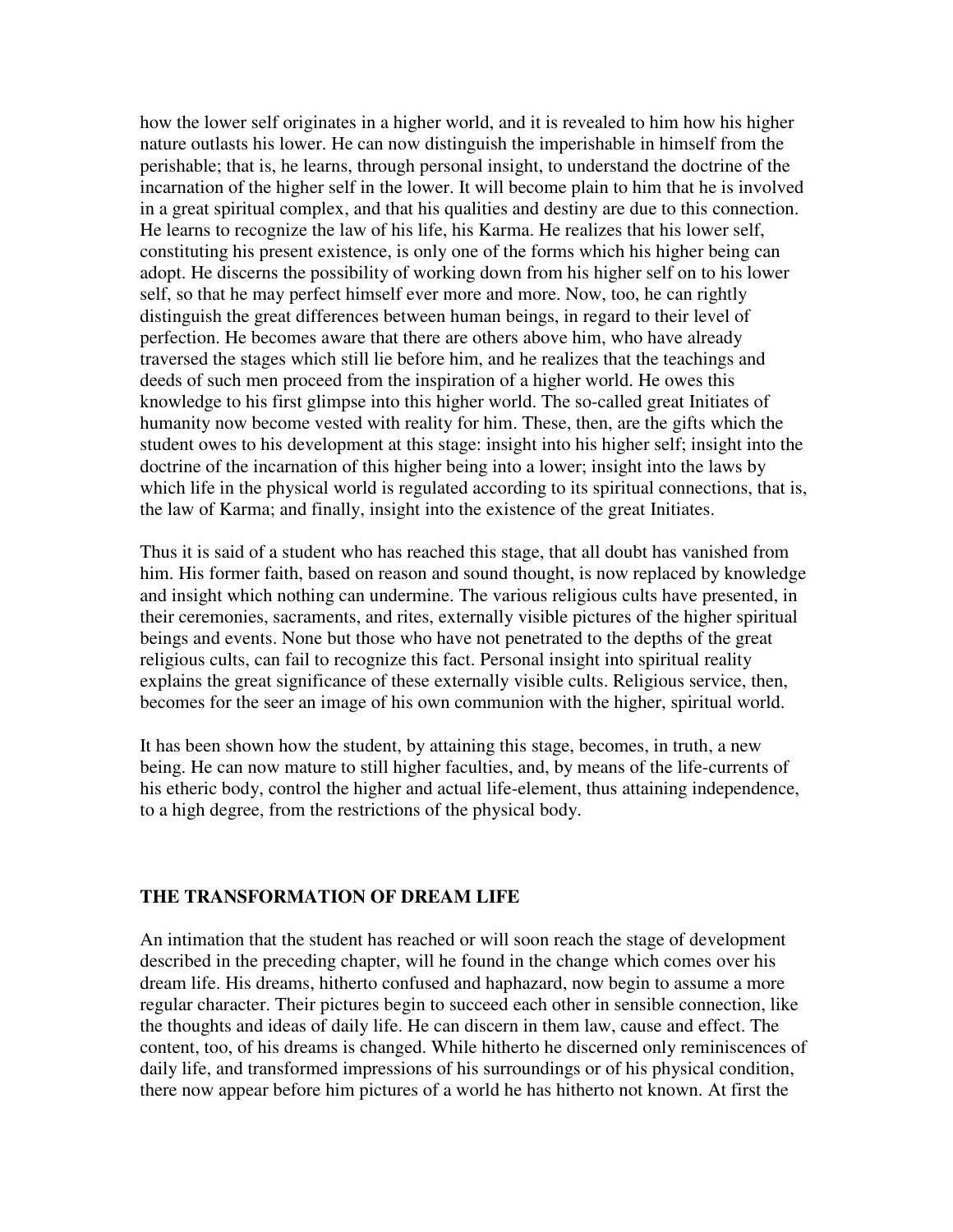general character of his dream life remains unchanged, in so far as dreams are distinguished from waking mental activity by the symbolical presentation of what they wish to express. No attentive observer of dream life can fail to detect this characteristic. For instance, one may dream that one has caught some horrible creature, and one feels an unpleasant sensation in one's hand. One wakes to discover that one is tightly grasping a corner of the blanket. The truth is not presented to the mind, except through the medium of a symbolical image. One may dream that one is flying from some pursuer, and is stricken with fear. On waking, one finds that one has been suffering, during sleep, from palpitations of the heart. Disquieting dreams can also be traced to indigestible food. Occurrences in the immediate vicinity may also reflect themselves symbolically in dreams. The striking of a clock may evoke the picture of a troop of soldiers marching by to the beat of their drums. A falling chair may be the occasion of a whole dream drama, in which the sound of the fall is reproduced as the report of a gun, and so forth. The more regulated dreams of esoteric students whose etheric body has begun its development, retain this symbolical method of expression, but they will cease merely to reflect reality connected with the physical body and physical environment. As the dreams due to the latter causes become more connected, they are mingled with similar pictures expressing things and events of another world. These are the first experiences lying beyond the range of waking consciousness. Yet no true mystic will ever make his experiences in dreams the basis of any authoritative account of a higher world. Such dreams must be merely considered as providing the first hint of a higher development. Very soon, and as a further result, the student's dreams will no longer remain beyond the reach of intellectual guidance, as heretofore, but, on the contrary, will be intellectually controlled and supervised, like the impressions and conceptions of waking consciousness. The difference between dream and waking consciousness grows ever smaller. The dreamer remains awake, in the fullest sense of the word, during his dream life; that is, he is aware of his mastery and control over his own vivid mental activity.

During our dreams we are actually in a world other than that of our senses; but, with undeveloped spiritual organs, we can form none other than the confused conceptions of it described above. It is only in so far present for us, as, for instance, the world of sense could be for a being equipped with no more than rudimentary eyes. That is why we can see nothing in this world but counterfeits and reflections of daily life. The latter are perceptible to us because our own soul paints its daily experiences in pictorial form into the substance of which that other world consists. It must be clearly understood that in addition to our ordinary conscious work-a-day life, we lead a second unconscious life in that other world. We engrave in it all our thoughts and perceptions. These tracings only become visible when the lotus flowers are developed. Now in every human being there are certain beginnings of these lotus flowers. We cannot perceive with them during waking consciousness because the impressions made on them are very faint. We cannot see the stars during the daytime for a similar reason. Their visibility is extinguished by the mighty glare of the sun. Thus, too, the faint impressions from the spiritual world cannot make themselves felt in the face of the powerful impressions received through the senses.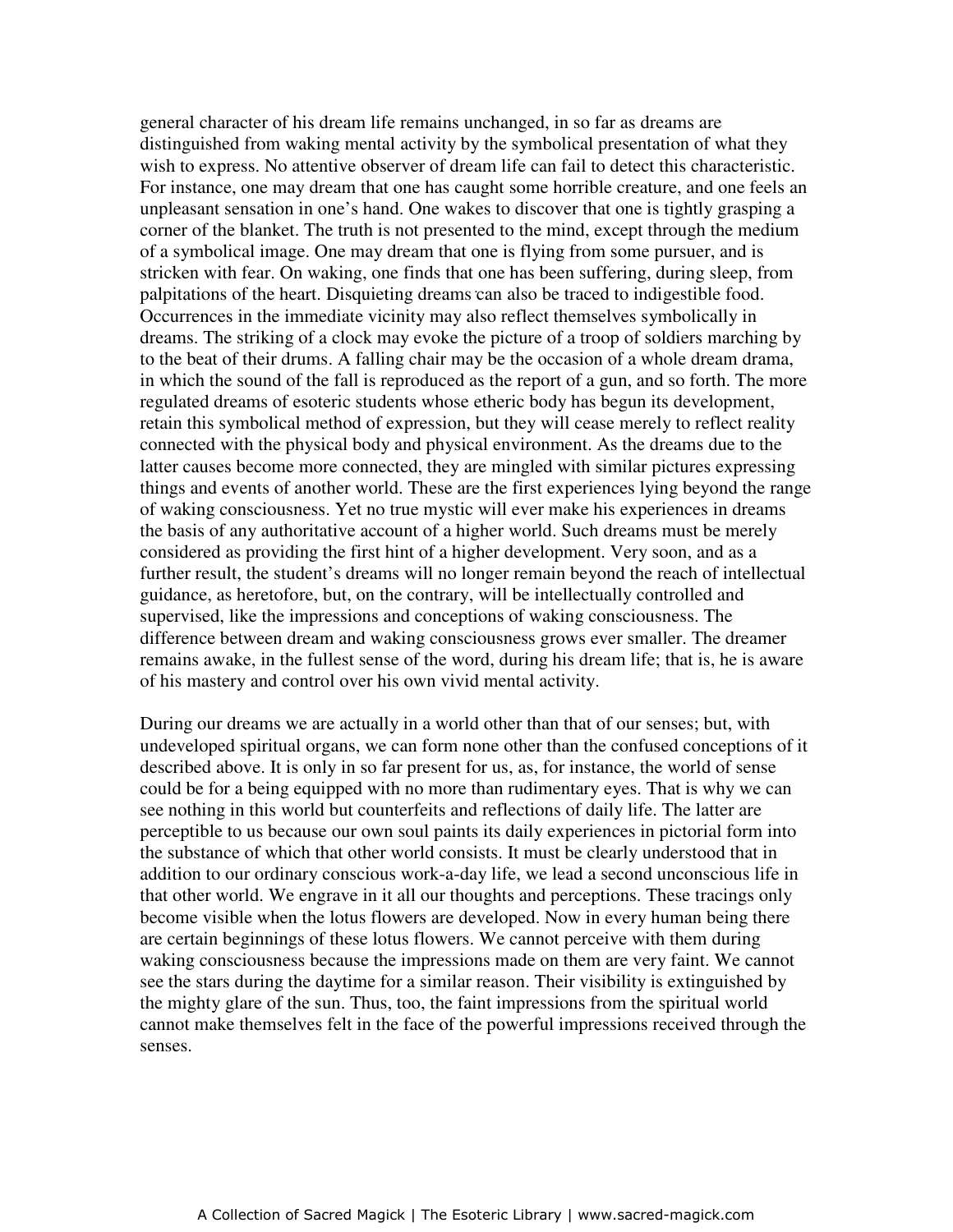Now when the gate of the senses is closed during sleep, these other impressions begin to emerge confusedly, and the dreamer becomes aware of experiences in another world. But, as already explained, these experiences consist, at first, merely of pictures engraved in the spiritual world by our mental activity attached to the physical senses. Only developed lotus flowers make it possible for manifestations not derived from the physical world to be imprinted in the same way. And then the etheric body, when developed, brings full knowledge concerning these engraved impressions derived from other worlds. This is the beginning of life and activity in a new world, and, at this point, esoteric training must set the student a twofold task. To begin with, he must learn to take stock of everything he observes in his dreams, exactly as though he were awake. Then, if successful in this, he is led to make the same observations during ordinary waking consciousness. He will so train his attention and receptivity for these spiritual impressions, that they need no longer vanish in the face of the physical impressions, but will always be at hand for him, and reach him in addition to the others.

When the student has acquired this faculty, there arises before his spiritual eyes something of the picture described in the preceding chapter, and he can henceforth discern all that the spiritual world contains as the cause of the physical world. Above all things he can perceive and gain knowledge of his own higher self in this world. The next task now confronting him is to grow, as it were, into this higher self, that is, really to regard it as his own true self and act accordingly. He realizes ever more clearly and intensely that his physical body, and what he hitherto called his 'I' are merely the instruments of his higher self. He adopts an attitude towards his lower self, such as a person, limited to the world of the senses, adopts towards some instrument or vehicle that serves him. No one includes as part of himself the vehicle in which he is travelling, even though he says: 'I travel'; so, too, when an inwardly developed person says: 'I go through the door,' his actual conception is 'I carry my body through the door.' Only this must become a natural habit with him, so that he never for a moment loses his firm footing in the physical world or feels estranged from it. If the student is to avoid becoming a fantastic visionary, he must not impoverish his life through his higher consciousness, but on the contrary, enrich it, as a person enriches his life by using the railway and not merely his legs to cover a certain distance.

When the student has thus raised himself to a life in the higher Ego, or rather during his acquisition of the higher consciousness, he will learn how to stir to life the spiritual perceptive force in the organ of the heart, and control it through the currents described in the foregoing chapter. This perceptive force is an element of higher substantiality, which proceeds from the organ in question, and flows with beautiful radiance through the moving lotus flowers and the other channels of the developed etheric body. Thence it radiates outward into the surrounding spiritual world, rendering it spiritually visible, just as the sunlight falling on the objects of the physical world, renders them visible.

How this perceptive force in the heart organ is created, can only be gradually understood in the course of actual development.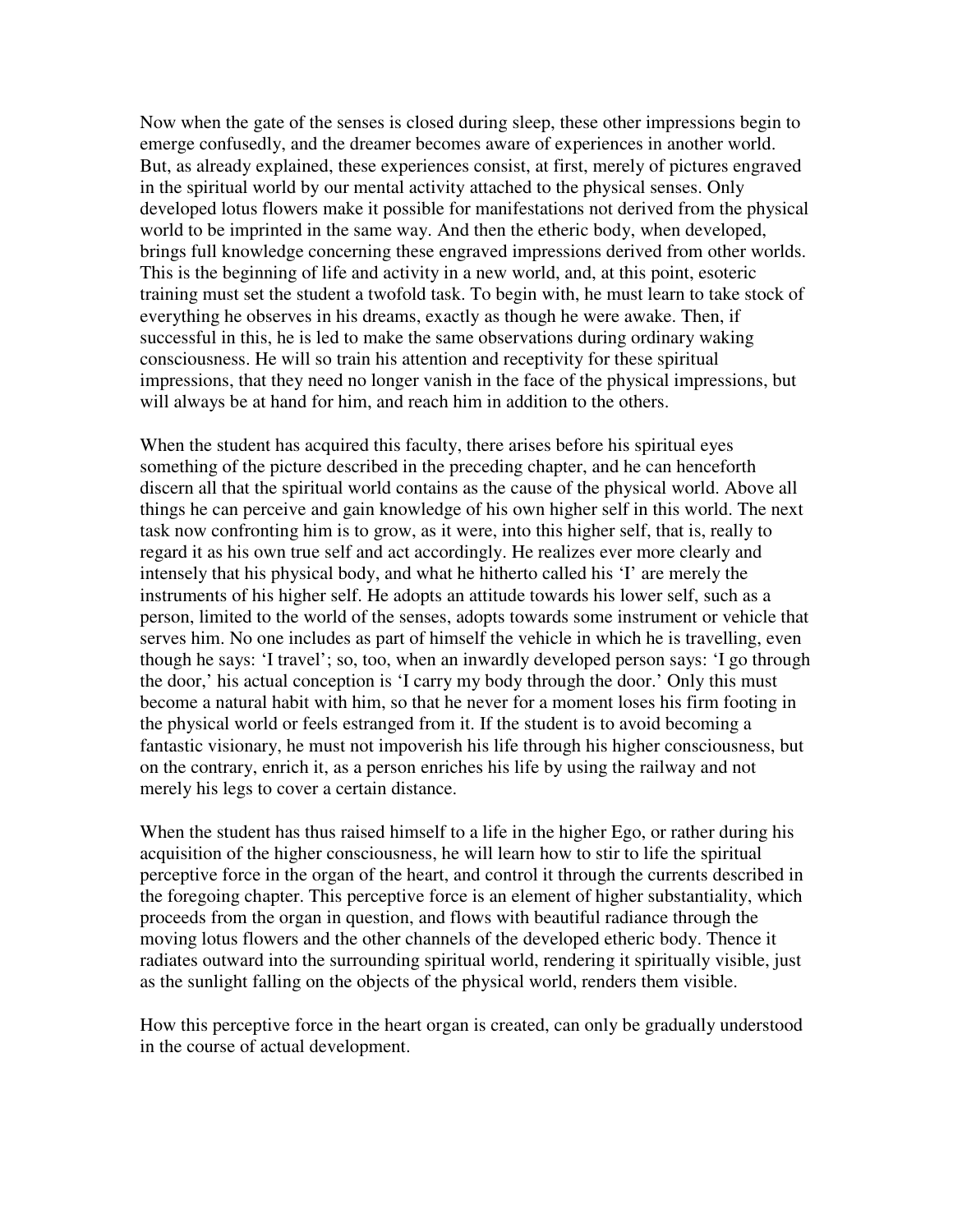It is only when this organ of perception can be sent through the etheric body and into the outer world, to illumine it, that the actual spiritual world, as composed of objects and beings, call be clearly perceived. Thus it will be seen that complete consciousness of an object in the spiritual world is only possible when man himself casts upon it the spiritual light. Now the Ego which creates this organ of perception does not dwell within, but outside the physical body, as already shown. The heart organ is only the spot where the individual kindles, from without, this spiritual light organ. Were the latter kindled elsewhere, the spiritual perceptions produced by it would have no connection with the physical world. But all higher spiritual realities must be related to the physical world, and man himself must act as a channel for them to flow into it. It is precisely through the heart organ that the higher Ego governs the physical self, making it into his instrument.

Now the esoterically developed person feels differently towards the things of the spiritual world, than the undeveloped feels to the things of the physical world. The latter feels himself to be at a particular place in the world of sense, and the surrounding objects to be external to him. The spiritually developed person feels himself to be united with, and as though in the interior of the spiritual objects he perceives. He wanders, in fact, from place to place, and is therefore called the 'Wanderer', in the language of occult science. Should he, however, remain a mere wanderer, he would be unable to define any object in spiritual space. Just as objects and places in physical space are defined from a fixed point of departure, this, too, must be the case in the other world. He must seek out some place, thoroughly investigate it, and take it spiritually in possession. In this place he must establish his spiritual home, and relate everything else to it. In physical life, too, a person sees everything in terms of his physical home. Natives of Berlin and Paris will involuntarily describe London in a different way. And yet there is a difference between the spiritual and the physical home. We are born into the latter without our co-operation, and instinctively absorb, during our childhood, a number of ideas, by which everything is henceforth involuntarily coloured. The student, however, himself founds his own spiritual home, in full consciousness. His judgment, therefore, based on this spiritual home, is formed in full unhampered freedom. This founding of a spiritual home is called in the language of occult science, 'the building of the hut'.

Spiritual vision, at this stage, extends to the spiritual counterparts of the physical world, so far as these exist in the so-called astral world. There everything is found which, in its nature, is similar to human instincts, feelings, desires and passions. For powers related to all these human characteristics, are associated with all physical objects. A crystal, for instance, is cast in its form by powers which, seen from a higher standpoint, appear as an active human impulse. Similar forces drive the sap through the vessels of the plant, cause the blossoms to unfold and the seed-vessels to burst. To developed spiritual organs of perception, all these forces appear gifted with form and colour, just as the objects of the physical world have form and colour for physical eyes. At this stage in his development, the student sees not only the crystal and the plant, but also the above spiritual forces. Animal and human impulses are perceptible to him not only through their physical manifestation in the individual, but directly as objects, as he sees tables and chairs in the physical world. The whole range of instinct, impulse, desire and passion, both of an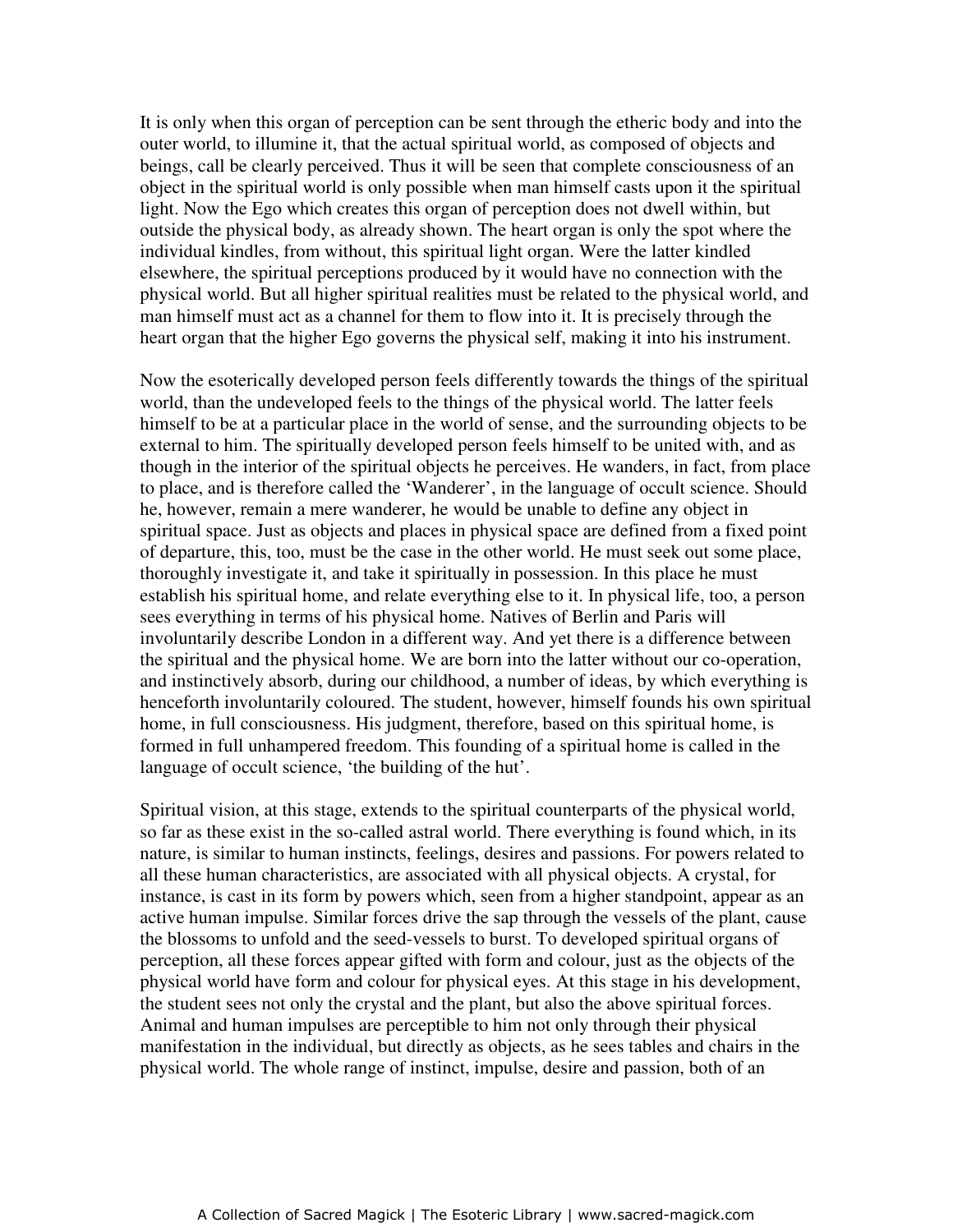animal and a human being, constitute the astral cloud or aura, in which the being is enveloped.

Furthermore, the clairvoyant can, at this stage, perceive things which are almost or entirely withheld from the senses. He can, for instance, tell the astral difference between a room full of lower- or of higher-minded people. Not only the physical but also the spiritual atmosphere of a hospital differs from that of a ballroom. A commercial town has a different astral air from that of a university town. In the initial stages of clairvoyance, this perceptive faculty is but weakly developed; its relation to the objects in question is similar to the relation of dream-consciousness to waking consciousness, in ordinary life; it will, however, become fully awakened also at this stage.

The highest achievement of a clairvoyant who has attained the degree of visioI1 described above, is when the astral counter-effects of animal and human impulses and passions are revealed to him. A loving action is accompanied by quite a different astral picture from one inspired by hate. Unbridled desire gives rise to an ugly astral counterpart, while a feeling evoked by a high ideal creates a counterpart that is beautiful. These astral counterparts are but faintly perceptible during the physical life of an individual, for their strength is diminished by life in the physical world. The desire for an object produces an equivalent image displaying itself as this very desire in the astral world. If, however, the object be attained and the desire satisfied, or if, at any rate, the possibility of satisfaction is forthcoming, the corresponding image will show but faintly. It only attains its rightful state after the death of the individual, when thle soul, in accordance with its nature, still harbours such desires, but can no longer satisfy them, because the object and the physical organ are both lacking. The gourmand, for instance, will still retain, after death, the desire to please his palate; but there is no possibility of satisfying this desire because he no longer has a palate. As a result, the desire produces an especially powerful counterpart, by which the soul is tormented. These experiences evoked by the images of the lower soul-nature after death, are called the experiences in the soul-world, especially in the region of desires. They only vanish when the soul has purified itself from all desires tending to the physical world. Then only does the soul mount to the higher regions, to the world of spirit. Even though these images are faint during life in the physical world, they are none the less present, following the individual as his world of desire, in the way a comet is followed by its tail. They can be seen by a clairvoyant at the requisite stage of development.

Such and similar experiences fill the life of the student during the period described above. He cannot attain higher spiritual experience at this stage of development, but must climb still higher from this point.

# **THE CONTINUITY OF CONSCIOUSNESS**

Human life runs its course in three alternating states or conditions, namely, waking, dreaming sleep and dreamless sleep. The attainment of the higher knowledge of spiritual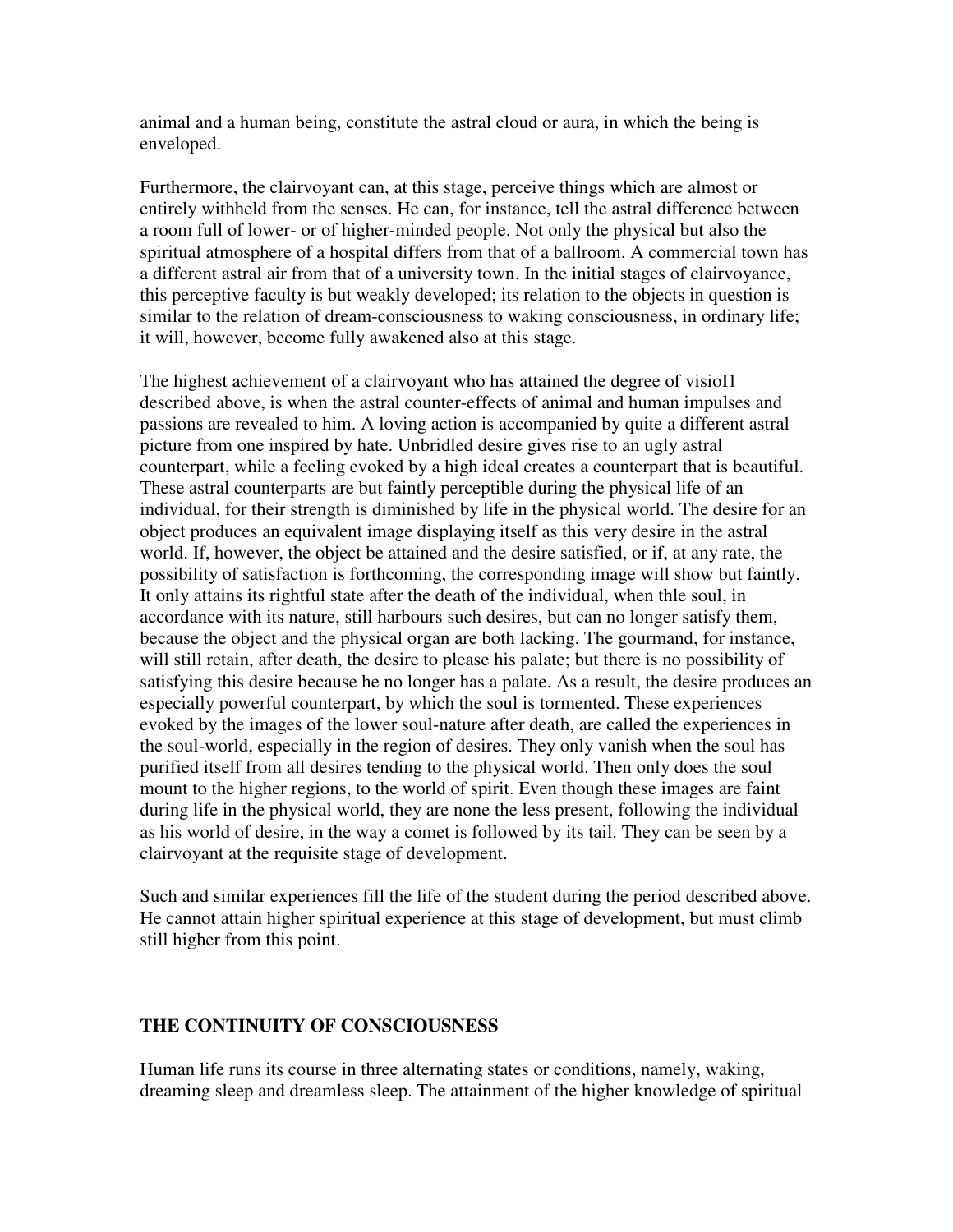worlds can be readily understood, if a conception be formed of the changes occurring in these three conditions, as experienced by the individual seeking such higher knowledge. When no training has been undertaken to attain this knowledge, human consciousness is continually interrupted by the restful intervals of sleep. During these intervals the soul knows nothing of the outer world and equally little of itself. Only at certain periods, dreams emerge from the deep ocean of insensibility, dreams linked to the occurrences of the outer world or the conditions of the physical body. At first, dreams are only regarded as a particular manifestation of sleep-life, and thus only two states are generally spoken as a particular mannestation of steep me, and that only two states are generally by of, namely, sleeping and waking. For Spiritual Science, however, dreams have an independent significance, apart from the other two conditions. In the foregoing chapter, a description was given of the alteration ensuing in the dream life of the individual undertaking the ascent to higher knowledge. His dreams lose their meaningless, irregular and disconnected character, and form themselves, ever more, into a world of law and order, With continued development, not only does this new world born out of the dream world, come to be in no way inferior to outer physical reality, as regards its inner truth, but facts are seen to reveal themselves in it, representing a higher reality in the fullest sense of the word. Mysteries and riddles lie concealed everywhere in the physical world. In the latter, the effects are seen of certain higher facts, but no one can penetrate to the causes, whose perception is confined merely to his senses. These causes are partly revealed to the student, in the above condition developed out of dream life -a condition, however, at which he by no means remains stationary. Yet he must not regard these revelations as actual knowledge, so long as the same things do not also reveal themselves during ordinary waking life. In time he develops this faculty of carrying over into waking consciousness the condition he created for himself out of dream life. Thus something new is introduced into the world of his senses, to enrich it. Just as a person born blind and successfully operated upon, will recognize the surrounding objects to be enriched by all that the eye perceives, so, too, will anyone having become clairvoyant in the above manner, perceive the whole world surrounding him, peopled with new qualities, things, beings and so forth. He now need no longer wait for his dreams to live in another world, but he can at any suitable moment put himself into the above condition, for the purpose of higher perception. This condition then acquires a similar significance for him as, in ordinary life, the perception of things with active senses as opposed to inactive senses. It can truly be said that the student opens the eyes of his soul, and beholds things which necessarily remain concealed from the bodily senses.

Now this condition is only transitional to still higher stages of knowledge. If the student continues his esoteric exercises, he will find, in due time, that the radical change, as described above, does not confine itself to his dream life, but that this transformation also extends to what was previously a condition of deep dreamless sleep. Isolated conscious experiences begin to interrupt the complete insensibility of this deep sleep. Perceptions previously unknown to him, emerge from the pervading darkness of sleep. It is, of course, not easy to describe these perceptions, for our language is only adapted to the physical world, and therefore only approximate terms can be found to express what does not at all belong to that world. Still such terms must be used to describe the higher worlds, and it is only possible by the free use of simile; yet seeing that everything in the world is interrelated, the attempt may be made. The things and beings of the higher worlds are closely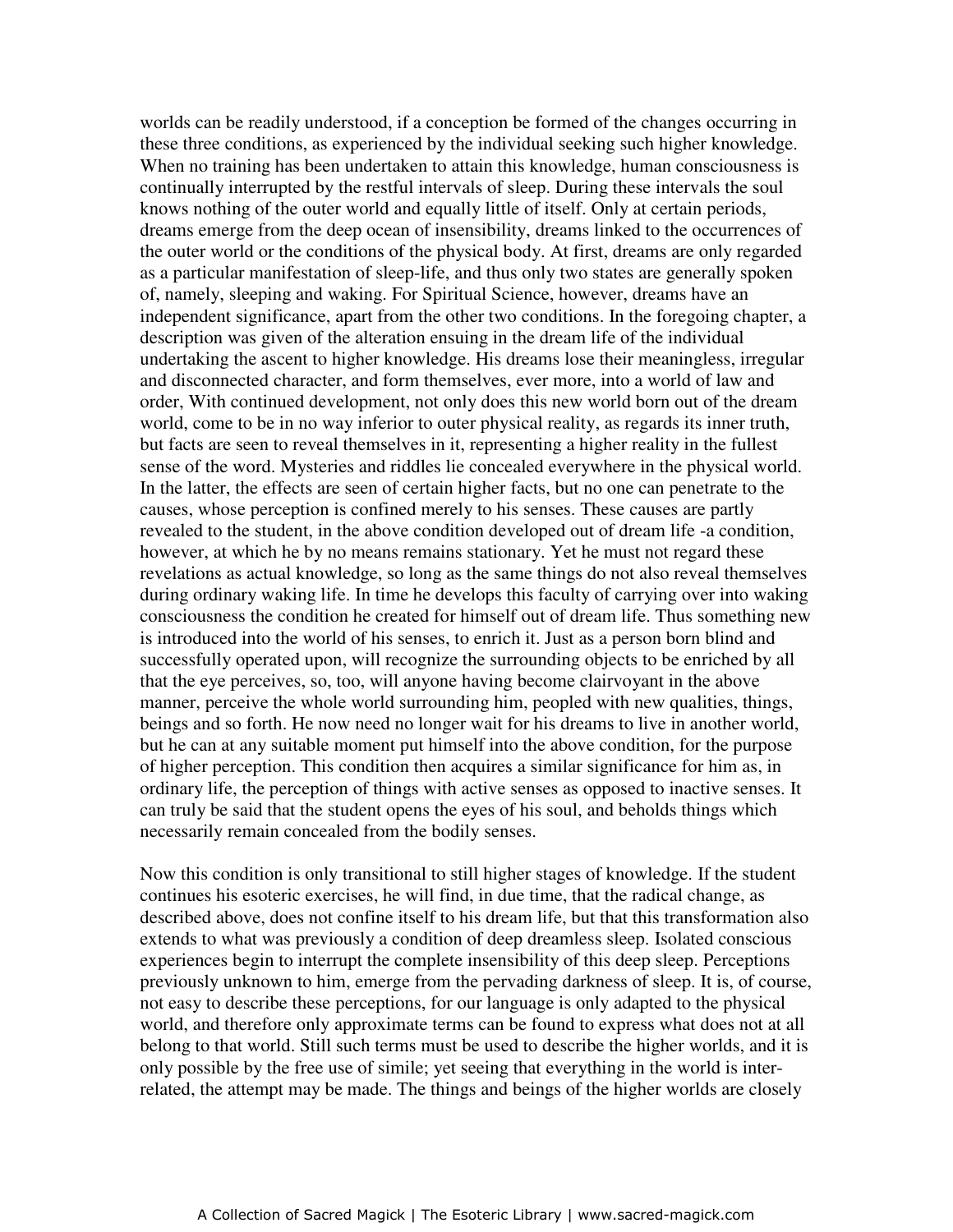enough related to those of the physical world, that, with a little goodwill, some sort of conception of these higher worlds can be formed, even though words suitable for the physical world are used. Only the reader must always bear in mind that such descriptions of supersensible worlds must, to a large extent, be in the nature of simile and symbol. The words of ordinary language are only partially adopted in the course of esoteric training; for the rest, the student learns another symbolical language, as a natural outcome of his ascent to higher worlds. The knowledge of this language is acquired during training itself, but that is no reason why something concerning the higher worlds should not be learned, even from such ordinary descriptions as those here given.

Some idea can be given of those experiences, which emerge from the insensibility of deep sleep, if they be compared to a kind of hearing. We may speak of audible tones and words. While the experiences during dreaming sleep may fitly be designated as a kind of vision, the facts observed during deep sleep may be compared to auditive impressions. (It should be remarked in passing, that for the spiritual world, too, the faculty of sight remains the higher. There, too, colours are higher than sounds and words. The student's first perceptions in this world do not yet extend to the higher colours, but only to the lower tones. Only because man, according to his general development, is already more qualified for the world revealing itself in dreaming sleep, does he straightaway perceive colours there. He is less qualified for the higher world unveiling itself in deep sleep; therefore the first revelations of it he receives are in tones and words; later on he can here, too, ascend to colours and forms.) Now when these experiences during deep sleep first come to the notice of the student, his next task must be to make them as clear and vivid as possible. At first, this presents great difficulty, the perception of these experiences being exceedingly slight. The student knows very well, on waking, that he has had an experience, but is completely in the dark as regards its nature. The most important thing during this initial stage, is to remain quiet and composed, and not for a moment lapse into any unrest or impatience. The latter is under all circumstances detrimental; it can never accelerate development, but only delays it. The student must cultivate a quiet and yielding receptivity for the gift that is presented to him; all violence must be repressed. Should he, at any period, cease to become aware of experiences during sleep he must wait patiently until this is again possible. Some day, this moment will assuredly arrive. And this perceptive faculty, if awaited with patience and composure, remains a secure possession; while, should it appear momentarily in answer to forcible methods, it may be completely lost for a long time.

Once this perceptive faculty is acquired, and the experiences during sleep are present to the student's consciousness in complete lucidity and clarity, his attention should be directed to the following point. All these experiences are seen to consist of two kinds, which can be clearly distinguished. The first kind will be totally foreign to anything that he has ever experienced. These experiences will be a source of joy and edification, but they should be left to themselves for the time being. They are the first harbinger of higher spiritual worlds in which the student will find his way later on. In the second kind of experiences, the attentive observer will discover a certain relationship with the ordinary world in which he lives. The subjects of his reflections during life, what he would like to understand in these things around him, but cannot understand with the ordinary intellect,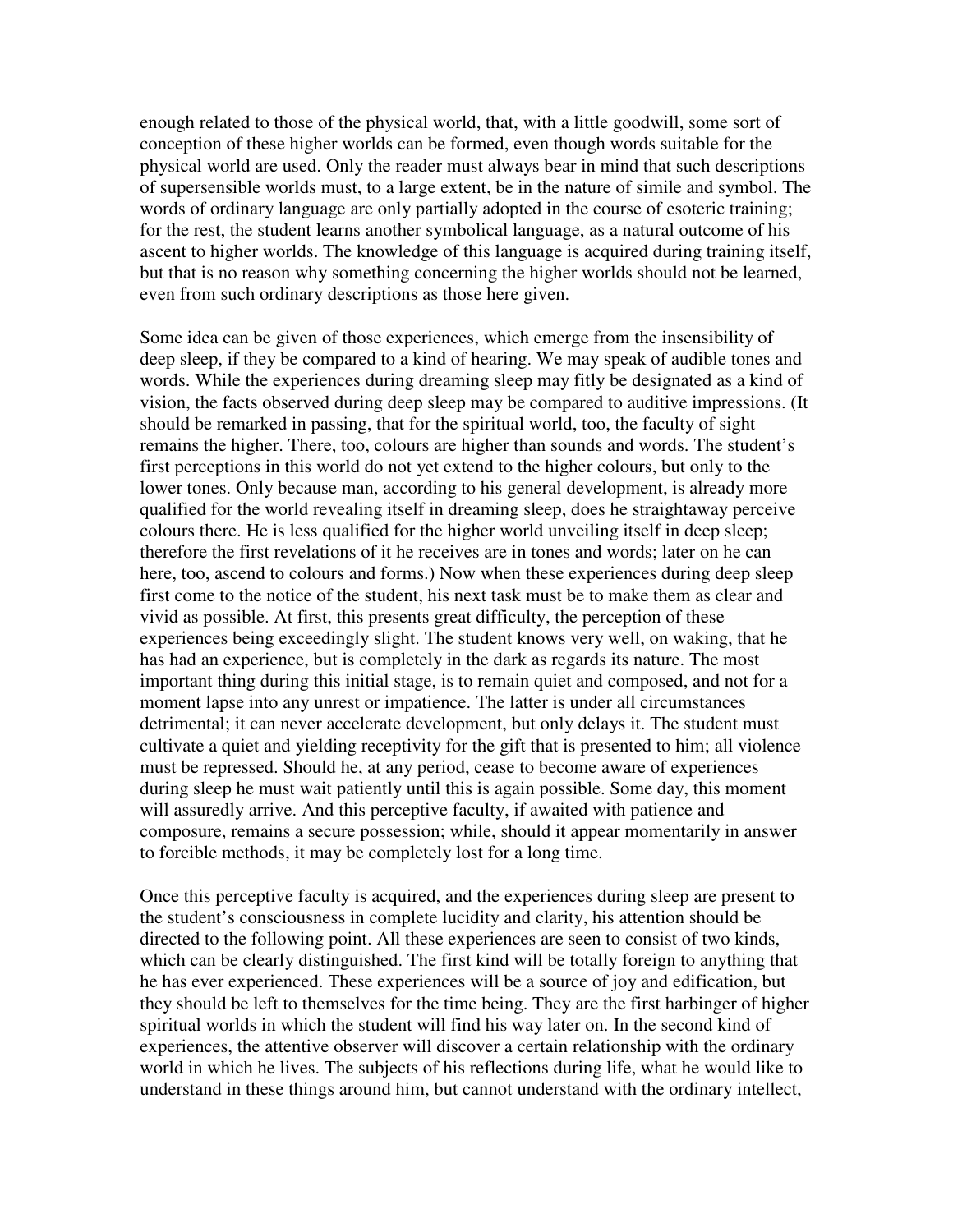these are the things concerning which the experiences during sleep give him information. During everyday life, man reflects on his environment; his mind tries to conceive and understand the connection existing between things; he seeks to grasp in thought and idea what his senses perceive. It is to these ideas and conceptions that the experiences during sleep refer. Obscure, shadowy concepts become sonorous and living, in a way comparable only to the tones and the words of the physical world. It seems to the student ever more and more, as though the solution of the riddles over which he ponders, is whispered to him in tones and words from out of a higher world. And he is able to connect with ordinary life whatever comes to him from out of a higher world. What was formerly only accessible to his thought, now becomes actual experience, as living and substantial as ever an experience in this physical world can be. The things and beings of this physical world are by no means only what they appear to be for physical perception. They are the expression and effluence of a spiritual world. This spiritual world, hitherto concealed from the student, now resounds for him, out of his whole environment. It is easy to see that this higher perceptive faculty can only prove a blessing, if the soul-senses that are opened, are in perfect order, just as the ordinary senses can only be used for a true observation of the world if their equipment is regular and normal. Now man himself forms these higher senses through the exercises indicated by Spiritual Science. The latter include concentration, in which the attention is directed to certain definite ideas and conceptions connected with the secrets of the universe; and meditation, which is a life in such ideas, a complete submersion in them in the right way. By concentration and meditation, the student works upon his soul, and develops within it the soul-organs of perception. While thus applying himself to the task of concentration and meditation, his soul grows within his body just as the embryo child grows in the body of the mother. When the isolated experiences during sleep begin, as described, the moment of birth is approaching for the liberated soul; for it has literally become a new being, developed by the individual within himself, from seed to fruit. The effort required for concentration and meditation, must therefore be carefully and accurately maintained, for it contains the laws governing the germination and fruition of the higher human soul-being. The latter must appear at its birth as a harmonious, well proportioned organism, yet, through an error in the instructions, no such normal being will come to existence in the spiritual spheres, but an abortion incapable of life. That this higher soul-being should be born during deep sleep, will be easily grasped, for if that delicate organism chanced to appear during physical everyday life, it could not prevail against the harsh and powerful processes of this life. Its activity would be of no account against that of the body. During sleep, however, when the body rests, in so far as its activity is dependent on sense perception, then the activity of the higher soul, at first so delicate and inconspicuous, can come into evidence. Here again, the student must bear in mind that these experiences during sleep may not be regarded as fully valid knowledge, so long as he is not in a position to carry over his awakened soul into waking consciousness as well. The acquisition of this faculty will enable him to perceive the spiritual world, in its own character, among and between the experiences of the day; that is, the hidden secrets of his environment will be conveyed to him as tones and words.

Now the student must realize, at this stage of development, that he is dealing with separate and more or less isolated spiritual experiences. He should therefore beware of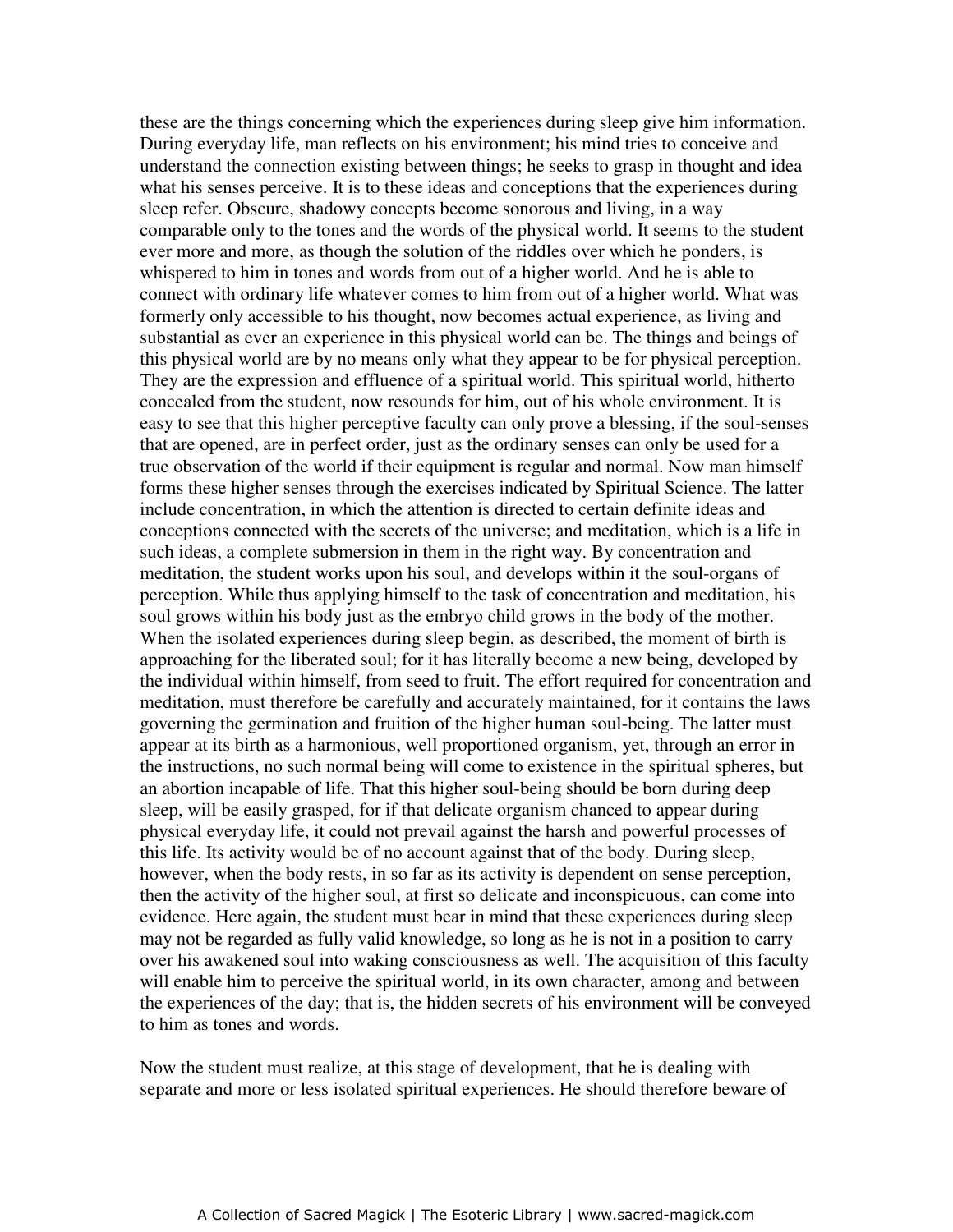constructing out of them a complete whole or even a connected system of knowledge. In this case, all manner of fantastic ideas and conceptions would be mixed into the soulworld, and a world might thus easily be constructed which had nothing to do with the real spiritual world. The student must continually practise self-control. The right thing to do is to strive for an ever clearer conception of the isolated real experiences, and to, await the spontaneous arrival of new experiences which will connect themselves, as though of their own accord, with those already recorded. By virtue of the power of the spiritual world into which he has now found his way, and through continued application to the prescribed exercises, the student experiences an ever increasing extension and expansion of consciousness during sleep. The unconscious intervals during sleep-life grow ever smaller, while more and more experiences emerge from erstwhile insensibility. These experiences thus link themselves together, more of their own accord, without this true unity being disturbed by all manner of combinations and inferences, which, in any case, would only originate in an intellect accustomed to the physical world. Yet the less the habits of thought acquired in the physical world are allowed to play into these higher experiences the better it is.

By thus conducting himself, the student approaches ever nearer to the attainment of that condition, on his path to higher knowledge, when the unconsciousness of sleep-life is transformed into complete consciousness. When his body rests, the individual lives in surroundings which are just as real as those in his waking daily life. It is needless to say that the reality referred to during sleep, is different from physical reality surrounding the physical body. The student learns - indeed he must learn - if he is to retain a firm footing in the physical world and not become a visionary, to connect the higher experiences of sleep with his physical environment. At first, however, the world entered during sleep is a completely new revelation. This important stage of development, at which consciousness is retained in life during sleep, is known in Spiritual Science as the 'continuity of consciousness'. The condition here indicated is regarded, at a certain stage of development, as a kind of ideal, attainable at the end of a long path. What the student first learns is the extension of consciousness into two soul-states, in the first of which, only disordered dreams were previously possible, and in the second, only unconscious dreamless sleep. Anyone having reached this stage of development does not cease experiencing and learning, during those intervals when the physical body rests, and when the soul receives no impressions through the instrumentality of the senses.

### **THE PARTITION OF HUMAN PERSONALITY DURING SPIRITUAL TRAINING**

During sleep no impressions are conveyed to the human soul through the mediumship of the sense-organs. The perceptions of the ordinary outer world do not find their way to the soul, when in that condition. In certain respects, the soul is actually outside that part of the human being - the so-called physical body - which, in waking life, is the medium for sense perceptions and thought. The soul is then only connected with the finer bodies (the etheric body and the astral body), which are beyond the scope of the physical senses. But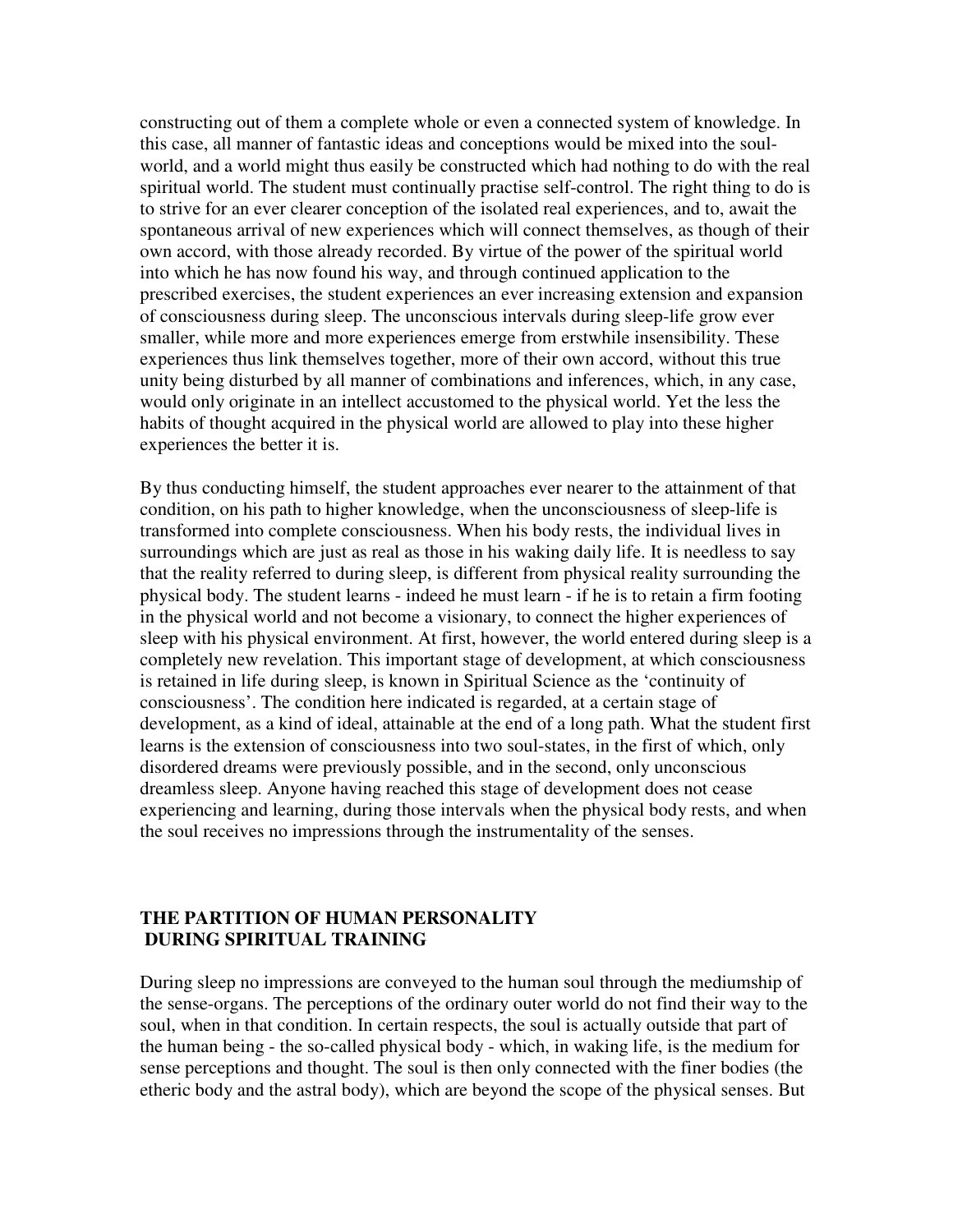the activity of these finer bodies does not cease during sleep. Just as the physical body is connected with the things and beings of the physical world, affecting them and being affected by them, so, too, does the soul live in a higher world; only this life of the soul continues also during sleep. The soul is in full activity during sleep, only we can know nothing of this activity so long as we have no spiritual organs of perception, through which to observe what is going on around us and see what we ourselves are doing, during sleep, as we observe our daily physical environment with our ordinary senses. The preceding chapters have shown how esoteric training consists in the development of such spiritual sense organs. Now if, as a result of esoteric training, the student's life during sleep be transformed in the manner described in the foregoing chapter, he will be able consciously to follow everything going on around him, when in that condition. He can, at will, find his way in his environment as he could when awake, with his ordinary senses. It should here be noted that a higher degree of clairvoyance is required for the higher perception of ordinary physical environment. This was indicated in the last chapter. In the initial stages of his development, the student perceives things pertaining to another world without being able to discern their connection with the objects of his daily physical environment.

These characteristics of life during sleep or in dreams, illustrate what is continually taking place in the human being. The soul lives in uninterrupted activity in the higher worlds, even gathering from them the impulse to act upon the physical body. Man is ordinarily unconscious of his higher life; the esoteric student renders himself conscious of it, and thereby his whole life becomes transformed. The soul, while still incapable of higher sight in the higher worlds, is guided by superior cosmic beings. And just as the life of a person born blind becomes transformed, through a successful operation, from its previous state of dependence on a guide, so too does the life of a person become transformed through esoteric training. [footnote: See p. 158 and Editorial Preface.] He outgrows leadership and must henceforward himself undertake to be his own guide. The moment this occurs, he is, of course, liable to errors totally unknown to ordinary consciousness. He acts now from a world, from which, formerly, higher powers unknown to himself, influenced him. These higher powers are disposed by the universal cosmic harmony. The student withdraws from this cosmic harmony, and must now himself accomplish things which were hitherto done for him without his co-operation.

It is for this reason that so much is found in books dealing with these matters, concerning the dangers connected with the ascent into higher worlds. The descriptions sometimes given of these dangers may well make timid souls shudder at the prospect of this higher life. Yet the fact is that dangers only arise when the necessary precautions are neglected. If all the measures counselled by true esoteric science are adopted, the ascent will indeed ensue through experiences surpassing in power and magnitude everything the boldest flights of sense-bound fantasy can picture; and yet there can be no question of injury to health or life. The student meets with horrible powers threatening life at every turn and from every side. It will even be possible for him to make use of certain forces and beings existing beyond physical perception, and the temptation is great to control these forces for the furtherance of personal and forbidden interests, or to employ them wrongly out of a deficient knowledge of the higher worlds. Some of these especially important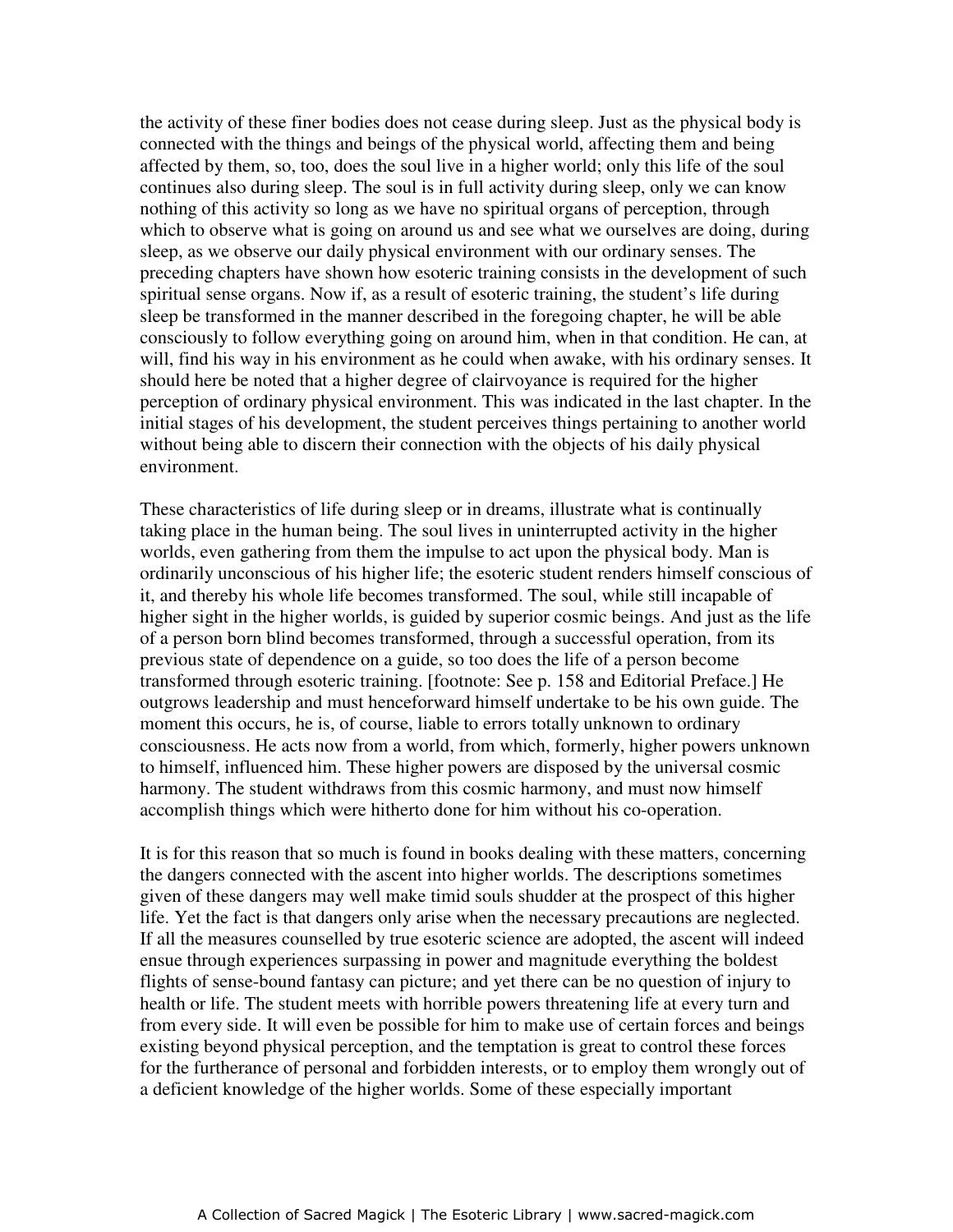experiences (e.g. the meeting with the Guardian of the Threshold) will be described in the following chapters. Yet we must realize that the hostile powers are none the less present, even though we know nothing of them. It is true that in this case their relation to man is ordained by higher powers, and that this relation alters when the individual consciously enters this world hitherto concealed from him. But at the same time his own existence is enhanced, and the circle of his life enriched by a great and new field of experience. A real danger can only arise if the student, through impatience or arrogance, assumes too early a certain independence with regard to the experience of the higher worlds, or if he cannot wait to gain really sufficient insight into the supersensible laws. In these spheres, modesty and humility are far less empty words than in ordinary life. If the student possesses these qualities in the very best sense, he may be certain that his ascent into the higher life will be achieved without danger to all that is implied by health and life. Above all things, no disharmony must ensue between the higher experiences and the events and demands of everyday life. Man's task must be sought on this earth, and anyone desiring to shirk his tasks on this earth and to escape into another world may be certain he will never reach his goal. Yet what the senses perceive is only part of the world. In the spirit, beings live, expressing themselves in the facts of the physical world. Man must participate in the spirit, in order to carry its revelations into the physical world. He transforms the earth by implanting in it what he has ascertained in the spiritual world. That is his task. It is only because the physical world is dependent upon the spiritual, and because man can only work upon earth, in a true sense, if he is a participator in those worlds in which the creative forces lie concealed - only for these reasons should he have the will to ascend to the higher worlds. No one approaching esoteric training with these sentiments and resolved not to deviate for a moment from these prescribed directions, will have the slightest danger to fear. No one should allow the prospect of these dangers to keep him from esoteric training; it should rather act as a strong challenge to one and all, to acquire those faculties which every true esoteric student must have.

After these preliminary observations to dispel any element of terror, a description of some of the so-called dangers will he given. It is true that great changes take place in the students' finer bodies, as described above. These changes are connected with certain processes in the development of the three fundamental forces of the soul, with willing, feeling and thinking. Before esoteric training, these forces are subjected to a connection ordained by higher cosmic laws. Man's willing, feeling and thinking are not arbitrary. A particular idea arising in the mind, is attended by a particular feeling, according to natural laws; or is followed by a resolution of the will, in equally natural sequence. We enter a room, find it stuffy, and open the window. We hear our name called, and follow the call. We are questioned, and we answer. We perceive an ill-smelling object and experience a feeling of disgust. These are simple connections between thinking, feeling and willing. When we survey human life we find that everything is built up on such connections. Indeed life is not qualified as normal, unless such a connection, founded on the laws of human nature, is observed between thinking, feeling and willing. It would be found contrary to these laws if the sight of an ill-smelling object gave anyone pleasure, or if anyone, on being questioned, did not answer. The success anticipated from a right education or a fitting instruction, is based upon the presumption that a connection between thinking, feeling and willing, corresponding to human nature, can be established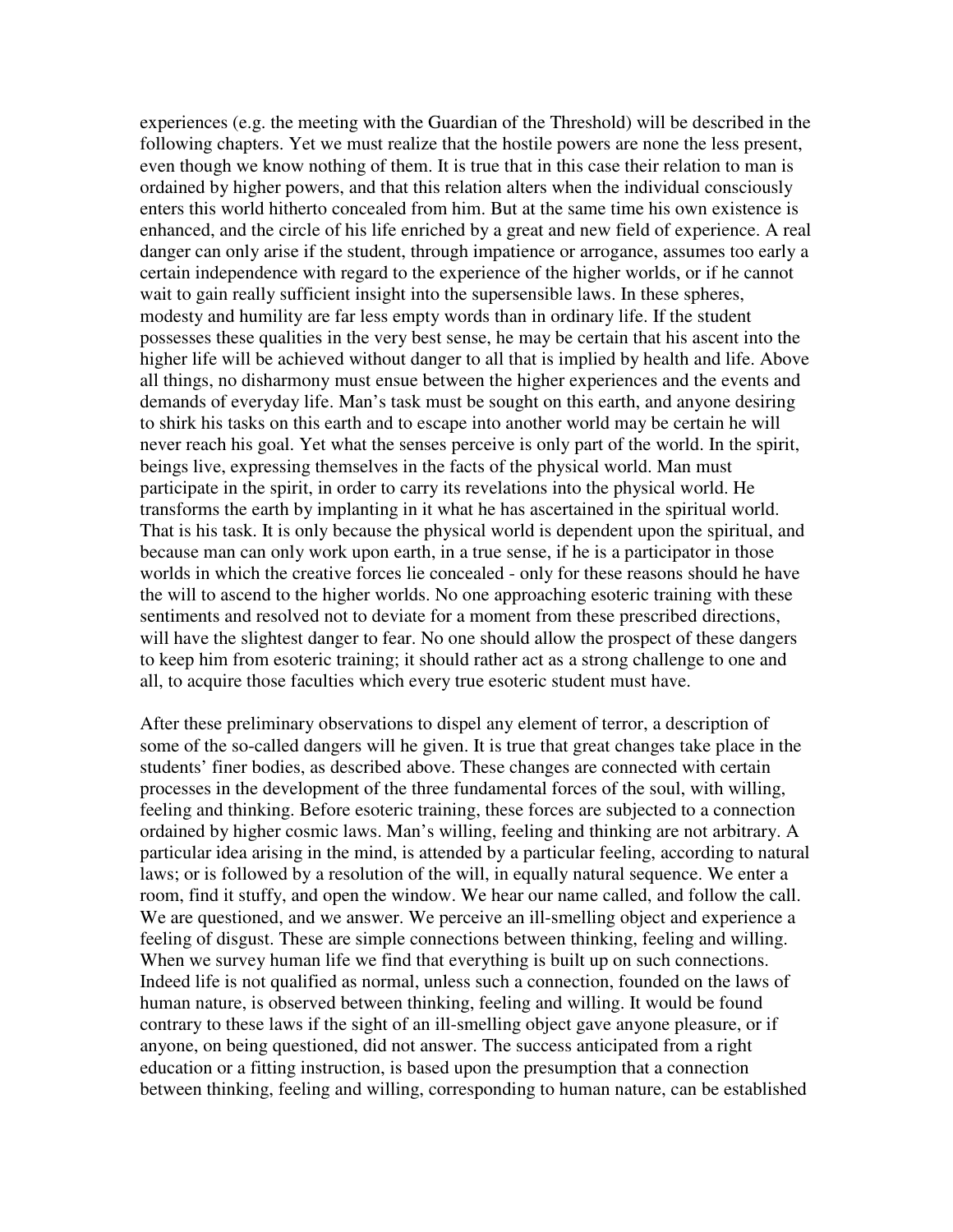in the pupil. Certain ideas are conveyed to him, on the supposition that they will be associated, in regular fashion, with his feelings and volitions. All this arises from the fact that in the finer soul-vehicles of man, the central points of the three forces - thinking, feeling and willing - are connected in a definitely regular way. This connection in the finer soul organism has its counterpart in the coarser physical body. In the latter, too, the organs of will are connected in a regular way with those of thinking and feeling. A particular thought regularly evokes a feeling or an activity of will. In the course of higher development, the threads inter-connecting the three fundamental forces, are severed. At first this severance occurs only within the finer soul organism; but at a still higher stage the separation extends also to the physical body. It is a fact that in higher spiritual development, the brain divides into three separate parts. This separation is not physically perceptible in the ordinary way, nor can it be demonstrated by the keenest instruments. Yet it occurs, and the clairvoyant has means of observing it. The brain of the higher clairvoyant divides into three independently active beings: the thought-brain, the feelingbrain and the will-brain.

Thus the organs of thinking, feeling and willing become individualized; their connection henceforth is not maintained by laws inherent in themselves, but must be managed by the awakened higher consciousness of the individual. This then is the change which the student observes coming over himself: namely that no connection ensues between an idea and a feeling or a will-impulse, unless he himself provides one. No impulse urges him from thought to action unless he himself in freedom gives rise to this impulse. He can henceforth confront, devoid of feeling, a fact which, before his training, would have filled him with glowing love or bitter hatred; and he can remain impassive at a thought which, formerly, would have spurred him on to action, as though of its own accord. By an effort of the will he can perform actions, for which not the slightest provocation can be detected by anyone not having undergone esoteric training. The student's great achievement is the attainment of complete mastery over the combined activity of the three soul-forces; but at the same time the responsibility for this activity is placed entirely in his own hands.

It is only through the transformation of his being that the student can enter consciously into relation with certain supersensible forces and beings. For his own soul-forces are related to certain fundamental forces of the world. The force, for instance, inherent in the will, can affect definite things and beings of the higher worlds, and also perceive them; but it can only do so when liberated from its connection with thinking, feeling and willing within the soul. The moment this connection is severed, the activity of the will can be exteriorized. The same applies to the forces of thinking and feeling. A feeling of hatred sent out by a person is visible to the clairvoyant as a fine luminous cloud of special colouring; and the clairvoyant can ward off this feeling of hatred, just as an ordinary person wards off a physical blow that is aimed at him. In the supersensible world, hatred becomes a visible phenomenon, but the clairvoyant can only perceive it in so far as he can project the force inherent in his feeling, just as the ordinary person directs outwards the receptive faculty of his eye. And what is said of hatred applies to far more important facts of the physical world. The student can enter into conscious intercourse with them, thanks to the liberation of the fundamental forces of his soul.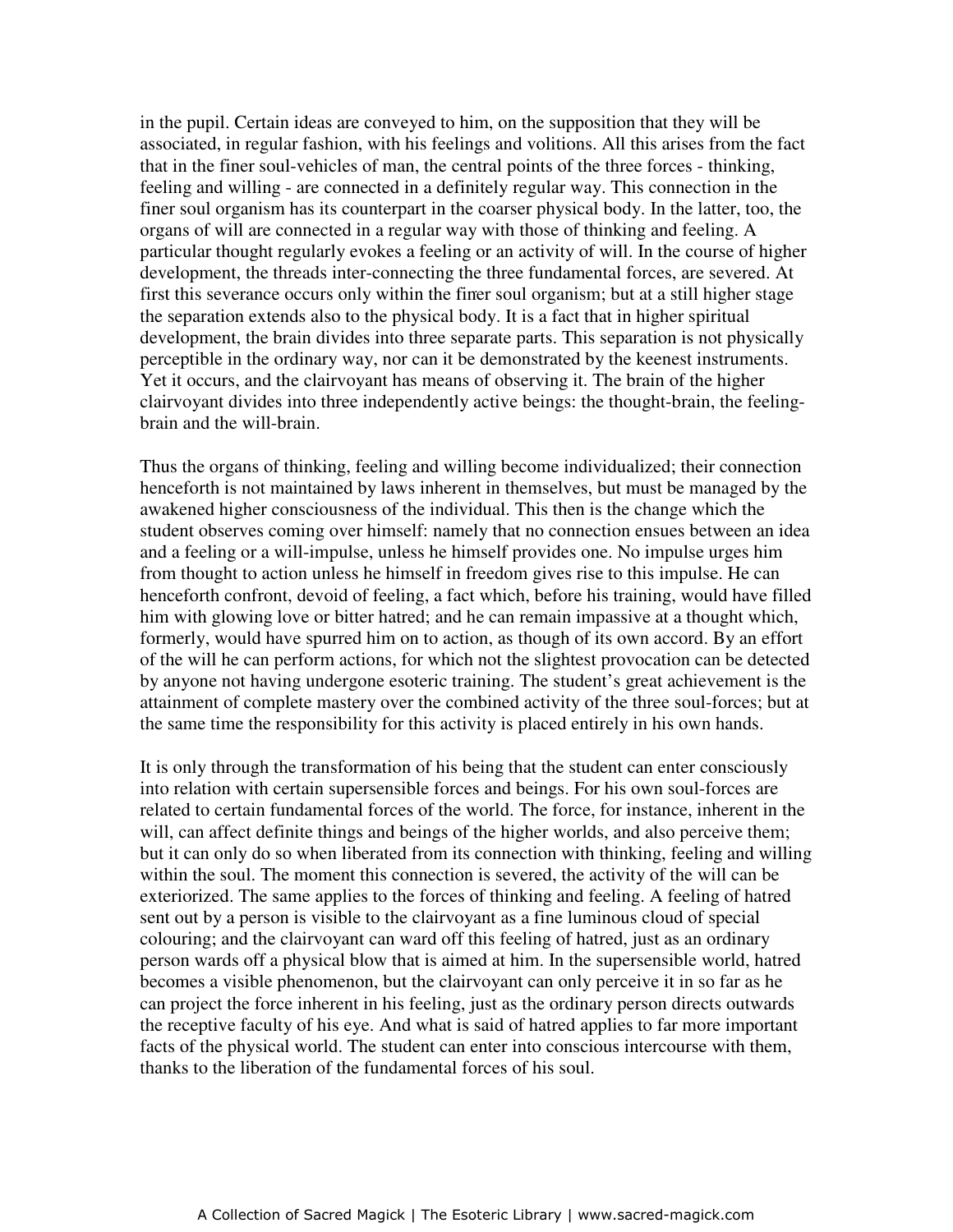Through the separation of the forces of thinking, feeling and willing, the possibility of a threefold error arises for anyone neglecting the injunctions given by esoteric science. Such an error can occur, if the connecting threads are severed before the higher consciousness is sufficiently advanced to hold the reins and guide properly the separated forces into free and harmoniously combined activity. For, as a rule, the three human soulforces are not equally advanced in their development, at any given period of life. In one person, thinking is ahead of feeling and willing; in a second, a different soul-force has the upper hand over its companions. So long as the connection between the soul-forces is maintained as established by higher cosmic laws, no injurious irregularity, in a higher sense, can ensue, through the predominance of one force or another. Predominating will, for instance, is prevented by the levelling influence of thinking and feeling from lapsing into special excesses. When, however, a person of such predominating will undertakes esoteric training, feeling and thinking cease to exert their regular influence on the will, as it presses on unchecked, to great exertions of power. If, then, such a person is not sufficiently advanced to control completely the higher consciousness, and himself restore harmony, the will pursues its own unbridled way, continually overpowering its possessor. Feeling and thought lapse into complete impotence; the individual is scourged by his overmastering will. A violent nature is the result, rushing from one unbridled action to another.

A second deviation ensues when feeling unduly shakes off its proper control. A person inclining to the reverence of others, may then diverge into unlimited dependence, to the extent of losing every personal will and thought. Instead of higher knowledge, the most pitiful vacuity and feebleness would become the lot of such a person.

The third evil is found when thought predominates, resulting in a contemplative nature hostile to life and enclosed within itself. The world, for such people, has no further importance save that it provides them with objects for satisfying their boundless thirst for wisdom. So thought ever moves them to an action or a feeling. They appear everywhere as cold and apathetic creatures. They fly from every contact with the things of ordinary life, as though from something which excited their aversion, or which, at any rate, had lost all meaning for them.

These are the three ways of error into which the student can stray: exuberant violence of will, sentimental emotionalism, and cold loveless struggle for wisdom. For outward observation, and also from the ordinary (materialistic) medical standpoint, anyone thus gone astray, is hardly distinguishable (especially in degree), from an insane, or, at least, a highly neurasthenic person. Of course the student must not resemble these. It is essential for him that the three fundamental soul-forces, thinking, feeling and willing, should have undergone harmonious development before being released from their inherent connection, and subordinated to the awakened higher consciousness. For once a mistake is made, and one of the soul-forces falls a prey to unbridled excess, the higher soul comes into existence as a thing misborn. The unrestrained force pervades the individual's entire personality, and for a long time there can be no question of the balance being restored. What appears a harmless characteristic, so long as its possessor is without esoteric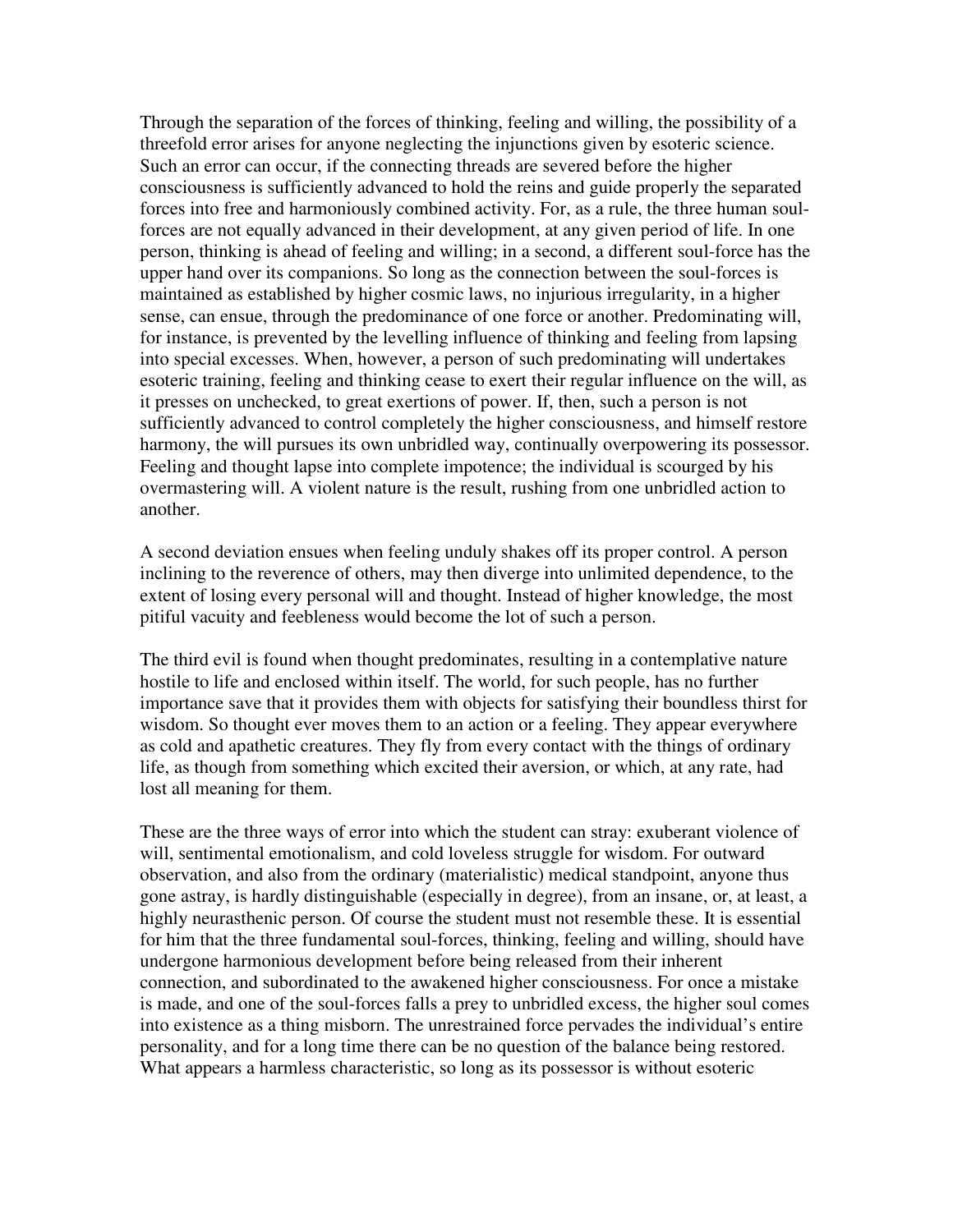training, namely, a predominance of thinking or feeling or willing - is so heightened that the universally human element, indispensable for life, becomes obscured.

A really serious danger cannot threaten the student until he has attained the faculty of including in his waking consciousness the experiences forthcoming during sleep. So long as there is only question of the illumination of the intervals of sleep, the life of the senses, regulated by universal cosmic laws, reacts, during the waking hours, on the disturbed equilibrium of the soul, tending to restore the balance. That is why it is so essential that Equinormally of the soul, tending to restore the statutive. That is why it is so essential that the waking life of the student should be, in every respect, regular and healthy. The more capable he is of meeting the demands made by the outer world upon a healthy, sound constitution of body, soul and spirit, the better it is for him. On the other hand it may be very bad for him if his ordinary waking life affects him in an exciting or irritating way, that is, if destructive or hampering infuences of outer life affect him in addition to the great changes taking place in his inner self. He must seek to find everything corresponding to his powers and faculties, which can lead him into undisturbed, harmonious communion with his surroundings, while avoiding everything detrimental to this harmony - everything that brings unrest and feverish haste into his life. And here it is not so much a question of casting off this unrest and haste in an external sense, but much more of taking care that thoughts, feelings, intentions and bodily health are not thereby exposed to continual fluctuation. All this is not so easy for the student to accomplish as it was before esoteric training, for the higher experiences henceforth playing into his life react upon his entire existence. Should anything within these higher experiences be not as it should be, the irregularity continues lying in wait for him, and can at every turn throw him off the right path. For this reason the student should omit nothing which can secure for him mastery over his whole being. He should never be found wanting in presence of mind or in calm penetration of all situations of life. In the main, a genuine esoteric training gives rise of itself to all these qualities, and, as it progresses, the student only becomes acquainted with the dangers, while simultaneously and at the right moment acquiring the full power to rout them from the field.

## **THE GUARDIAN OF THE THRESHOLD**

The important experiences marking the student's ascent into the higher worlds include his meeting with the 'Guardian of the Threshold'. Strictly speaking, there are two: a 'Lesser' and a 'Greater'. The student meets the lesser Guardian when the threads which connect willing, feeling and thinking within the finer astral and etheric bodies begin to loosen, in the way described in the foregoing chapter. The greater Guardian is encountered when this sundering of the connections extends to the physical parts of the body, that is, at first, to the brain. The lesser Guardian is an independent being. He does not come into existence, so far as the student is concerned, until the student has reached the corresponding stage of development. Only some of his most important characteristics can here be indicated.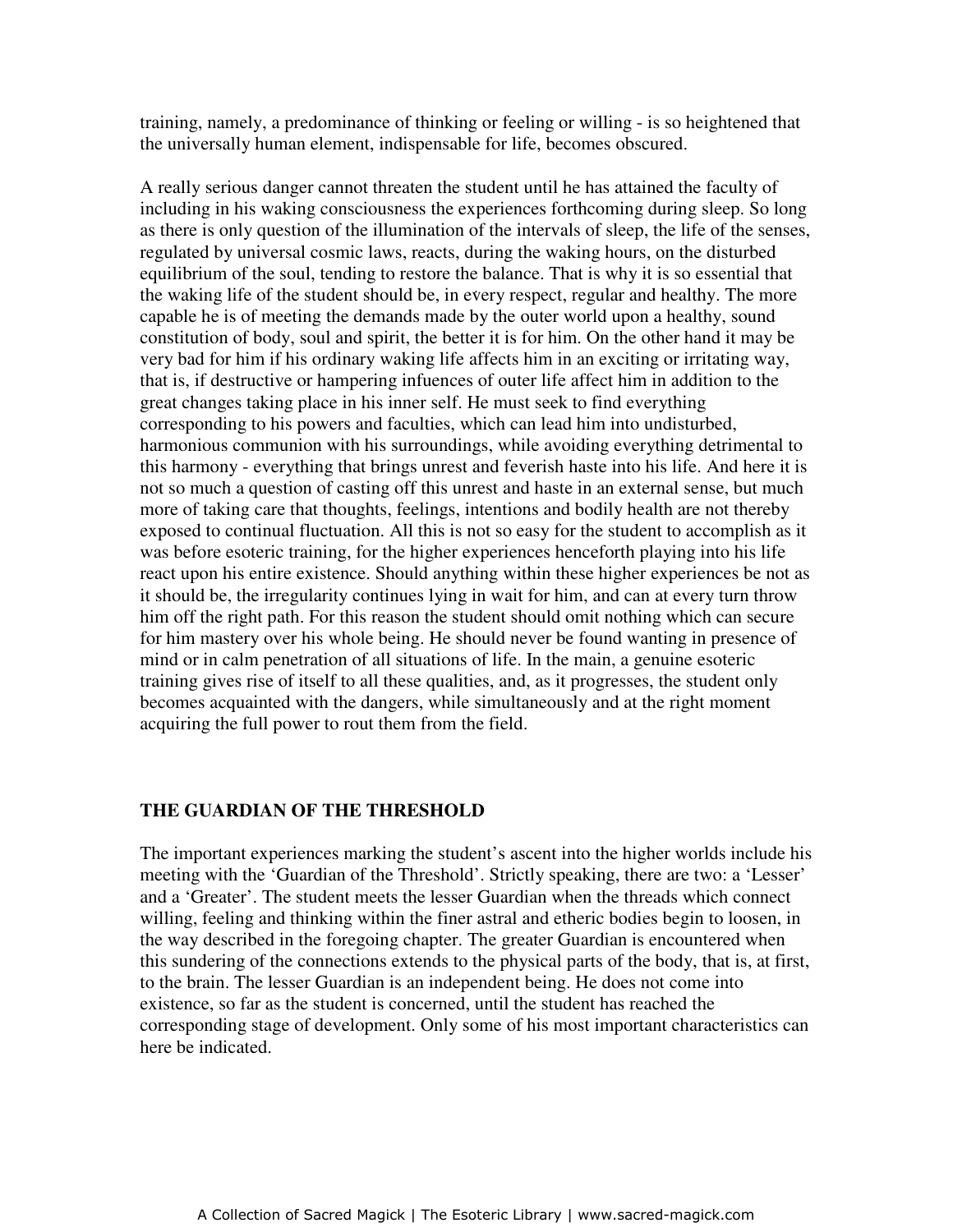The attempt will now be made to describe in narrative form this meeting with the lesser Guardian of the Threshold, as a result of which, the student learns that his thinking, feeling and willing have become released within him from their inherent connection.

A truly terrible spectral Being confronts him, and he will need all that presence of mind and faith in the security of his path, which he has had ample opportunity to acquire in the course of his previous training.

The Guardian proclaims his significance somewhat in the following words: 'Hitherto, Powers invisible to thyself, watched over thee. They saw to it, that in the course of thy life, each one of thy good actions brought its reward, and each one of thine evil actions was attended by its evil results. Thanks to their influence, thy character formed itself out of thy life's experiences and thy thoughts. They were the instruments of thy fate. They ordained the measure of joy and pain allotted to thee in thine incarnations, according to thy conduct in lives gone by. They ruled over thee as the all-embracing law of Karma. These Powers will now partly release thee from their constraining influence; and it now devolves on thee to accomplish for thyself a part of the work which they have hitherto performed on thy behalf. Fate struck thee many a hard blow in the past. Thou didst not know the reason. Each was the consequence of a harmful action in a life gone by. Thou didst find joy and gladness, and thou didst take them as they came. They, too, were the fruits of earlier deeds. Thy character shows many a beautiful side, and many an ugly flaw. Thou hast thyself to thank for both, for they are the result of thy previous experiences and thoughts. These were, till now, unknown to thee, their effects alone being made manifest. They, however, the Karmic Powers, beheld all thy deeds in former lives, and all thy most secret thoughts and feelings, and determined accordingly thy present self and thy present mode of life. But now all the good and evil sides of thy bygone lives shall be revealed to thee. Till now, they were interwoven with thine own being; they were in thee and thou couldst not see them, even as thou canst not see with physical eyes thine own brain. But now they become released from thee; they detach themselves from thy personality. They assume an independent form which thou canst behold even as thou seest the stones and plants of the outer world. And ... I am that very Being who shaped my body out of thy good and evil achievements. My spectral form is woven out of thine own life's account book. Till now thou hast borne me invisibly within thyself, and it was well for thee that this should be; for the wisdom of thy destiny, though concealed from thee, could thus work within thee, so that the hideous stains upon my form should be blotted out. Now that I have come forth from within thee, that concealed wisdom, too, has departed from thee. It will pay no further heed to thee; it will leave the work in thy hands alone. I must become a perfect and glorious Being, or fall a prey to corruption; and should this occur, I would drag thee also down with me into a dark and corrupt world. If thou wouldst avoid this, then thine own wisdom must become great enough to undertake the task of that other concealed wisdom, which has departed from thee. As a form visible to thyself, I will never for an instant leave thy side, once thou hast crossed my Threshold. And in future, whenever thou dost act or think wrongly, thou wilt straightway perceive thy guilt as a hideous, demoniacal distortion of my form. Only when thou hast made good all thy bygone wrongs, and hast so purified thyself that all further evil is, for thee, a thing impossible, only then will my being have become transformed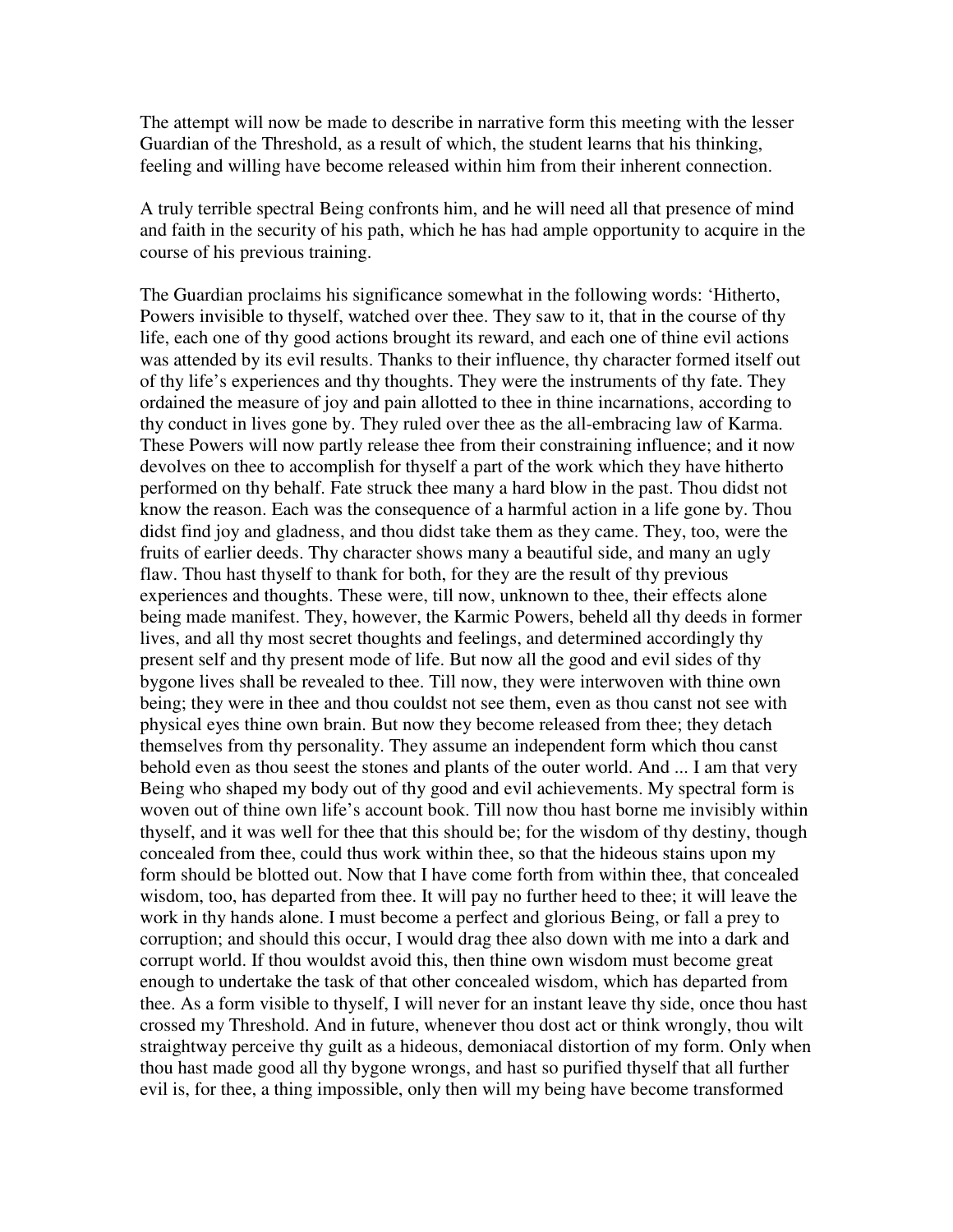into radiant beauty. Then, too, shall I again become united with thee for the welfare of thy future activity. Yet my Threshold is framed by every timid feeling remaining in thee and by every shrinking from thy full responsibility for all thy thoughts and actions, because of the power thou needest. So long as a trace of fear is in thee, of becoming thyself the guide of thine own destiny, for just so long does this Threshold lack what still remains to be built into it. And so long as a single stone is found missing, for just so long must thou remain standing, as though transfixed; or else stumble. Seek not, then, to, cross this Threshold until thou dost feel thyself entirely free from fear and ready for the highest responsibility. Hitherto I only emerged from thy personality, when death recalled thee from an earthly life; but even then, my form was veiled from thee. Only the Powers of Destiny who watched over thee, beheld me, and could thus, in the intervals between death and a new birth, build in thee, in accordance with my appearance, that power and capacity, thanks to which thou couldst labour, in a new earthly life, at the embellishment of my form, for thy welfare and progress. It was I, too, whose imperfection ever and again constrained the Powers of Destiny to lead thee back to a new incarnation upon earth. I was present at the hour of thy death, and it was on my account that the Lords of Karma ordained thy reincarnation. And it is only by thus unconsciously transforming me to complete perfection, in ever recurring earthly lives, that thou couldst have escaped the Powers of Death and passed over into immortality united with me.

'Visible do I thus stand before thee to-day, as I have ever stood invisible beside thee in the hour of death. When thou shalt have crossed my Threshold, thou wilt enter those kingdoms to which thou hast otherwise only had access after physical death. Thou dost now enter them with full knowledge, and henceforth as thou wanderest outwardly visible upon the earth, thou wilt at the same time wander in the kingdom of death, that is, the kingdom of life. I am indeed the Angel of Death; but I am at the same time the bearer of a higher life without end. Through me thou wilt die, with thy body still living, to be reborn into an imperishable existence.

'Into this kingdom thou art now entering; thou wilt meet beings that are supersensible, and happiness will be thy lot. But I myself must provide thy first acquaintance with that world, and I am thine own creation. Formerly I lived upon thine own life; but now thou hast awakened me to a separate existence, so that I stand before thee as the visible gauge of thy future deeds, perhaps, too, as thy constant reproach. Thou hast formed me, but by so doing thou hast undertaken, as thy duty, to transform me. [footnote: It will be gathered from the above that the Guardian of the Threshold is an (astral) figure, revealing itself to the student's awakened higher sight; and it is to this supersensible encounter that Spiritual Science conducts him. It is a lower magical process to make the Guardian of the Threshold physically visible also. That was attained by producing a cloud of fine substance, a kind of frankincense resulting from a particular mixture of a number of substances. The developed power of the magician is then able to mould the frankincense into shape, animating it with the still unredeemed Karma of the individual. Such physical phenomena are no longer necessary for those sufficiently prepared for the higher sight; and, besides, anyone seeing his unredeemed Karma, without adequate preparation, appear as a living creature before his eyes, would run the risk of erring into evil byways. Bulwer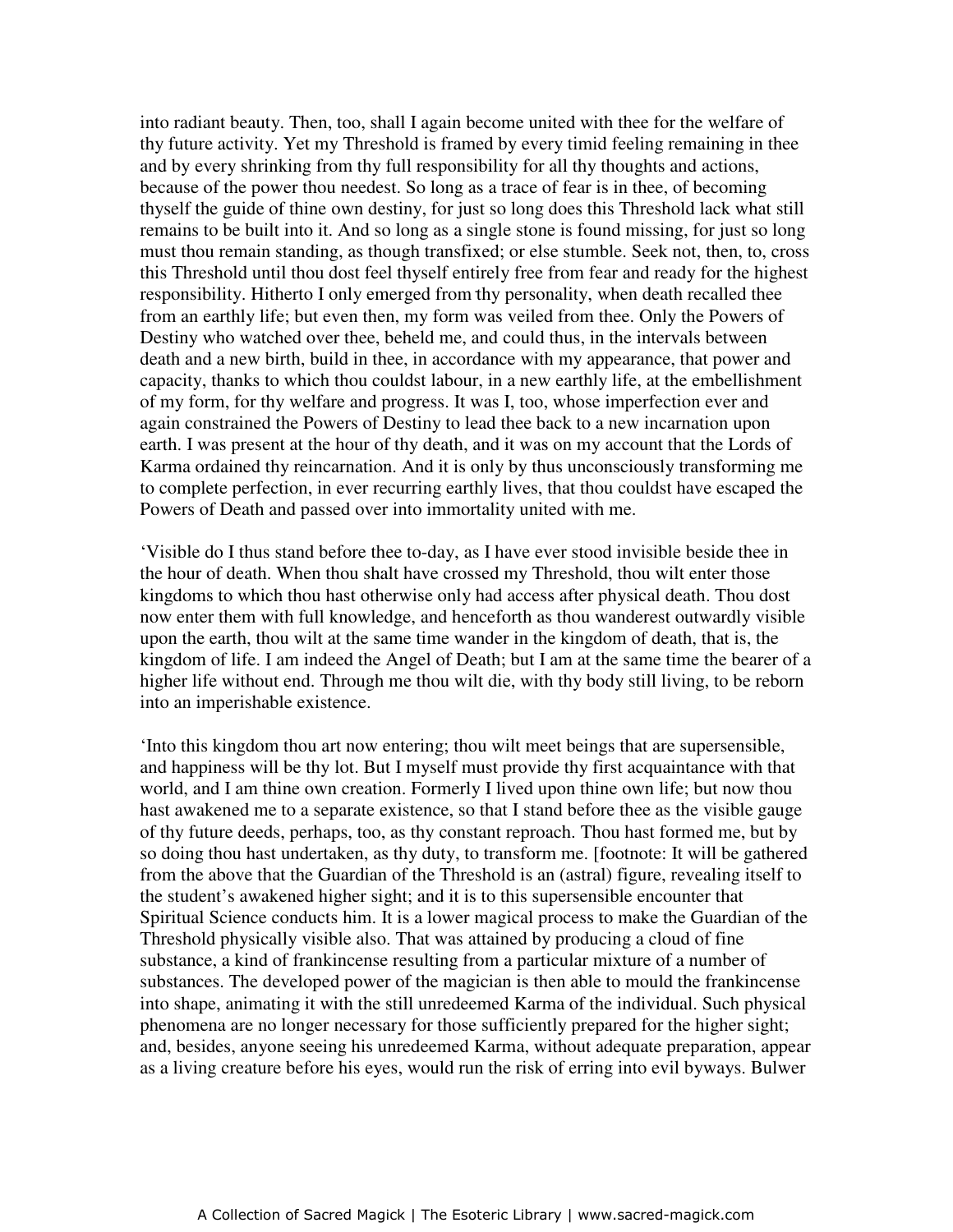Lytton's Zanomi in the form of a novel contains a description of the Guardian of the Threshold.]

What is here indicated in narrative form, must not be understood in the sense of an allegory, but as an experience of the highest possible reality befalling the esoteric student.

The Guardian must warn him not to go a step further unless he feels in himself the strength to fulfil the demands exposed in the above speech. However frightening the form assumed by the Guardian, it is only the effect of the student's own past life, his own character risen out of him into independent existence. This awakening is brought about by the separation of will, thought and feeling. 'To feel for the first time that one has oneself called a spiritual Being into existence is, in itself, an experience of the deepest significance. The student's preparation must aim at enabling him to endure the terrible sight without a trace of timidity, and, at the moment of the meeting, to feel his strength so increased, that he can undertake consciously to make himself responsible for the transformation and embellishment of the Guardian.

If successful, this meeting with the Guardian results in the student's next physical death being an entirely different event from death as he knew it formerly. He experiences death consciously, by laying aside the physical body as a garment that is worn out, or perhaps rendered useless through a sudden rent. Thus his physical death is of special importance only for those living with him, whose perception is still restricted to the world of the senses. For them the student dies; but for himself nothing of importance is changed in his whole environment. The entire supersensible world stood open to him before his death, and it is this same world that now confronts him after death.

The Guardian of the Threshold is also connected with other matters. The individual belongs to a family, a nation, a race; his activity in this world depends upon his belonging to some such community. His individual character is also connected with it. The conscious activity of single individuals by no means exhausts everything to be reckoned with in a family, a nation or a race. Besides their character, families, nations and races have also their destiny. For persons restricted to their senses, these things remain mere general ideas; and the materialistic thinker, in his prejudice, will look down with contempt on the spiritual scientist when he hears that for the latter, family and national character, lineal or racial destiny, are inherent in Beings just as real as the personality in which the character and destiny of the individual are inherent. The spiritual scientist becomes acquainted with higher worlds, of which the separate personalities are members, just as arms and legs are members of the human being. Beside the separate individuals, a very real family and national Group Soul, and racial Spirit is at work in the life of a family, a people or a race. Indeed, in a certain sense, the separate individuals are merely the executive organs of these family Group Souls, racial Spirits and so on. It is nothing but the truth to say, for instance, that a national Group Soul makes use of each individual belonging to that nation for the execution of some work. The national Group Soul does not descend into physical reality, but dwells in higher worlds, and in order to work in the physical world, makes use of the physical organs of each individual. In a higher sense, it is as when an architect makes use of workmen for executing the details of a building. In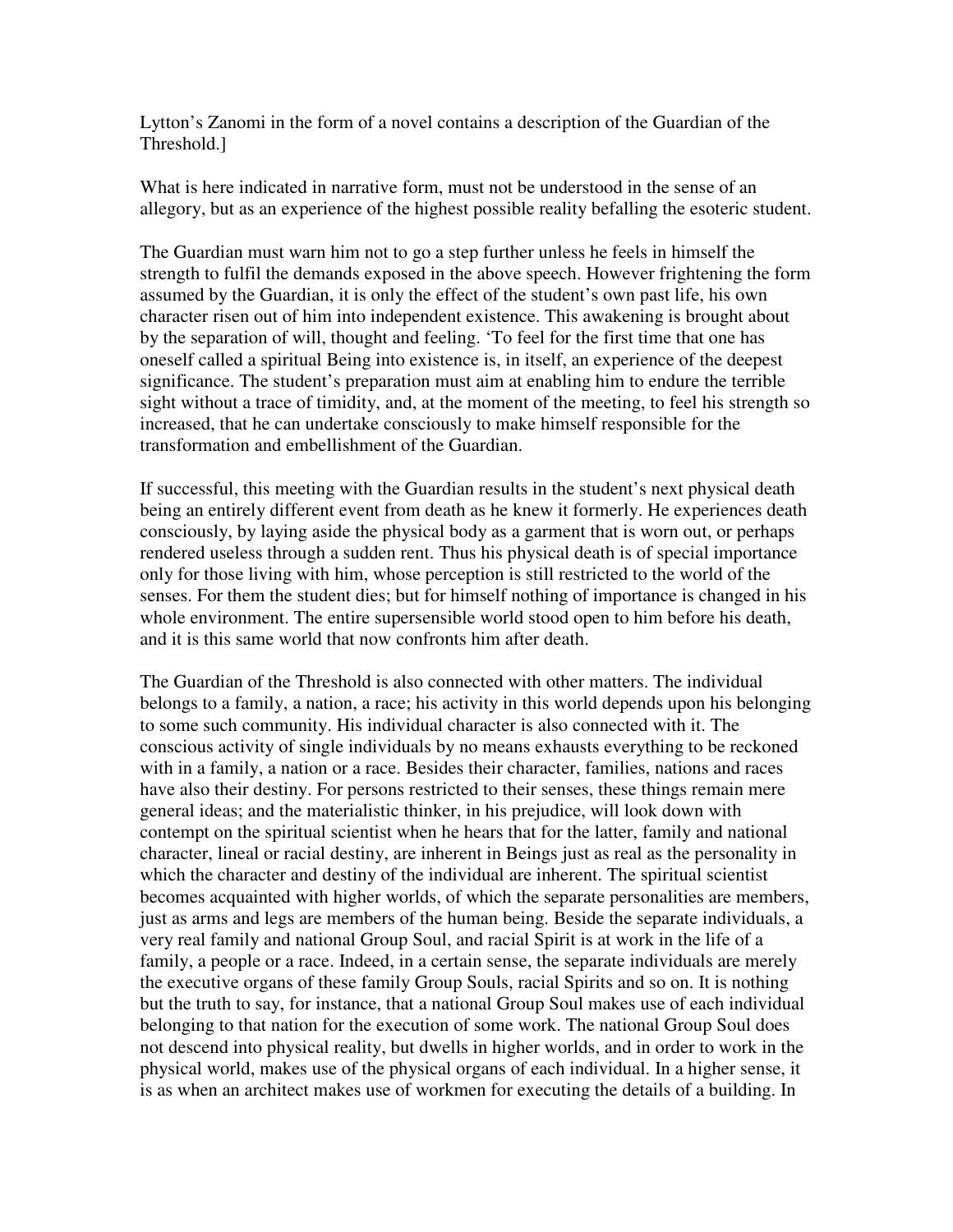the truest sense, every individual receives his allotted task from his family, national or racial Group Soul. Now the ordinary person is by no means initiated into the higher scheme of his work. He joins unconsciously in the tasks of his people and of his race. Every extension of his horizon necessarily enlarges the scope of his duties. What actually happens is that the student joins a new body to his finer soul-body. He puts on another garment. Hitherto he found his way through the world with those enveloping coverings of his personality. And now, a further revelation made to him by the Guardian of the Threshold is that henceforth these Spirits will withdraw their guiding hand from him. He must step out of the circle of his community. Yet as an isolated individual, he would become hardened in himself, and decline into ruin, if he did not, himself, acquire those powers which are inherent in the national and racial Spirits. Many, no doubt, will say: 'Oh, I have entirely freed myself from all lineal and racial connections; I only want to be a human being and nothing but a human being'. To these one must reply: 'Who, then, brought you to this freedom? Was it not your family who placed you in the world where you now stand? Have you not your lineage, your nation, your race to thank for being what you are? They have brought you up; and if now, exalted above all prejudices, you are one of the light-bringers and benefactors of your stock and even of your race, it is to their upbringing that you owe it. Yes, even when you say you are 'nothing but a human being', even the fact that you have so become, you owe to the Spirits of your communities.' Only the esoteric student learns what it means to be entirely cut off from his family, national or racial Spirit. He alone realizes, through personal experience, the insignificance of all such education in respect of the life now confronting him. For everything inculcated by education completely melts away, when the threads binding will, thought and feeling are severed. He looks back on the result of all his previous education as he might on a house crumbling away brick by brick, which he must now rebuild in a new form. And again, it is more than a mere symbolical expression to say that when the Guardian has enunciated his first statement, there arises from the spot where he stands, a whirlwind which extinguishes all those spiritual lights that have hitherto illumined the pathway of his life. Utter darkness, relieved only by the rays issuing from the Guardian himself, unfolds before the student. And out of this darkness resounds the Guardian's further admonition: 'Step not across my Threshold until thou dost clearly realize that thou must thyself illumine the darkness ahead of thee; take not a single step forward until thou art positive that thou hast sufficient oil in thine own lamp. The lamps of the Guides whom thou hast hitherto followed, will now no longer be available for thee.' At these words, the student must turn and glance backward. The Guardian of the Threshold now draws aside a veil which till now had concealed deep lifemysteries. The family, national and racial Spirits are revealed to the student in their full activity, so that he perceives clearly, on the one hand, how he has been led hitherto, and no less clearly, on the other hand, how he will henceforward no longer enjoy this guidance. That is the second warning received at the Threshold from its Guardian.

Without preparation, no one could endure the sight of what has here been indicated. But the higher training which, in all respects, makes it possible for the student to advance up to the Threshold, simultaneously puts him in a position to find the necessary strength at the right moment. Indeed the training can be so harmonious in nature, that the entry into the higher life is relieved of everything of an agitating or tumultuous character. His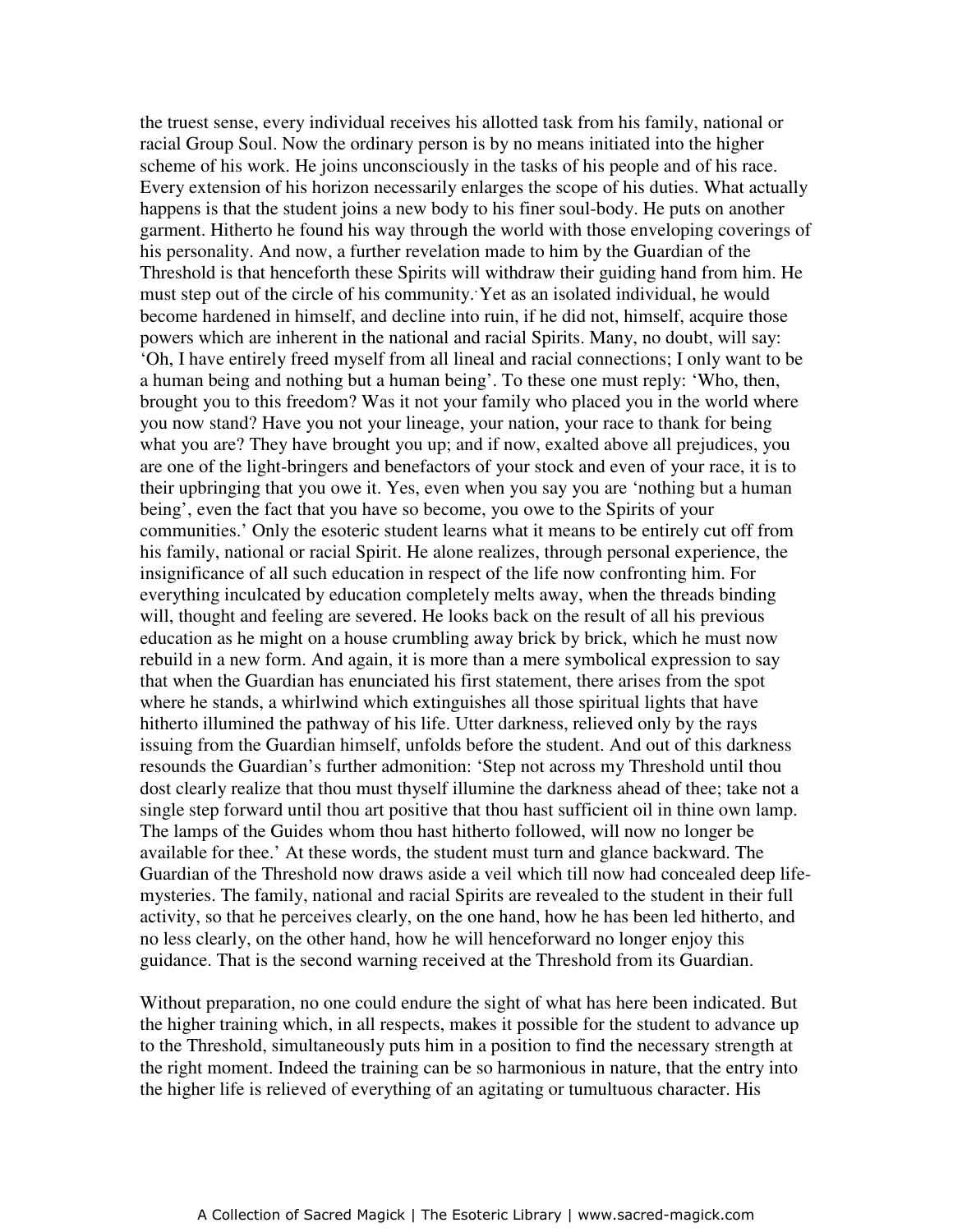experience at the Threshold will then be attended by a premonition of that felicity which is to provide the keynote of his newly awakened life. The feeling of a new Freedom will outweigh all other feelings; and, attended by this feeling, his new duties and responsibilities will appear as something which man, at a particular stage of life, must needs take upon himself.

## **THE GREAT OR SECOND GUARDIAN OF THE THRESHOLD LIFE AND DEATH**

In the foregoing chapter the importance of the meeting with the so-called lesser Guardian of the Threshold was explained; and it was seen that in this Guardian a Being confronts the student whom the latter has himself brought into existence, and whose body consists of the hitherto invisible results of the student's own actions, feelings and thoughts. These unseen forces have become the cause of his destiny and his character, and he realizes how he himself founded the present in the past. He can understand why his inner self now standing to a certain extent revealed before him, includes particular inclinations and habits, and he can also recognize the origin of certain blows of fate that have befallen him. He perceives why he loves one thing and hates another; why one thing makes him happy and another unhappy. Visible life is explained by the invisible causes. The essential facts of life, too, health and illness, birth and death, unveil themselves before his gaze. He observes how, before his birth, he wore the causes which necessarily led to his return into life. Henceforth he knows that Being within himself which is constructed, with all its imperfections, in the visible world, and which can only be brought to its final perfection in this same visible world. For in no other world is an opportunity given to build up and complete this Being. Moreover, he recognizes that death cannot sever him for ever from this world; for he says to himself: 'Once I came into this world because, being as I was, I needed the life it provided, to acquire qualities unattainable in any other world. And I must remain bound to this world until I have developed within myself everything that can here be gained. I shall only some day become a useful collaborator in another world by acquiring all the requisite faculties in this physical world.'

Thanks to his insight into the supersensible world, the Initiate gains a better knowledge and appreciation of the true value of visible Nature, than was possible before his higher training; and this may be counted among his most important experiences. Anyone not possessing this insight and perhaps therefore imagining the supersensible regions to be infinitely the more valuable, is likely to underestimate the physical world. Yet the possessor of this insight knows that without experience in visible reality, he would be totally powerless in that other invisible reality. Before he can live in the latter, he must have the requisite faculties and instruments which can only be acquired in the visible world. Consciousness in the invisible world is not possible without spiritual sight, but this power of vision in the higher world is gradually developed through experience in the lower. No one can be born in the spiritual world with spiritual eyes without having first developed them in the physical world, any more than a child could be born with physical eyes if they had not already been formed within the mother's womb.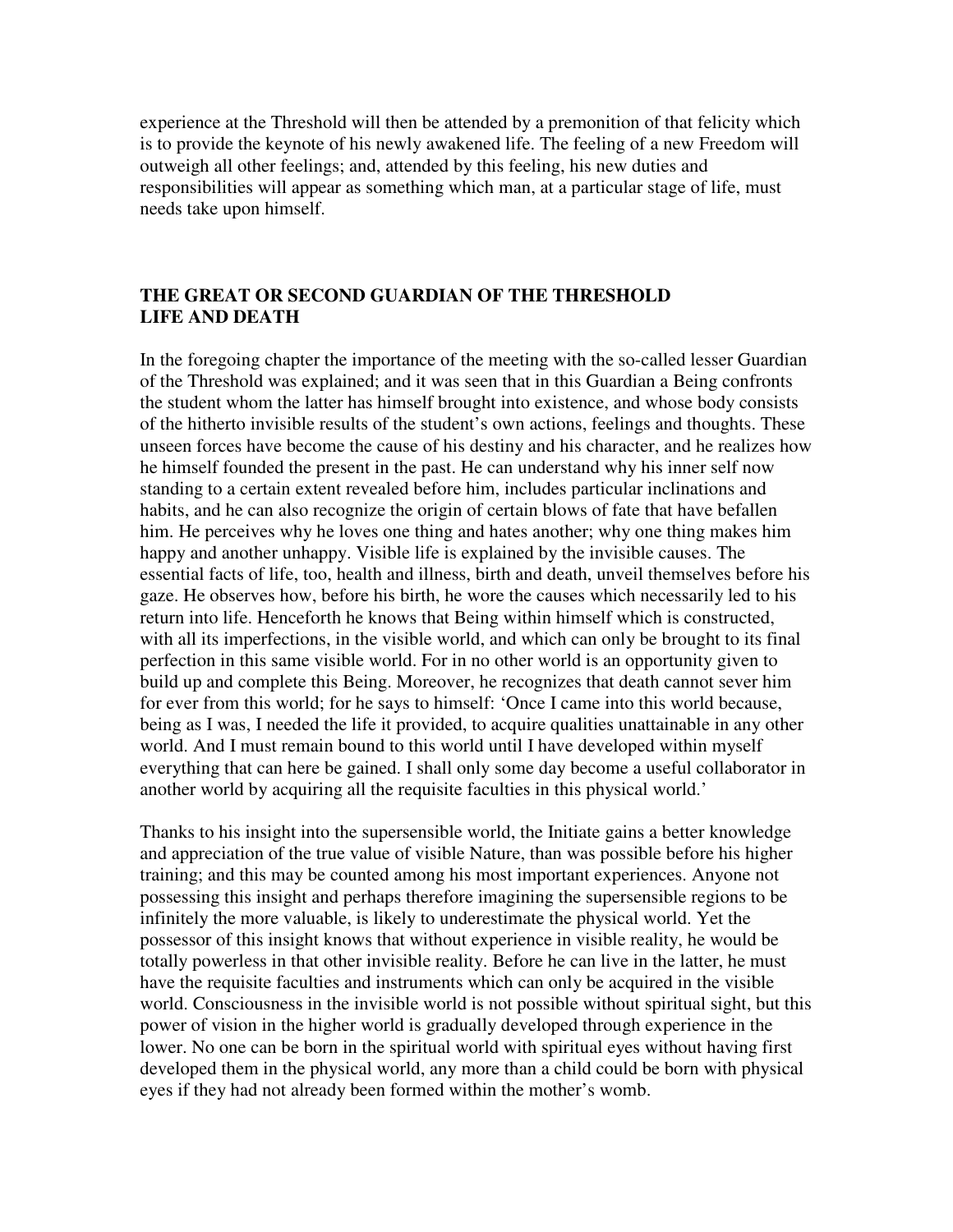From this standpoint it will also be readily understood why the Threshold to the supersensible world is watched by a Guardian. In no case may real insight into those regions be permitted to anyone lacking the requisite faculties; therefore, upon the individual entering the other world while still incompetent to work in it, the higher experiences are shrouded from him, at the hour of death, until he is fit to behold them. When the student enters the supersensible world, life acquires quite a new meaning for him; he discerns in the physical world the seed-ground of a higher world, so that, in a certain sense, the higher will appear defective without the lower. Two outlooks are opened before him; the first into the past and the second into the future. His vision extends to a past in which this physical world was not yet existent for he has long since discarded the prejudice that the supersensible world was developed out of the senseworld, He knows that the former was first existent, and that out of it everything physical was evolved. He sees that he himself belonged to a supersensible world before coming for the first time into this sense-world. But this pristine supersensible world needed to pass through the sense-world, for without this passage its further evolution would not have been possible. It can only pursue its course when certain beings will have developed requisite faculties within the kingdom of the senses. These beings are none other than the human beings. The latter owe their present life to an imperfect stage of spiritual existence, and are being led, even within this stage, to that perfection which will make them fit for further work in the higher world. At this point, the outlook is directed into the future. A higher stage of the supersensible world is discerned, which will contain the fruits matured in the sense-world. The sense-world, as such, will be superseded; but its products will be embodied in a higher world.

The existence of disease and death in the sense-world is thus explained. Death merely expresses the fact that the original supersensible world reached a point beyond which it could not progress by itself. Universal death must needs have overtaken it, had it not received a fresh life-impulse. Thus this new life has evolved into a battle with universal death. A hardened, dying world saw the blossoming of a new world. That is why we have death and life in the world. The decaying portion of the old world adheres to the new life blossoming from it, and the process evolves slowly. This comes to expression most clearly in man himself. The covering he bears is gathered from the preserved remnants of the old world, and within this covering the germ of that being is matured which will live in the future. Thus man is twofold: mortal and immortal. The mortal is in its last, and the immortal in its first stage. But it is only within this twofold world finding its expression in the sense-world, that he can acquire the requisite faculties to lead the world to immortality. Indeed his task is precisely to gather the fruits of the mortal for the immortal. And as he glances at himself as the product of his own work in the past, he cannot but say: 'I have in me the elements of a decaying world. They are at work in me, and I can only break their power little by little, thanks to the new immortal elements coming to life within me.' This is the path leading man from death to life. Could he but speak to himself with full consciousness, at the hour of his death, he would say: 'The perishing world was my master. I am now dying as a result of the entire past with which I am enmeshed. Yet the soil of mortal life has matured the seeds of immortal life. I carry them with me into another world. If it had merely depended on the past, I could never have been born. The life of the past came to an end with birth. Life in the sense-world is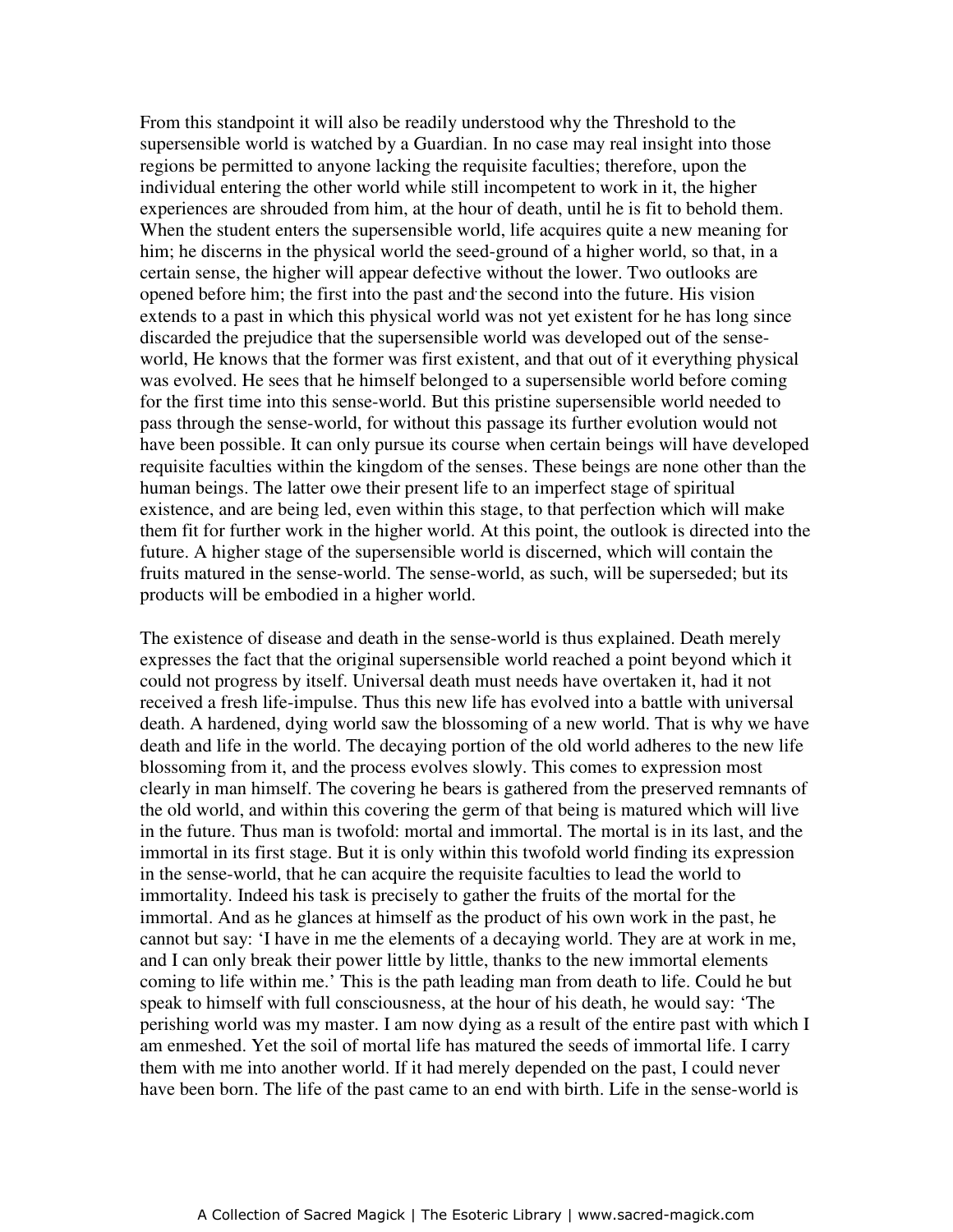wrested from universal death by the newly-formed life-germ. The time between birth and death is merely an expression for the amount wrested from the dying past by the new life; and illness is nothing but the continued effect of the dying portions of the past.'

In the above, the answer will be found to the question why man only works his way gradually through error and imperfection to the good and true. His actions, feelings and thoughts are at first dominated by the perishing and the mortal. The latter gave rise to his sense-organs. For this reason, these organs and all things reacting on them are doomed to perish. The imperishable will not be found in the instincts, impulses, passions, and in the organs belonging to them, but only in the work produced by these organs. Man must extract from the perishable everything that can be extracted, and this work alone will enable him to discard those fundamental elements out of which he has grown, and which find their expression in the physical sense-world.

Thus the first Guardian confronts the individual as the counterpart of his twofold nature, in which perishable and imperishable are blended; and it stands clearly proved how far removed he still is from attaining that sublime luminous figure which may again dwell in the spiritual world. The extent to which he is entangled with the physical sense-world, is exposed to his view. The presence of instincts, impulses, desires, egotistical wishes and all forms of selfishness, etc., are evidence of this entanglement, as also his membership of a race, a nation and so forth. A race or a nation stands so much the higher, the more perfectly its members express the pure, ideal human type, the further it has worked its way from the physical and perishable to the supersensible and imperishable. The evolution of man through the incarnations in ever higher national and racial forms is thus a process of liberation. In a similar way, the pilgrimage through ever purer forms of morality and religion is a perfecting process; for every moral stage retains the passion for the perishable beside the seeds of an ideal future.

Now in the Guardian of the Threshold, as described above, the product of the past is manifest, containing only so many seeds of the future as could be planted in the course of time. Yet everything that can be extracted from the sense-world must be carried into the supersensible world. Were the student to bring with him only what had been woven into his counterpart out of the past, his earthly task would remain but partially accomplished. For this reason, the 'lesser Guardian of the Threshold' is joined, after a time, by the Greater Guardian. The meeting with this second or Greater Guardian will again be described in narrative form.

When the student has recognized all the elements from which he must liberate himself, his way is barred by a sublime luminous Being whose beauty is difficult to describe in the words of human language. This encounter takes place when the sundering of the organs of thinking, feeling and willing extends to the physical body, so that their reciprocal connection is no longer regulated by themselves, but by the higher consciousness, which has now quite liberated itself from physical conditions. The organs of thinking, feeling and willing will then be controlled from supersensible regions, as instruments in the power of the human soul. The latter, thus liberated from all physical bonds, is now confronted by the second Guardian of the Threshold who speaks as follows: 'Thou hast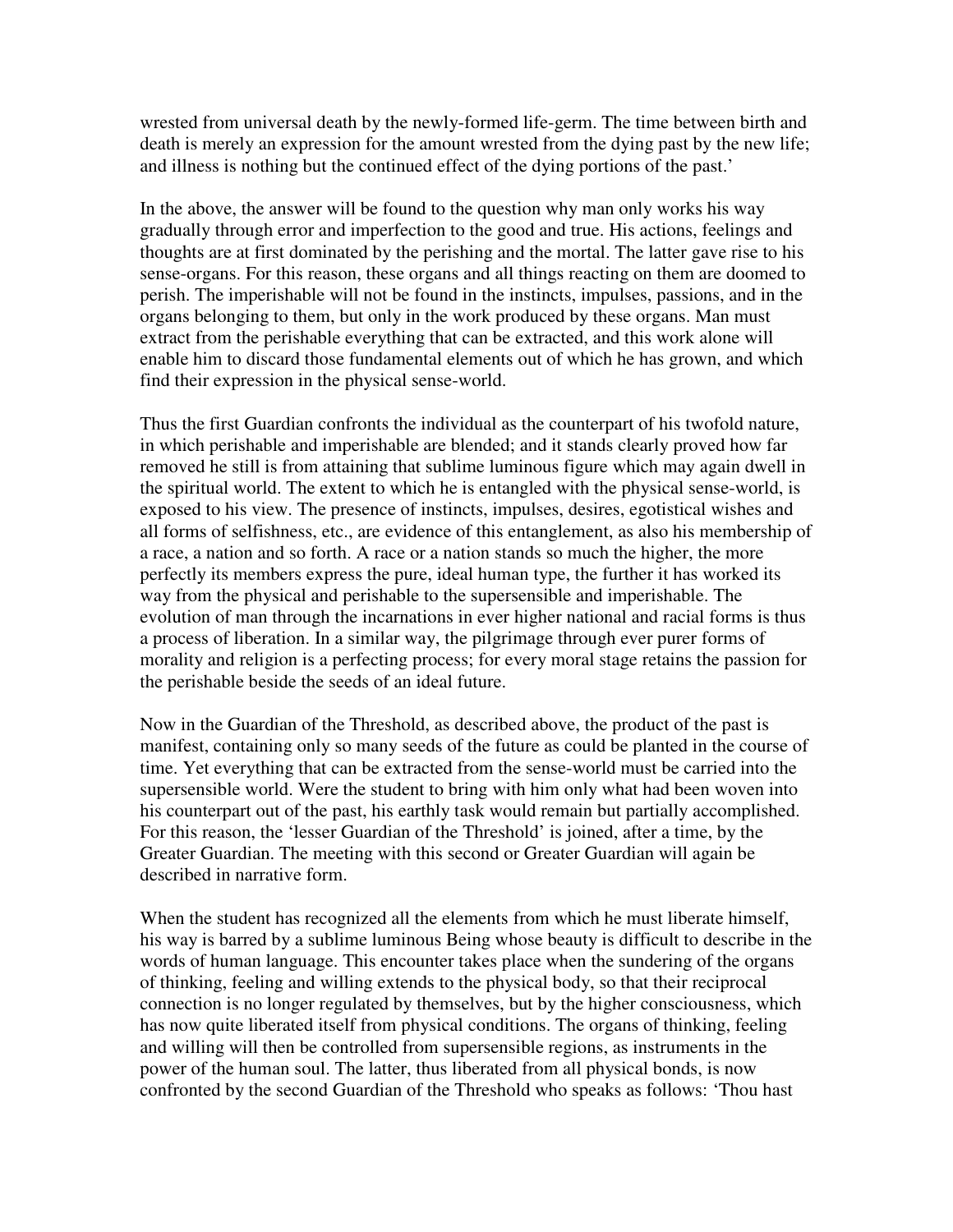released thyself from the world of the senses. Thou hast won the right to become a native of the supersensible world, whence thine activity can now be directed. For thine own part, thou dost no longer require thy physical body in its present form. If thine intention was merely to acquire the faculties necessary for life in the supersensible world, thou needest no longer return to the sense-world. But now look on me. See how I tower above all that thou hast made of thyself until now. Thou hast attained thy present degree of perfection thanks to the faculties thou wast able to develop in the sense-world, so long as thou wast still confined to it. But now a new era is to begin, in which thy liberated powers must be applied to further work in the world of the senses. Hitherto thou hast sought only thine own release, but now, having thyself become free, thou canst go forth as a liberator of thy fellows. Until to-day thou hast striven as an individual, but now seek to co-ordinate thyself in the whole so that thou mayst bring into the supersensible world not thyself alone, but all things else existing in the world of the senses. Thou wilt some day be able to unite thyself with me, but I cannot be blessed so long as others are unredeemed. As a separate freed being, thou wouldst fain enter at once the kingdom of the supersensible, yet thou wouldst be forced to look down on the still unredeemed beings in the physical world, having sundered thy destiny from theirs, though thou and they are inseparably united. Thou didst perforce descend into the world to gather powers needed for a higher world. To separate thyself from thy fellows would mean to misuse those very powers which thou couldst not have developed save in company with them. Thou couldst not have descended had they not done so, and without them, the powers needed for supersensible existence would fail thee. Thou must now share with thy fellows the powers which thou didst, in company with them, exert thyself to acquire. I shall therefore bar thine entry into the higher regions of the supersensible world so long as thou hast not applied all the powers thou hast acquired to the liberation of thy companions. With the powers already at thy disposal, thou mayst sojourn in the lower regions of the supersensible world, but I stand before the portal of the higher regions as the Cherub with the fiery sword before Paradise, and I bar thine entrance so long as powers unused in the sense-world still remain in thee. And if thou dost refuse to apply thy powers in this world others will come who will not refuse; and a higher supersensible world will receive all the fruits of the sense-world, while thou wilt lose from under thee the very ground in which thou wast rooted. The purified world will develop above and beyond thee, and thou wilt be excluded from it. Thus thou wouldst tread the black path, while the others from whom thou didst sever thyself, tread the white path.'

Thus the Great Guardian makes his presence known soon after the meeting with the Watcher or first Guardian has taken place. The Initiate knows full well what is in store for him if he yields to the temptation of a premature abode in the supersensible world. An undescribable splendour shines forth from this Great Guardian of the Threshold; union with him looms as a far distant ideal before the soul's vision. Yet there is also the certitude that this union will not be possible until all the powers afforded by this world are applied to the task of its liberation and redemption. By fulfilling the demands of the higher light-being, the Initiate will contribute to the liberation of the human race. He lays his gifts on the sacrificial altar of humanity. Should he prefer his own premature elevation into the supersensible world, the stream of human evolution will flow over and beyond him. After his liberation he can gain no new powers from the world of the senses;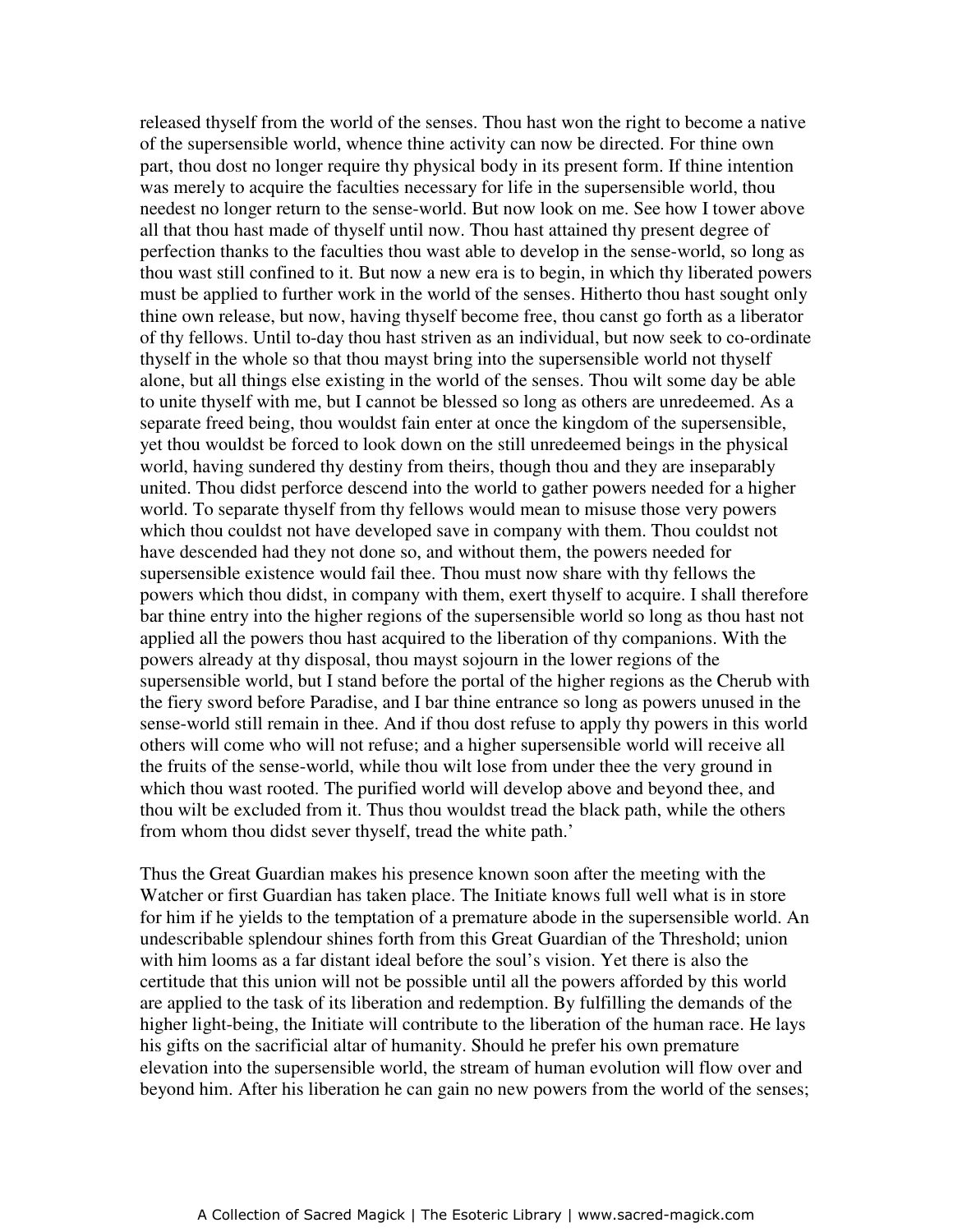and if he places his work at the world's disposal it will entail his renouncement of any further benefit for himself. It does not follow that, when called upon, anyone will naturally follow the white path. That depends entirely upon whether he is so far purified at the time of his decision, that no trace of self-seeking makes this prospect of felicity appear desirable. For the allurements here are the strongest possible; whereas on the other side no special allurements are evident. Here nothing appeals to his egoism. The gift he receives in the higher regions of the supersensible world is nothing that comes to him, but only something that flows from him, that is, love for the world and for his fellows. Nothing that egoism desires is denied upon the black path, for the latter provides, on the contrary, for the complete gratification of egoism, and will not fail to attract those desiring merely their own felicity, for it is indeed the appropriate path for them. No one therefore should expect the occultists of the white path to give him instruction for the development of his own egoistical self. They do not take the slightest interest in the felicity of the individual. Each can attain that for himself, and it is not the task of the white occultists to shorten the way; for they are only concerned with the development and liberation of all human beings and all creatures. Their instructions, therefore, deal only with the development of powers for collaboration in this work. Thus they place selfless devotion before all other qualities. They never actually refuse anyone, for even the greatest egoist can purify himself; but no one merely seeking an advantage for himself will ever obtain assistance from the white occultists. Even when they do not refuse their help, he, the seeker, deprives himself of the advantage resulting from their assistance. Anyone, therefore, really following the instructions of the good occult teachers, will, upon crossing the Threshold, understand the demands of the greater Guardian; anyone, however, not following their instructions, can never hope to reach the Threshold. Their instructions, if followed, produce good results or no results; for it is no part of their task to lead individuals to egoistical felicity, and to a mere existence in the supersensible worlds. In fact it becomes their duty to keep the student away from the supersensible world until he can enter it with the will for selfless collaboration. [footnote: See p. 158 and Editorial Preface]

## **APPENDIX TO THE AUTHOR'S LATEST EDITION 1918**

The way to supersensible knowledge, as described in this book, leads the soul through experiences concerning the nature of which it is especially important that all illusions and misconceptions should be avoided. Yet it is but natural that the latter should arise in such questions as are here considered. In this connection one of the most serious mistakes arises when the whole range of inner experience dealt with in true Spiritual Science, is distorted into appearing in the same category as superstition, visionary dreaming, mediumship (spiritualism) and other degenerate pursuits. This distortion is often due to the fact that persons desirous of following the path described in this book, are confused with others who in their search for supersensible reality, and as a result of methods foreign to a genuine striving for knowledge, wander into undesirable paths. The experiences through which the human soul lives on the path here meant, are wholly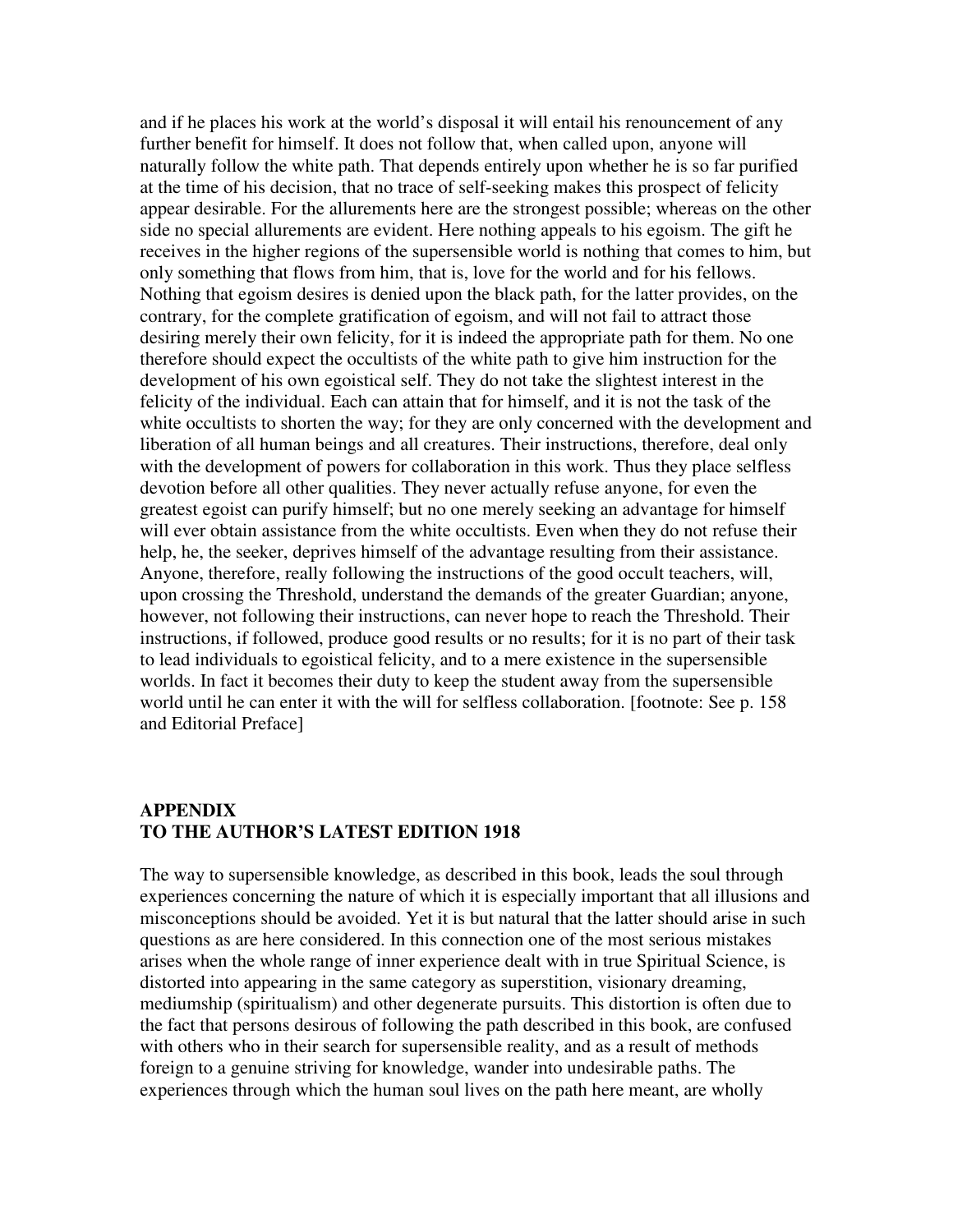confined to the realm of psycho-spiritual occurrence. They are only possible if equal freedom and independence from the bodily life are attained for certain other inner experiences, as is the case during ordinary consciousness, when thoughts are made concerning things outwardly apprehended or inwardly felt and willed, thoughts that do not themselves originate in what is apprehended, felt and willed. There are people who deny the existence of such thoughts. They believe that no thought is possible that is not extracted from perceptions or from the inner life dependent on the body. For them, all thoughts are, to a certain extent, mere reflections of perceptions and of inner experiences. This view, however, cannot be expressed save by those who have never raised themselves to the faculty of experiencing with their souls a self-sustaining life in pure thought. For others, who have lived through this experience, it is a matter of knowledge that whatever thought dominates the life of the soul, inasmuch as this thought permeates other functions of the soul, the human being is involved in an activity, in originating which his body has no share. In the ordinary life of the soul, thought is almost always blended with other functions, e.g. apprehension, feeling, willing, etc. These other functions are effectuated by the body; yet thought plays into them, and inasmuch as it plays into them, a process takes place, in and through the human being, in which his body has no share. This can only be denied so long as the illusion is not discarded which arises from the observation of thought only when the latter is united with other functions. Yet an inner exertion is possible enabling the thinking part of inner life to be experienced, separated from everything else. Something consisting in pure thought alone, can be detached from the compass of soul-life, that is, thoughts which are self-sustaining and from which everything provided by bodily conditioned inner life is excluded. Such thoughts reveal themselves through themselves, through what they are, as spiritual supersensible entity. Anyone uniting himself with them, while excluding all apprehension, all memory and every other token of inner life, knows himself to be in a supersensible region, and experiences himself outside the physical body. For anyone familiar with this whole process, it becomes irrelevant to question whether the soul can live through experience outside the body, in a supersensible world. For it would mean denying what he knows by experience. He is concerned only with inquiring into what prevents such a positive fact from being recognized. And the answer he finds to this question, is that the above fact does not reveal itself unless the individual first cultivates a condition of soul, allowing him to become the recipient of this revelation.

Now people become at once suspicious when an activity solely confined to the soul is expected of them, in order that something extraneous to themselves should reveal itself. They believe that they themselves give the revelation its content because they prepare themselves to receive it. They expect experiences to which they contribute nothing and which allow them to remain quite passive. Should such people, in addition, be ignorant of the simplest scientific requirements for the comprehension of a given fact, they will take for an objective revelation of non-sensible entity, contents and productions of the soul, in which the soul's participation is reduced below the level maintained in apprehension and wilful action. Such are the soul-contents provided by the experiences and revelations of the visionary and the medium. But what comes to the fore through such revelations is not a supersensible but a sub-sensible world. Human waking life does not run its course completely within the body; the most conscious part of it transpires on the boundary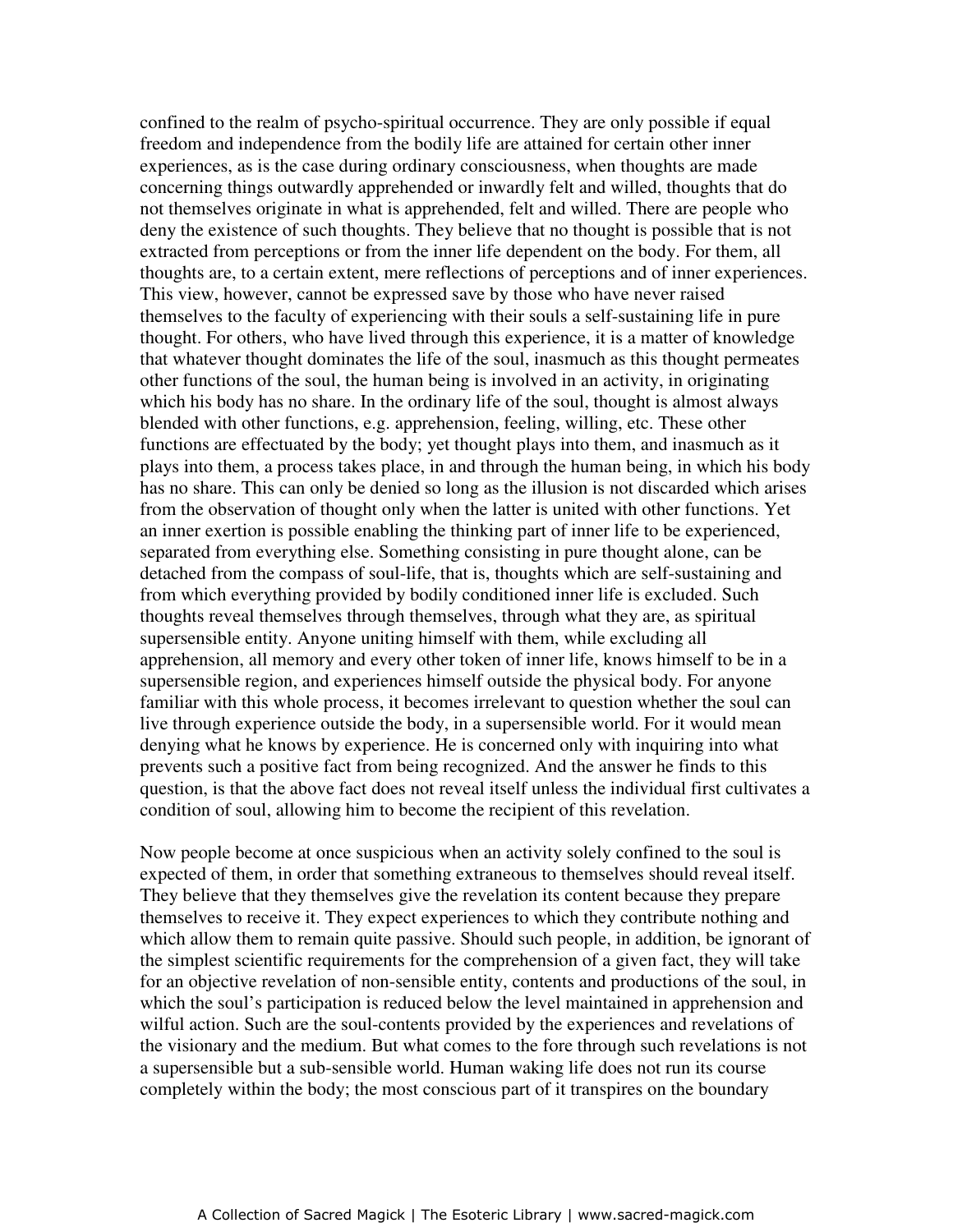between the body and the physical outer world; thus the process of apprehension in the organs of sense, is as much an extra-physical process penetrating into the body as a permeation of this process from out of the body. So, too, is the life of will, that is founded on the co-ordination of the human being in the cosmic being, so that what occurs in the human being is simultaneously a link in the chain of cosmic occurrence. In this life of the soul transpiring on the boundary of the physical body, the human being is largely dependent on his physical organisation; but the function of thought plays into this activity, and inasmuch as this is the case, the human being makes himself independent of his bodily organisation in the functions of apprehending and willing. As a visionary and a medium the human being becomes completely dependent on his body. He excludes from the life of his soul that function which, in apprehending and willing, makes him independent of his body. Thus the content and productions of his soul are merely revelations of his bodily life. The experiences of the visionary and the productions of the medium owe their existence to the circumstance that the individual, while thus experiencing and producing, is, with his soul, less independent of his body than in ordinary apprehending and willing. In the experience of the supersensible as indicated in this book, the development of soul-life proceeds in just the opposite direction to that taken by the visionary and the medium. The soul acquires a progressively greater independence from the body than is the case in apprehending and willing. The same independence realised in the experience of pure thought, is attained by the soul for a far wider range of activity.

For the supersensible activity of the soul here meant, it is exceptionally important to grasp and realise, in the clearest possible way, this experience of life in pure thought. For, in the main, this experience is already a supersensible activity of the soul, only one in which nothing supersensible is as yet perceived. With pure thought we live in the supersensible; but we experience this alone in supersensible fashion; we do not, as yet, experience anything else supersensibly. And supersensible experience must be a continuation of that life already attained by the soul, when united with pure thought. For this reason it is so important to gain knowledge of this union in the right way, for it is from its comprehension that light shines forth to bring correct insight into the nature of supersensible knowledge. The moment the life of the soul sinks below the level of clear consciousness existing in thought, the soul is on the wrong path, so far as true knowledge of the supersensible world is concerned; for the soul is seized by the bodily functions and what is then experienced is not the revelation of a supersensible world, but bodily revelations confined to the sub-sensible world.

Having penetrated to the sphere of the supersensible, the soul's experiences are of such a nature, that descriptive expressions cannot so easily be found for them as for experiences confined to the world of the senses. Care must often be taken not to overlook the fact that to a certain extent, in descriptions of supersensible experience, the distance separating the actual fact from the language used to describe it, is greater than in descriptions of physical experience. The reader must be at pains to realise that many an expression is intended as an illustration merely indicating, in a delicate way, the reality to which it refers. Thus it is said on page 17 of this book: 'Originally all the rules and teachings of Spiritual Science were expressed in a symbolical sign-language.' And on page 52 a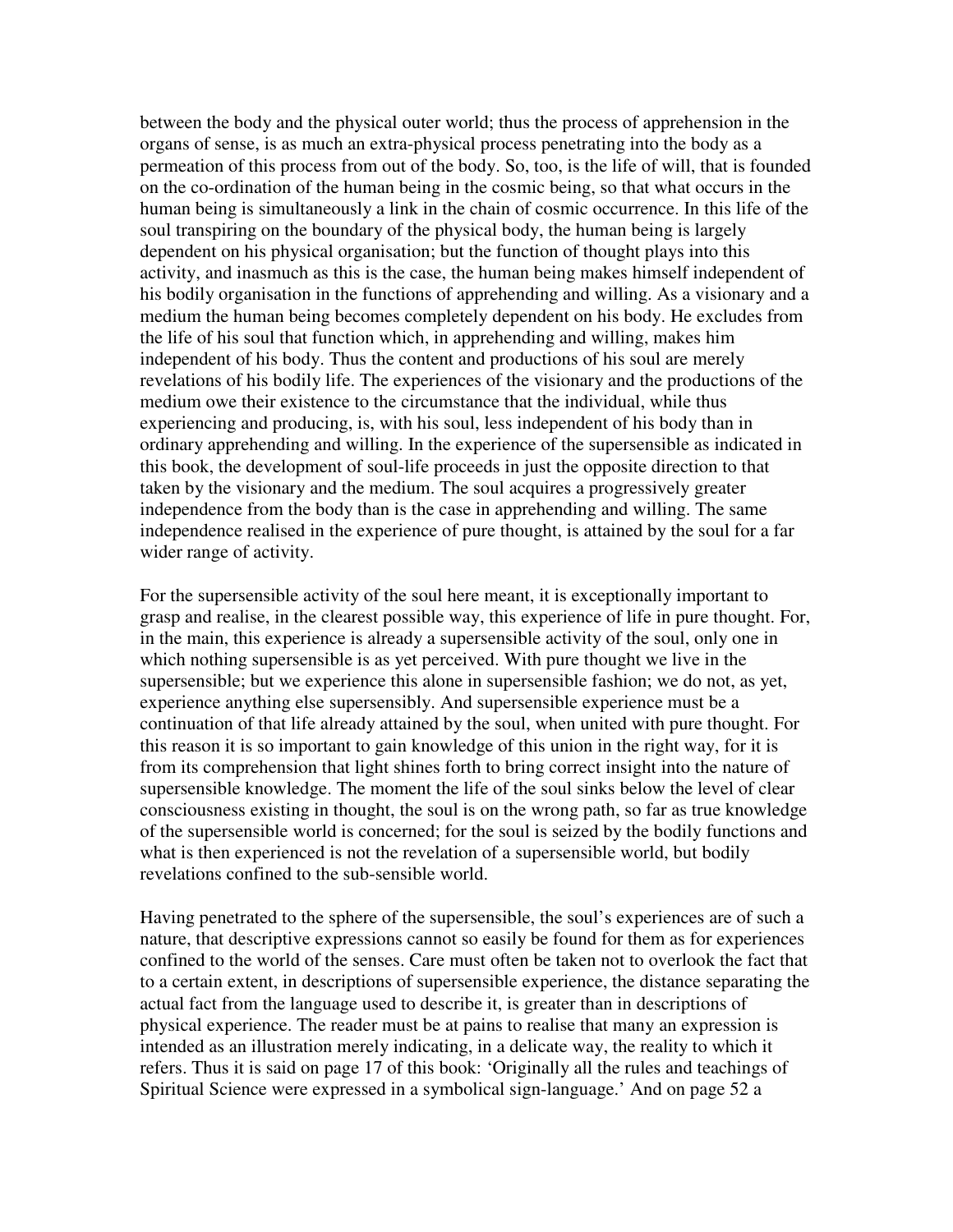'particular writing system' was mentioned. Now anyone may easily be led to suppose that such a writing can be learnt in the same way as the letters of an ordinary physical language, and their combination. In this connection it must be pointed out that there have been and there still exist spiritual scientific schools and associations possessing symbolical signs, by means of which supersensible facts are brought to expression. And anyone initiated into the meaning of these symbols attains thereby the means of directing his inner life towards the supersensible realities in question. Yet such an external symbolical language is of no essential importance for supersensible experience. It is more important that in the course of that supersensible experience to which the realisation of the contents of this book leads, the soul should, in the contemplation of the supersensible, gain the revelation of such a writing through personal experience. The supersensible says something to the soul which the soul must translate into these illustrative signs, so that it can be surveyed with full consciousness. The statement can be made that what is imparted in this book can be realised by every soul. And in the course of this realisation, which the soul can personally determine according to the indications given, the resulting events occur as described.

Let the reader take this book as a conversation between the author and himself. The statement that the student needs personal instruction should be understood in the sense that this book itself is personal instruction. In earlier times there were reasons for reserving such personal instruction for oral teaching; to-day we have reached a stage in the evolution of humanity in which spiritual scientific knowledge must become far more widely disseminated than formerly. It must be placed within the reach of every individual, to a quite different extent from what was the case in older times. So the book replaces the former oral instruction. It is only to a limited extent correct that further personal instruction is necessary, beyond that contained in this book. No doubt, someone may need assistance, and it may be of importance for him or her; but it would be false to believe that there were any cardinal points not mentioned in this book. They can be found by those who read correctly, and, above all, completely.

The descriptive instructions given in this book appear at first sight as though they required the complete alteration of the whole human being. Yet, when rightly read, it will be found that no more is intended by them than a description of the inner condition of soul required by anyone, in those moments when he confronts the supersensible world. He develops this condition of soul as a second being within himself; and the other healthy being pursues its course in the old way. He knows how to hold the two beings apart in full consciousness, and how to make them act and react on each other in the right way. This does not make him useless and incompetent for life, nor does he lose his interest and skill in it, and become a 'spiritual investigator the whole day long'. It is of course true that the student's manner of experience in the supersensible world will shed its light over his whole being; but far from distracting him from life, it makes him more capable and his life more productive. The necessity of adopting the existing method of description is due to the fact that every cognitive process directed towards the supersensible, calls the whole human being into action; so that in the moment of such cognition the whole human being is engaged. Whereas in the process of apprehension of colour, the eye alone with its adjoining nervous system is engaged, the supersensible cognitive process engages the